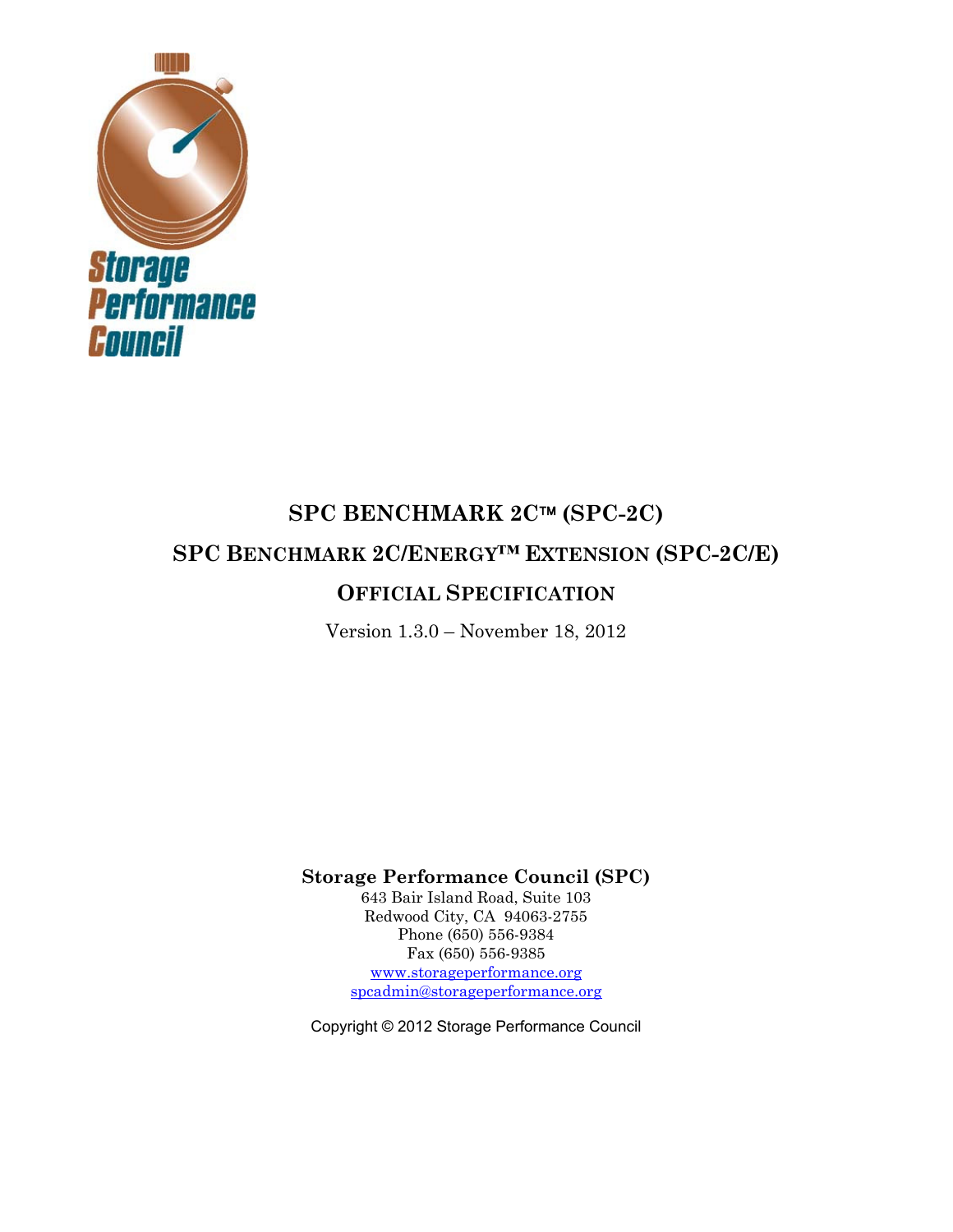## **SPC Membership**

(as of September 2012)

Austin Automation Center – Department of Veteran Affairs Cadence Design System, Inc. DataDirect Networks Dell Compellent Dot Hill Systems Corp. EMC Corporation Foundation for Research and Technology – Institute of Computer Science Fujitsu Computer Systems Corporation The George Washington University GridIron Systems, Inc. Hewlett-Packard Company Hitachi Data Systems Hongik University Huawei Technologies Co., Ltd. IBM Corporation Infortrend Technology, Inc. Jabil Circuit, Inc. Kaminario, Inc.

Korea Advanced Institute of Science and Technology Link\_A\_Media Devices Corporation LSI Corporation NEC Corporation NetApp, Inc. Oracle Corporation Pennsylvania State University QNAP Systems, Inc. Samsung Information Systems, America SanDisk Corporation Seagate Technology LLC Silicon Graphics International SolidFire, Inc. STEC, Inc. Texas Memory Systems, Inc. Toshiba America Information Systems, Inc. University of California, Santa Cruz X-IO Technologies XtremIO Inc.

#### **DOCUMENT HISTORY**

| <b>Effective Date</b>      | <b>Version</b> | Description                                                                                                                                   |                                                               |
|----------------------------|----------------|-----------------------------------------------------------------------------------------------------------------------------------------------|---------------------------------------------------------------|
| 18 April 2008              | 1.0.0          | The first official release of the SPC Benchmark 2CTM<br>$(SPC-2C)$ specification.                                                             |                                                               |
| 17 September 2008          | 1.1.0          | Revised Clause 2.6.7.2 to include data protection<br>capacity in the 50% utilization calculation.                                             |                                                               |
| 20 May 2009                | 1.2.0          | Revised Clause11.3 to include an on-site audit                                                                                                |                                                               |
| 18 November 2012           | 1.3.0          | to be reported either as formatted capacity or capacity<br>available for application use.                                                     | <b>Clause 2.2:</b> Revised to allow Physical Storage Capacity |
|                            |                | <b>Clause 2.7:</b> Revised to create two levels of "protected"<br>data protection: Protected 1 and Protected 2.                               |                                                               |
|                            |                | <b>Clause 4.4.1.2:</b> Revised the Small Storage Subsystem<br>configuration constraint to be a single enclosure with a<br>maximum size of 4U. |                                                               |
|                            |                | <b>Clause 4.4.2:</b> System software pricing exclusions to<br>match SPC-1.                                                                    |                                                               |
|                            |                | to be completely filled with specified content prior to<br>audited Test Run execution (ASU pre-fill).                                         | <b>Clause 6.3.3:</b> New wording to require the SPC-2C ASU    |
|                            |                | <b>Clause 6.3.13:</b> New wording to allow Adaptive Data<br>Migration.                                                                        |                                                               |
|                            |                | Clause 8.4: New wording to define public use<br>requirements for SPC-2C Primary Metrics.                                                      |                                                               |
| SPC Benchmark-2C™ (SPC-2C) |                | <b>CONFIDENTIAL</b>                                                                                                                           | Page 2 of $126$                                               |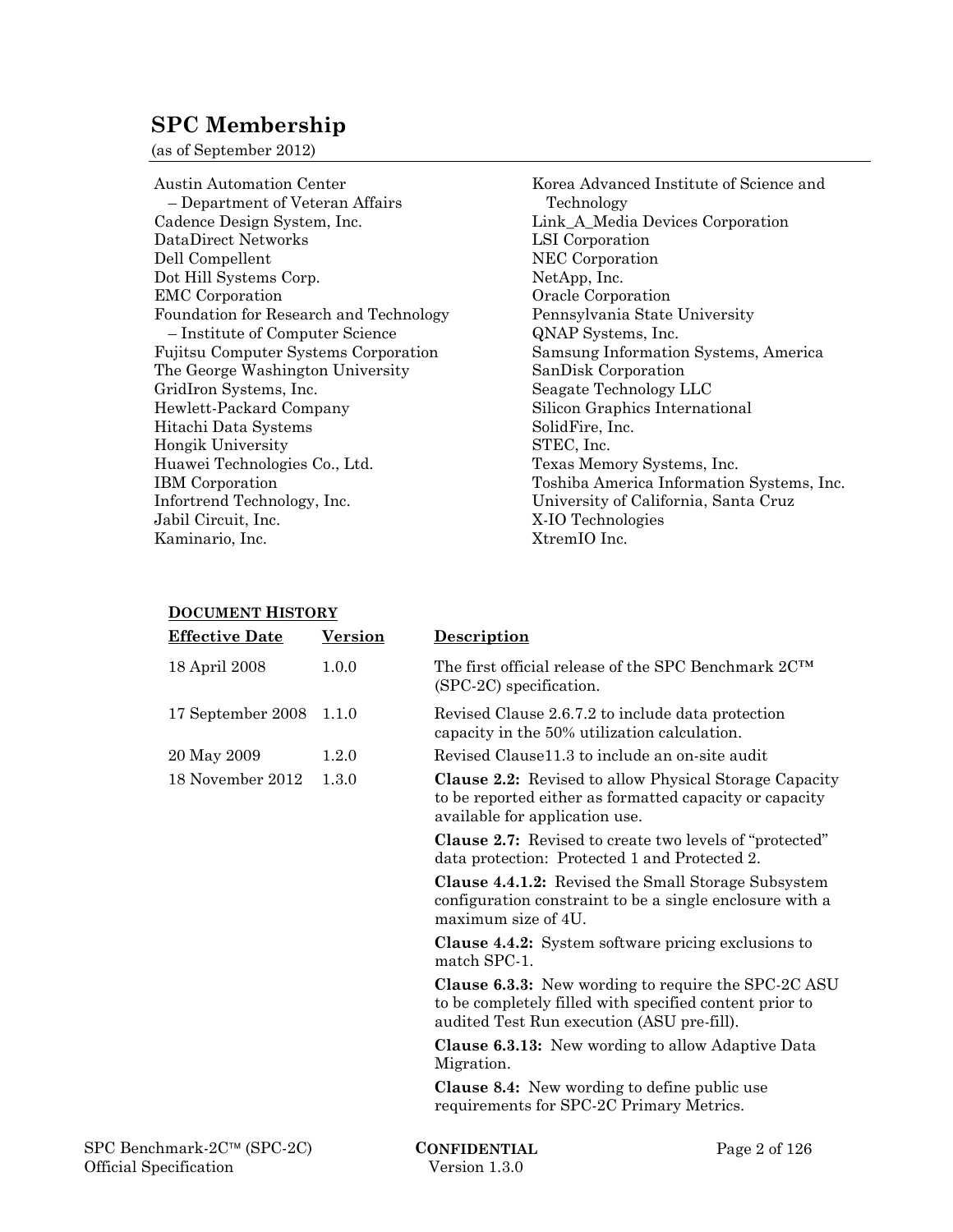**Clauses 8.4.1:** New wording listing the requirements for public reference when using a non-local currency.

 **Clauses 8.4.2:** Revised to clarify requirements when referencing a single SPC-2C Result.

 **Clause 8.4.3:** Revised to clarify requirements when referencing two or more SPC-2C Results.

 **Clause 8.4.4:** Revised to clarify requirements when comparing a two or more SPC-2C Results.

 **Clauses 8.6.1:** Revised to clarify requirements when referencing SPC-2C Test Specific Reported Data for a single SPC-2C Result.

 **Clauses 8.6.2:** Revised to clarify requirements when comparing SPC-2C Test Specific Reported Data between two or more SPC-2C Results.

 **Clause 9.1.6:** New wording to include the Host System(s) that are TSC components.

 **Clause 9.1.6:** Revised to require inclusion of applicable tariffs, duties, and import fees if not included listed product pricing and to exclude any shipping costs.

 **Clause 9.1.6:** Revised to exclude shipping cost.

 **Clauses 9.2.1.4 and 9.2.1.5:** Deleted requirement for local currency pricing.

 **Clause 9.2.16:** New wording to address optional maintenance/support pricing.

 **Clause 9.2.2.2:** Revised to reference the specified "target country".

 **Clause 9.2.2.5:** Deleted because of redundancy.

 **Clause 9.2.3:** New wording to define the "target country" and requirements for pricing.

 **Clause 9.2.4:** New wording to define local and nonlocal currency pricing and requirements.

 **Clause 9.3.1.4:** Revised to require the total price to be stated in the minimum level of negotiable detail for the selected pricing currency.

 **Clause 9.3.2:** Deleted because of redundancy.

 **Clause 10.4.5.1:** Delete co-sponsor references.

 **Clause 10.4.5.2:** Revised to require FDR revision details to be highlighted when appropriate.

 **Clause 10.4.5.4, Table 10-10:** Revised to include the Currency Used and "Target Country".

 **Clause 10.4.5.7:** New wording requiring the Executive Summary to include the basis (type and justification) of discounts included in the pricing.

 **Clause 10.4.5.10:** Revised to delete the "UID" and "WG" annotations.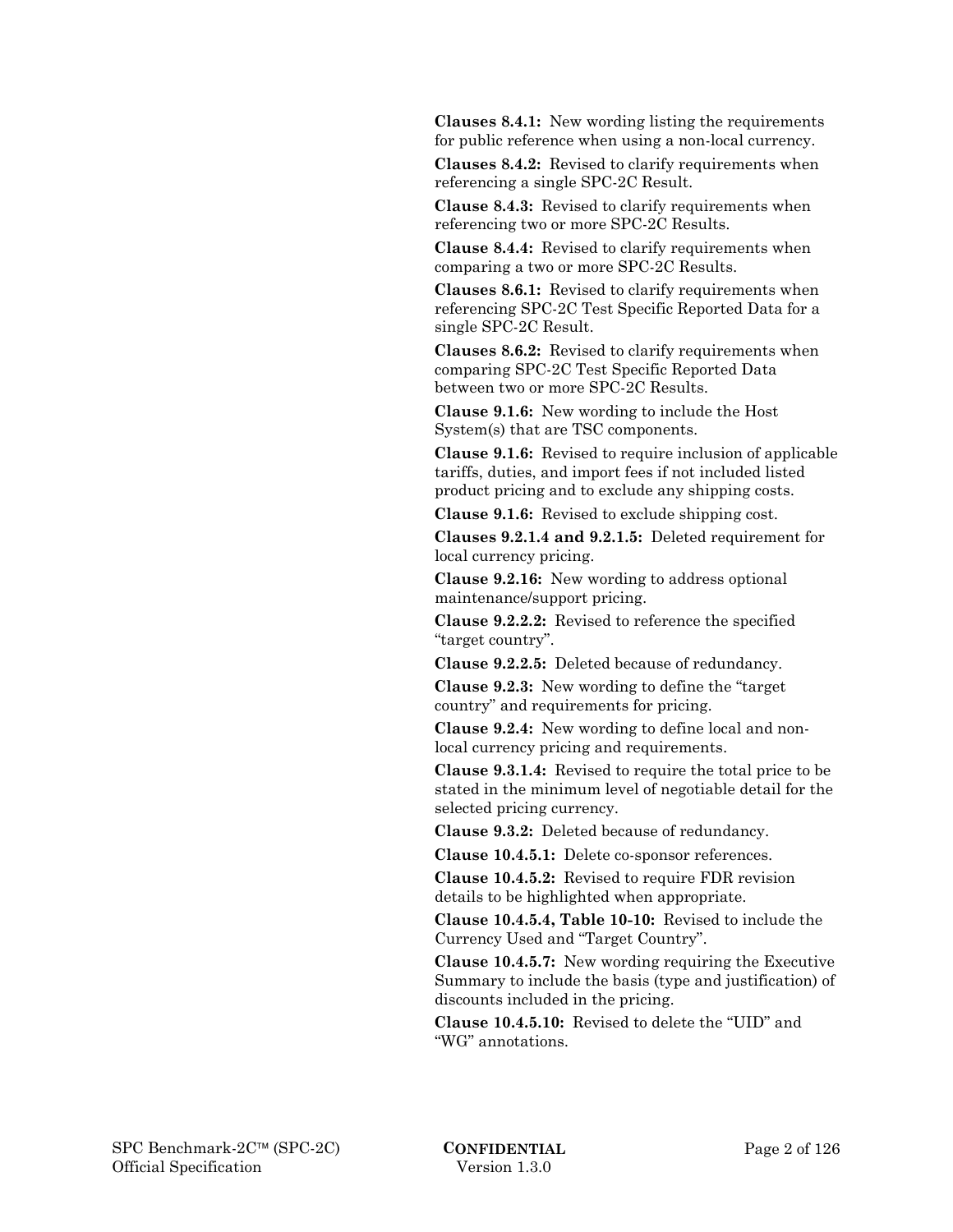**Clause 10.4.7.1**: Revised to require an annotation that addresses reserved system overhead storage capacity that might not be included in the reported Physical Storage Capacity.

 **Clause 12**: New wording for the SPC-2C/E Energy Extension.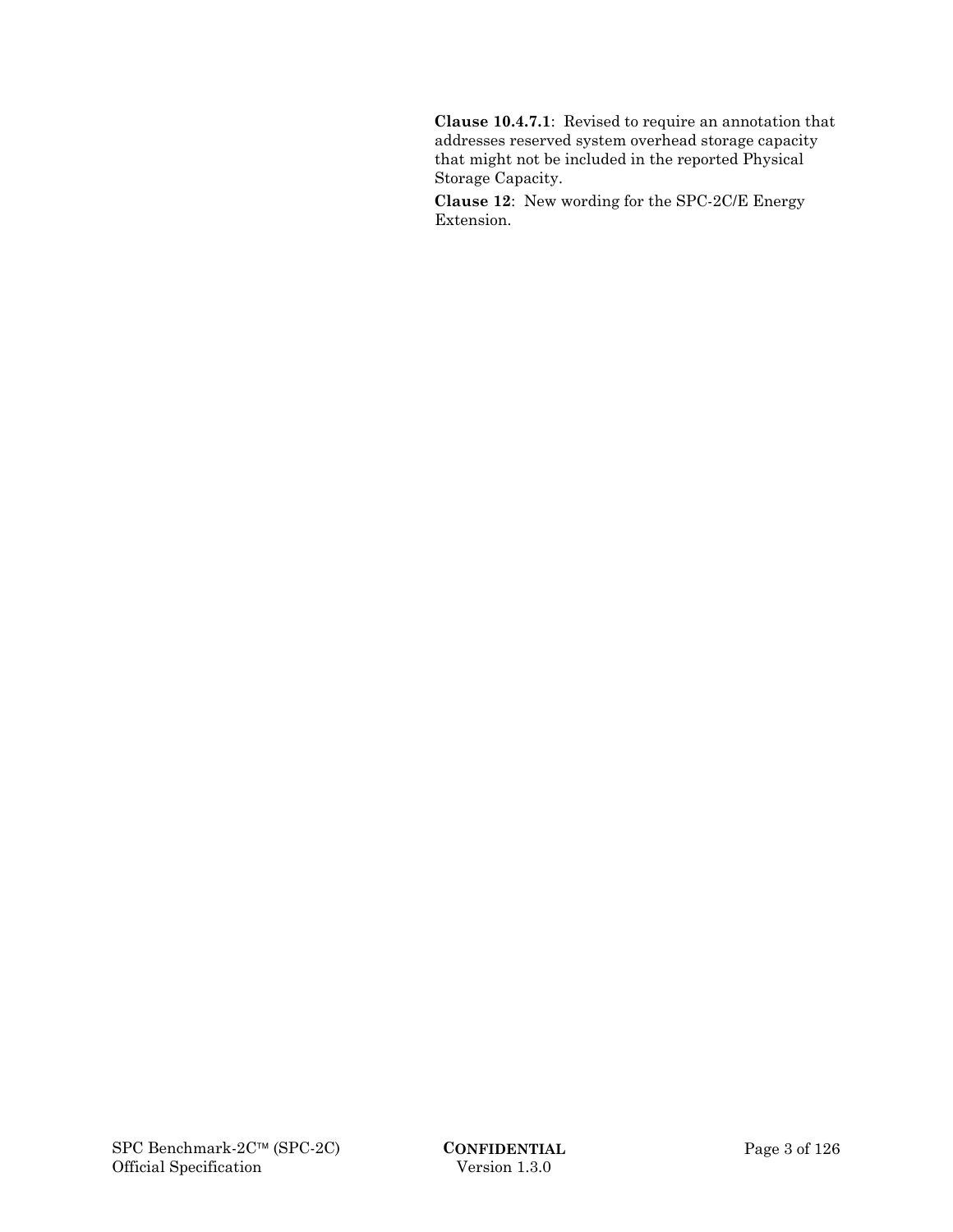## **Table of Contents**

| 0.1     |                                                                |  |
|---------|----------------------------------------------------------------|--|
| 0.2     |                                                                |  |
| 0.3     |                                                                |  |
| 0.4     |                                                                |  |
| 0.5     |                                                                |  |
|         |                                                                |  |
| 1.1     |                                                                |  |
| 1.2     |                                                                |  |
|         |                                                                |  |
| 2.1     |                                                                |  |
| 2.2     |                                                                |  |
| 2.3     |                                                                |  |
| 2.4     |                                                                |  |
| 2.5     |                                                                |  |
| 2.6     |                                                                |  |
| 2.7     |                                                                |  |
|         |                                                                |  |
| 3.1     |                                                                |  |
| 3.2     |                                                                |  |
| 3.3     |                                                                |  |
| 3.4     |                                                                |  |
| 3.5     |                                                                |  |
|         | <b>CLAUSE 4: BENCHMARK CONFIGURATION AND TESTED STORAGE</b>    |  |
| 4.1     |                                                                |  |
| 4.2     | BENCHMARK CONFIGURATION COMPONENT AVAILABILITY AND SUPPORT  25 |  |
| 4.3     |                                                                |  |
| 4.4     |                                                                |  |
| 4.5     |                                                                |  |
|         |                                                                |  |
| 5.1     |                                                                |  |
| $5.2\,$ |                                                                |  |
| 5.3     |                                                                |  |
| 5.4     |                                                                |  |
| 5.5     |                                                                |  |
|         | CLAUSE 6: TEST MEASUREMENT REQUIREMENTS (EXECUTION RULES)33    |  |
| 6.1     |                                                                |  |
| 6.2     |                                                                |  |
| 6.3     |                                                                |  |
| 6.4     |                                                                |  |
|         |                                                                |  |
| 7.1     |                                                                |  |
| 7.2     |                                                                |  |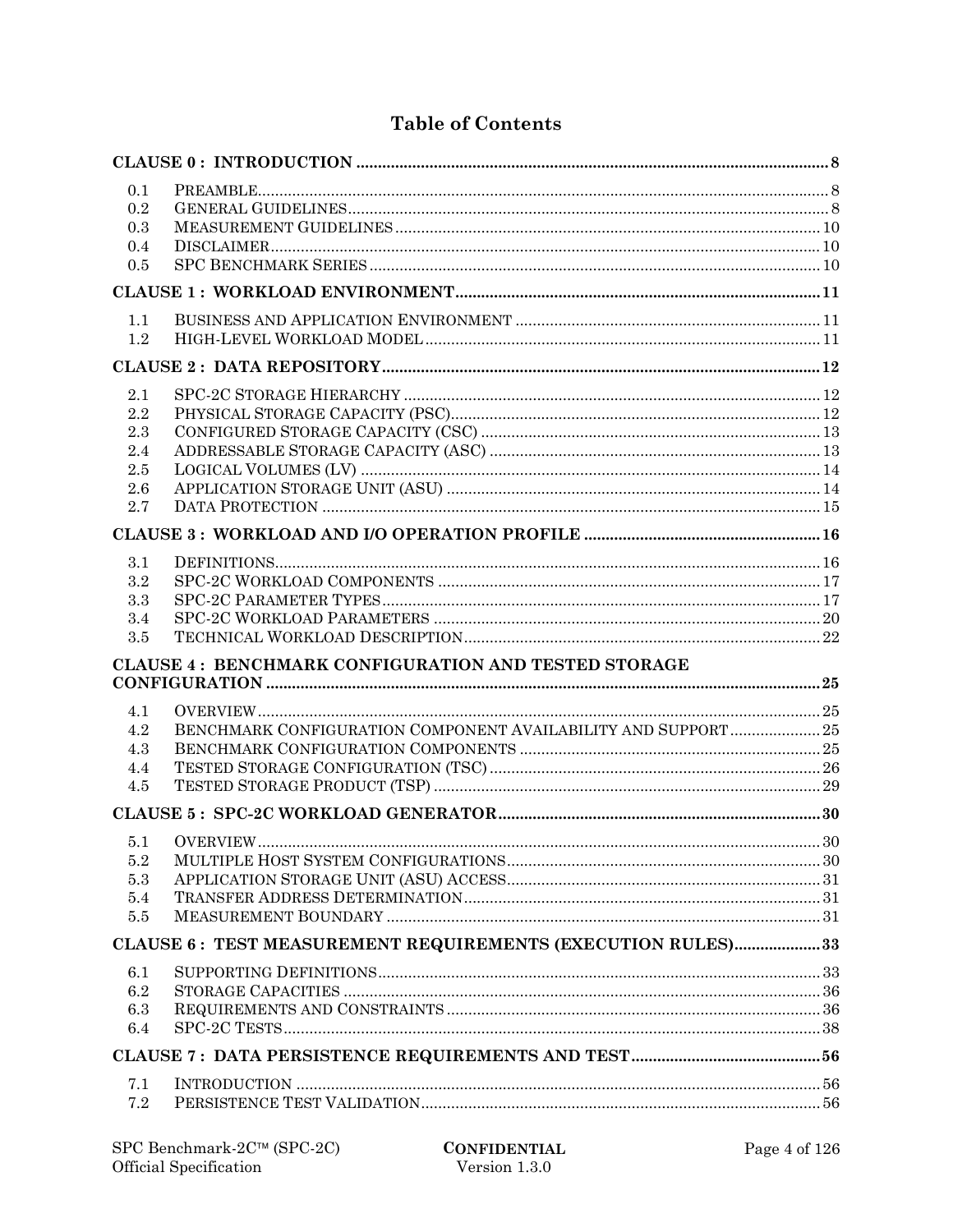| 7.3          |                                                                     |  |
|--------------|---------------------------------------------------------------------|--|
| 7.4          |                                                                     |  |
|              |                                                                     |  |
| 8.1          |                                                                     |  |
| 8.2          |                                                                     |  |
| 8.3          |                                                                     |  |
| 8.4          |                                                                     |  |
| 8.5          |                                                                     |  |
| 8.6          | SPC-2C TEST-SPECIFIC REPORTED DATA - PUBLIC USE REQUIREMENTS 63     |  |
|              |                                                                     |  |
| 9.1          |                                                                     |  |
| 9.2          |                                                                     |  |
| 9.3          |                                                                     |  |
|              |                                                                     |  |
| 10.1         |                                                                     |  |
| 10.2         |                                                                     |  |
| 10.3         |                                                                     |  |
| 10.4         |                                                                     |  |
|              |                                                                     |  |
|              |                                                                     |  |
| 11.1         |                                                                     |  |
| 11.2         |                                                                     |  |
| 11.3         |                                                                     |  |
| 11.4         |                                                                     |  |
| 11.5         |                                                                     |  |
| 11.6         |                                                                     |  |
| 11.7         | CREATING A NEW SPC-2C RESULT BASED ON AN EXISTING SPC-2C RESULT 110 |  |
| 11.8         |                                                                     |  |
|              |                                                                     |  |
| 12.1         |                                                                     |  |
| 12.2         |                                                                     |  |
| 12.3         |                                                                     |  |
| 12.4         |                                                                     |  |
| 12.5         |                                                                     |  |
| 12.6         |                                                                     |  |
| 12.7         |                                                                     |  |
| 12.8<br>12.9 |                                                                     |  |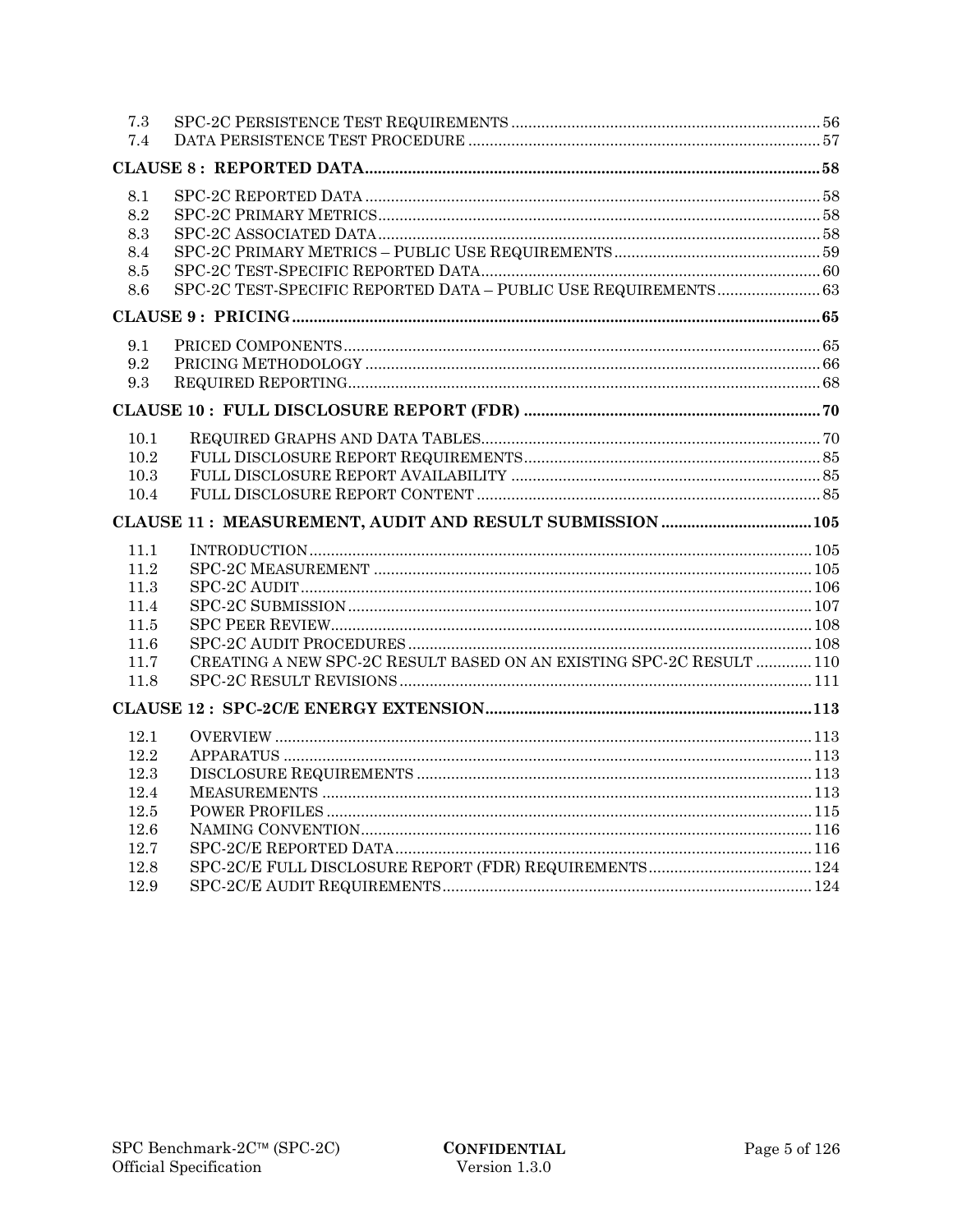## **Table of Figures**

| Figure 4-1: Embedded Storage Adapter/Controller - Internal/External Physical Storage |
|--------------------------------------------------------------------------------------|
| Figure 4-2: External Storage Adapter/Controller - External Storage Devices  28       |
|                                                                                      |
|                                                                                      |
| Figure 5-2: Measurement Boundary in an UNIX System Implementation32                  |
|                                                                                      |
|                                                                                      |
|                                                                                      |
|                                                                                      |
|                                                                                      |
|                                                                                      |
|                                                                                      |
| Figure 6-8: Large Database Query 1024 KIB TRANSFER SIZE Test Phase  48               |
| Figure 6-9: Large Database Query 64 KIB TRANSFER SIZE Test Phase 51                  |
|                                                                                      |
|                                                                                      |
| Figure 10-2: Average Data Rate per Stream Graph (Large Database Query Test)73        |
| Figure 10-3: Average Response Time Graph (Large File Processing Test) 75             |
|                                                                                      |
|                                                                                      |
|                                                                                      |
|                                                                                      |
|                                                                                      |
|                                                                                      |
| Figure 10-10: Benchmark Configuration/Tested Storage Configuration Diagram91         |
|                                                                                      |
|                                                                                      |
| Figure 12-2: SPC-2C/E Large File Processing, WRITE ONLY Test Phase119                |
| Figure 12-3: SPC-2C/E Large File Processing, READ-WRITE Test Phase  120              |
| Figure 12-4: SPC-2C/E Large File Processing, READ ONLY Test Phase  121               |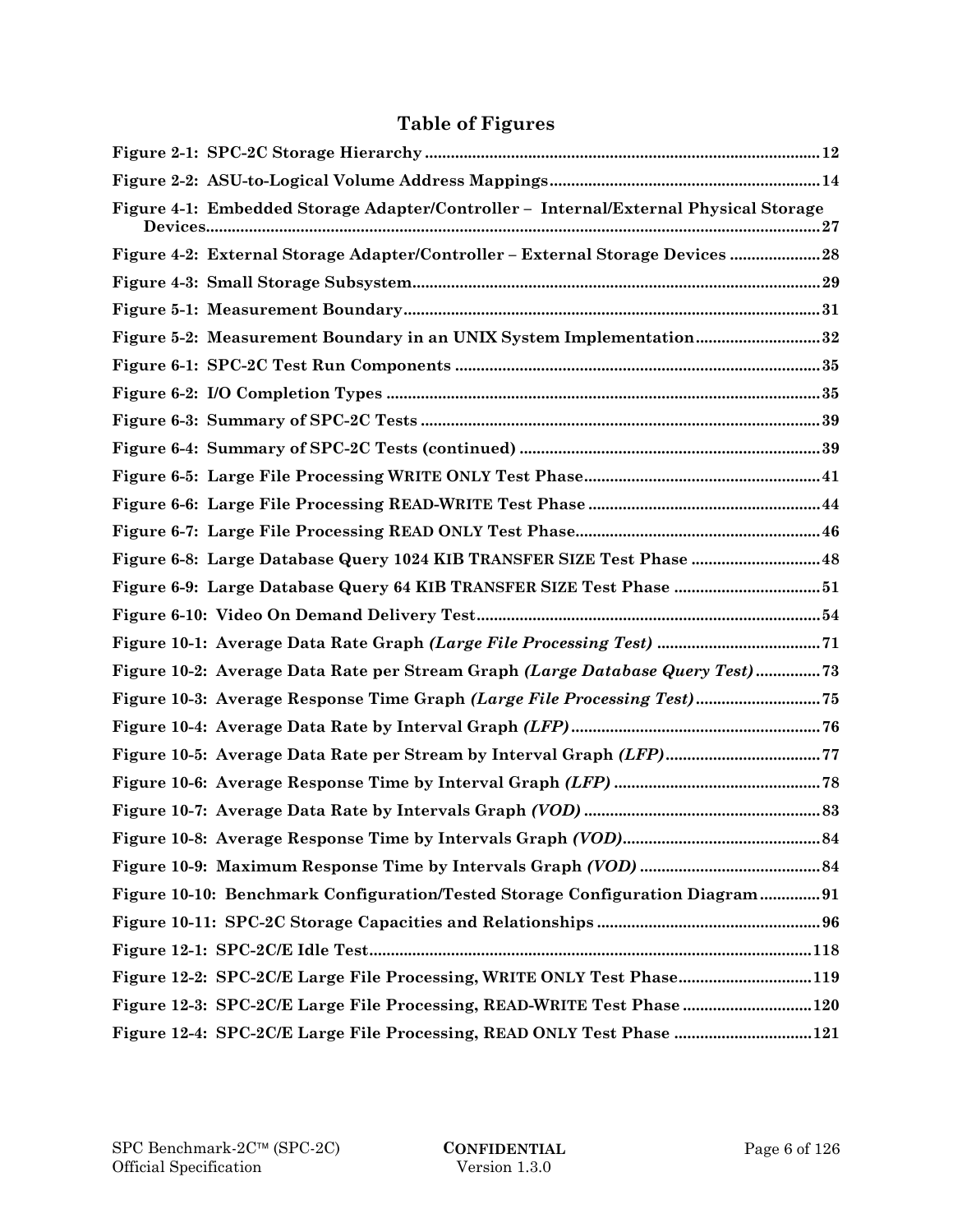## **Table of Tables**

| Table 3-1: Large File Processing (LFP) Parameter Types and Values 22                                                                                              |
|-------------------------------------------------------------------------------------------------------------------------------------------------------------------|
|                                                                                                                                                                   |
|                                                                                                                                                                   |
|                                                                                                                                                                   |
|                                                                                                                                                                   |
| Table 10-1: Average Data Rate Data Table (Large File Processing Test) 70                                                                                          |
| Table 10-2: Average Data Rate per Stream Data Table (Large Database Query Test) 72                                                                                |
| Table 10-3: Average Response Time Table (Large File Processing Test)  74                                                                                          |
| Table 10-4: Average Data Rate, Average Data Rate per Stream, and Average Response                                                                                 |
| Table 10-5: Average Data Rate, Average Data Rate per Stream, and Average Response<br>Time by Interval Data Table (LFP) - Measurement Interval, Run-Out, and Ramp- |
| Table 10-6: Average Data Rate, Data Rate per Stream, and Response Time Table (VOD). 81                                                                            |
| Table 10-7: Average Data Rate, Data Rate per Stream, and Response Time Table (VOD).82                                                                             |
|                                                                                                                                                                   |
|                                                                                                                                                                   |
|                                                                                                                                                                   |
|                                                                                                                                                                   |
|                                                                                                                                                                   |
|                                                                                                                                                                   |
|                                                                                                                                                                   |
|                                                                                                                                                                   |
|                                                                                                                                                                   |
| Table 12-1: Large File Processing, Large Database Query and Video on Demand Delivery                                                                              |
|                                                                                                                                                                   |
|                                                                                                                                                                   |
|                                                                                                                                                                   |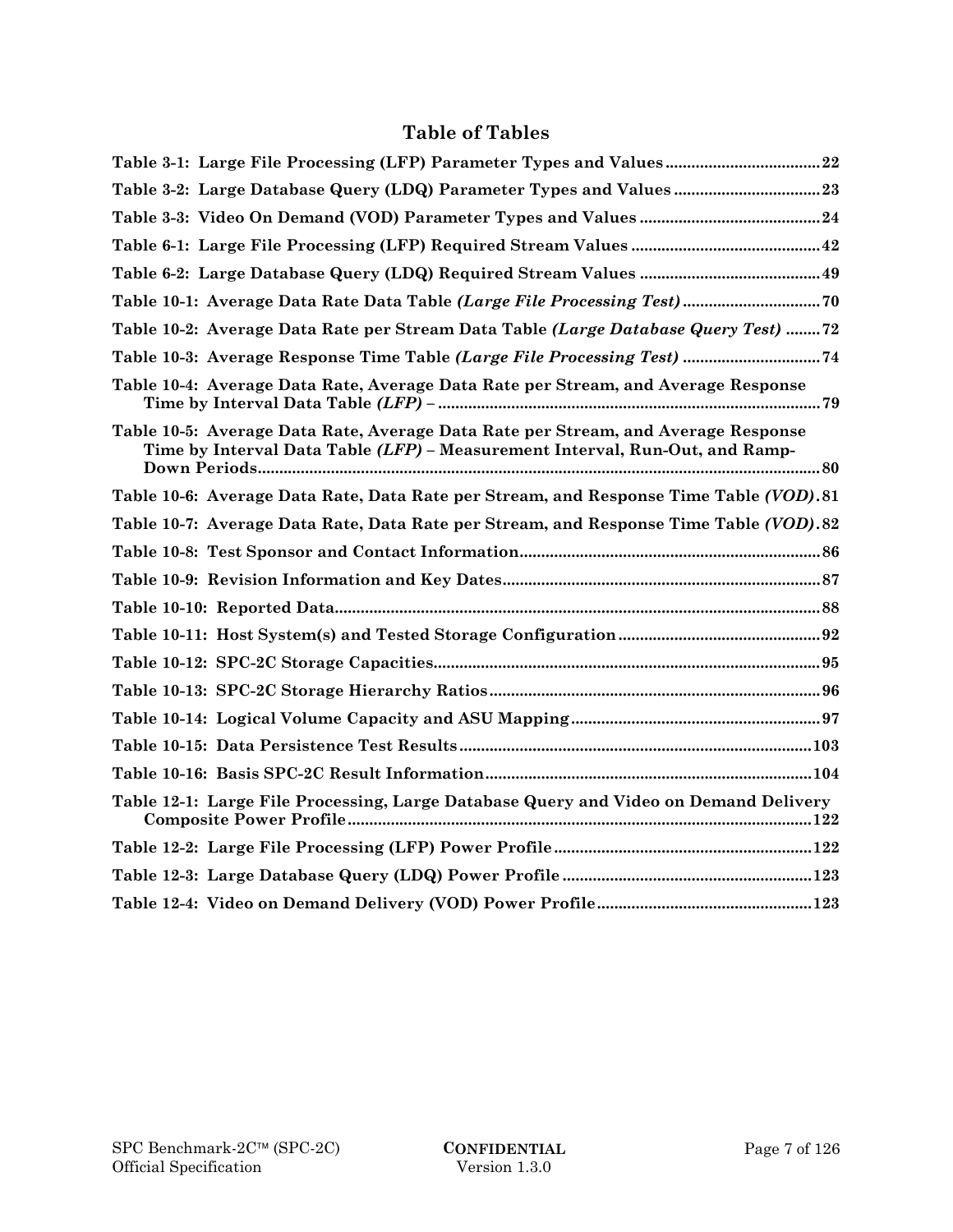## **Clause 0: Introduction**

## **0.1 Preamble**

The SPC Benchmark- $2C^{TM}$  (SPC-2C) is an industry-standard storage performance benchmark for storage components such as:

- Storage Devices (disks, solid devices, etc.)
- Storage Adapters/Controllers (HBAs, RAID controllers, etc.)
- Enclosures
- Storage Software (volume managers, data protection, etc.)

SPC-2C consists of a benchmark workload that is representative of end user applications characterized by:

- Large numbers of concurrent sequential transfers.
- Demanding data rate requirements, including requirements for real time processing.
- Diverse application techniques for sequential processing.
- Data persistence requirements to ensure preservation of data without corruption or loss.

SPC-2C Results are a reliable, accurate source of storage performance characterization information for individual storage components, as well as providing the basis for performance comparison between storage components offered by multiple vendors.

The information provided by SPC-2C Results is intended to provide value throughout a storage component's lifecycle (e.g. development of product requirements; product implementation; performance tuning; capacity planning, market positioning; and purchase evaluations). In addition, the information can provide valuable insight into the expected performance of the larger storage configurations, of which each component is a part of.SPC-2C is intended to be vendor and platform independent. Any vendor should be able to sponsor and publish an SPC-2C Result, provided their tested configuration satisfies the performance, integrity, and availability requirements of the specification. Rather than requiring or favoring a particular implementation, it is the goal of SPC-2C to provide a robust, verifiable, reproducible environment within which the relative strengths of differing design and configuration approaches can be evaluated.

## **0.2 General Guidelines**

The purpose of SPC benchmarks is to provide objective, relevant, and verifiable data to purchasers of I/O subsystems. To that end, SPC specifications require that benchmark tests be implemented with system platforms and products that:

- 1. Are generally available to users.
- 2. A significant percentage of the users in the target market segment (server class systems) would implement.
- 3. Are relevant to the market segment that the SPC-2C benchmark represents.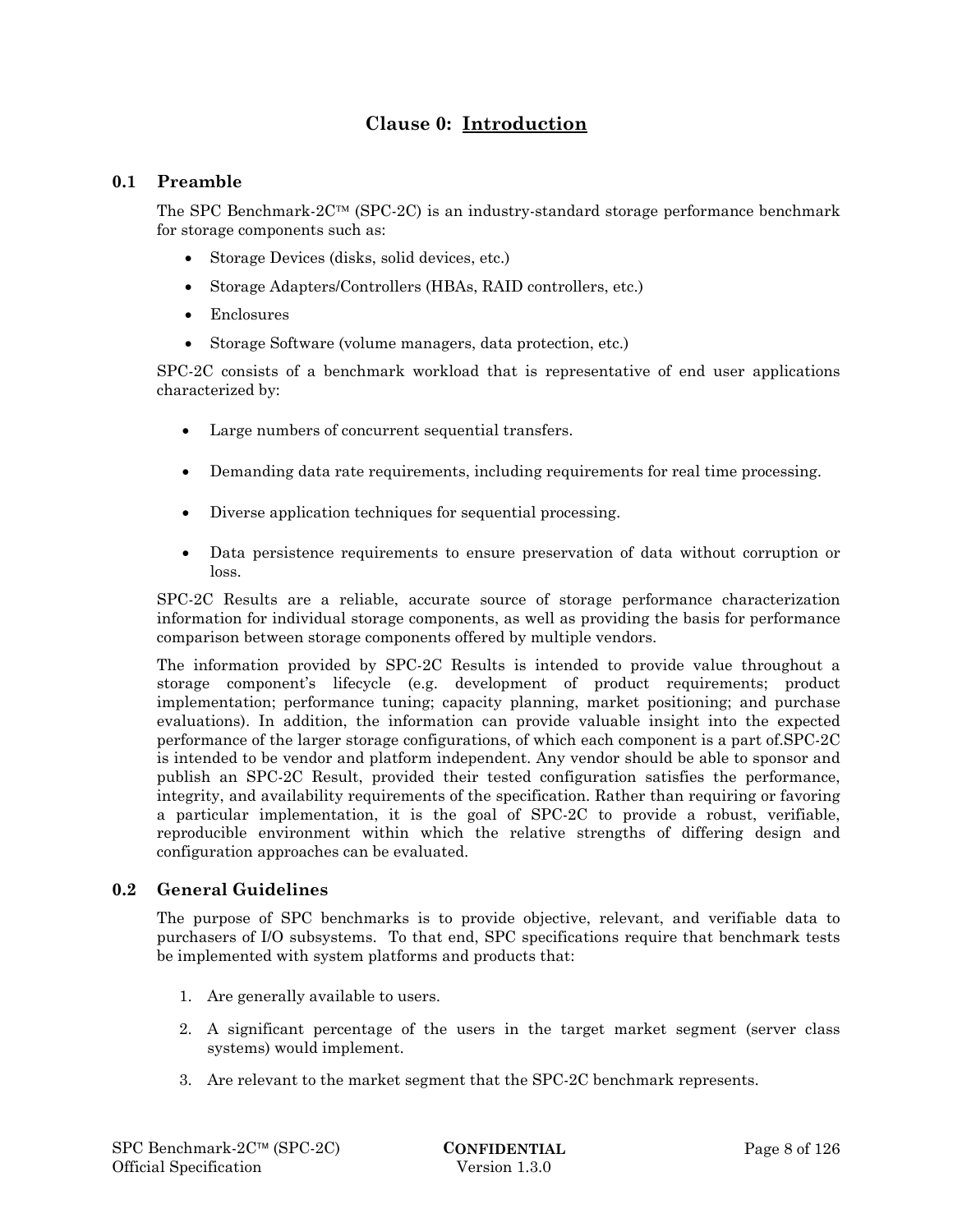In addition, all SPC benchmark results are required to be sponsored by a distinctly identifiable entity, which is referred to as the Test Sponsor. The Test Sponsor is responsible for the submission of all required SPC benchmark results and materials. The Test Sponsor is responsible for the completeness, accuracy, and authenticity of those submitted results and materials as attested to in the required Letter of Good Faith (see Appendix A). A Test Sponsor is not required to be a SPC member and may be an individual, company, or organization.

The use of new systems, products, technologies (hardware or software) and pricing is encouraged so long as they meet the requirements above. Specifically prohibited are benchmark systems, products, and pricing (hereafter referred to as "implementations") whose primary purpose is performance optimization of SPC benchmark results without any corresponding applicability to real-world applications and environments. In other words, all "benchmark specials," implementations that improve benchmark results but not general, realworld performance are prohibited.

The following characteristics should be used as a guide to judge whether a particular implementation is a "benchmark special". It is not required that each point below be met, but that the cumulative weight of the evidence be considered to identify an unacceptable implementation. Absolute certainty or certainty beyond a reasonable doubt is not required to make a judgment on this complex issue. The question that must be answered is this: based on the available evidence, does the clear preponderance (the greater share or weight) of evidence indicate that this implementation is a "benchmark special"?

The following characteristics should be used to judge whether a particular implementation is a benchmark special:

- Is the implementation generally available, documented, and supported?
- Does the implementation have significant restrictions on its use or applicability that limits its use beyond SPC benchmarks?
- Is the implementation or part of the implementation poorly integrated into the larger product?
- Does the implementation take special advantage of the limited nature of SPC benchmarks (e.g., I/O Request profile, I/O Request mix, I/O Request concurrency and/or resource contention) in a manner that would not be generally applicable to the environment the benchmark represents?
- Is the use of the implementation discouraged by the vendor? (This includes failing to promote the implementation in a manner similar to the Test Sponsor's other products and technologies.)
- Does the implementation require uncommon sophistication on the part of the end-user, programmer, or system administrator?
- Is the packaging or pricing unusual or non-customary for the vendor or unusual or noncustomary to normal business practices? The following pricing practices are suspect:
	- $\triangleright$  Availability of a discount to a small subset of possible customers.
	- Discounts documented in an unusual or non-customary manner.
	- $\triangleright$  Pricing featured as a close-out or one-time special.
	- $\triangleright$  Unusual or non-customary restrictions on transferability of product, warranty or maintenance on discounted items.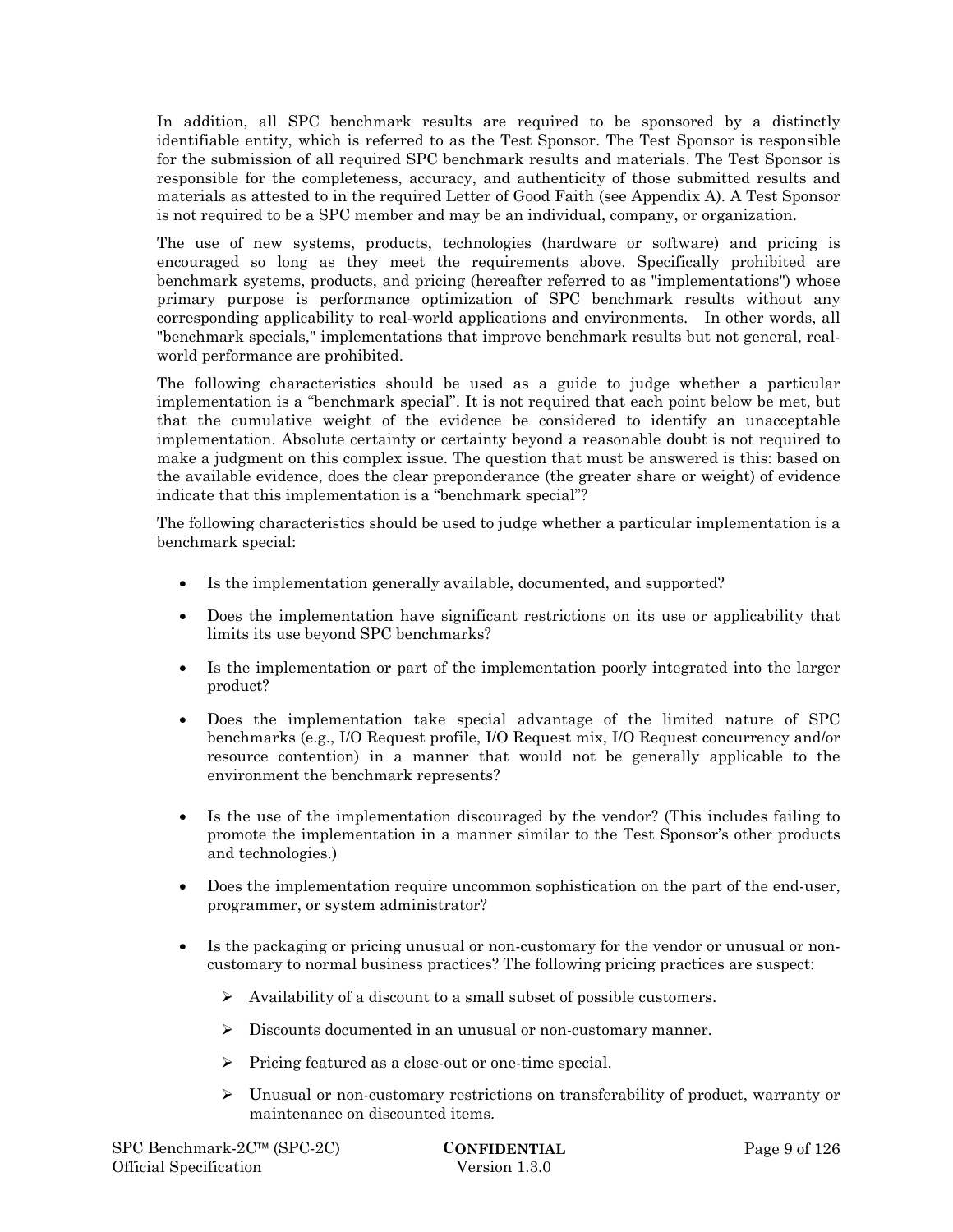Is the implementation being commonly used or purchased by a majority of end-users in the market area the benchmark represents? If the implementation is not currently being used by end-users, is there any evidence to indicate that it will be used by a significant number of users?

To assure the equitable application of this standard, the SPC has created a robust system of audit and peer review. It is the goal of the SPC to assure that only those results, which represent accurate and meaningful product performance, will be endorsed as official SPC results.

## **0.3 Measurement Guidelines**

SPC benchmark results are expected to be accurate representations of subsystem performance. Therefore, stringent measurement, auditing, and reporting guidelines are mandated by this specification. In general, fidelity and candor must be maintained in reporting any items necessary to reproduce the reported results even if the items are not explicitly required to be disclosed by the SPC-2C benchmark specification.

More detailed measurement, evaluation and disclosure requirements can be found in the body of the specification.

## **0.4 Disclaimer**

While the SPC-2C benchmark emulates a broad range of server applications, it neither represents the entire range of I/O requirements for server systems nor precisely mimics any particular application. In addition, the extent to which anyone is capable of achieving the results reported by a vendor is highly dependent upon how closely the customer's application maps to the SPC-2C workload. The extrapolation of SPC-2C results to other environments is therefore not recommended.

Actual system performance is highly dependent upon specific workload characteristics, platform configuration, and application-specific tuning. Relative system performance will vary as a result of these and other factors. Thus, SPC-2C should not be used as a substitute for customer application benchmarking when critical performance requirements are called for.

SPC-2C uses terminology and metrics that are similar to other benchmarks. This similarity does not imply that results from this benchmark are comparable with other benchmarks.

## **0.5 SPC Benchmark Series**

SPC-2C is the second of a series of storage oriented system benchmarks focused on storage components and small storage subsystems. It utilizes a common SPC benchmark framework, which was also previously used by SPC-2.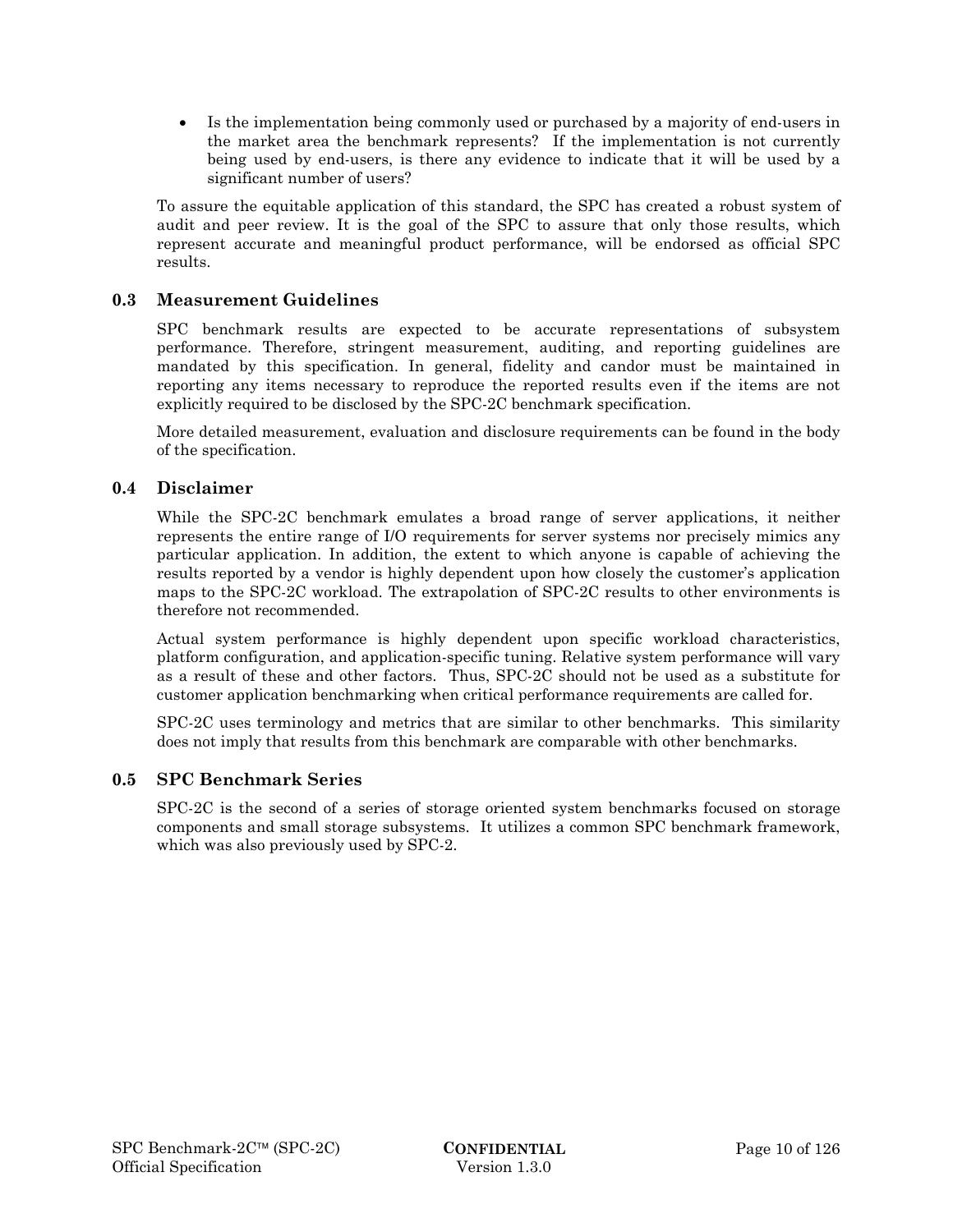## **Clause 1: Workload Environment**

## **1.1 Business and Application Environment**

SPC-2C is comprised of a set of I/O operations designed to demonstrate the performance of a storage subsystem when running business critical applications that require the large-scale, sequential movement of data. SPC-2C represents a segment of applications characterized predominately by large I/O's, organized into one or more concurrent sequential patterns. Frequently encountered examples of such applications include:

- 1. *Large file processing*: applications, in a wide range of fields, which require simple sequential processing of one or more large files. Specific examples include scientific computing and large-scale financial processing.
- 2. *Large database queries*: scans or joins of large relational tables, such as those performed for data mining or business intelligence.
- 3. *Video on demand*: individualized video entertainment provided to a community of subscribers, by drawing from a digital film library.

## **1.2 High-Level Workload Model**

Each of the three categories of sequential workload just enumerated is considered to represent a widespread class of storage applications in itself, and also to be a useful indicator of sequential performance. Each of these three categories of sequential work also exhibits a distinctive set of sequential processing techniques being applied at the application level. SPC-2C therefore incorporates tests representative of all three of the identified categories of sequential work. Taking into account variations within the categories, SPC-2C incorporates a total of 19 individual tested workloads.

Tests of each workload are structured in a common way. Each workload defines a sequentially organized pattern of I/O requests, referred to as a Stream, which transfers a contiguous range of data (for example, a Stream might correspond to the reads or writes needed to transfer a specific file or to scan a specific table in a relational database). During SPC-2C test execution, the number of concurrent Streams of the defined type is varied, so as to observe the resulting range of data rates in megabytes per second. At least three different numbers of concurrent Streams are tested for each workload (a single stream, a maximum number of streams selected by the test sponsor, and an intermediate number of streams selected by the test sponsor). At the test sponsor's discretion, additional intermediate numbers of streams can be added to the test sequence.

The storage made available to the SPC-2C Workload Generator for use in running the SPC-2C benchmark is referred to as the Application Storage Unit (ASU). The ASU represents an abstraction of storage media and does not require a particular physical implementation. The physical implementation is determined by the Test Sponsor and must meet the storage configuration requirements stated in Clause 2: Data Repository. See Clause 4: Benchmark Configuration and Tested Storage Configuration for examples of supported configurations.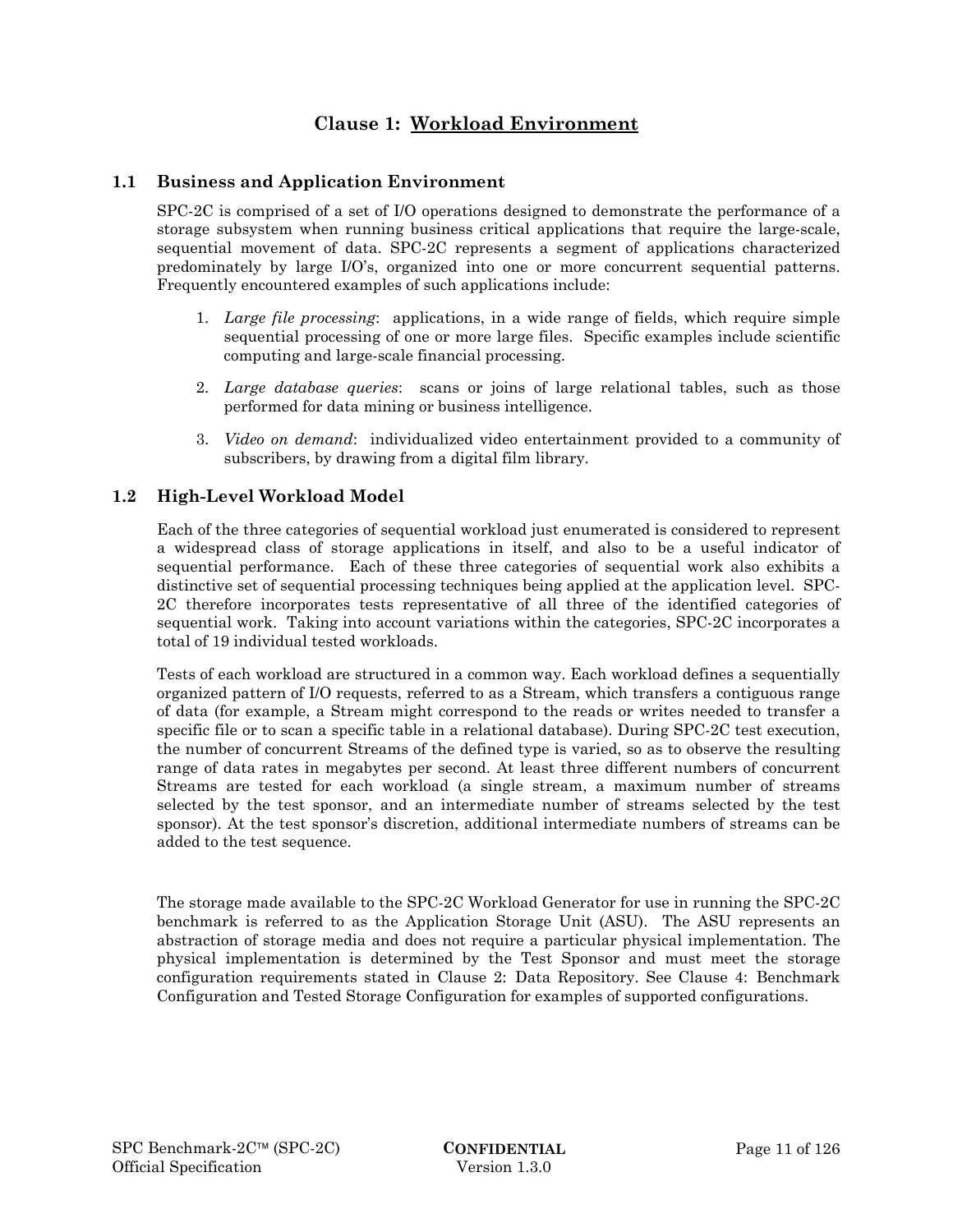## **Clause 2: Data Repository**

## **2.1 SPC-2C Storage Hierarchy**

The SPC-2C data repository segments storage components into five distinct roles:

- Physical Storage Capacity (PSC) defined in Clause 2.2.
- Configured Storage Capacity (CSC) defined in Clause 2.3.
- Addressable Storage Capacity (ASC) defined in Clause 2.4.
- Logical Volumes (LV) defined in Clause 2.5.
- Application Storage Unit (ASU) Capacity defined in Clause 2.6.

The relationship between the different storage capacities is illustrated in Figure 2-1. Included in the above storage capacities are:

- Data Protection as defined in Clause 2.7.
- Required Storage defined in Clause 2.3.2.
- Global Storage Overhead defined in Clause 2.2.3.
- Unused Storage defined in Clause 2.2.4.



## **Figure 2-1: SPC-2C Storage Hierarchy**

## **2.2 Physical Storage Capacity (PSC)**

- 2.2.1 Physical Storage Capacity is typically the formatted capacity of all Storage Devices that are physically present in the Tested Storage Configuration.
- 2.2.1.1 In cases where the formatted capacity of a configured Storage Device is not publicly available information, the reported value will be the capacity reported as available for application use
- 2.2.1.2 In cases where both the formatted capacity and the capacity available for application use are publicly available information, the Test Sponsor may choose to report either value. In such cases, the choice made by the Test Sponsor must be applied to all configured Storage Devices of the same model.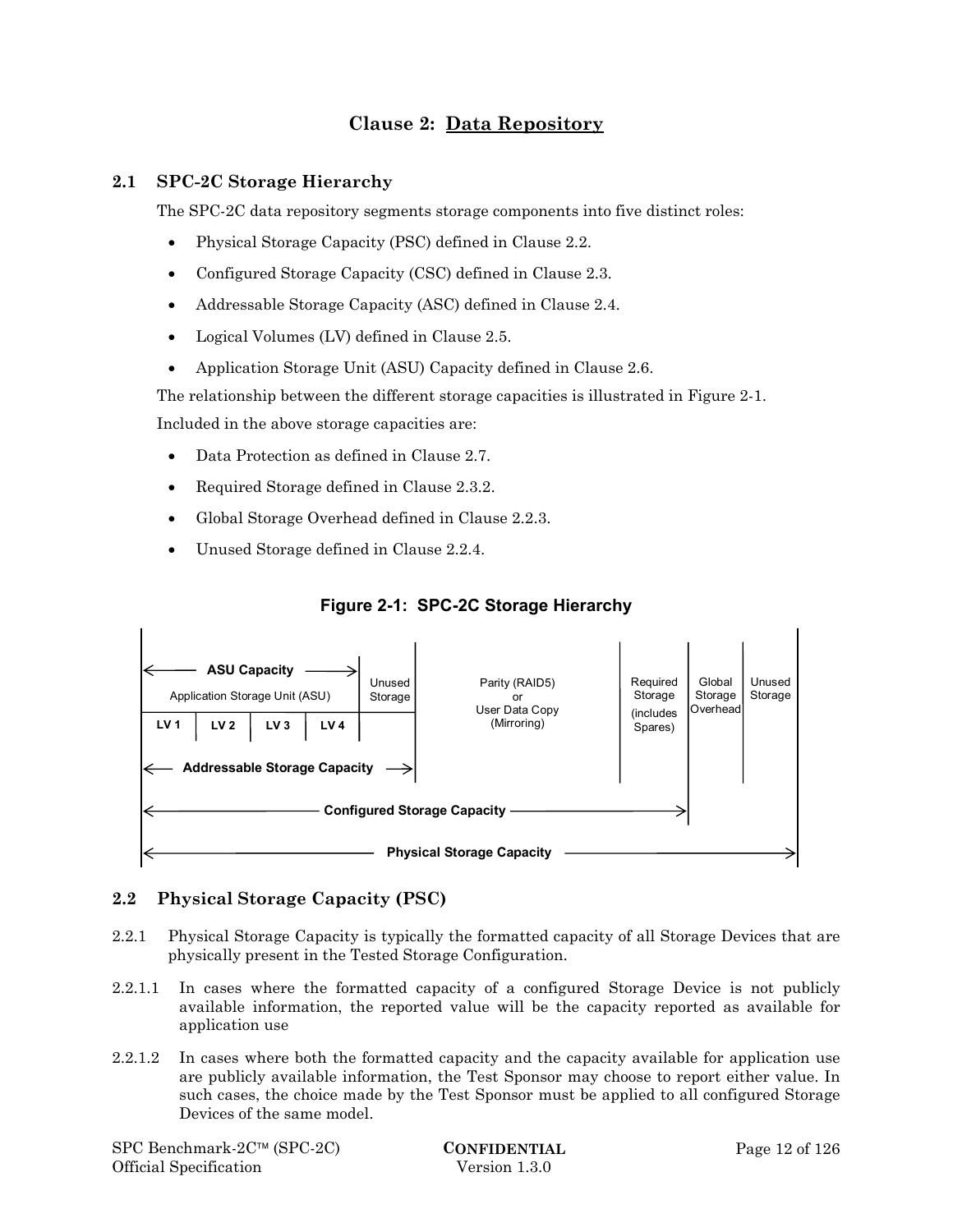- 2.2.1.3 If the Test Sponsor reconfigures the capacity of a Storage Device as documented in Clauses 2.2.1.1 or 2.2.1.2 so that the resultant capacity is less than the original value, the difference is reported as Global Storage Overhead, as described in 2.2.3, and included in the reported Physical Storage Capacity.
- 2.2.2 All physical storage present in the TSC must be included in Physical Storage Capacity, whether or not it is cabled in or powered up.
- 2.2.3 Global Storage Overhead consists of the Physical Storage Capacity that is required for storage subsystem use, such as metadata, and unavailable for use by application programs such as the SPC-2C Workload Generator.
- 2.2.4 Unused Storage consists of the Physical Storage Capacity available for use but not included in the Required Storage/Spares, Parity/User Data Copy/Other Protection Level, Addressable Storage Capacity, and Unused Storage described in Clauses 2.3.2 and 2.4.3.
- 2.2.5 Physical Storage Capacity excludes any storage, with the exception of Global Storage Overhead, that cannot be configured for use by the benchmark.

*Comment: The intent of this clause is to accurately disclose the physical storage that could be configured for application use, plus the storage reserved for system use and unavailable for application use. For example, this would exclude the difference between unformatted and formatted storage or storage devices that have failed.* 

2.2.6 Physical Storage Capacity must be greater than or equal to Configured Storage Capacity.

## **2.3 Configured Storage Capacity (CSC)**

- 2.3.1 Configured Storage includes the Addressable Storage Capacity, any other storage devices or components of storage devices necessary to implement the Addressable Storage Capacity described in Clause 2.4 (example: hot spares, parity disks, journal disks, log disks, etc.), and the storage capacity required by the selected level of data protection *(Clause 2.7)*.
- 2.3.2 Unused Storage consists of the portion of Configured Storage Capacity available for use but not included in Required Storage/Spares, data protection, Addressable Storage Capacity, and the Unused Storage described in Clause 2.4.3.
- 2.3.3 Examples of Required Storage/Spares include storage for metadata, required or optionally selected spares, etc.
- 2.3.4 Configured Storage Capacity must be equal to or greater than Addressable Storage Capacity.

## **2.4 Addressable Storage Capacity (ASC)**

- 2.4.1 Addressable Storage Capacity represents the total storage that can be read and written by application programs on Host Systems and thus, is directly available for use by application programs that implement this benchmark.
- 2.4.2 Addressable Storage Capacity excludes any portion of the Configured Storage that is not available for use by an application program on Host Systems in the Benchmark Configuration.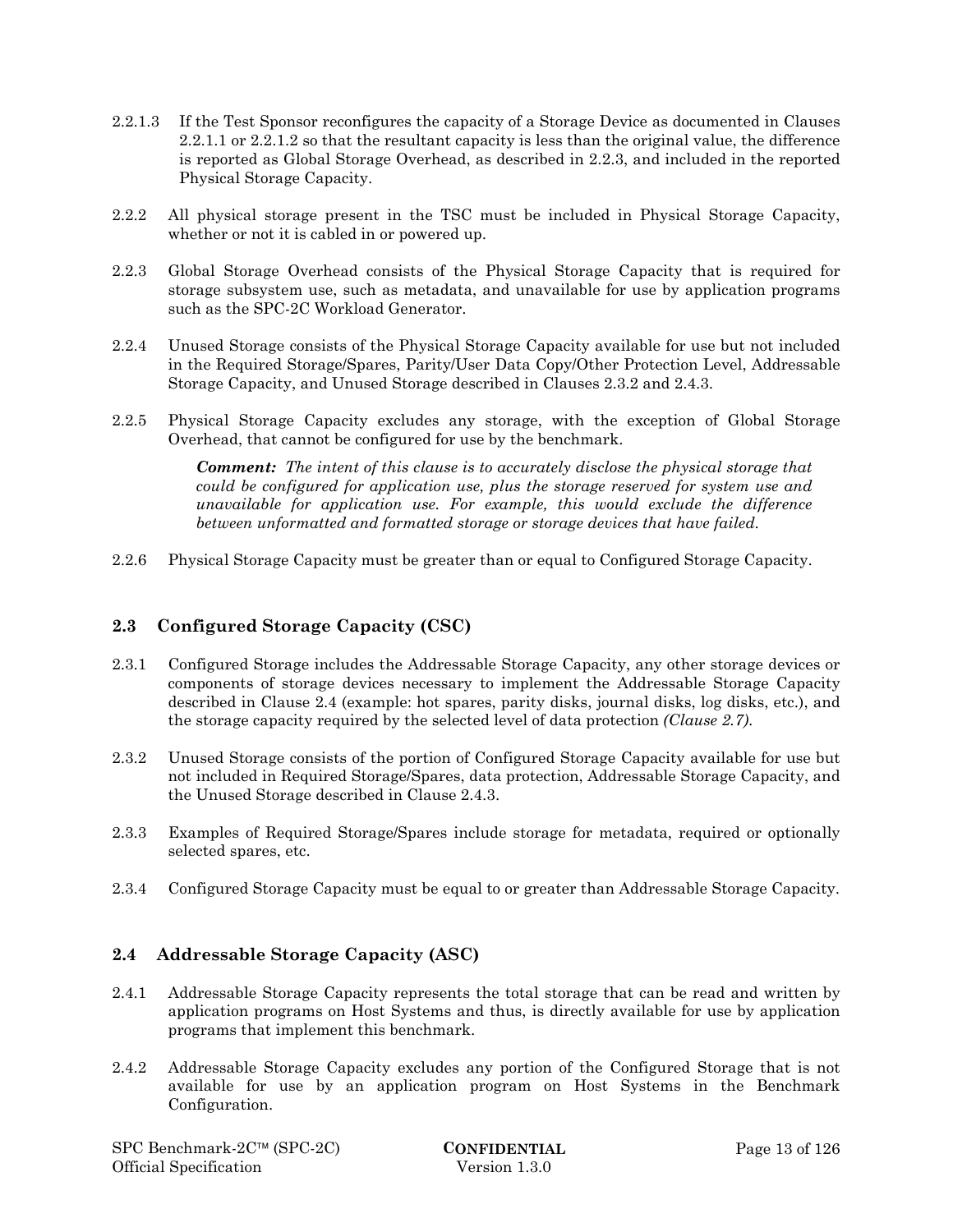*Comment: The intent of this clause is to accurately disclose the storage that was configured for direct use by the benchmark as well as represent the amount of storage available for application use. For example, this would exclude the difference between the storage capacity used for storage management and not available for application use.* 

- 2.4.3 Unused Storage is the difference between Addressable Storage Capacity and ASU Storage Capacity if they are not equal. This difference is counted twice if the Addressable Storage Capacity is mirrored
- 2.4.4 Addressable Storage Capacity must be less than or equal to the Configured Storage Capacity.

## **2.5 Logical Volumes (LV)**

- 2.5.1 Logical Volumes (LV) represent the division of Addressable Storage Capacity into individually addressable logical units of storage used in the SPC-2C benchmark. Each Logical Volume must be implemented as a single contiguous address space.
- 2.5.2 Addressable Storage Capacity may contain one or more Logical Volumes.
- 2.5.3 The total capacity of all Logical volumes is equal to the Addressable Storage Capacity.
- 2.5.4 Examples of Logical Volumes include:

A single physical disk drive.

A partition on a single physical disk drive.

Multiple disk drives configured in an array.

A single logical partition on a multi-drive array.

Multiple, non-contiguous segments of one or more physical disk drives.

A RAM disk.

A hierarchy of any of the above.

## **2.6 Application Storage Unit (ASU)**

2.6.1 The Application Storage Unit (ASU) represents a logical interface between the Data Repository and the host-based programs that implement this benchmark and provide the persistent non-volatile storage (see Clause 7: Data Persistence Requirements and Test) read and written in the course of executing the benchmark. The Logical Volume to ASU mappings that are permissible are illustrated in Figure 2-2 and must satisfy the requirements in Clauses 2.6.2 through 2.6.6.

## **Figure 2-2: ASU-to-Logical Volume Address Mappings**

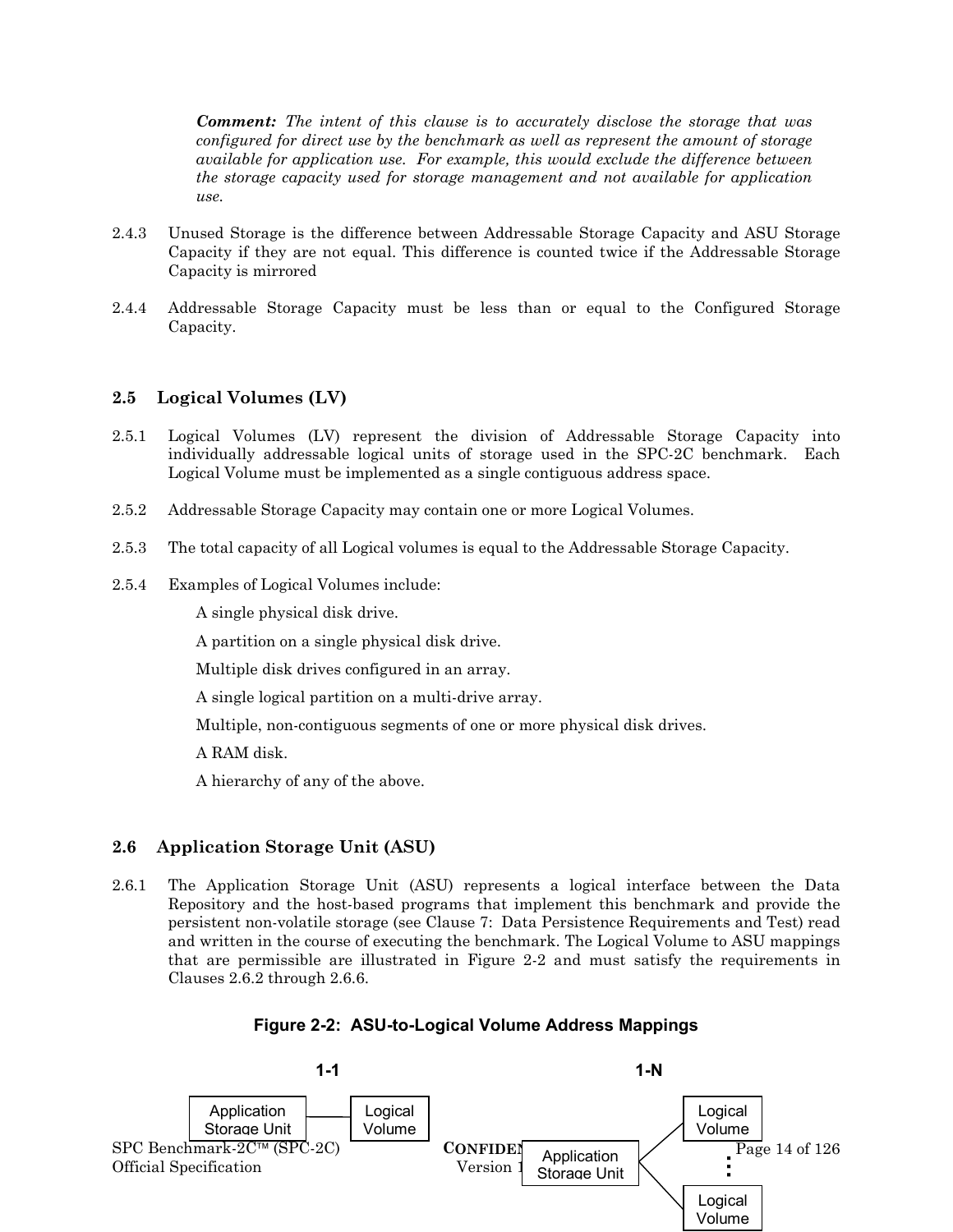- 2.6.2 The ASU must be contained in a unique address space that is addressable by the workload generator as a contiguous set of logical blocks numbered from zero (0).
- 2.6.3 If the ASU is implemented on multiple Logical Volumes and the size of the ASU is smaller than the combined Logical Volumes, the ASU is not required to be evenly distributed across the Logical Volumes.
- 2.6.4 In the case of an ASU that is mapped to multiple Logical Volumes, the address mapping is a simple concatenation of volumes.
- 2.6.5 ASU Capacity consists of the Logical Volume storage capacity used to implement the required ASU. If any portion of a Logical Volume is not utilized by the ASU that portion of Logical Volume storage is not included in the ASU Capacity and is considered Unused Storage.
- 2.6.6 ASU Capacity must be less than or equal to total Logical Volume storage capacity.
- 2.6.7 ASU Capacity must be configured in one of the following two relationships to Physical Storage Capacity.
- 2.6.7.1 **100%:** ASU Capacity must be configured so that there is 1 GiB or less of total Unused Storage.
- 2.6.7.2 **50%:** ASU Capacity must be configured so that the sum of Total ASU Capacity and capacity required for data protection is 50% of the Physical Storage Capacity within a tolerance of ±1 GiB.

### **2.7 Data Protection**

- 2.7.1 Data protection may be configured at any level of the SPC-2C Storage Hierarchy.
- 2.7.2 Data protection will be categorized in one of the three following Data Protection Levels:
	- **Protected 1**: The single point of failure of any storage device in the configuration will not result in permanent loss of access to or integrity of the SPC-2C Data Repository.
	- **Protected 2**: The single point of failure of any component in the configuration will not result in permanent loss of access to or integrity of the SPC-2C Data Repository.
	- **Unprotected**, in which the Test Sponsor asserts no claim of data protection in the event of a single point of failure.
- 2.7.3 Data protection capacity will consist of all storage capacity configured for data protection, both used and unused.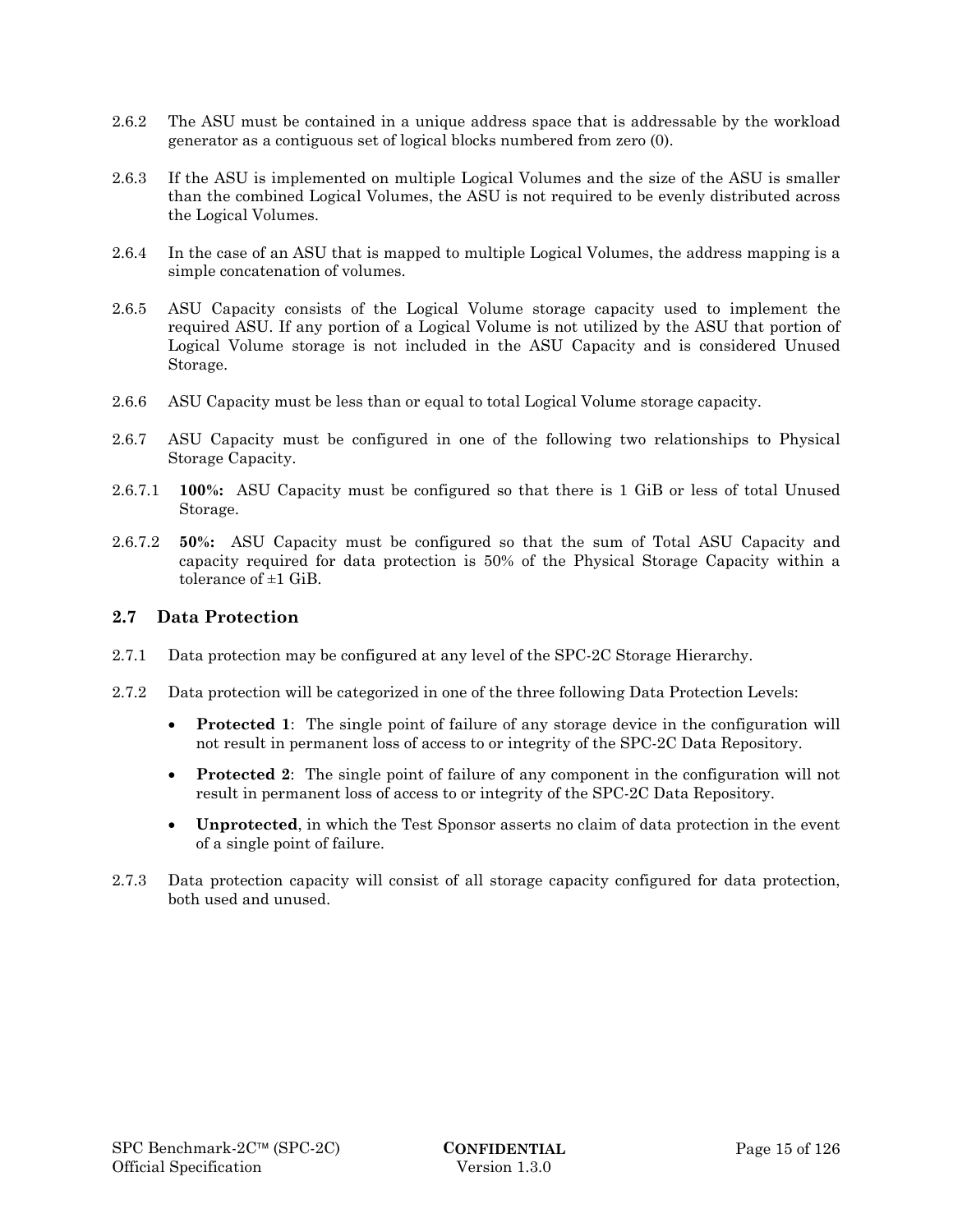## **Clause 3: Workload and I/O Operation Profile**

## **3.1 Definitions**

Although many parameters associated with an I/O workload are self-explanatory, there are several that are subject to interpretation, particularly when the intent of SPC-2C is to support multiple operating systems, hardware platforms and multiple workload instantiations. For this reason, some preliminary definitions are needed to minimize ambiguity and/or confusion. It should be noted that the scope of these definitions is limited to SPC-2.

## **3.1.1 Logical Block**

A logical block is the smallest directly addressable unit of storage on the ASU. It is a fixed quantity of 512 bytes.

#### **3.1.2 Logical Block Address (LBA)**

The logical block address (LBA), which is sometimes known as the logical block number (LBN), specifies the address of a logical block on an ASU. For an ASU with a capacity of *n* logical blocks, it is a discrete value that ranges from a value of 0 (zero) for the first logical block on the ASU to a high of *n-1* for the last logical block on the ASU.

#### **3.1.3 Measurement Units**

#### **3.1.3.1 "Decimal"** *(powers of ten)* **Measurement Units**

In the storage industry, the terms "kilo", "mega", "giga", "tera", "peta", and "exa" are commonly used prefixes for computing performance and capacity. For the purposes of the SPC workload definitions, all of these terms are defined in powers of 10. Specifically:

- A kilobyte (KB) is equal to 1,000 (103) bytes.
- A megabyte (MB) is equal to  $1,000,000$  ( $10<sup>6</sup>$ ) bytes.
- A gigabyte (GB) is equal to  $1,000,000,000$  ( $10<sup>9</sup>$ ) bytes.
- A terabyte (TB) is equal to  $1,000,000,000,000$  ( $10^{12}$ ) bytes.
- A petabyte (PB) is equal to  $1,000,000,000,000,000$  ( $10^{15}$ ) bytes
- An exabyte (EB) is equal to  $1,000,000,000,000,000,000$  ( $10^{18}$ ) bytes

## **3.1.3.2 "Binary"** *(powers of two)* **Measurement Units**

The sizes reported by many operating system components use "power of two" measurement units rather than "power of ten" units. The following standardized definitions and terms are also valid and may be used in this specification.

- A kibibyte (KiB) is equal to  $1,024$  (2<sup>10</sup>) bytes.
- A mebibyte (MiB) is equal to  $1,048,576$  (2<sup>20</sup>) bytes.
- A gigibyte (GiB) is equal to  $1,073,741,824$  ( $2^{30}$ ) bytes.
- A tebibyte (TiB) is equal to  $1,099,511,627,776$  (240) bytes.
- A pebibyte (PiB) is equal to 1,125,899,906,842,624 (250) bytes.
- An exbibyte (EiB) is equal to 1,152,921,504,606,846,967 (2<sup>60</sup>) bytes.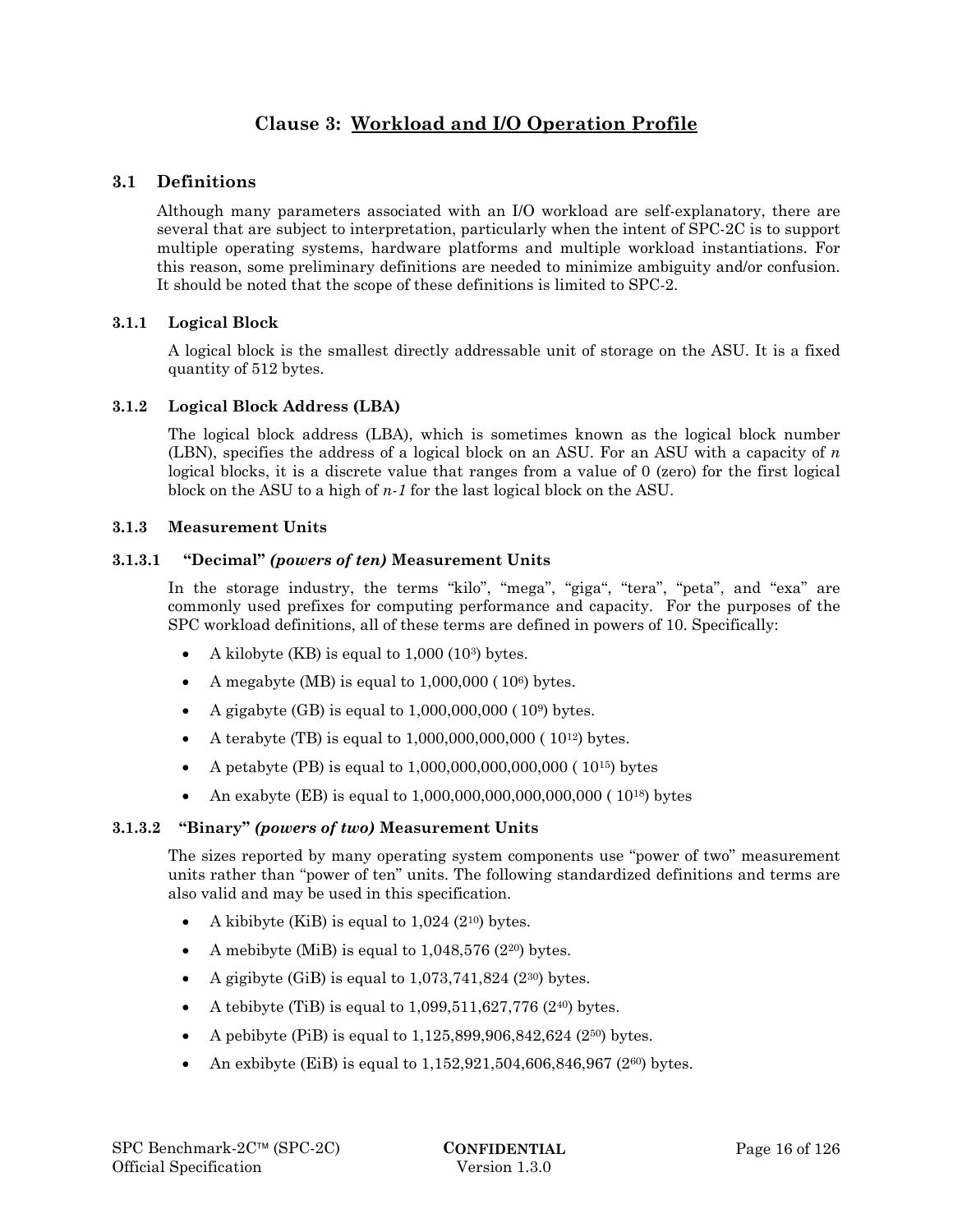## **3.2 SPC-2C Workload Components**

SPC-2C is comprised of several distinct components, layered from highest to lowest level as follows:

**SPC-2C Working Set**: One Application Storage Unit.

**Application Storage Unit Stream:** A variable number of *Stream Segments*.

**Stream Segment**: A single, well-defined, sequence of *I/O Commands*.

**I/O Command or I/O Request**: A single atomic unit of work to the Application Storage Unit.

#### **3.2.1 SPC-2C Workload**

The SPC-2C workload consists of one or more Application Storage Unit streams and represents the entire I/O workload.

#### **3.2.2 Application Storage Unit (ASU) Stream**

An Application Storage Unit stream consists of one or more I/O streams, and completely defines the I/O sent to the SPC-2C ASU.

#### **3.2.3 I/O Stream**

An I/O stream consists of the results of the execution of a sequence of one or more I/O commands. This I/O stream is initiated at a specific point during the I/O workload, and has a specific life. The sequence of individual commands within the I/O stream is fully defined by the workload parameters associated with the SPC-2C workload. One definition is required for each I/O stream contained in the SPC-2C workload, and is sufficient to characterize every I/O associated with that I/O stream.

#### **3.2.4 I/O Command or I/O Request**

An I/O command (or I/O Request) is the lowest level in the SPC-2C workload hierarchy. It completely defines a single command that transfers data to or from an Application Storage Unit. It is an entity that contains sufficient information to enable the SPC workload generator to issue an I/O operation to the Application Storage Unit in conformance with the SPC-2C workload.

As an example, an I/O command might contain the following items:

Application Storage Unit identifier.

The starting address of the data transfer.

The byte count of the data transfer.

The type of data transfer (read or write).

A pointer to a buffer for transmission (writes) or reception (reads) of data.

#### **3.3 SPC-2C Parameter Types**

Each SPC-2C workload parameter is defined as being one of the following types.

#### **3.3.1 Integer**

An integer parameter is capable of storing discrete, signed values. The range is operating system and/or compiler dependent, but must be a minimum of 32 bits, including the sign bit (-2,147,483,648 to 2,147,483,647).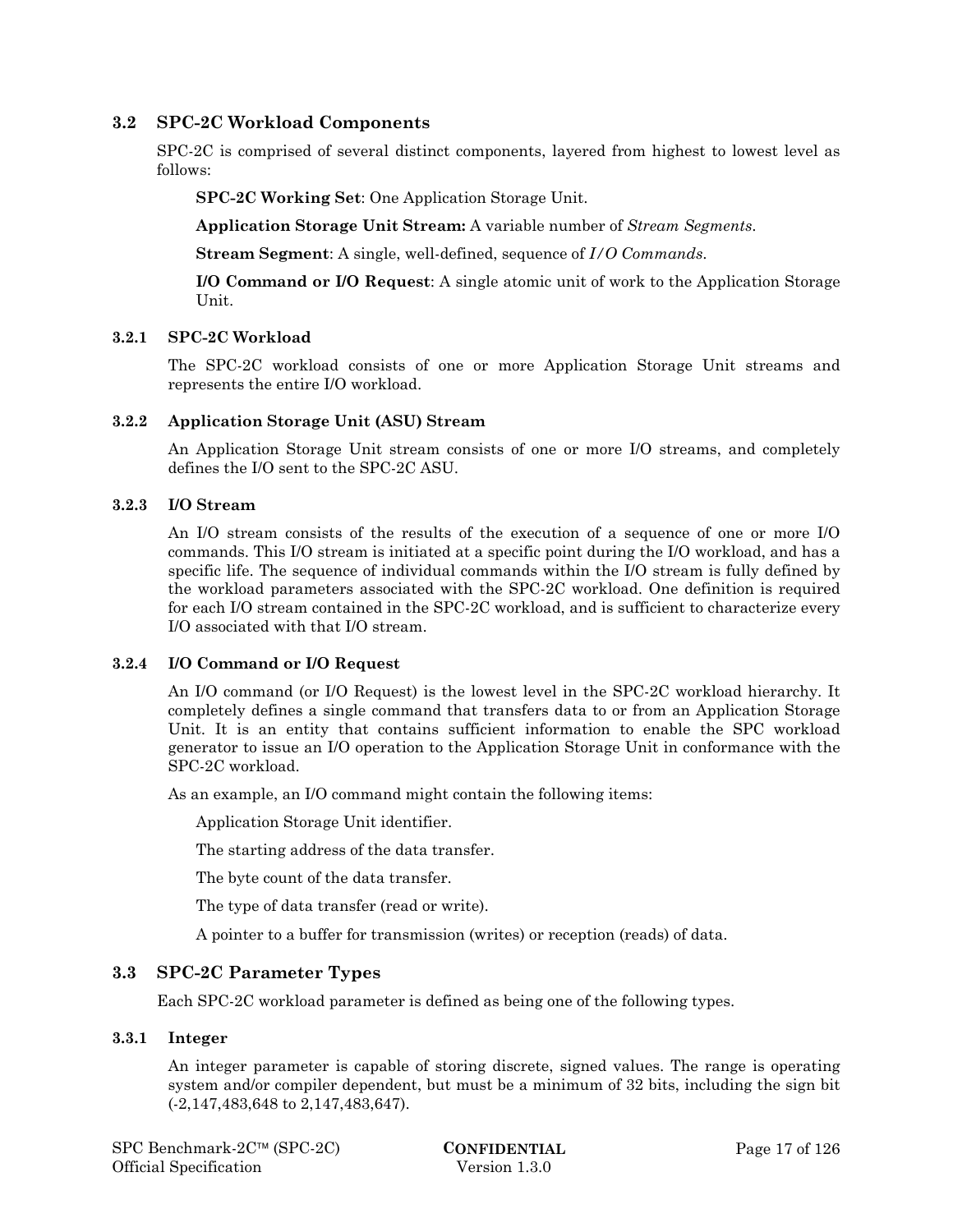#### **3.3.2 Long Integer**

A long integer parameter is capable of storing discrete, signed values. The range is operating system and/or compiler dependent, but must be a minimum of 64 bits, including the sign bit (-9,223,372,036,854,775,808 to 9,223,372,036,854,775,807).

#### **3.3.3 Real**

A real parameter is capable of storing positive and negative continuous values. The range is operating system and/or compiler dependent, but must have a minimum range of from  $-10^{-32}$ to 1032 with a minimum resolution of 16 significant digits.

#### **3.3.4 ASCII string**

An ASCII string parameter consists of a variable length sequence of ASCII characters (8 bits per character), with a zero byte terminating the string.

#### **3.3.5 Distribution**

The distribution is a special data type that has been implemented specifically for the SPC workload parameter list. This parameter contains sufficient information to characterize a distribution that may be used for certain parameters. This data type consists of several components.

#### **3.3.5.1 Distribution type**

The type of distribution is indicated by an integer variable. The legal types of distributions are:

- 0: Constant A single number. The value of this number is contained in the first element of the distribution parameter list.
- 1: Uniform A number that is uniformly distributed between (and including) two values. The lower of these values is contained in the first element of the distribution parameter list, and the upper value is contained in the second element.
- 2: Exponential A number that is exponentially distributed with a mean value contained in the first element of the distribution parameter list.
- 3: Table A table distribution is an n-dimensional array containing the discrete table values. There is no limit on the number of dimensions or entries in the array. The pointer component (section) of the distribution data type points to the start of the array. The contents of the array are undefined, and must be specified for each case.
- 4. Sparse Incremental: An ascending series of values. This distribution has two associated parameters, *sparse incremental (start, length)*.

The first parameter "start", defines the first value of a monotonically increasing sequence. "start" is an integer representing the block address location within the ASU address range that the sequence begins. The sequence will increase until "length" has been traversed, and then begin again at a new first value, repeating.

The second parameter, "length" which, is required, is used to define the range of addresses of the generated sequence. "Length" is an integer representing the number of blocks of the ASU address space over which the sequence is generated. "Length" is added to each new computed first value to determine the upper address of the series.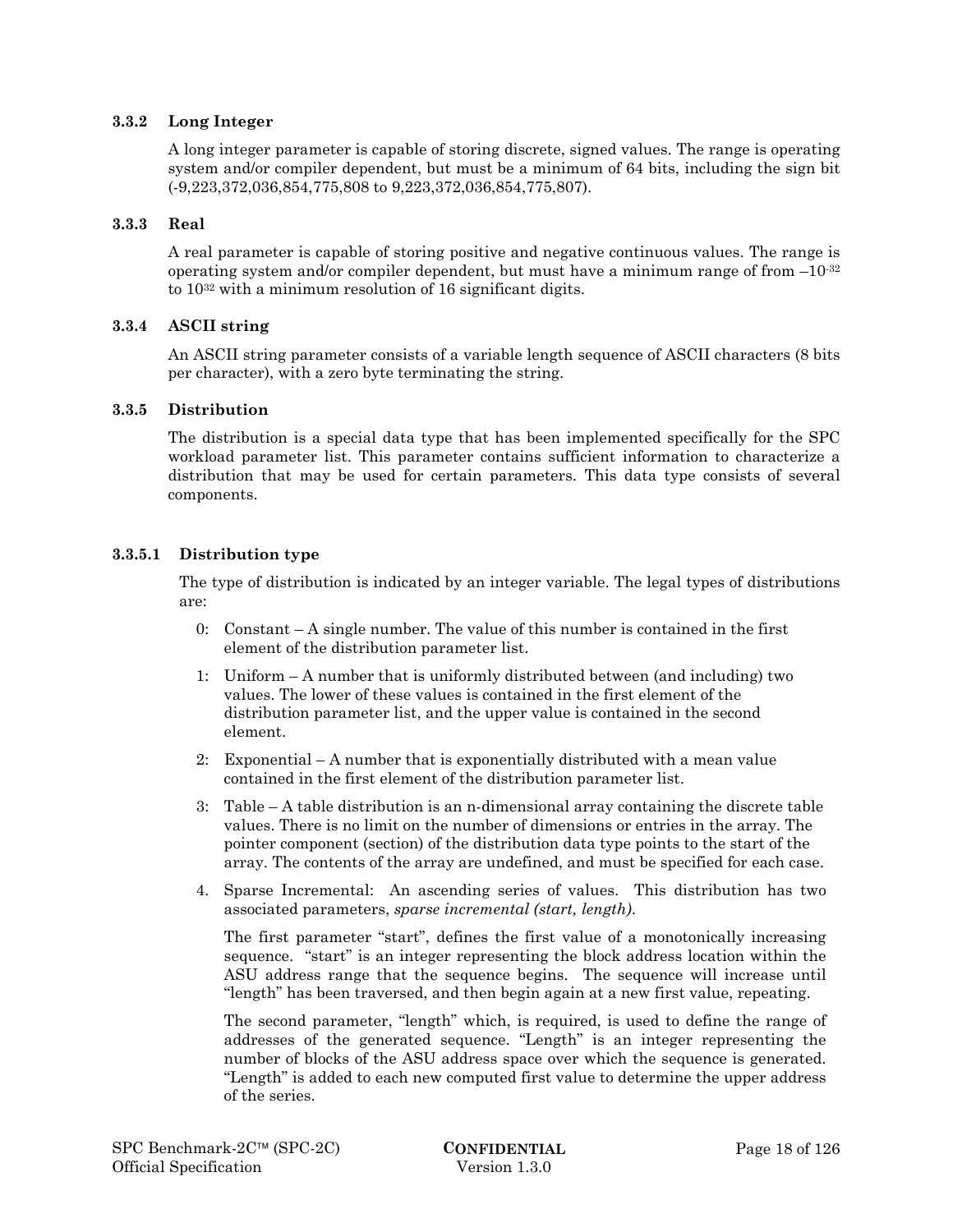If "Sparse Incremental" is used to generate a sequence of addresses for a stream of I/O references, the number of values in the sequence is controlled by the start and stop criteria of the I/O stream.

In the context of SPC-2, the aforementioned parameters are restricted in value in an attempt to minimize the performance benefits derived from cache as a result of reference locality. For the SPC-2C workloads consisting of multiple simultaneous IO streams, the ASU address range is sparsely traversed by each of the streams to limit temporal re-references.

 As new distributions become necessary, they will be added to this list in a monotonically increasing sequence.

#### **3.3.5.2 Result type**

The result type indicates whether the resulting value from the distribution is integer or real. There are three possible values for this field:

- 0: Integer The output of the distribution is an integer.
- 1: Long The output of the distribution is a long integer.
- 2: Real The output of the distribution is a real number.

#### **3.3.5.3 Distribution parameter list**

The distribution parameters consist of a list of ten real numbers. The values contained in these fields may be used as part of the distribution function. The number of values that are used is function dependent, and may range from none to all ten.

#### **3.3.5.4 Extended pointer**

The extended pointer is used when it is necessary to include more that ten discrete parameters or when a singly dimensioned list is not adequate. The primary use of this pointer is when a table distribution is required. The data structure that is pointed to by this element is not defined by this document.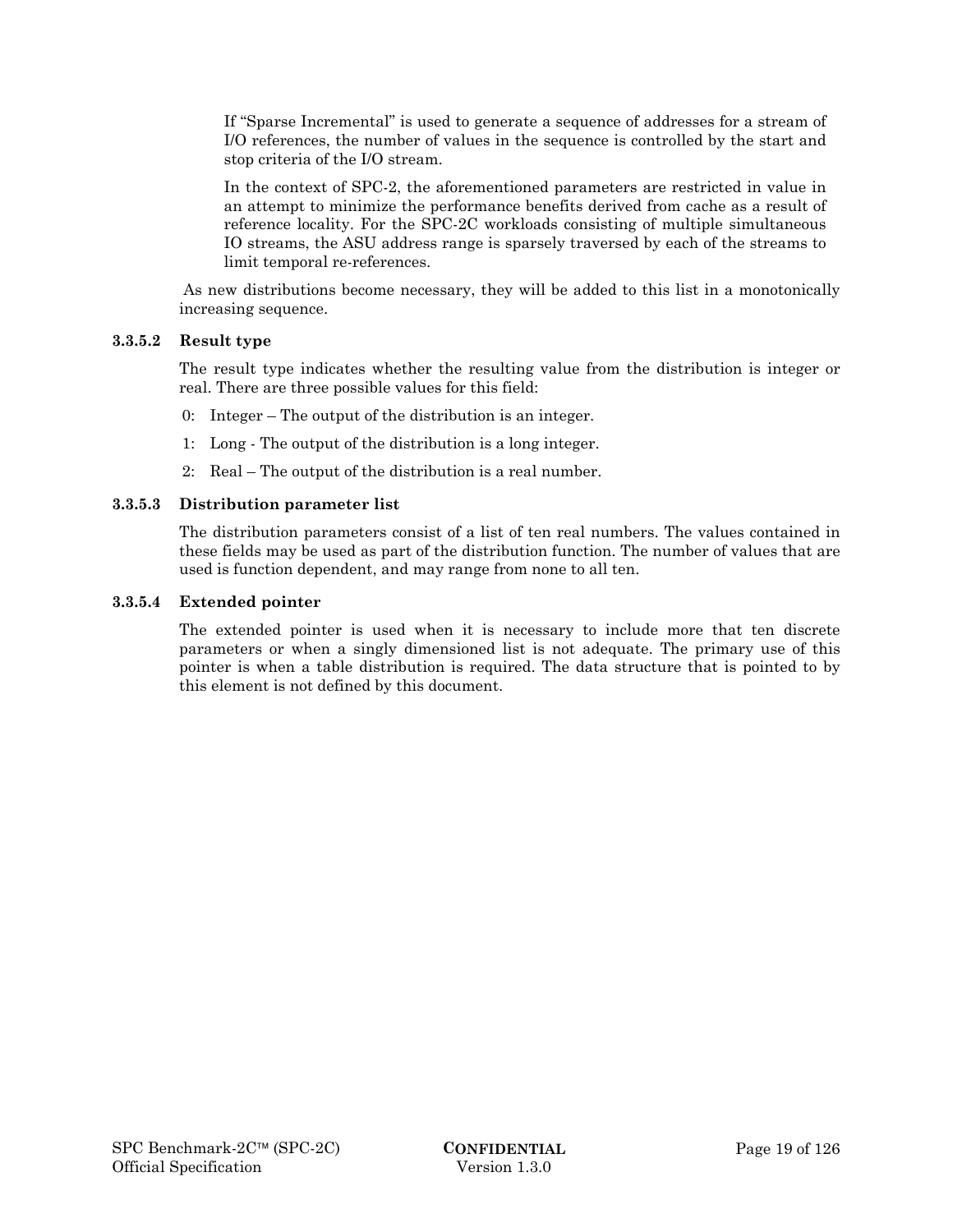## **3.4 SPC-2C Workload Parameters**

A set of parameters is required for each I/O stream that is present in the SPC-2C workload. These parameters are passed to the SPC-2C Workload Generator. The set of parameters will enable the SPC-2C Workload Generator to create and submit a stream of I/O requests to the SPC-2C Application Storage Unit.

Conceptually, the SPC-2C Workload Generator will examine the parameters, and by using the values contained in these parameters, generate a sequence of I/O commands, with each individual command being issued at the appropriate time*.* 

## **3.4.1 I/O Buffers**

The I/O Buffers parameter specifies the number of buffers utilized for each Stream in the Video On Demand (VOD). Each buffer is the target of the I/O Requests submitted by the SPC-2C Workload Generator.

## **3.4.1.1 Parameter Type**

The I/O Buffers parameter is an integer variable.

#### **3.4.1.2 Acceptable Values**

The I/O Buffers parameter value must be greater than zero.

#### **3.4.2 I/O Buffer Read Interval**

The I/O Buffer Read Interval parameter specifies the required interval between I/O Requests issued to the I/O Buffers for each VOD Stream. The interval represents the time to read ("consume") each I/O Buffer.

## **3.4.2.1 Parameter Type**

The I/O Buffer Read Interval parameter is a real (floating point) variable

## **3.4.2.2 Acceptable Values**

The I/O Buffer Read Interval is a positive real (floating point) value greater than zero.

## **3.4.3 Model Type**

The model type parameter indicates whether the I/O stream follows an open or closed model.

*(If the input is external to and independent of the model, it is an open model. In a closed model, there is no external input)* 

#### **3.4.3.1 Parameter type**

The model type is an integer variable.

#### **3.4.3.2 Acceptable values**

The model type parameter may take on one of the following values representing the workload type:

 **Open** 

 **Closed** 

#### **3.4.4 Outstanding I/O Requests**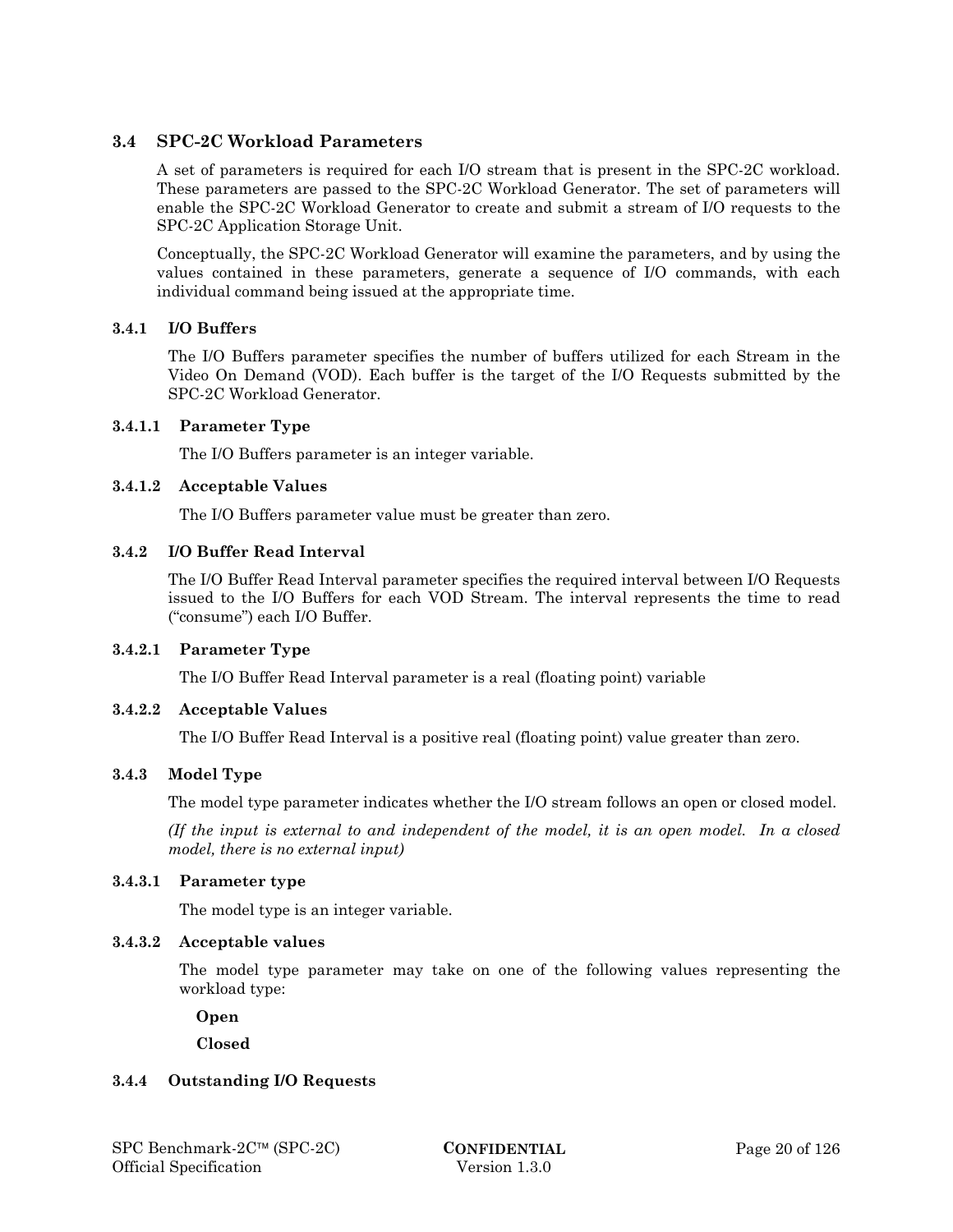The Outstanding I/O Requests parameter specifies the maximum number of concurrent I/O Requests, associated with a given Stream, which have been issued but not yet completed.

#### **3.4.4.1 Parameter type**

The Outstanding I/O Requests parameter is an integer variable.

#### **3.4.4.2 Acceptable values**

The Outstanding I/O Requests parameter is a positive integer constant.

#### **3.4.5 Read Fraction**

The read fraction parameter specifies the fraction of I/O commands that are reads.

#### **3.4.5.1 Parameter type**

The read fraction parameter is a distribution of real (floating-point) variables.

#### **3.4.5.2 Acceptable values**

The read fraction parameter may take on any positive real (floating point) value greater than or equal to zero and less than or equal to one.

#### **3.4.6 Transfer Address**

The transfer address parameter determines the target address of the next I/O that will be issued to the ASU. Note that bounds checking must be performed to ensure that the resulting address is greater than or equal to zero, and that the sum of the address and transfer size is less than or equal to the capacity of the ASU.

#### **3.4.6.1 Parameter type**

The transfer address parameter is a distribution variable.

#### **3.4.6.2 Acceptable values**

The transfer address value must be greater than or equal to zero, and the sum of the transfer address and the transfer size must be less than or equal the capacity of the ASU.

#### **3.4.7 Transfer Size**

The transfer size parameter specifies the number of bytes in KiB to transfer.

#### **3.4.7.1 Parameter type**

The Transfer Size parameter is a integer variable.

#### **3.4.7.2 Acceptable values**

In the SPC-2C benchmark, all streams use a transfer size specified as a positive integer constant.

## **3.4.8 Workload Identifier**

The workload identifier, which is unique for all I/O streams in the benchmark, is a value assigned by the SPC to identify a specific workload. The purpose of this parameter is to allow an analysis program to extract performance information for a specific workload from a test that includes more than one workload (i.e. an entire benchmark run).

## **3.4.8.1 Parameter type**

This parameter is a variable length, zero terminated, ASCII string.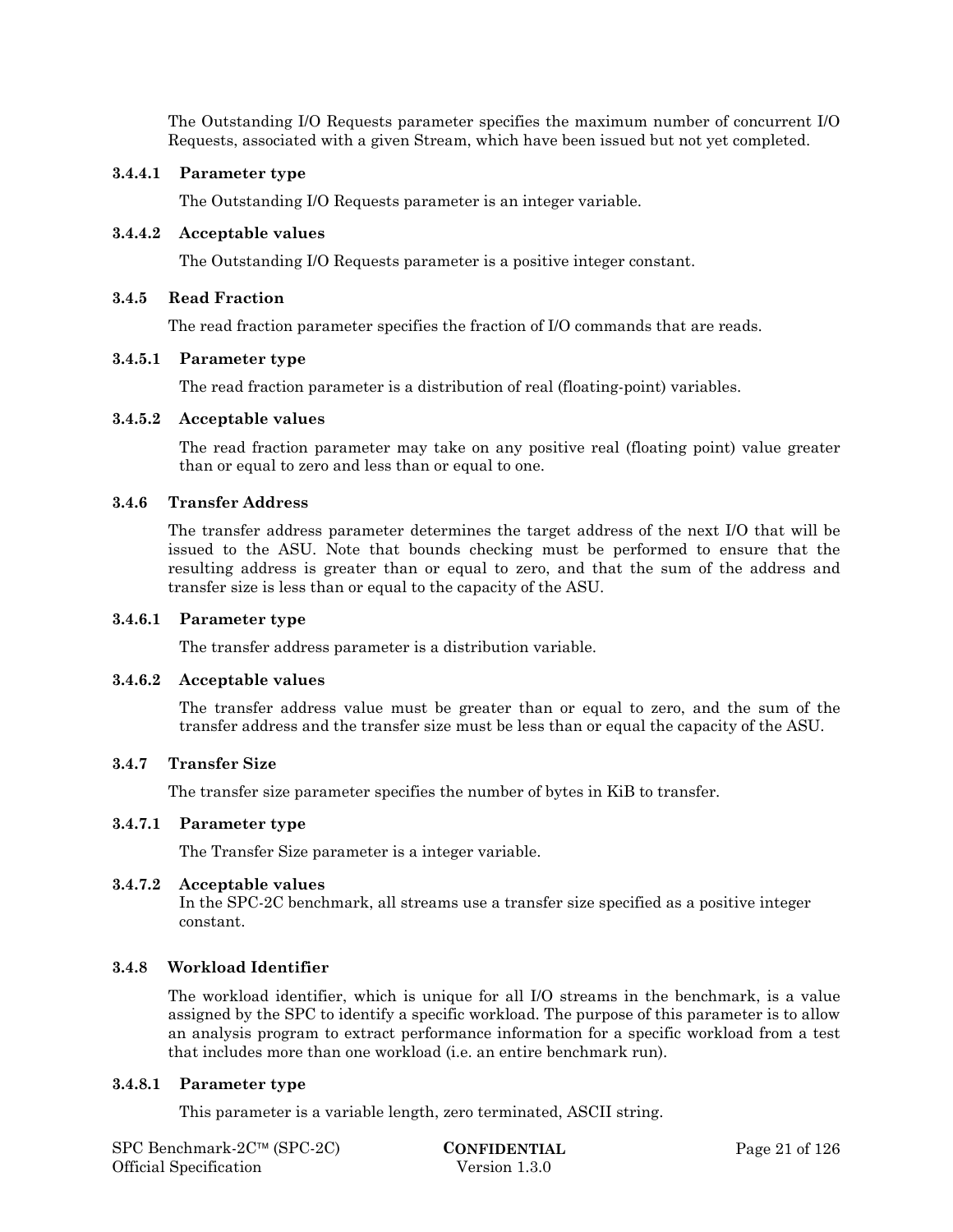#### **3.4.8.2 Acceptable values**

No restriction is placed on this parameter.

## **3.5 Technical Workload Description**

SPC-2C represents a segment of applications characterized by predominately sequential I/O operations as typified by large file reads and writes, large database scans and video on demand, but not limited to these specific application types.

The storage for the SPC-2C workload consists of a single Application Storage Unit (ASU).

The ASU is the target of all streams that in turn comprise the benchmark. The I/O streams for each workload are defined below by a set of parameters and associated values. Definitions and descriptions of each parameter type used to define the SPC-2C parameters may be found in Clause 3.4.

## **3.5.1 Workload 1 – Large File Processing**

This workload represents large file read and write activity such as that encountered when processing large CAD files.

*Comment: The intent of Large File Processing, as described in Table 3-1, is that those workloads reflect the behavior that occurs during file copy operations. For each Sparse Incremental Read stream, the SPC-2C Workload Generator will select a statistically independent Sparse Incremental Write stream. The I/O requests generated by the SPC-2C Workload Generator will then alternate between the two streams. The combined number of outstanding I/O requests to both streams is limited to the maximum shown in Table 3-1.* 

| <b>Workload Description</b>          | <b>Transfer</b><br><b>Size</b> | Read<br><b>Fraction</b> | <b>Model</b><br><b>Type</b> | <b>Transfer Address</b>      | Outstanding<br>I/O Requests | <b>Workload ID</b> |
|--------------------------------------|--------------------------------|-------------------------|-----------------------------|------------------------------|-----------------------------|--------------------|
| Large File Processing:<br>Write Only | 1024 KiB                       | 0.0                     | Closed                      | Sparse Incremental<br>(s, I) |                             | SPC-2-FP           |
| Large File Processing:<br>Write Only | 256 KiB                        | 0.0                     | Closed                      | Sparse Incremental<br>(s, l) |                             | SPC-2-FP           |
| Large File Processing:<br>Read-Write | 1024 KiB                       | 0.5                     | Closed                      | Sparse Incremental<br>(s, l) |                             | SPC-2-FP           |
| Large File Processing:<br>Read-Write | 256 KiB                        | 0.5                     | Closed                      | Sparse Incremental<br>(s, l) |                             | SPC-2-FP           |
| Large File Processing:<br>Read Only  | 1024 KiB                       | 1.0                     | Closed                      | Sparse Incremental<br>(s, l) |                             | SPC-2-FP           |
| Large File Processing:<br>Read Only  | 256 KiB                        | 1.0                     | Closed                      | Sparse Incremental<br>(s, l) |                             | SPC-2-FP           |

|  |  | Table 3-1: Large File Processing (LFP) Parameter Types and Values |
|--|--|-------------------------------------------------------------------|
|  |  |                                                                   |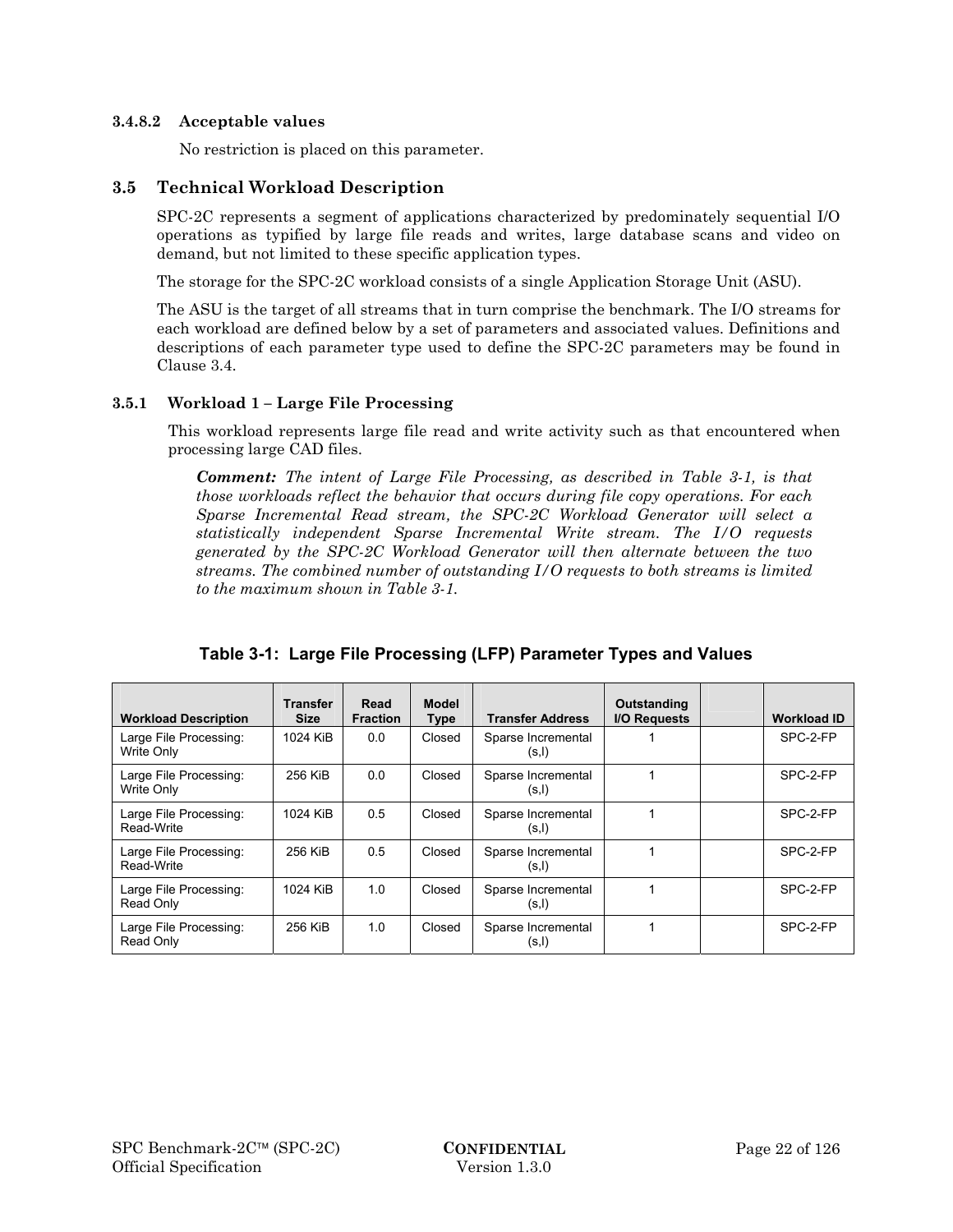## **3.5.2 Workload 2 – Large Database Query**

This workload represents the IO activity encountered during queries of very large databases.

*Comment: The intent of the Write activity in the Large Database Query workload is to reflect the behavior of queries that produce a temporary table as output. The SPC-2C Workload Generator will select a statistically independent, Sparse Incremental Write stream for each Sparse Incremental Read stream. The SPC-2C Workload Generator will select at random which of the two streams will be the target of a given I/O request such that the percentage of I/O's stated in Table 3-2 will consist of Read I/O requests and the remaining percentage will be Write I/O requests. The combined number of outstanding I/O requests to both streams will be limited to the maximum shown in Table 3-2.* 

| <b>Workload Description</b>                 | <b>Transfer</b><br><b>Size</b> | Read<br><b>Fraction</b> | Model<br><b>Type</b> | <b>Transfer Address</b>      | Outstanding<br><b>I/O Requests</b> | <b>Workload ID</b> |
|---------------------------------------------|--------------------------------|-------------------------|----------------------|------------------------------|------------------------------------|--------------------|
| Large Database Query:<br>4 Outstanding I/Os | 1024 KiB                       | 0.99                    | Closed               | Sparse Incremental<br>(s,I)  | 4                                  | SPC-2-DO           |
| Large Database Query:<br>1 Outstanding I/O  | 1024 KiB                       | 0.99                    | Closed               | Sparse Incremental<br>(s, I) |                                    | SPC-2-DO           |
| Large Database Query:<br>4 Outstanding I/Os | 64 KiB                         | 0.99                    | Closed               | Sparse Incremental<br>(s,l)  | 4                                  | SPC-2-DO           |
| Large Database Query<br>1 Outstanding I/O   | 64 KiB                         | 0.99                    | Closed               | Sparse Incremental<br>(s, I) |                                    | SPC-2-DQ           |

## **Table 3-2: Large Database Query (LDQ) Parameter Types and Values**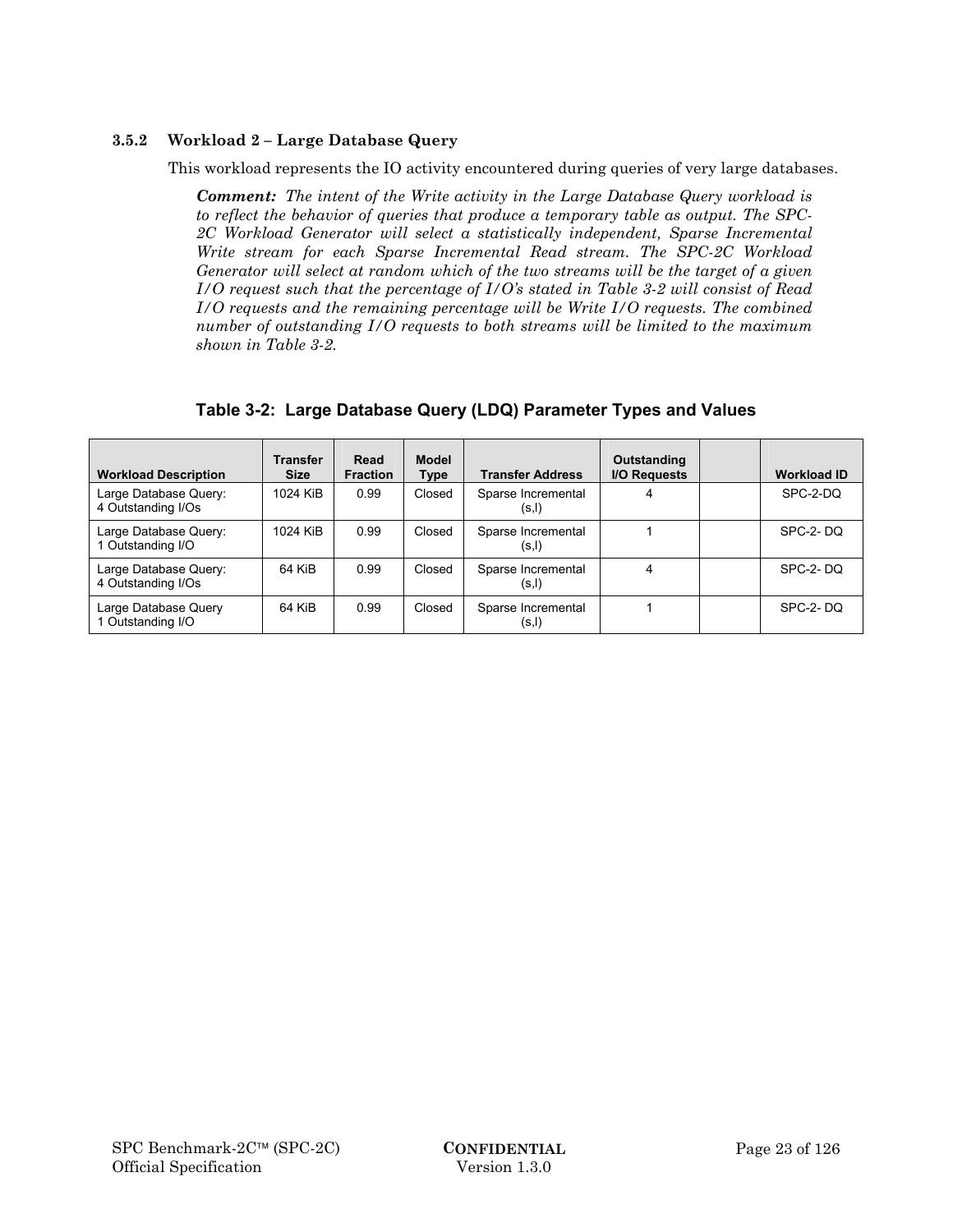## **3.5.3 Workload 3 – Video On Demand**

This workload represents the IO activity encountered during the delivery of streaming video. Specifically,

## **Table 3-3: Video On Demand (VOD) Parameter Types and Values**

| Workload<br><b>Description</b> | Transfer<br><b>Size</b> | Read<br><b>Fraction</b> | <b>Model</b><br><b>Type</b> | <b>Transfer Address</b>     | <b>I/O Buffers</b> | I/O Buffer<br>Read<br><b>Interval</b> | Workload<br>ID       |
|--------------------------------|-------------------------|-------------------------|-----------------------------|-----------------------------|--------------------|---------------------------------------|----------------------|
| Video On Demand                | 256 KiB                 | 1.0                     | Open                        | Sparse<br>Incremental (s,l) |                    | 333.33                                | SPC-2-<br><b>VOD</b> |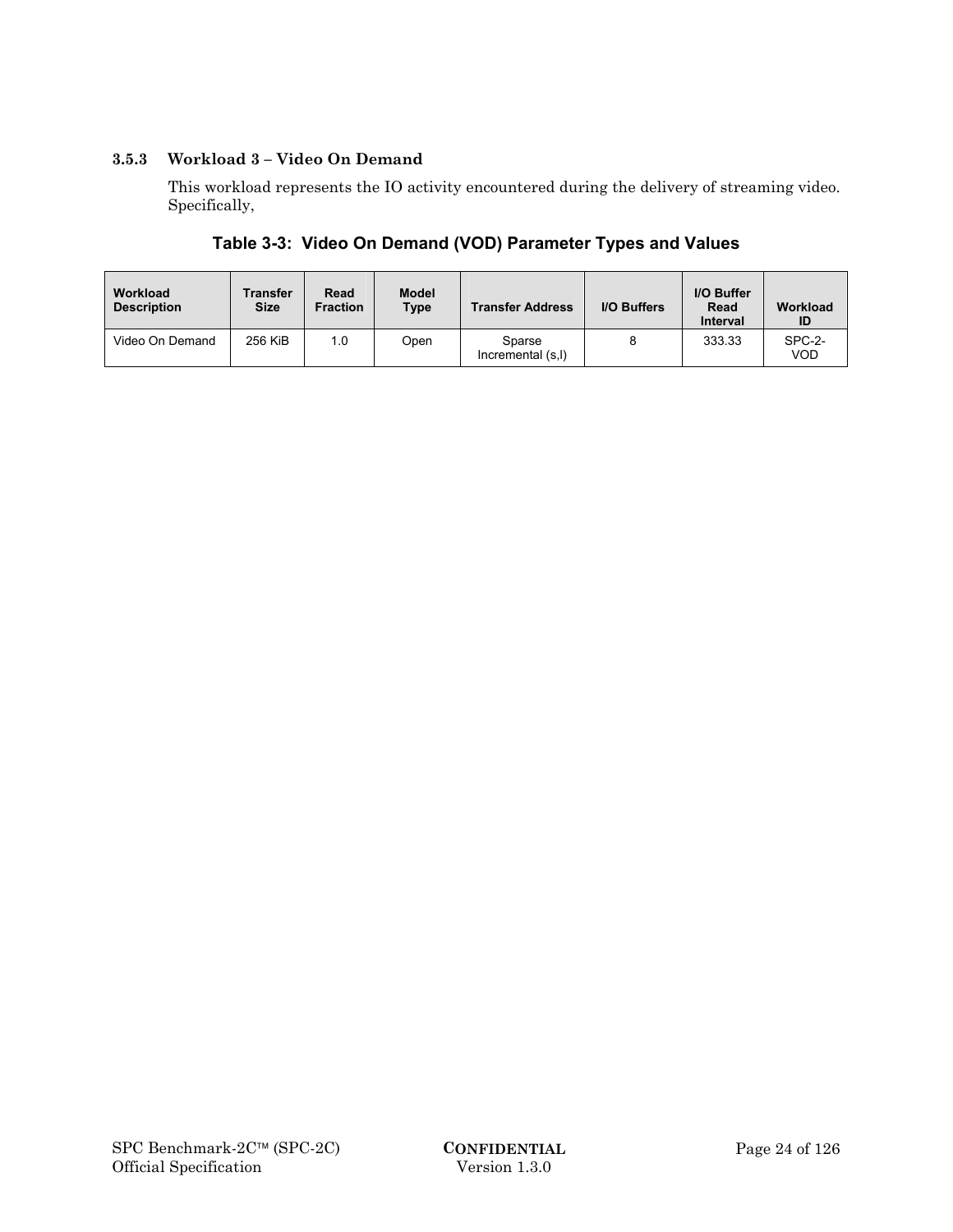## **Clause 4: Benchmark Configuration and Tested Storage Configuration**

## **4.1 Overview**

The Benchmark Configuration (BC) consists of all hardware and software components used in the execution of the SPC-2C benchmark. The Tested Storage Configuration (TSC) consists of all software and hardware necessary to implement and support the configured Application Storage Unit (ASU) as defined in Clause 2.6.

## **4.2 Benchmark Configuration Component Availability and Support**

All hardware and software used in the Benchmark Configuration must be commercially available and supported either as individual items or as a part of a larger package. Hardware and software used in the Benchmark Configuration that is NOT included in the Tested Storage Configuration is exempt from the preceding requirement if it is no longer commercially available and/or supported due to obsolescence.

*Comment: The intent is to allow the use of components in the Benchmark Configuration that were at one time commercially available and supported as long as the components are not a part of the Tested Storage Configuration.* 

## **4.3 Benchmark Configuration Components**

The Benchmark Configuration consists of the following components:

- 1. One or more Host Systems as defined in Clause 4.3.1.
- 2. All hardware and software needed to communicate between the Host System(s) and Tested Storage Configuration.
- 3. System Software, as defined in Clause 4.3.2.
- 4. The Tested Storage Configuration (TSC), defined in Clause 4.4.
- 5. The Tested Storage Product (TSP) defined in Clause 4.5.

#### **4.3.1 Host System(s)**

The Host System(s) consist of one or more computer systems where the System Software resides and executes the SPC-2C Workload Generator.

#### **4.3.2 System Software**

- 4.3.2.1 System Software, which may include the Host System's operating system, is responsible for presenting and managing unique names that instantiate the Application Storage Unit (ASU) to the SPC-2C Workload Generator, as well as organizing and managing the underlying Logical Volumes used to implement the ASU.
- 4.3.2.2 System Software shall provide for error recovery, as well as all services needed to execute the SPC-2C Workload Generator on the Benchmark Configuration.
- 4.3.2.3 System Software may be used to implement RAID 0 (striping) and/or data protection functionality as defined in Clause 2.7.
- 4.3.2.4 System Software, executing on the Host System(s), shall not cache or buffer any data associated with implementing the ASU on the BC nor be used to cache or buffer any ASU data.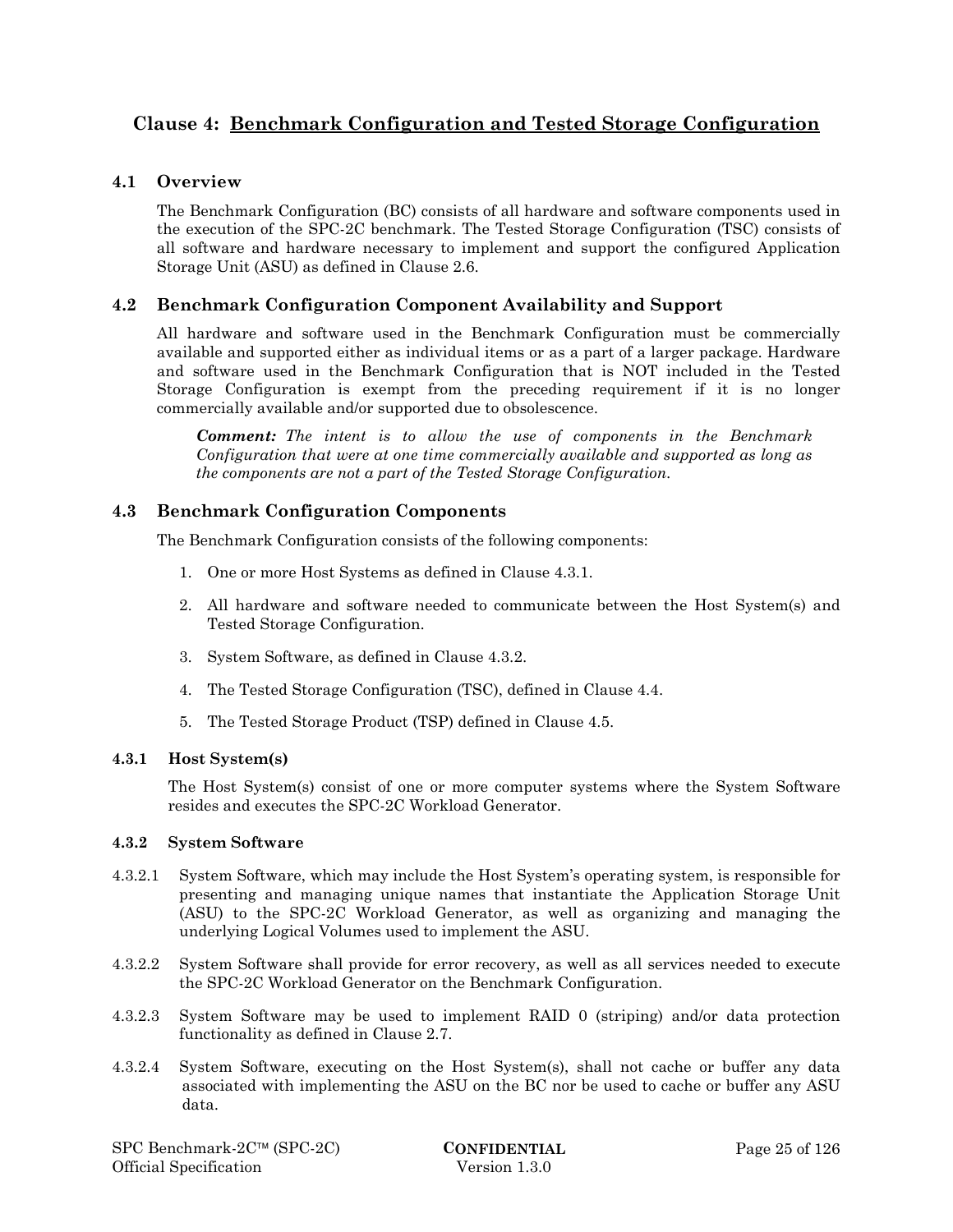## **4.4 Tested Storage Configuration (TSC)**

The Tested Storage Configuration (TSC) consists of all software and hardware necessary to implement and support the configured Application Storage Unit (ASU) as defined in Clause 2.6.

#### **4.4.1 Tested Storage Configuration (TSC) Components**

The TSC will consist of one or more Host Bus Adapters (HBAs)/controllers (external or embedded) and one of the following storage device configurations.

#### **4.4.1.1 One, Two, or Four Physical Storage Devices**

One (1), two (2), or four (4) physical storage devices are directly connected to one or more HBAs/controllers. The storage devices may be located in an enclosure, but the enclosure may only provide power and/or direct connectivity. If the enclosure includes the HBA/controller or provides any functionality other than power and direct connectivity, the TSC will be considered a Small Storage Subsystem as described below.

#### **4.4.1.2 Small Storage Subsystem**

A Small Storage Subsystem consists of a single enclosure with a maximum size of 4U, which may contain any number of physical storage devices. The enclosure may options include one or more controllers. The enclosure may include System Software, which provide functionality such as data protection as defined in Clause 2.7

#### **4.4.2 Host System as a TSC Component**

Each Host System in the Benchmark Configuration (BC) must be included as a Tested Storage Configuration (TSC) component if any of the following conditions are true:

- 1. The Host System contains an integral component that is a TSC hardware component such as an embedded Host Bus Adapter, which cannot be unplugged and moved to a different Host System.
- 2. The Host System includes physical storage devices that contain the configured SPC-2C Data Repository *(Clause 2)* and are connected internally as integral Host System components.
- 3. System Software that provides data protection functionality, as defined in Clause 2.7, for the TSC.

An example of a TSC that includes the Host System as a TSC component is described in Clause 4.4.3.1 and illustrated in Figure 4-1.

System Software, executing on a Host System, which provides the following functionality for the TSC will not require the Host System to be included as a priced TSC component:

- Organize and manage the underlying Logical Volumes that comprise the Application Storage Unit (ASU). Data protection functionality is not included in this exemption.
- Present and manage unique names that instantiate the ASU to the SPC-2C Workload Generator.
- RAID-0 (striping) functionality provided that the alignment of an I/O is a multiple of its Transfer Size and the stripe unit size is a multiple of the largest Transfer Size in the benchmark.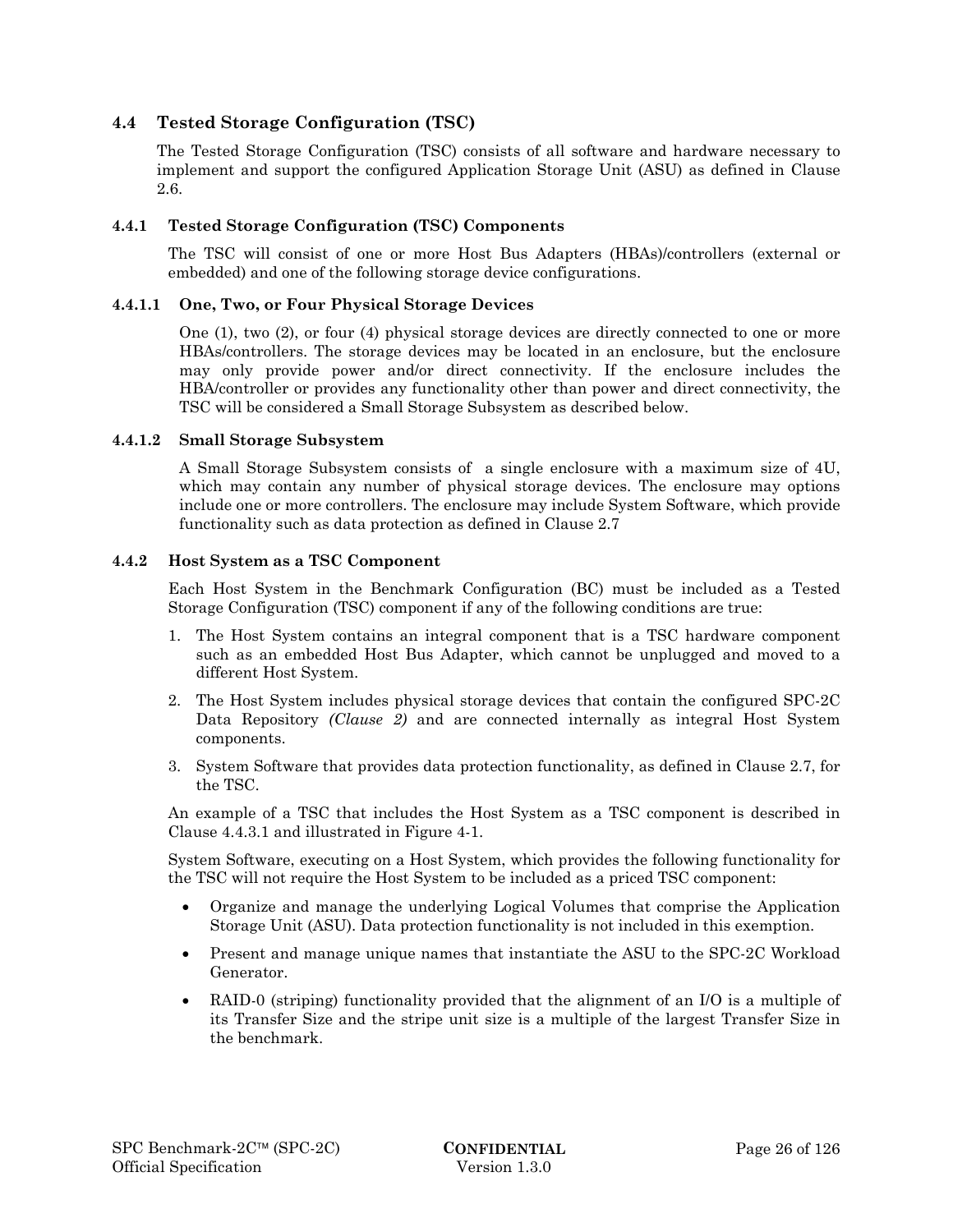*Comment: It is intended that the I/O Requests issued by the SPC-2C Workload Generator be unaltered when passed through any Volume Manager striping. This means that the I/O Requests cannot be partitioned into a unit smaller than nor larger than the Transfer Size specified in Clause 3.4.7.* 

*The generated I/O Request is constrained to be memory and LBA aligned to an exact multiple of the Transfer Size specified in Clause 3.4.7. Selection of a stripe unit size that is at least as large as the largest Transfer Size and is an exact multiple of the largest Transfer Size should meet this requirement.* 

*Stripe unit size (segment size) is the number of 512 byte blocks accessed on one device in the stripe before transitioning to the next device in the stripe.* 

Test Sponsors should request a recommendation from the Compliance Review Committee if the above wording does not clarify the TSC component status of a Host System in their Benchmark Configuration.

## **4.4.3 Tested Storage Configuration (TSC) Examples**

Clauses  $4.4.3.1 - 4.4.3.3$  describe and illustrate, in detail, the allowed Tested Storage Configurations, including the boundary between the Host System and TSC (TSC Boundary).

#### **4.4.3.1 Embedded Storage Adapter/Controller – Internal/External Physical Storage Devices**

A TSC that utilizes an embedded storage adapter/controller and internal or external Storage Devices is illustrated in Figure 4-1.



## **Figure 4-1: Embedded Storage Adapter/Controller – Internal/External Physical Storage Devices**

The components that comprise the TSC include:

1. A Host System with one or more storage adapters/controllers embedded on the motherboard or a daughter card attached to the motherboard.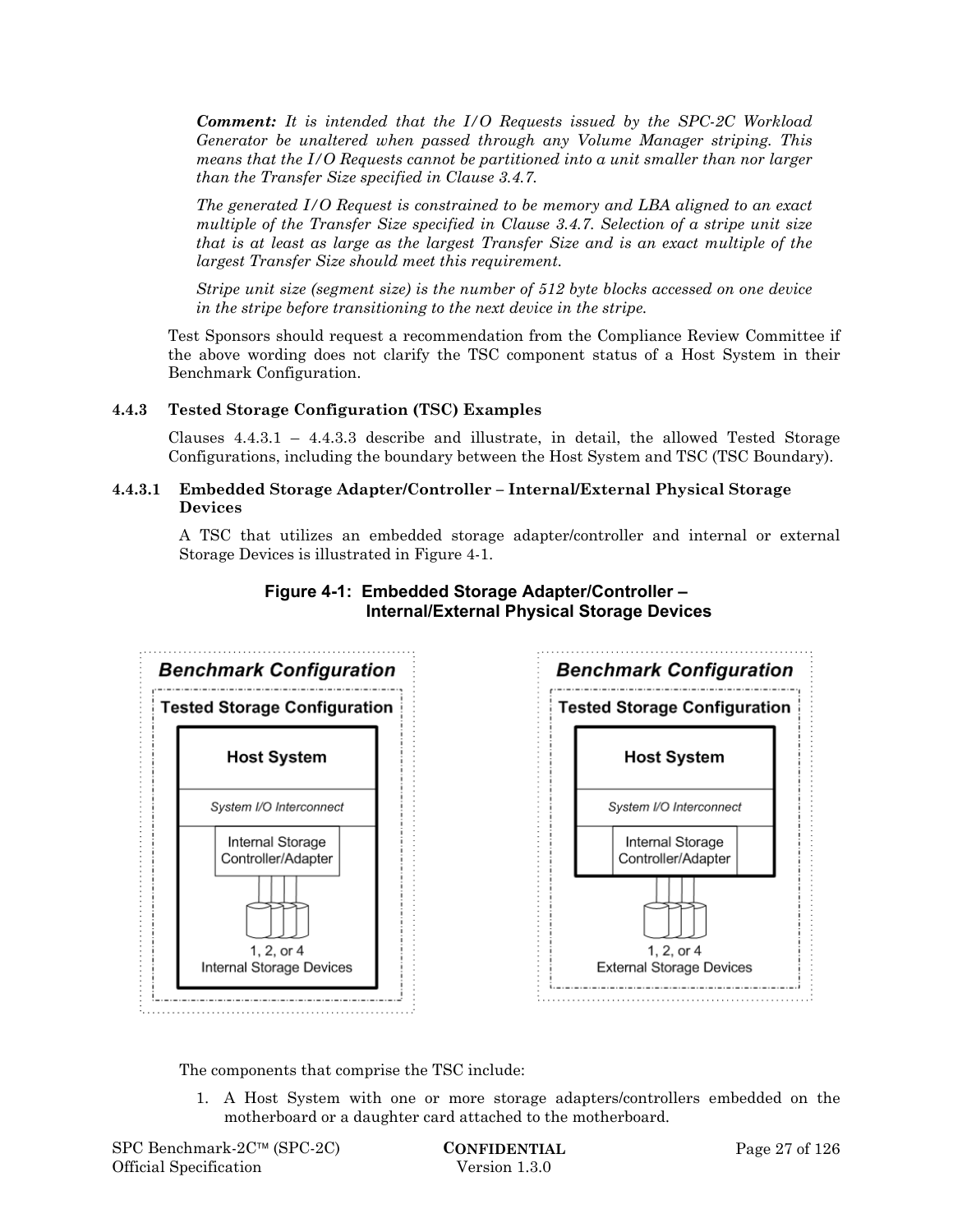- 2. One (1), two (2), or four (4) directly attached physical storage devices.
- 3. Cabling between the embedded storage adapters/controllers and the physical storage devices.
- 4. Optionally, an enclosure to hold the storage devices. The enclosure may only provide power and/or direct connectivity. If the enclosure includes the HBA/controller or provides any functionality other than power and direct connectivity, the TSC will be considered a Small Storage Subsystem. *(Clauses 4.4.1.1 and 4.4.1.2)*.

## **4.4.3.2 External Storage Adapter/Controller – External Storage Devices**

A TSC that utilizes an external adapter/controller and external Storage Devices is illustrated in Figure 4-2.





The components that comprise the TSC typically include:

- 1. One or more external storage adapters/controllers that plug into a system I/O interconnect on the Host System.
- 2. One (1), two (2), or four (4) directly attached physical storage devices.
- 3. Cabling between the embedded storage adapters/controllers and the physical storage devices.
- 4. Optionally, an enclosure to hold the physical storage devices. The enclosure may only provide power and/or direct connectivity. If the enclosure includes the HBA/controller or provides any functionality other than power and direct connectivity, the TSC will be considered a Small Storage Subsystem. *(Clauses 4.4.1.1 and 4.4.1.2)*.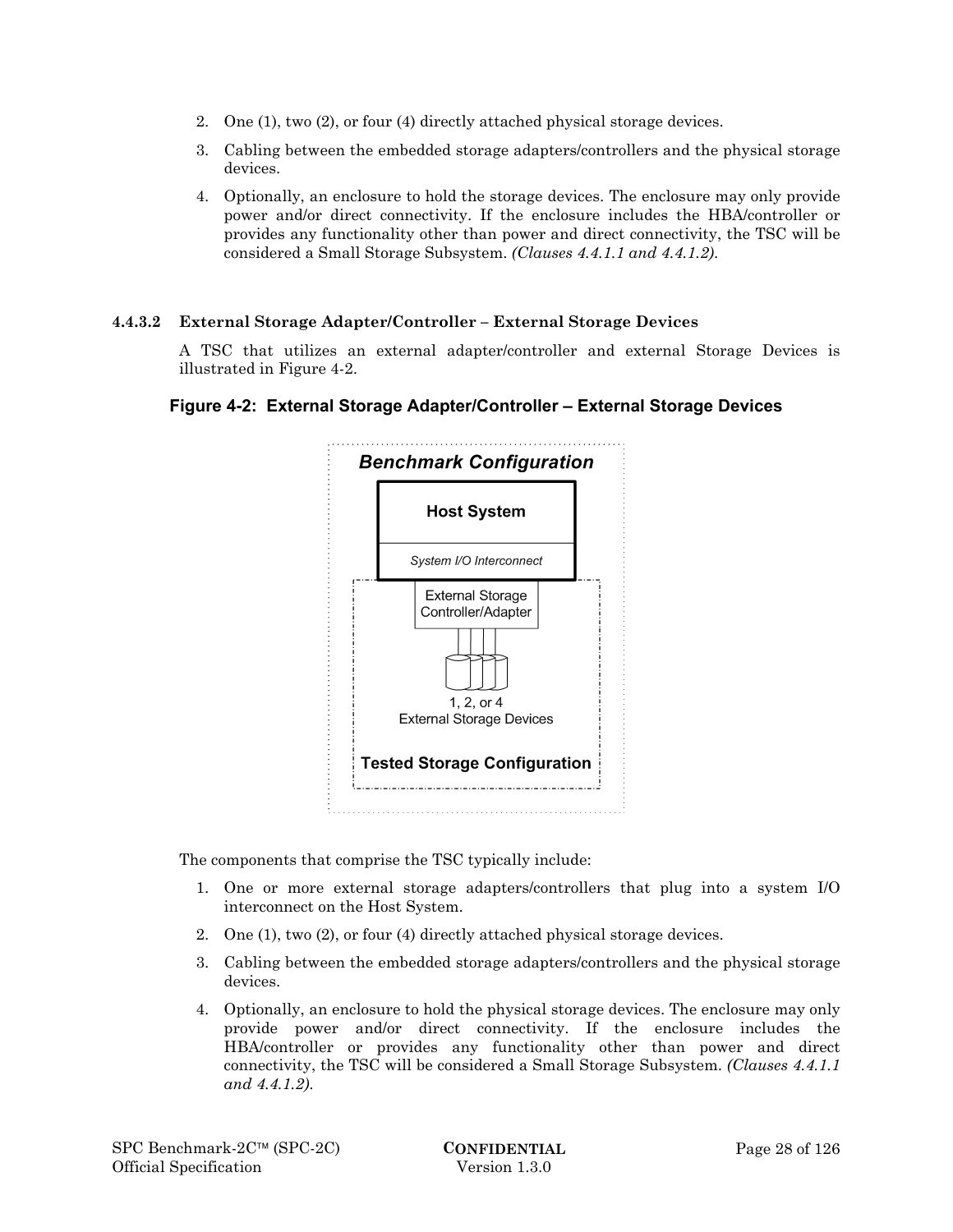## **4.4.3.3 Small Storage Subsystem**

A TSC utilizing a small storage subsystem is illustrated in Figure 4-3.



**Figure 4-3: Small Storage Subsystem** 

The TSC typically includes the following components:

- 1. One or more enclosures.
- 2. One or more storage adapters/controllers, which may be internal to the enclosure or external that plug into a system I/O interconnect on the Host System.
- 3. An aggregate maximum of twenty-four (24) physical storage devices.
- 4. All cabling required for connections within the enclosure, as well as between the enclosure and the Host System.

## **4.5 Tested Storage Product (TSP)**

The Tested Storage Product (TSP) is a distinct, customer orderable product, which is the focal point of a SPC-2C result. Each SPC-2C result will be labeled with the formal name of the TSP.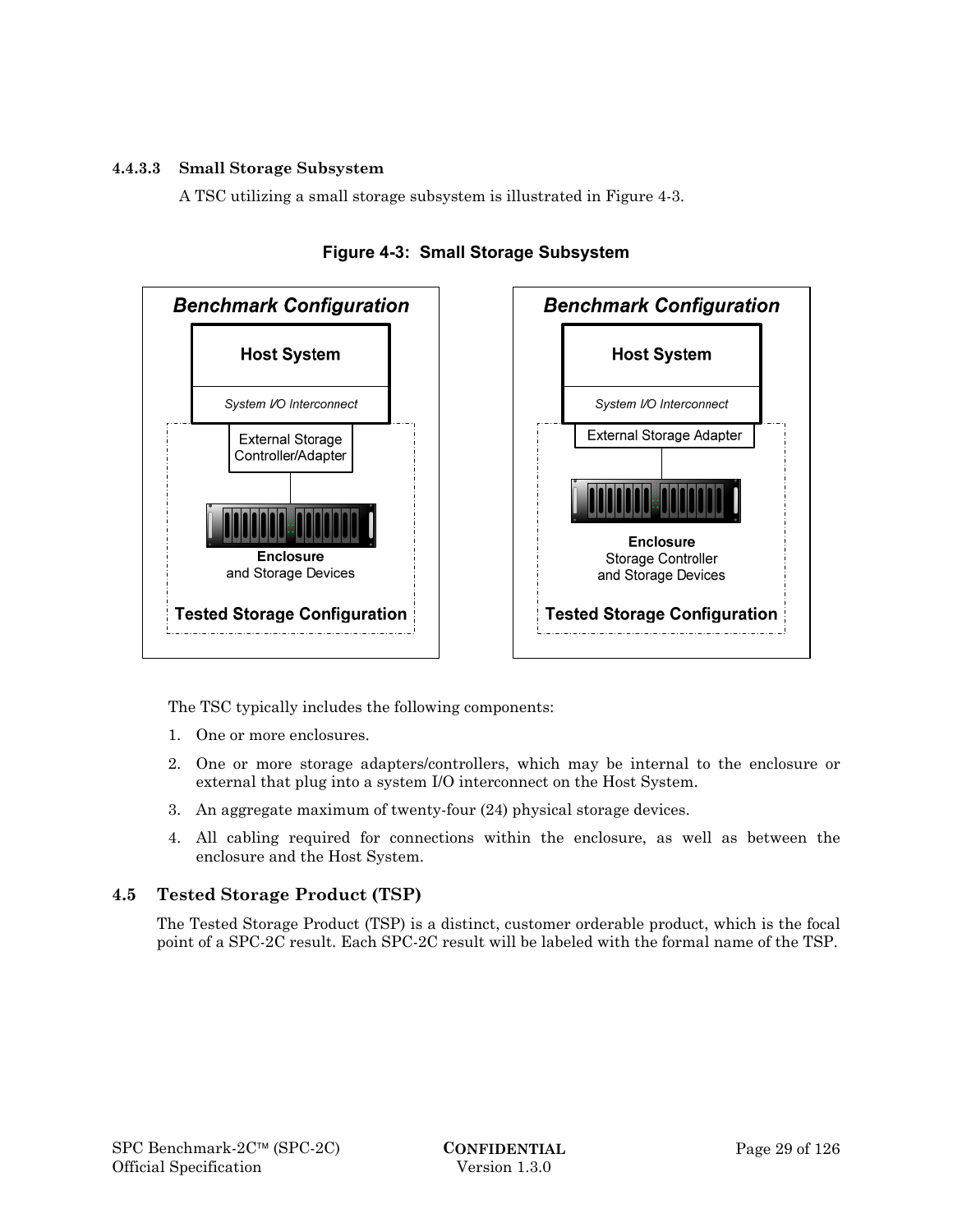## **Clause 5: SPC-2C Workload Generator**

## **5.1 Overview**

A SPC-2C result must be produced using the current SPC-2-Workload Generator kit. The current SPC-2C Workload Generator kit is available from the SPC to Test Sponsors in machine executable format.

The SPC-2C Workload Generator is a user-space application, instantiated by one or more processes running on one or more Host Systems. The SPC-2C Workload Generator is capable of referencing any block within the configured capacity of the Application Storage Unit (ASU).

Functions of the SPC-2C Workload Generator include:

- Generating I/O Requests based on the workload parameters defined in Clause 3.5.
- Issuing those I/O Requests to the ASU.
- Receiving completed I/O Request notifications from the ASU.
- Performing error checking and time stamping for the I/O Requests.
- Generating test results for each benchmark Test Run.

#### **5.2 Multiple Host System Configurations**

#### **5.2.1 Multiple Host System Configuration Requirements**

If a Test Sponsor chooses to configure multiple Host Systems in a Benchmark Configuration the following requirements must be met:

- Each Host System must have access to and utilize the entire ASU.
- Each Host System must maintain the workload parameter requirements defined in Clause 3.5.
- The aggregate workload presented by the multiple Host System configuration must maintain the workload parameter requirements defined in Clause 3.5.
- The workload presented from the Host Systems must be synchronized in time.
- The measurement results from a multiple Host System configuration must be equivalent to the results generated by a comparable single Host System configuration when using the same TSC.

*Comment: It is the intent of this clause that a multiple Host System Configuration and comparable single Host System Configuration produce equivalent workloads and measurement results when using the same Tested Storage Configuration..* 

#### **5.2.2 Stream Allocation – Multiple Host System Configurations**

- 5.2.2.1 The SPC-2C Workload Generator will allocate Streams in a "round-robin" fashion among the Host Systems in a Multiple Host System Configuration.
- 5.2.2.2 The Test Sponsor is allowed to set a maximum Stream count for each Host System in a Multiple Host System Configuration.
- 5.2.2.3 If the number of Streams allocated to a Host System equals the maximum Stream count set by the Test Sponsor for that Host System, no additional Streams will be allocated to the Host System for the current Test Run.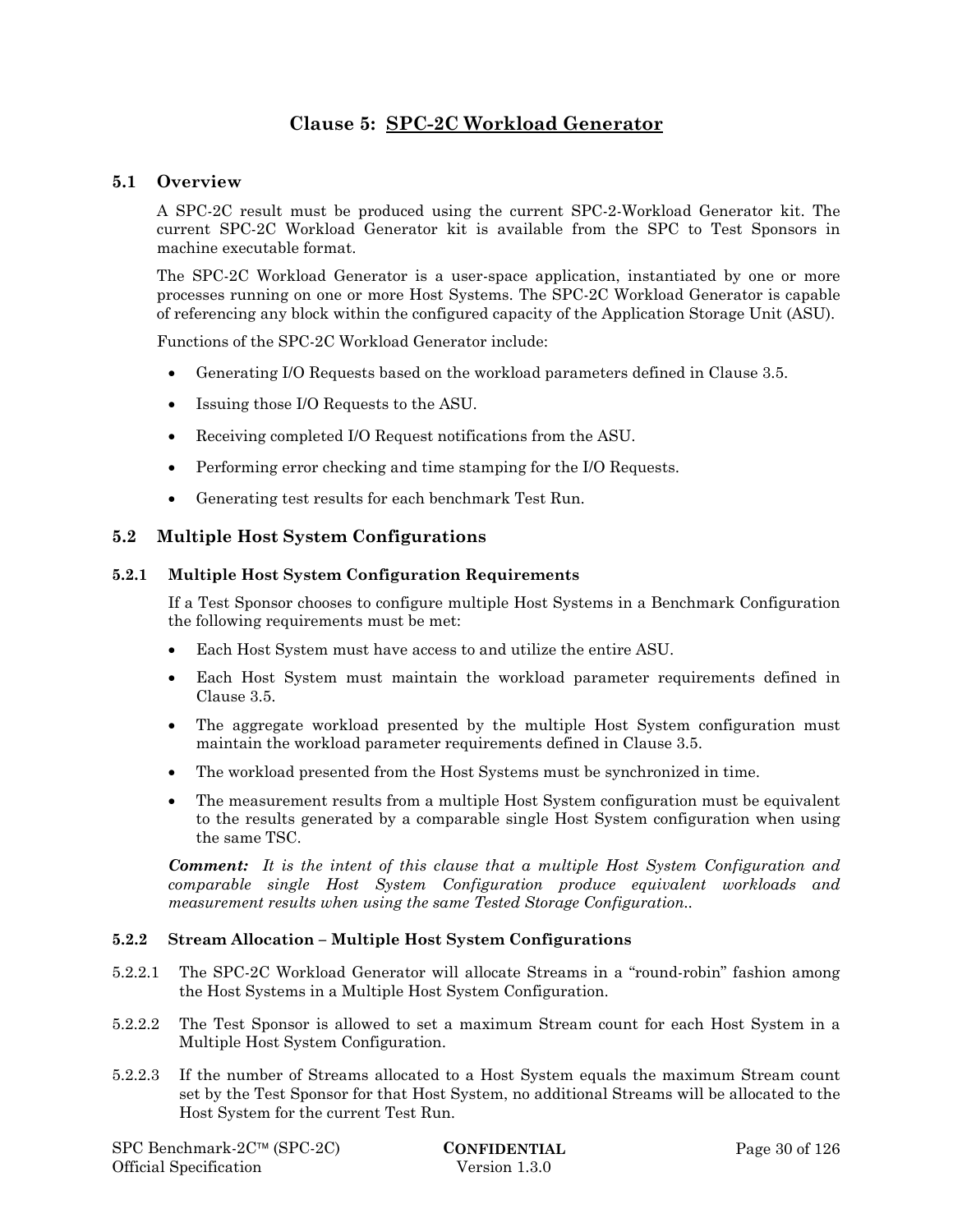## **5.3 Application Storage Unit (ASU) Access**

The SPC-2C Workload Generator is not allowed to utilize any file system functionality, such as caching or pre-fetching, provided by the Host System(s) when accessing the ASU. As an example, the UNIX implementations of the SPC-2C Workload Generator will issue I/O Requests via the raw, unblocked I/O interface. Figure 5-2 illustrates that example

All other operating system implementations of the SPC-2C Workload Generator will utilize the operating system's mechanisms for performing I/O that matches as closely as possible the raw, unblocked I/O interface provided by UNIX.

## **5.4 Transfer Address Determination**

The SPC-2C Workload Generator shall determine a Transfer Address for each I/O Request that is aligned to a multiple of the Transfer Size. See Clause 3.5 regarding the specific parameters applicable to the SPC-2C Workload Generator operation.

#### **5.5 Measurement Boundary**

The Measurement Boundary for computing SPC-2C results is primarily defined by the implementation of the SPC-2C Workload Generator as illustrated in Figure 5-1 and Figure 5-2.

The Measurement Boundary occurs within the SPC-2C Workload Generator where start and completion times of I/O Requests are recorded.



## **Figure 5-1: Measurement Boundary**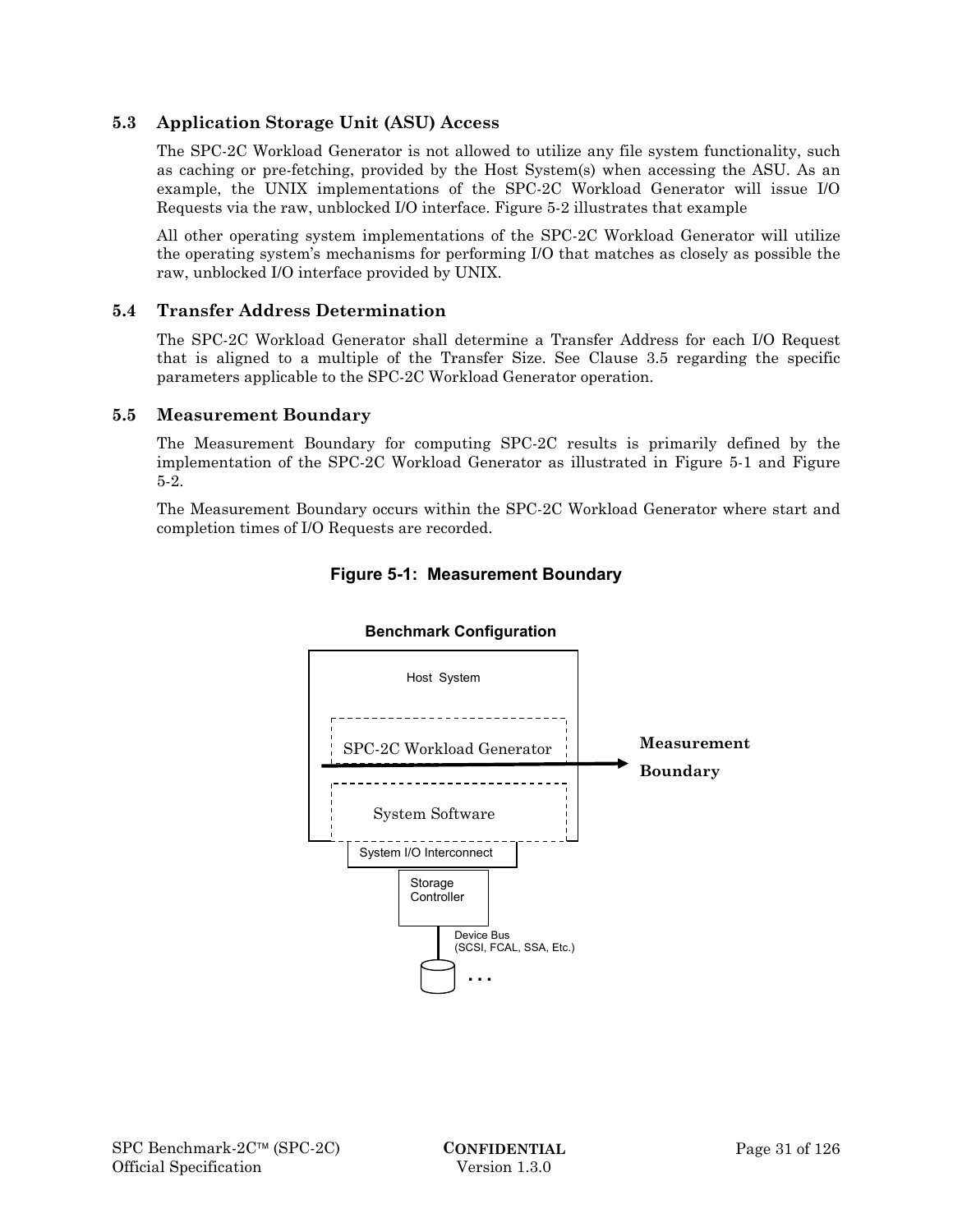

**Figure 5-2: Measurement Boundary in an UNIX System Implementation**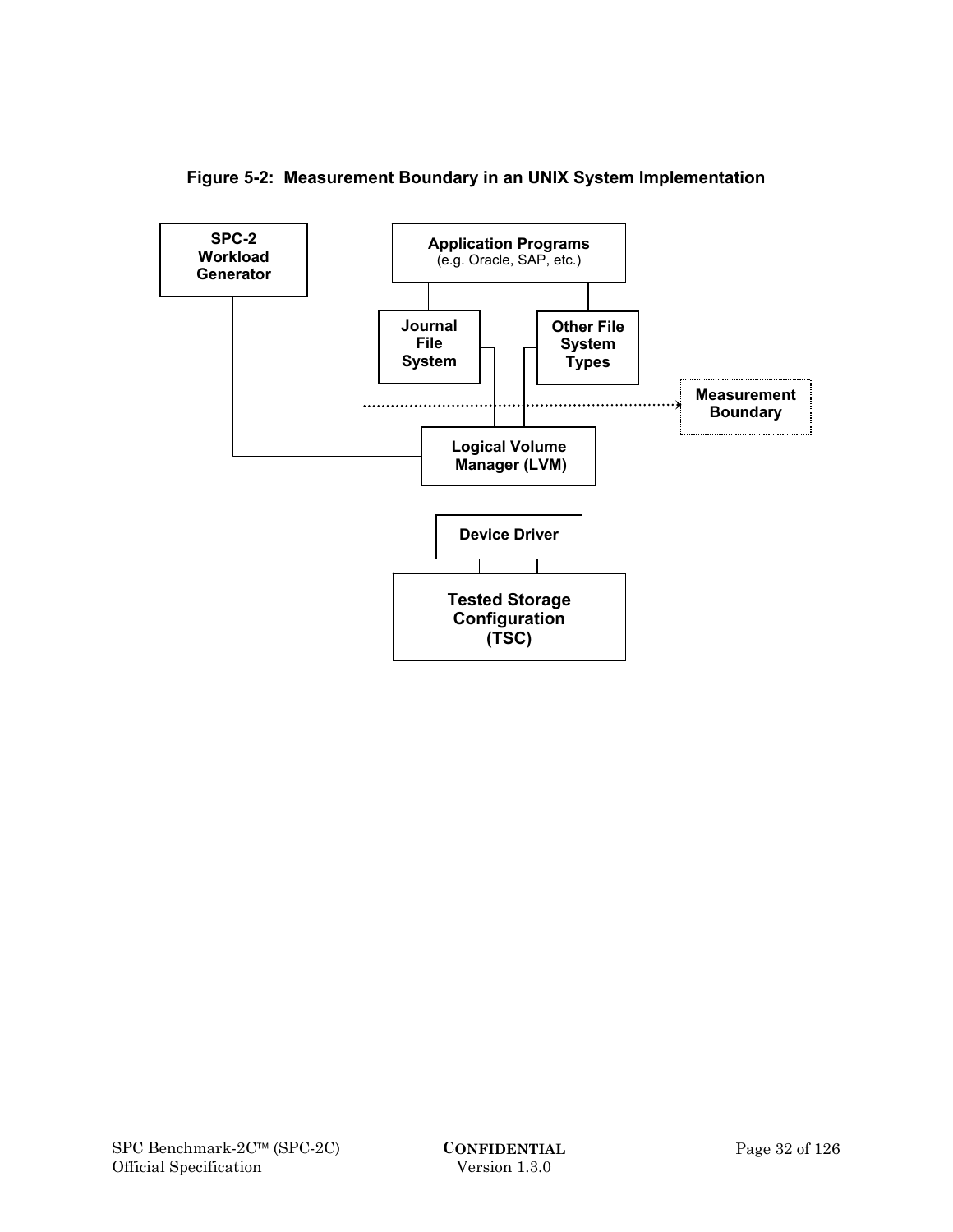## **Clause 6: Test Measurement Requirements (Execution Rules)**

## **6.1 Supporting Definitions**

- 6.1.1 **Completed I/O Request:** An I/O Request with a Start Time and a Completion Time (see Figure 6-2).
- 6.1.2 **Completion Time:** The time recorded by the Workload Generator when an I/O Request is completed by the Tested Storage Configuration (TSC) as signaled by System Software.
- 6.1.3 **Data Rate:** The data volume, in MB, transferred by all Measured I/O Requests in an SPC-2C Test Run divided by the length of the Test Run in seconds.
- 6.1.4 **Failed I/O Request:** Any I/O Request issued by the SPC-2C Workload Generator that meets one of the following conditions (see Figure 6-2):
	- The I/O Request was signaled as failed by System Software.
	- The I/O Request started within the Measurement Interval, but did not complete prior to the end of the appropriate Run-Out period..
	- The I/O Request started within the Run-Out period, but did not complete prior to the end of the appropriate Ramp-Down period.
- 6.1.5 **I/O Request Throughput:** The total number of Measured I/O Requests in an SPC-2C Test Run divided by the duration of the Measurement Interval in seconds.
- 6.1.6 **Measured I/O Request:** A Completed I/O Request that begins (Start Time) within a Measurement Interval and completes (Completion Time) prior to the end of the appropriate Ramp Down (see Figure 6-2).
- 6.1.7 **Measurement Interval:** A specified, contiguous period of time, after the TSC has reached Steady State, when data is collected by the Workload Generator to produce the test results for a SPC-2C Test Run (see Figure 6-1; Test Run 1:  $T_2$ - $T_3$  and Test Run 2:  $T_7$ - $T_8$ ).
- 6.1.8 **Outstanding I/O Request:** A workload parameter defined in Clause 3.4.3.
- 6.1.9 **Ramp-Down:** A specified, contiguous period of time in which the TSC is required to complete I/O Requests started but not completed during the preceding Run-Out period. Ramp-Down begins at the end of the preceding Run-Out period (see Figure 6-1: Test Run 1:  $T_4$ -T<sub>5</sub> and Test Run 2: T<sub>9</sub>-T<sub>10</sub>). The Workload Generator will not submit any I/O Requests during the Ramp-Down.
- 6.1.10 **Ramp-Up:** A specified, contiguous period of time required for the Benchmark Configuration (BC) to produce Steady State throughput after the Workload Generator begins submitting I/O Requests to the TSC for execution. The Ramp-Up period ends at the beginning of the Measurement Interval (see Figure 6-1; Test Run 1:  $T_0$ -T<sub>2</sub> and Test Run 2:  $T_{5}$ - $T_{7}$ ).
- 6.1.11 **Response Time:** The Response Time of a Measured I/O Request is its Completion Time minus its Start Time.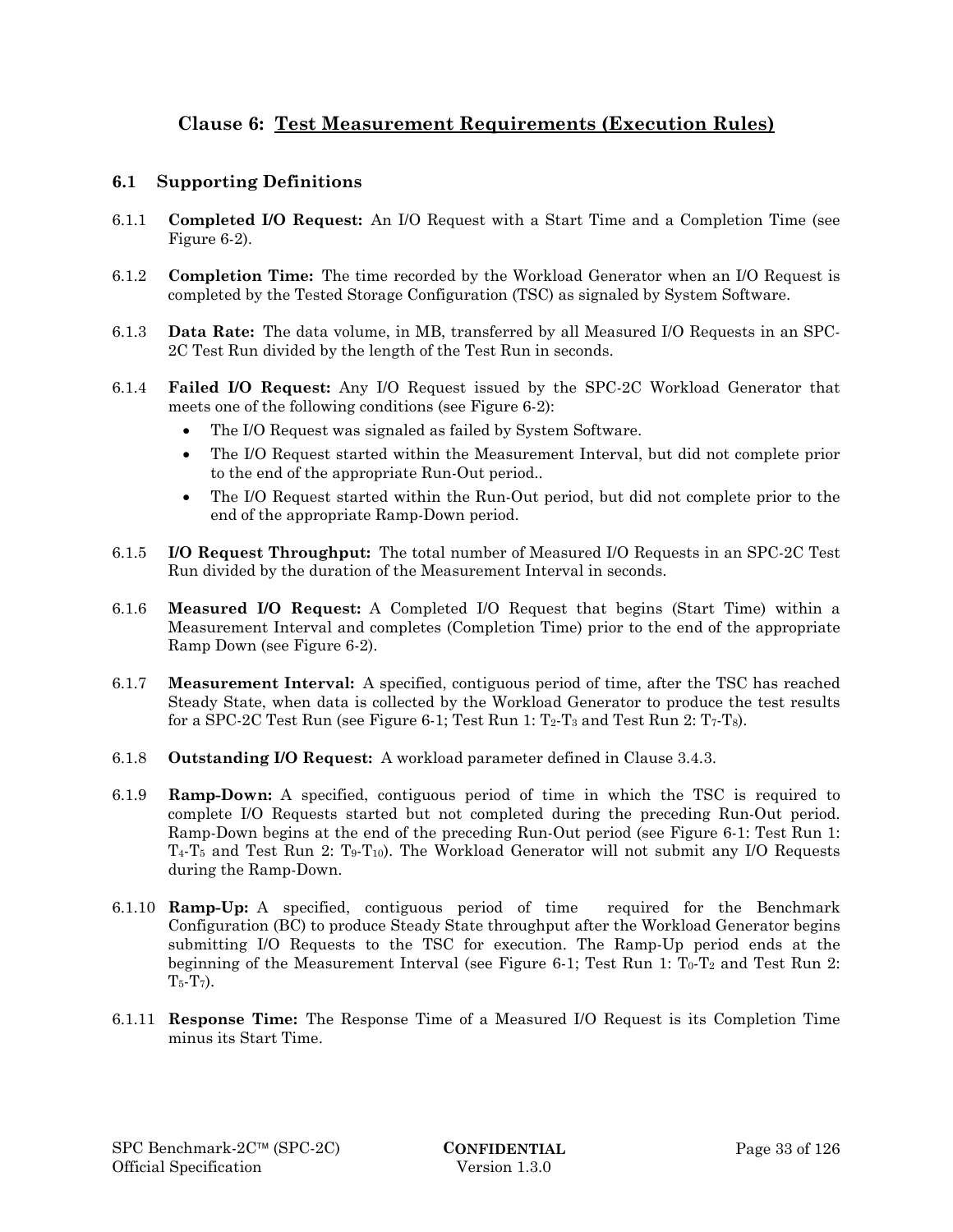- 6.1.12 **Run-Out:** A specified, contiguous period of time in which the TSC is required to complete I/O Requests started but not completed during the preceding Measurement Interval. The Run-Out period begins at the end of the preceding Measurement Interval and is a component of the Steady State period (see Figure 6-1: Test Run 1:  $T_3$ -T<sub>4</sub> and Test Run 2: T<sub>9</sub>-T<sub>10</sub>). The Workload Generator will continue to submit I/O Requests at the Test Run's specified rate during the Run-Out period.
- 6.1.13 **Start Time:** The time recorded by the Workload Generator when an I/O Request is submitted, by the Workload Generator, to the System Software for execution on the TSC.
- 6.1.14 **Steady State:** The period during which the workload presented to the TSC by the SPC-2C Workload Generator is constant and the resulting TSC I/O Request Throughput is both consistent and sustainable. The Steady State period includes both the Measurement Interval and Run-Out periods (see Figure 6-1; Test Run 1:  $T_1$ - $T_4$  and Test Run 2:  $T_6$ - $T_9$ ).

*Comment: Steady State is achieved only after caches in the TSC have filled and as a result the I/O Request Throughput of the TSC has stabilized.* 

- 6.1.15 **Stream:** A collection of Stream Segments that started within a Test Run.
- 6.1.16 **Stream Segment:** A sequentially organized pattern of I/O requests, which transfers a contiguous range of data.
- 6.1.17 **Test:** A collection of Test Phases and or Test Runs sharing a common objective.
- 6.1.18 **Test Phase:** A collection of one or more SPC-2C Test Runs sharing a common objective and intended to be run in a specific sequence.
- 6.1.19 **Test Run:** The execution of SPC-2C that produces specific SPC-2C test results. SPC-2C Test Runs have specified, measured Ramp-Up, Measurement Interval, Run-Out and Ramp-Down periods. Figure 6-1 illustrates the Ramp-Up, Steady State, Measurement Interval, Run-Out, and Ramp-Down components contained in two uninterrupted SPC-2C Test Runs (Test Run 1:  $T_0$ - $T_5$  and Test Run 2:  $T_5$ - $T_{10}$ ).
- 6.1.20 **Test Run Sequence:** A related sequence of Large File Processing (LFP) or Large Database Query (LDQ) Test Runs. Each Test Run Sequence will consist of five Test Runs, which vary the number of Streams as follows:
	- Test Run 1: Maximum number of Streams, which is selected by the Test Sponsor
	- Test Run 2: 50% of the maximum number of Streams used in Test Run 1.
	- Test Run 3: 25% of the maximum number of Streams used in Test Run 1.
	- Test Run 4: 12.5% of the maximum number of Streams used in Test Run 1.
	- Test Run 5: 1 Stream.

Each of the five Test Runs in a Test Run Sequence will share the same attributes with the exception of the number of Streams. For example:

- Large File Processing, Read, 1024 KiB Transfer Size: Maximum Streams
- Large File Processing, Read, 1024 KiB Transfer Size: 50% of Maximum Streams
- Large File Processing, Read, 1024 KiB Transfer Size: 25% of Maximum Streams
- Large File Processing, Read, 1024 KiB Transfer Size: 12.5% of Maximum Streams
- Large File Processing, Read, 1024 KiB Transfer Size: 1 Stream

6.1.21 **Transfer Size:** A workload parameter defined in Clause 3.4.6.

| $SPC$ Benchmark-2 $C^{\text{TM}}$ (SPC-2C) |
|--------------------------------------------|
| Official Specification                     |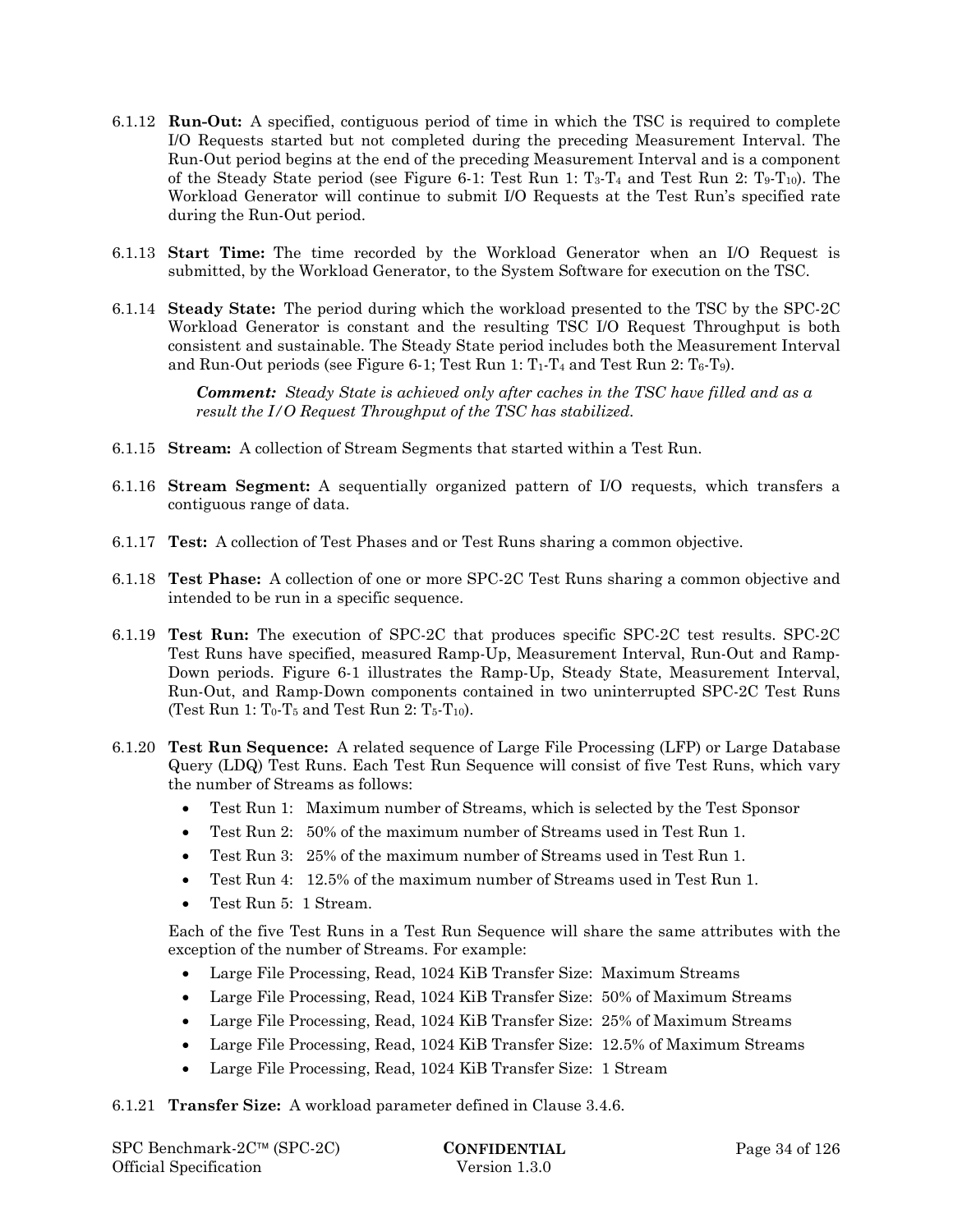

**Figure 6-1: SPC-2C Test Run Components** 





*Completed and Measured I/O<sup>1</sup> : I/O started and completed within the Measurement Interval. Completed and Measured I/O<sup>2</sup> : I/O started within the Measurement Interval and completed within Ramp Down. Completed I/O<sup>3</sup> : I/O started before or after the Measurement Interval – not measured. Completed I/O<sup>4</sup> : I/O started before and completed after the Measurement Interval – not measured. Failed I/O<sup>5</sup> : Signaled as failed by System Software. Failed I/O<sup>6</sup> : I/O did not complete prior to the end of Ramp-Down. Failed I/O<sup>7</sup> : I/O did not complete prior to the end of Run-Out.*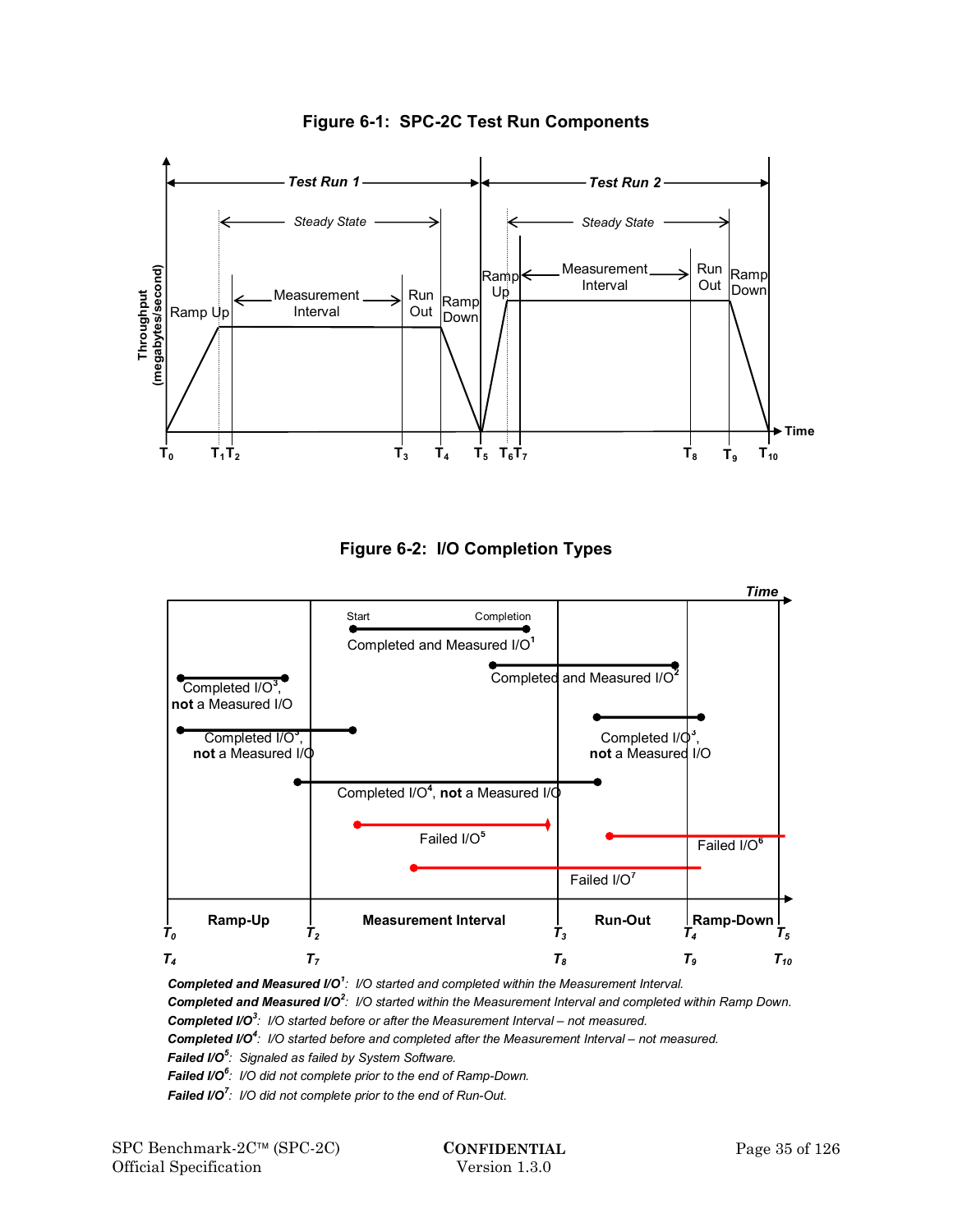# **6.2 Storage Capacities**

The storage capacities, defined in Clause 4: Data Repository, are configured at the discretion of the Test Sponsor subject to the requirements of that clause.

### **6.3 Requirements and Constraints**

### **6.3.1 SPC Approved Workload Generator**

An SPC-2C Result must be produced using the current, SPC-2-Workload Generator kit. The documentation included with the kit is to be considered an extension of this benchmark specification and will describe the appropriate use of the SPC-2C Workload Generator kit. The procedures, requirements, and constraints described in the kit documentation must be adhered to in order to produce a SPC-2C result. An overview of the SPC-2C Workload Generator may be found in Clause 5: SPC-2C Workload Generator.

### **6.3.2 Audit**

A SPC-2C benchmark measurement must successfully complete an Audit as defined in Clause 10.6 before it can be submitted to the SPC and become a SPC-2C result.

### **6.3.3 ASU Pre-Fill**

The SPC-2C ASU is required to be completely filled with specified content prior to execution of audited SPC-2C Tests. The content is required to consist of a random data pattern such as that produced by an SPC recommended tool.

If the Test Sponsor chooses to use a tool other than a SPC recommended tool, the Test Sponsor is required to provide adequate proof, to the Auditor satisfaction, that the resultant ASU content is equivalent to that produced by a SPC recommended tool as described above.

If approved by the Auditor, the Test Sponsor may complete the required ASU pre-fill prior to execution of the audited SPC-2C Tests and not as part of the audited SPC-2C Tests' execution sequence. In that case, the pre-filled ASU may then be used for SPC-2C benchmark execution prior to execution of the audited SPC-2C Tests and the Auditor will verify the required random data pattern content in each ASU prior to the execution of the audited SPC-2C Tests. If that verification fails, the Test Sponsor is required to reload the specified content to the ASU.

### **6.3.4 Benchmark Configuration (BC) Consistency**

The physical and logical configuration of the BC, as well as all configuration and tuning parameters, shall not be changed across Tests, Test Phases or Test Runs.

### **6.3.5 Ramp-Up/Transition Period**

The minimum Ramp-Up/Transition period for all SPC-2C Test Runs, unless otherwise specified, must be equal to or greater than three (3) minutes and ensure that the TSC has reached Steady State. The Start-Up periods, selected by the Test Sponsor, must be disclosed.

### **6.3.6 Measurement Resolution**

The Measurement resolution for all reported Response Time results shall be 0.01 ms.

### **6.3.7 I/O Request Completion**

All I/O Requests from one Test Run must complete before the Measurement Interval of the next Test Run can begin.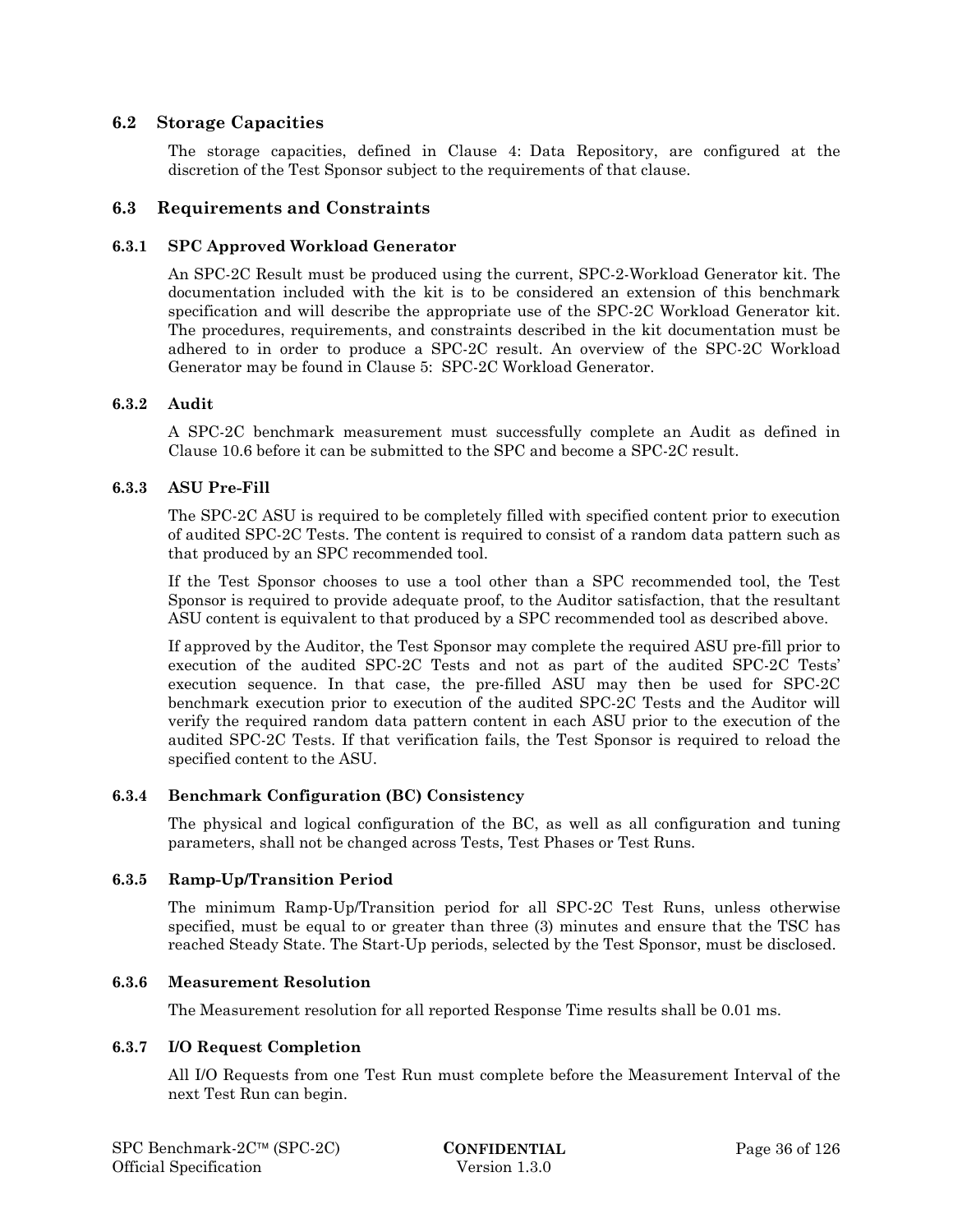During the execution of each Test Run, all I/O Requests to read a block must be served by referencing the content of the block located on a configured Storage Device, or by providing a cached copy of the block that was previously staged from a configured Storage Device.

*Comment: Specifically disallowed during the execution of each Test Run is any technique that causes a read I/O Request to respond as if the content of the referenced block is "initialized to zero" without actually obtaining the block image from a configured Storage Device. That may require formatting, pre-allocating, or pre-filling the configured Storage Device(s).* 

### **6.3.8 Failed I/O Requests**

All I/O Requests initiated during any SPC-2C Test Run must complete. A Failed I/O Request shall result in an invalid SPC-2C test.

### **6.3.9 I/O Request Pre-generation**

If the Workload Generator pre-generates I/O Requests to be issued to the TSC, the Test Sponsor shall not structure the execution or configuration of the BC to take advantage of the prior knowledge of the content of each pre-generated I/O request.

### **6.3.10 Data Persistence**

Data persistence properties and requirements as specified in Clause 7 will be maintained for all I/O requests.

### **6.3.11 No Warm-up**

Other than booting/starting the Host System(s), bringing ASU on-line for use by the Workload Generator, and starting the Workload Generator, no substantive work shall be performed on the BC prior to or in between SPC-2C Tests, Test Phases, or Test Runs.

*Comment: It is the specific intent of this clause that Test Sponsors NOT be allowed to warm up caches or optimize automated tuning parameters between a Test, Test Phase, or Test Run* 

# **6.3.12 Interpolation or Rounding**

Final reported metrics shall not be interpolated or averaged across Test Runs. Results shall not be rounded for computing results, reporting results, or making comparisons between different results.

### **6.3.13 Adaptive Data Migration**

Adaptive data migration will cause frequently accessed data to be relocated from its configured ASU location to targeted storage for subsequent access during SPC-2C Test Runs.

### **6.3.14 Adaptive Data Migration Targeted Storage**

The targeted storage, which is the destination for migrated data, may be configured using any type of supported storage device, including a mixture of storage devices.

### **6.3.15 Adaptive Data Migration Requirements**

6.3.15.1 The adaptive data migration will only occur during execution of the SPC-2C test sequence without any user/manual intervention.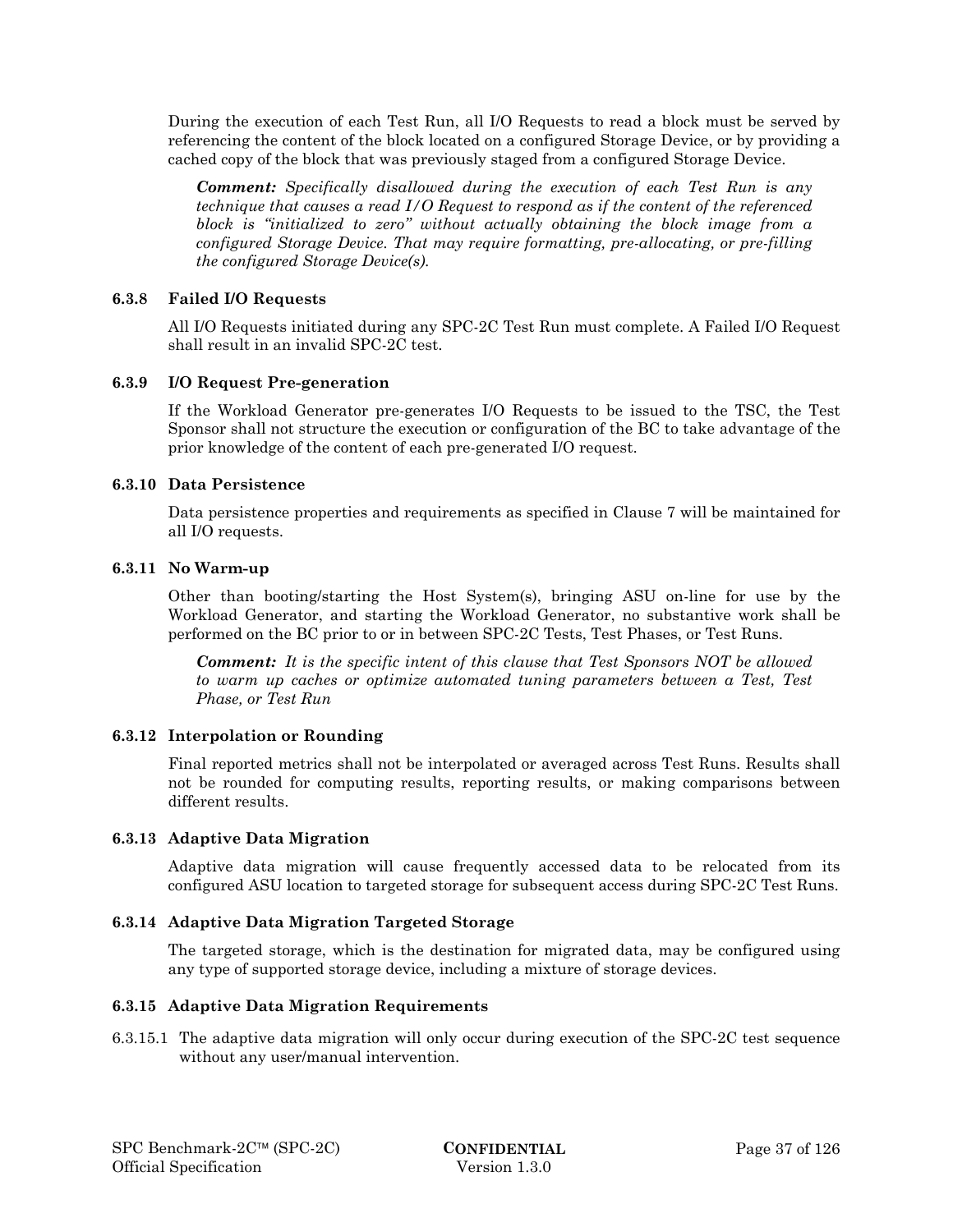- 6.3.15.2 Access to the migrated data, during the SPC-2C Test Runs, is transparent to the SPC-2C Workload Generator. The SPC-2C Workload Generator will always reference an ASU location and, when appropriate, the reference is transparently resolved to the location of the migrated data.
- 6.3.15.3 If the data protection level of **Protected 1** or **Protected 2** is specified *(Clause 2.7.2)*, the storage that is the destination of the migrated data must also be configured with data protection. The type of data protection configured for that storage need not be identical to the SPC-2C ASU data protection type.
- 6.3.15.4 The total storage capacity *(available, protection, and overhead)* used for the migrated will be included in the Required Storage portion of the Configured Storage Capacity *(Clause 2.3.3)*.
- 6.3.15.5 All other SPC-2C Specification and SPC Policies requirements and constraints must be met.

# **6.4 SPC-2C Tests**

# **6.4.1 An Overview of the SPC-2C Benchmark Tests**

A SPC-2C benchmark measurement includes the following four Tests:

- The Large File Processing Test (Clause 6.4.3).
- The Large Database Query Test (Clause 6.4.3.5.1).
- The Video-On-Demand Delivery Test (Clause 6.4.5).
- The Data Persistence Test (Clause 7).

Each Test must be completed and reported for a SPC-2C benchmark result. Each Test will contain one or more Test Runs, each of which will generate required SPC-2C test results. The Test Runs within a Test may be organized into one or more Test Phases. Figure 6-3 and Figure 6-4 illustrate the flow of the SPC-2C Tests as well as the required sequence of Test Runs within a Test or Test Phase.

### **6.4.2 SPC-2C Benchmark Test Sequence**

The Large File Processing, Large Database Query, and Video On Demand Delivery Test may be executed in any sequence. Once the sequence is selected, execution of the Test Runs within the sequence must be uninterrupted from the first Test Run of the first Test to the last Test Run of the last Test. In addition, Persistence Test Run 1 must follow the last Test Run of the selected sequence without interruption.

Uninterrupted means the Benchmark Configuration shall not be power cycled, restarted, disturbed, altered, or adjusted during the selected Test sequence. If the selected Test sequence is interrupted, the SPC-2C measurement is invalid. This does not apply to the interruption caused by the Host System/TSC power cycle between Persistence Test Run 1 and Persistence Test Run 2.

The Test Sponsor is not limited in the number of attempts to complete the selected, uninterrupted Test sequence.

An exception may be made by the auditor to the above requirement for an uninterrupted Test sequence. If such an exception is made, it will be documented in the "Audit Notes" portion of the SPC-2C Audit Certification Report.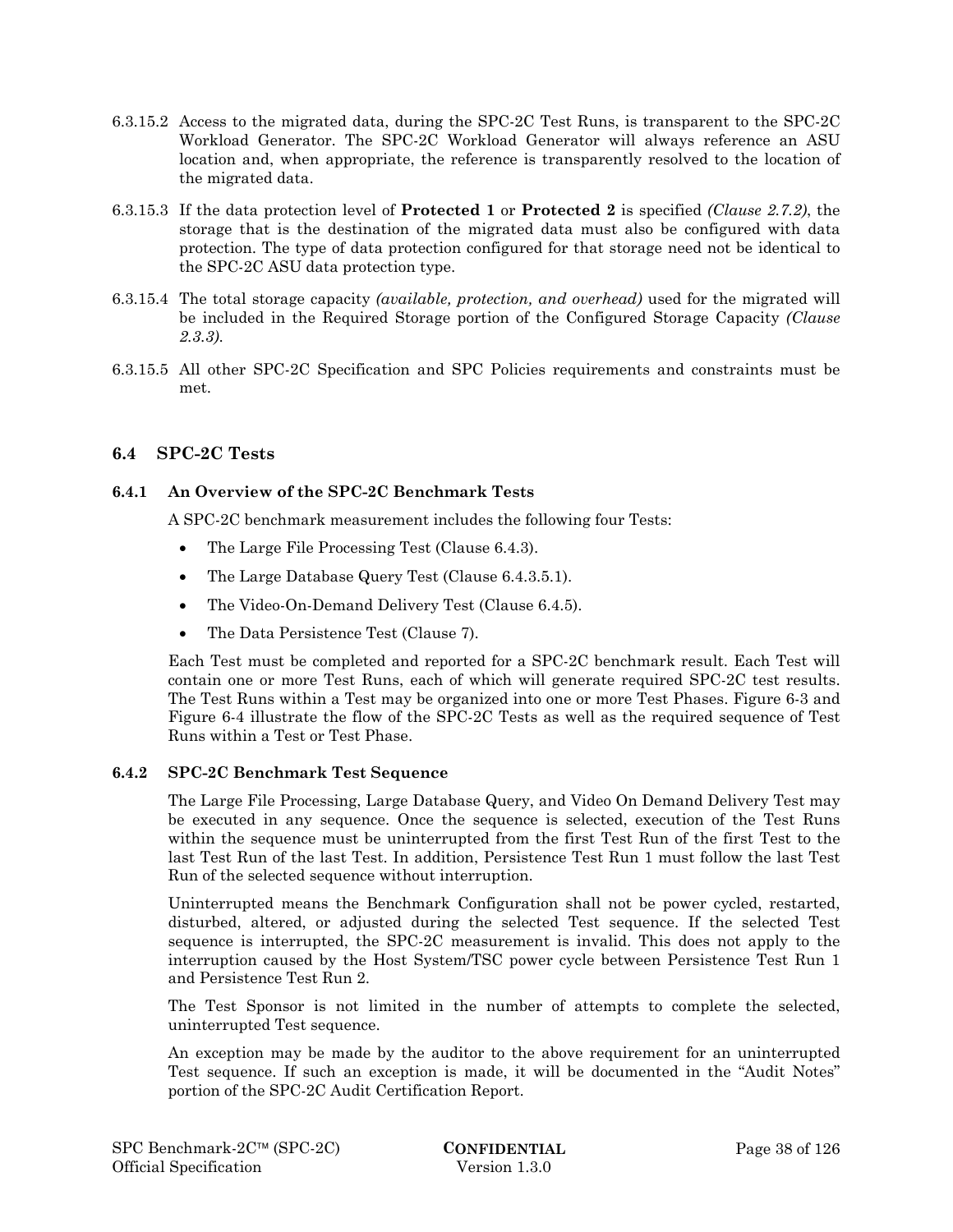# **Figure 6-3: Summary of SPC-2C Tests**

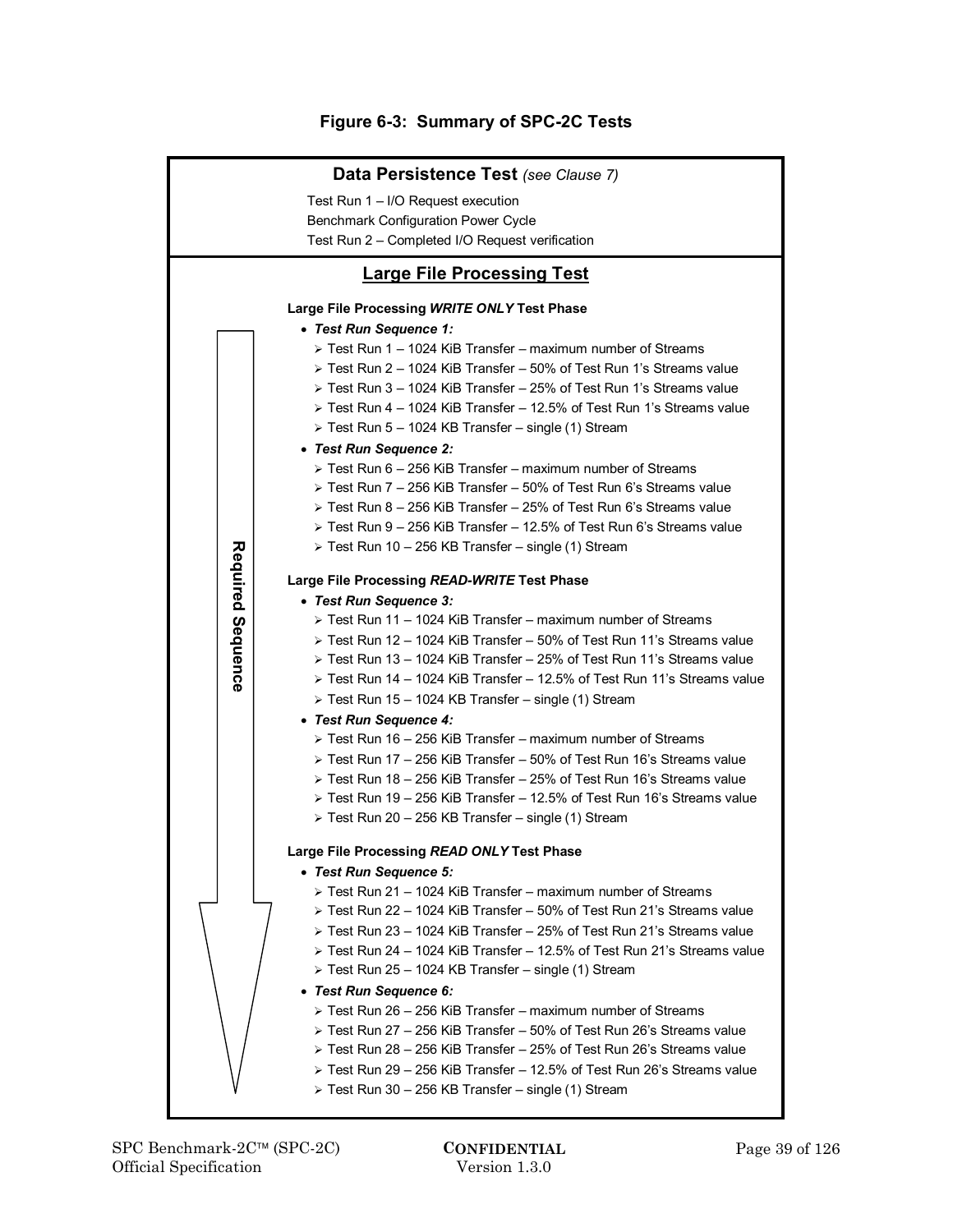

# **Figure 6-4: Summary of SPC-2C Tests (continued)**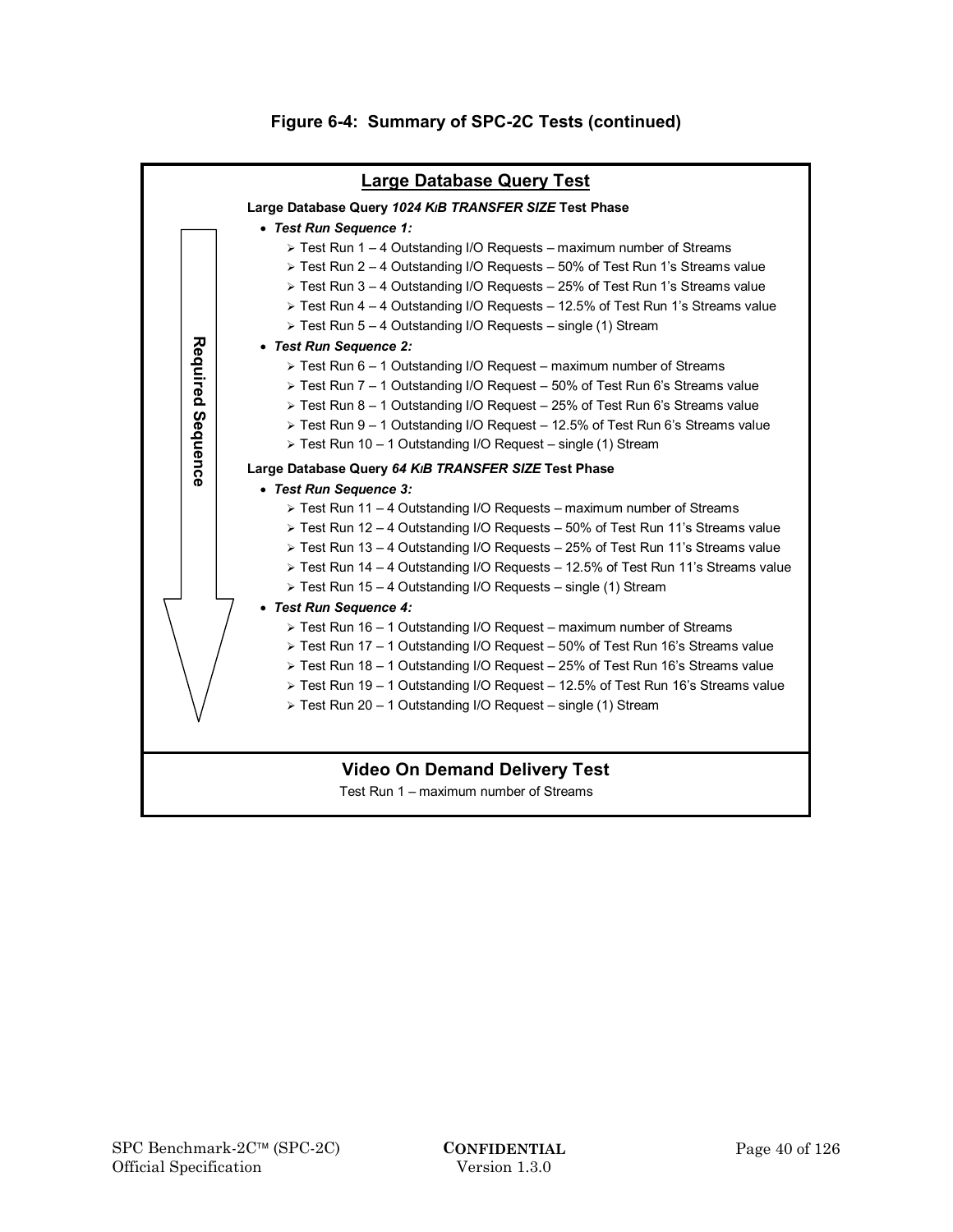### **6.4.3 Large File Processing Test**

### **6.4.3.1 Introduction**

The Large File Processing Test consists of the I/O operations associated with the type of applications, in a wide range of fields, which require simple sequential processing of one or more large files. Specific examples of those types of applications include scientific computing and large-scale financial processing

### **6.4.3.2 Overview**

The Large File Processing Test has three Test Phases, which shall be executed in the following uninterrupted sequence:

- 1. WRITE ONLY
- 2. READ-WRITE
- 3. READ ONLY

The BC shall not be restarted or manually disturbed, altered, or adjusted during the execution of the Large File Processing Test. If power is lost to the BC during this Test all results shall be rendered invalid and the Test re-run in its entirety.

### **6.4.3.3 WRITE ONLY Test Phase**

6.4.3.3.1 Figure 6-5 illustrates the components that comprise the WRITE ONLY Test Phase as well as the transition to the READ-WRITE Test Phase.



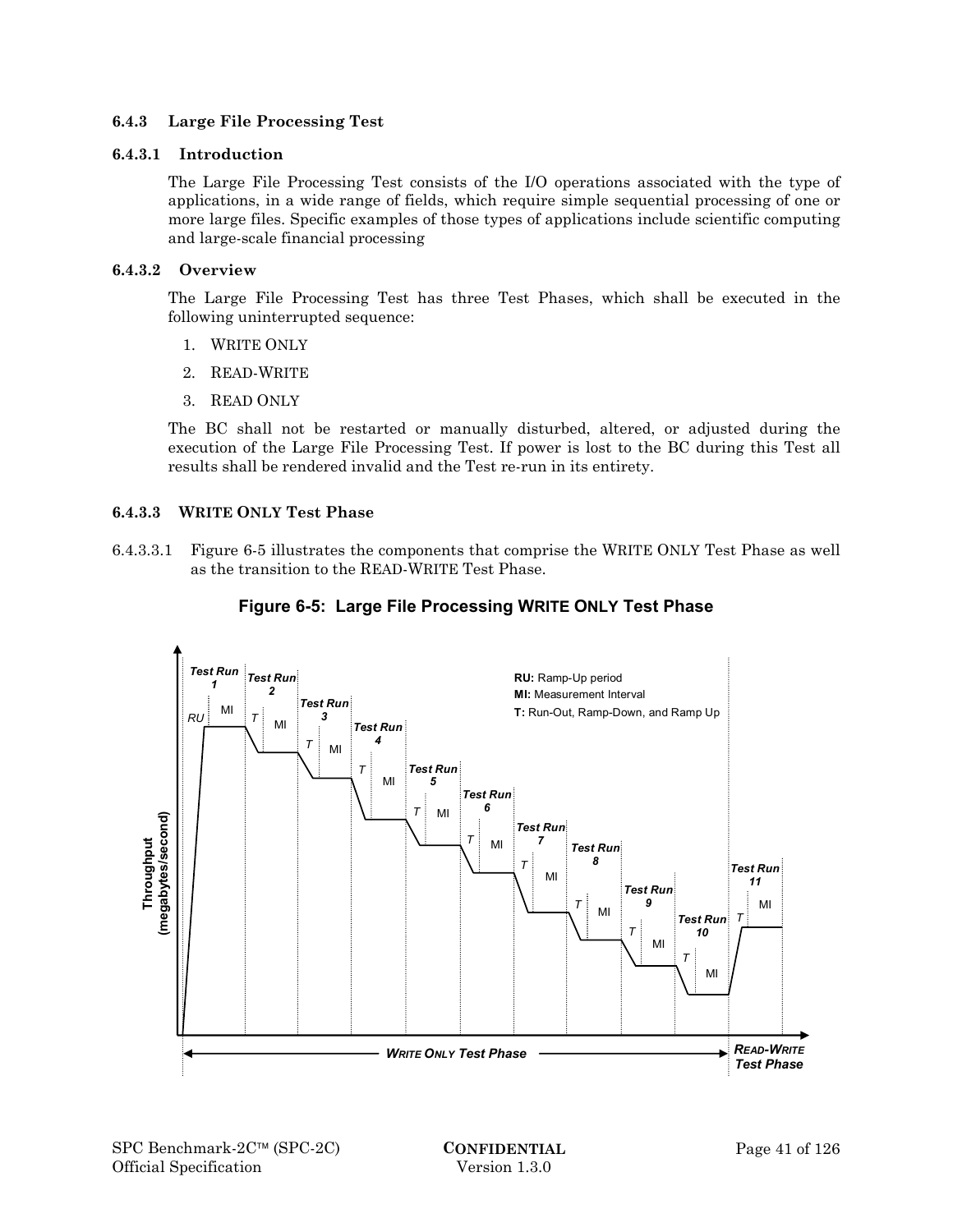6.4.3.3.2 The Large File Processing WRITE ONLY Test Phase consists of the following two Test Run Sequences, which contain a total of ten (10) Test Runs:

# *Test Run Sequence 1:*

- $\geq$  Test Run 1 1024 KiB Transfer maximum number of Streams
- $\geq$  Test Run 2 1024 KiB Transfer 50% of Test Run 1's Stream value
- $\geq$  Test Run 3 1024 KiB Transfer 25% of Test Run 1's Stream value
- $\geq$  Test Run 4 1024 KiB Transfer 12.5% of the Test Run 1's Stream value
- $\geq$  Test Run 5 1024 KiB Transfer single (1) Stream
- *Test Run Sequence 2:* 
	- $\geq$  Test Run 6 256 KiB Transfer maximum number of Streams
	- $\geq$  Test Run 7 256 KiB Transfer 50% of Test Run 6's Stream value
	- $\geq$  Test Run 8 256 KiB Transfer 25% of Test Run 6's Stream value
	- $\geq$  Test Run 9 256 KiB Transfer 12.5% of Test Run 6's Stream value
	- $\geq$  Test Run 10 256 KiB Transfer single (1) Stream
- 6.4.3.3.3 The value for "maximum number of Streams" is selected by the Test Sponsor with the only requirement that the selected value is greater than or equal to five (5). The "maximum number of Streams" value selected for a specific Test Run Sequence is not required to be identical to the value selected for any other Test Run Sequence.
- 6.4.3.3.4 The three "intermediate" Stream values for a Test Run Sequence are calculated using the percentages listed in Clause 6.4.3.3.2 if the value selected for the "maximum number of Streams" in the sequence is greater than fifteen (15). In those cases, the "intermediate" Stream values are calculated using integer (truncation) arithmetic.

If value selected for the "maximum number of Streams" in a Test Run Sequence is less than or equal to fifteen (15), the three "intermediate" Stream values for that sequence are determined by the values in the appropriate row of Table 6-1.

| <b>Test Run</b><br>Maximum | <b>Test Run</b><br>intermediate | <b>Test Run</b><br>intermediate | <b>Test Run</b><br>intermediate | <b>Test Run</b><br>1 Stream |
|----------------------------|---------------------------------|---------------------------------|---------------------------------|-----------------------------|
| 15                         |                                 | 3                               | 2                               |                             |
| 14                         |                                 | 3                               | 2                               |                             |
| 13                         | 6                               | 3                               | 2                               |                             |
| 12                         | 6                               | 3                               | 2                               |                             |
| 11                         | 5                               | 3                               | 2                               |                             |
| 10                         | 5                               | 3                               | 2                               |                             |
| 9                          |                                 | 3                               | 2                               |                             |
| 8                          |                                 | 3                               | 2                               |                             |
|                            |                                 | 3                               | 2                               |                             |
|                            |                                 | 3                               | 2                               |                             |
| 5                          |                                 | 3                               | 2                               |                             |

6.4.3.3.5 The Test Runs will be executed in an uninterrupted sequence from Test Run 1 to Test Run 10.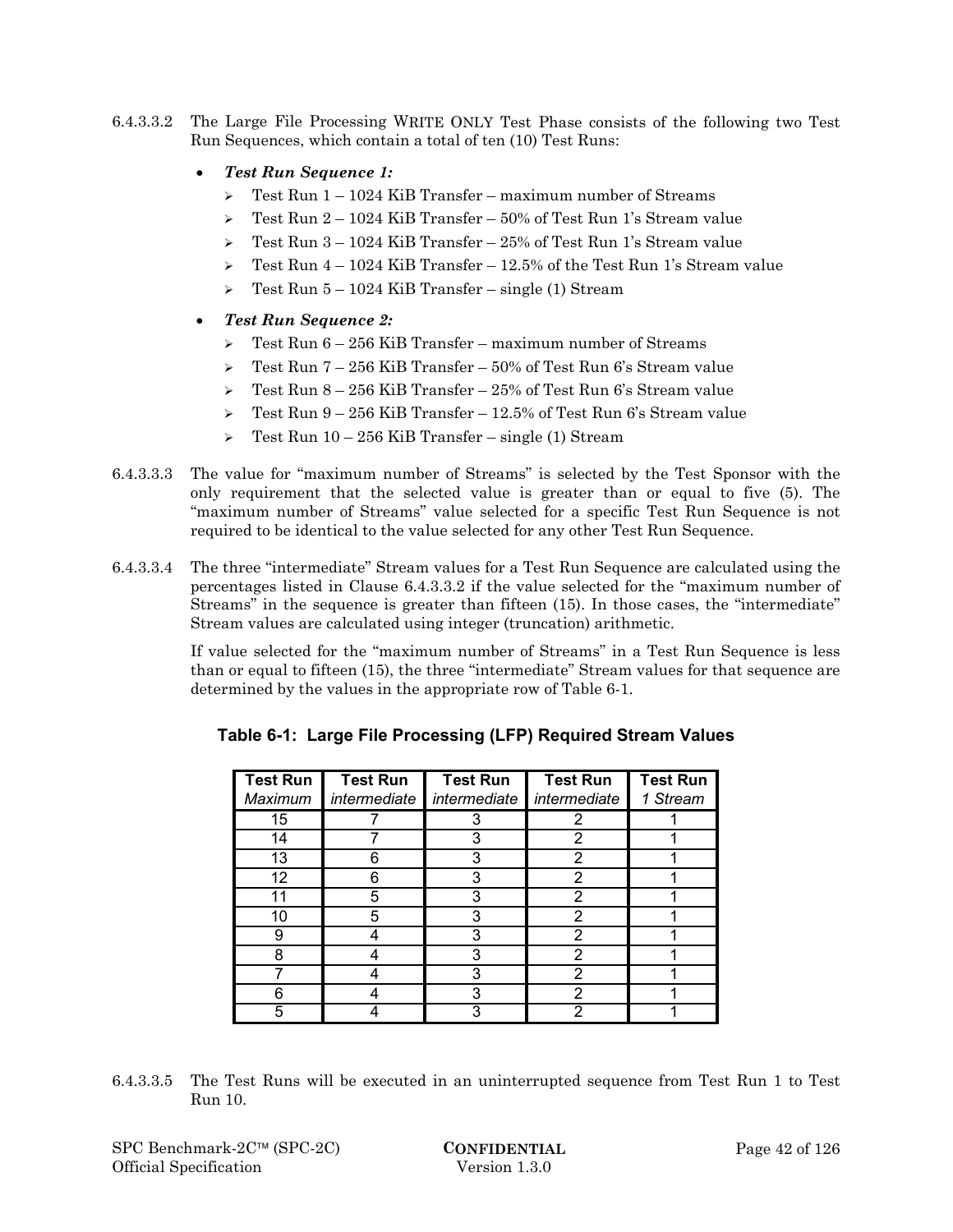- 6.4.3.3.6 Each Test Run will consist of a Ramp-Up period, a Measurement Interval, a Run-Out, and a Ramp-Down period.
- 6.4.3.3.7 The duration of the Ramp-Up period prior to each WRITE ONLY Test Run is selected by the Test Sponsor subject to the following requirements:
	- The first Test Run in each Test Run Sequence *(Test Runs 1 and 6)* will use identical values for the duration of the Ramp-Up period. The selected value is required to be greater than or equal to three (3) minutes.
	- The remaining Test Runs *(Test Runs 2-5 and Test Runs 7-10)* will use identical values for the Ramp-Up period. The selected value is required to be greater than or equal to three (3) minutes.

Ramp-Up duration values selected for the WRITE ONLY Test Phase are not required to be identical to the Ramp-Up duration values in any other Test Phase.

*Comment: The purpose of the Ramp-Up period is to ensure Steady State has been reached prior to the start of the Measurement Interval. If the minimum Ramp-Up duration is not sufficient to achieve Steady State the Measurement Interval cannot begin. In such a case, the Test Sponsor is required to select a Ramp-Up duration that is greater than the minimum in order to achieve Steady State.*

- 6.4.3.3.8 The duration of the Measurement Interval is set to three (3) minutes by the SPC-2C Workload Generator.
- 6.4.3.3.9 The duration of the Run-Out period is set to forty-five (45) seconds by the SPC-2C Workload Generator.
- 6.4.3.3.10 The duration of the Ramp Down period is set to fifteen (15) seconds by the SPC-2C Workload Generator.
- 6.4.3.3.11 The SPC-2C Workload Generator will set the Stream Segment size to 0.5 GiB (536,870,912 bytes) for each WRITE ONLY Test Run.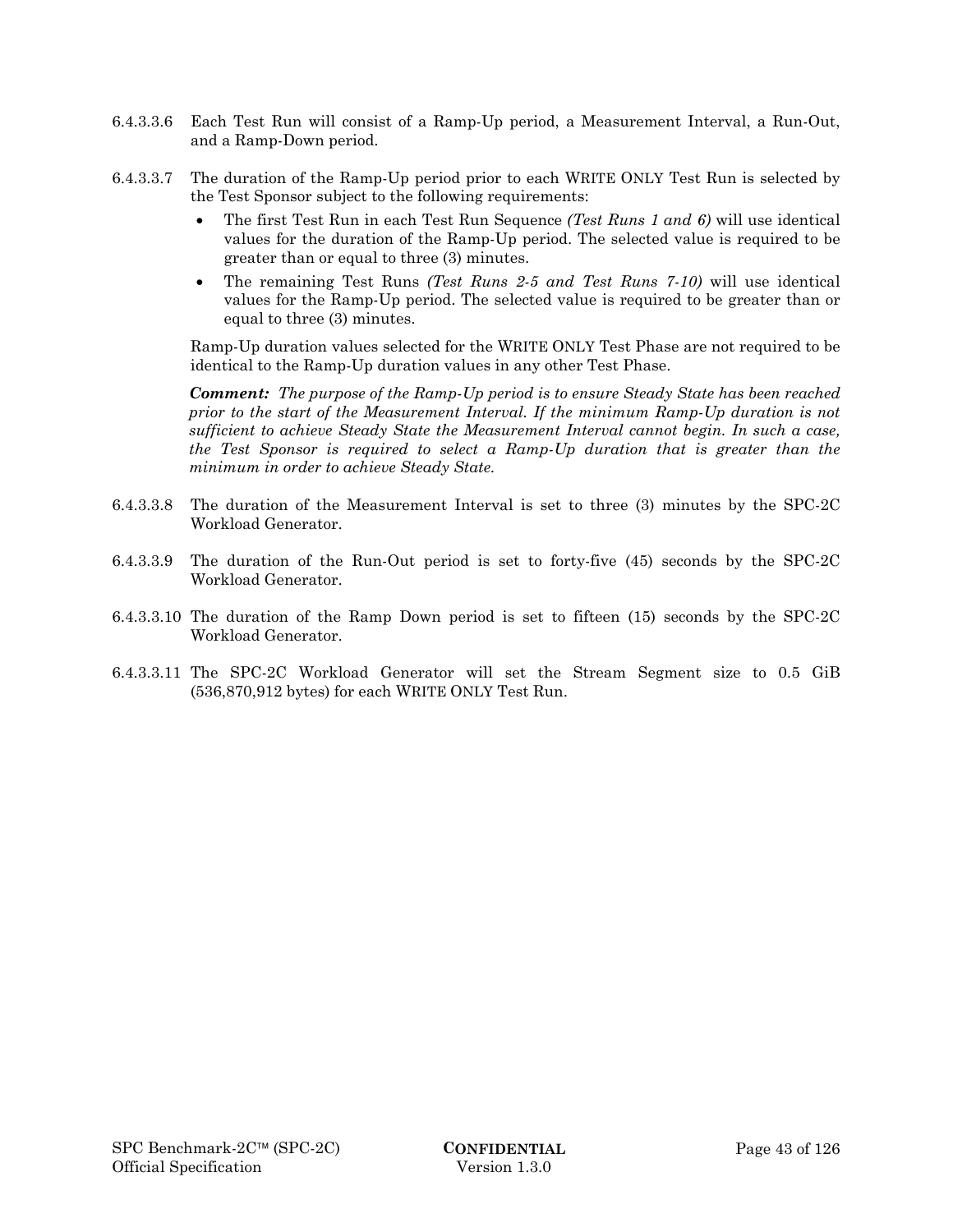### **6.4.3.4 READ-WRITE Test Phase**

6.4.3.4.1 Figure 6-6 illustrates the components that comprise the READ-WRITE Test Phase as well as the transition from the WRITE ONLY Test Phase and the transition to the READ ONLY Test Phase.



**Figure 6-6: Large File Processing READ-WRITE Test Phase** 

- 6.4.3.4.2 The Large File Processing READ-WRITE Test Phase immediately follows the Large File Processing WRITE ONLY Test Phase without any interruption.
- 6.4.3.4.3 The Large File Processing READ-WRITE Test Phase consists of the following two Test Run Sequences, which contain a total of ten (10) Test Runs:
	- *Test Run Sequence 3:* 
		- $\geq$  Test Run 11 1024 KiB Transfer maximum number of Streams
		- $\geq$  Test Run 12 1024 KiB Transfer 50% of Test Run 11's Stream value
		- $\geq$  Test Run 13 1024 KiB Transfer 25% of Test Run 11's Stream value
		- $\geq$  Test Run 14 1024 KiB Transfer 12.5% of the Test Run 11's Stream value
		- $\geq$  Test Run 15 1024 KiB Transfer single (1) Stream

### *Test Run Sequence 4:*

- $\geq$  Test Run 16 256 KiB Transfer maximum number of Streams
- $\geq$  Test Run 17 256 KiB Transfer 50% of Test Run 16's Stream value
- $\geq$  Test Run 18 256 KiB Transfer 25% of Test Run 16's Stream value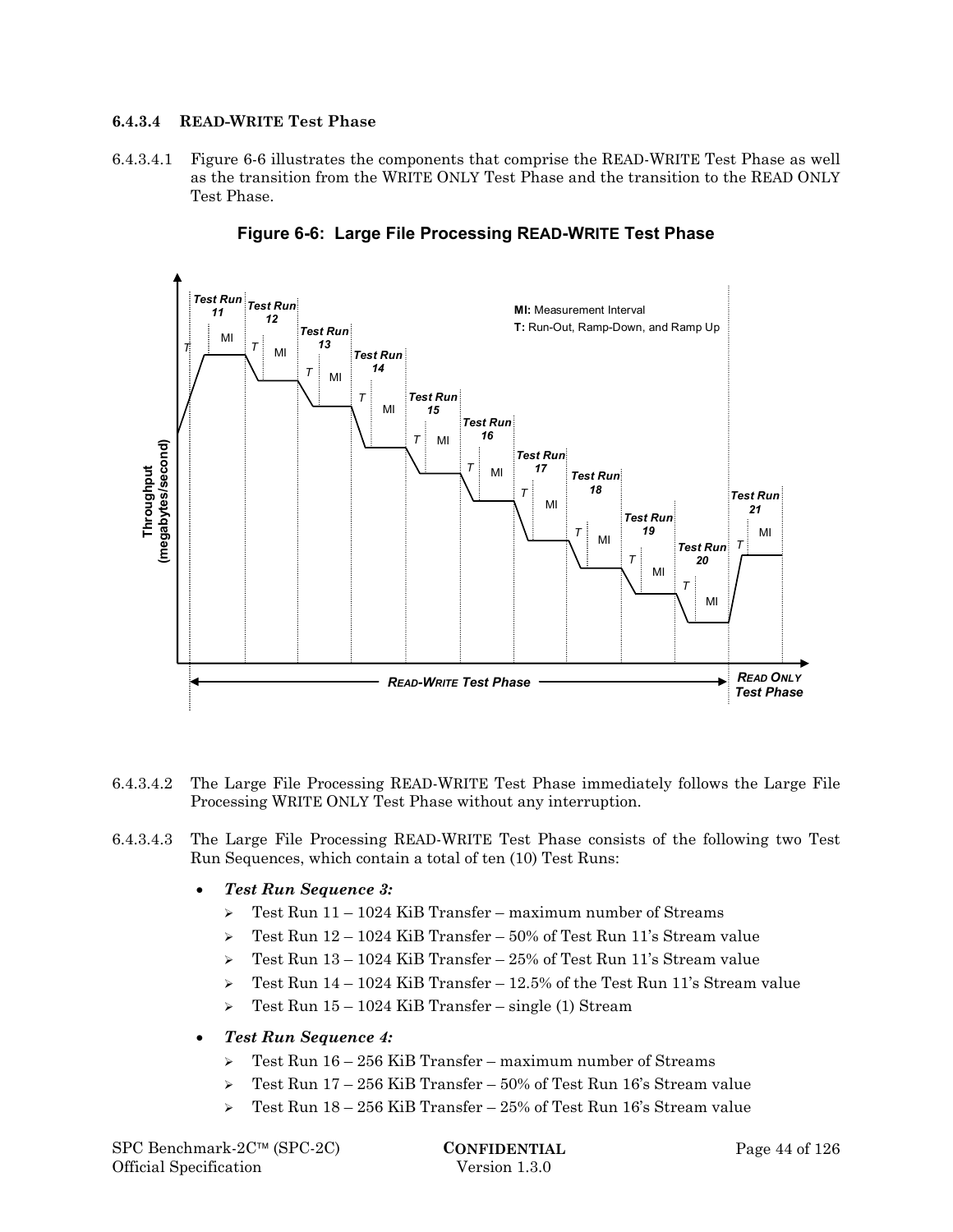- $\geq$  Test Run 19 256 KiB Transfer 12.5% of Test Run 16's Stream value
- $\geq$  Test Run 20 256 KiB Transfer single (1) Stream
- 6.4.3.4.4 The value for "maximum number of Streams" is selected by the Test Sponsor with the only requirement that the selected value is greater than or equal to five (5). The "maximum number of Streams" value selected for a specific Test Run Sequence is not required to be identical to the value selected for any other Test Run Sequence.
- 6.4.3.4.5 The three "intermediate" Stream values for a Test Run Sequence are calculated using the percentages listed in Clause 6.4.3.4.3 if the value selected for the "maximum number of Streams" in the sequence is greater than fifteen (15). In those cases, the "intermediate" Stream values are calculated using integer (truncation) arithmetic.

If value selected for the "maximum number of Streams" in a Test Run Sequence is less than or equal to fifteen (15), the three "intermediate" Stream values for that sequence are determined by the values in the appropriate row of Table 6-1.

- 6.4.3.4.6 The Test Runs will be executed in an uninterrupted sequence from Test Run 11 to Test Run 20.
- 6.4.3.4.7 Each Test Run will consist of a Ramp-Up period, a Measurement Interval, a Run-Out period, and a Ramp-Down period.
- 6.4.3.4.8 The duration of the Ramp-Up period prior to each READ-WRITE Test Run is selected by the Test Sponsor.
	- The first Test Run in each Test Run Sequence *(Test Runs 11 and 16)* will use identical values for the duration of the Ramp-Up period. The selected value is required to be greater than or equal to three (3) minutes.
	- The remaining Test Runs *(Test Runs 12-15 and Test Runs 17-20)* will use identical values for the Ramp-Up period. The selected value is required to be greater than or equal to three (3) minutes.

Ramp-Up duration values selected for the READ-WRITE Test Phase are not required to be identical to the Ramp-Up duration values in any other Test Phase.

*Comment: The purpose of the* Ramp-Up *period is to ensure Steady State has been reached prior to the start of the Measurement Interval. If the minimum* Ramp-Up *duration is not sufficient to achieve Steady State the Measurement Interval cannot begin. In such a case, the Test Sponsor is required to select a Ramp-Up duration that is greater than the minimum in order to achieve Steady State.*

- 6.4.3.4.9 The duration of the Measurement Interval is set to three (3) minutes by the SPC-2C Workload Generator.
- 6.4.3.4.10 The duration of the Run-Out period is set to forty-five (45) seconds by the SPC-2C Workload Generator.
- 6.4.3.4.11 The duration of the Ramp Down period is set to fifteen (15) seconds by the SPC-2C Workload Generator.
- 6.4.3.4.12 The SPC-2C Workload Generator will set the Stream Segment size to 0.5 GiB (536,870,912 bytes) for each READ-WRITE Test Run.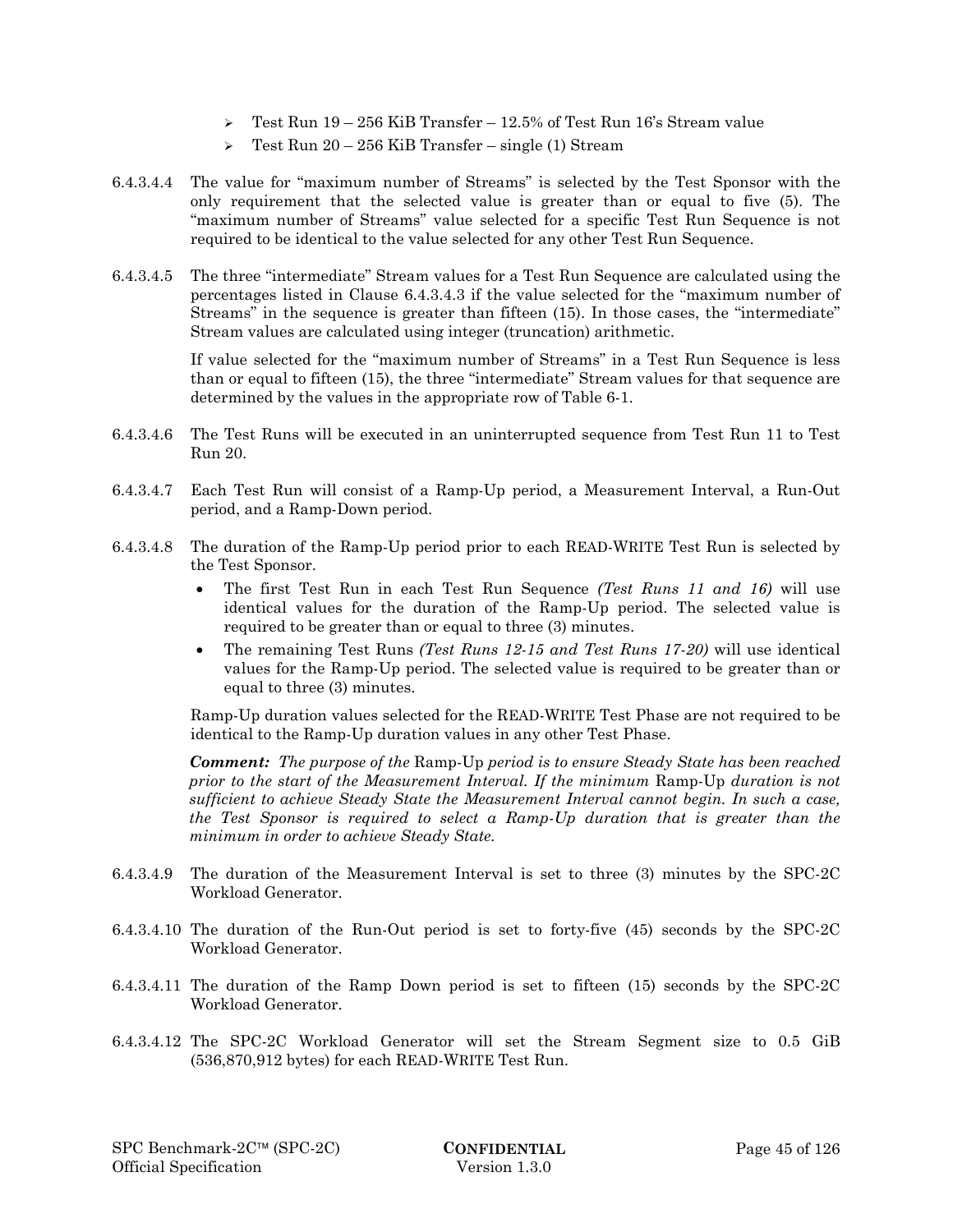### **6.4.3.5 READ ONLY Test Phase**

6.4.3.5.1 Figure 6-7 illustrates the components that comprise the READ ONLY Test Phase as well as the transition from the READ-WRITE Test Phase.



### **Figure 6-7: Large File Processing READ ONLY Test Phase**

- 6.4.3.5.2 The Large File Processing READ ONLY Test Phase immediately follows the Large File Processing READ-WRITE Test Phase without any interruption.
- 6.4.3.5.3 The Large File Processing READ ONLY Test Phase consists of the following two Test Run Sequences, which contain a total of ten (10) Test Runs:
	- *Test Run Sequence 5:* 
		- $\geq$  Test Run 21 1024 KiB Transfer maximum number of Streams
		- $\geq$  Test Run 22 1024 KiB Transfer 50% of Test Run 21's Stream value
		- $\geq$  Test Run 23 1024 KiB Transfer 25% of Test Run 21's Stream value
		- $\geq$  Test Run 24 1024 KiB Transfer 12.5% of the Test Run 21's Stream value
		- $\triangleright$  Test Run 25 1024 KiB Transfer single (1) Stream
	- *Test Run Sequence 6:* 
		- $\geq$  Test Run 26 256 KiB Transfer maximum number of Streams
		- $\geq$  Test Run 27 256 KiB Transfer 50% of Test Run 26's Stream value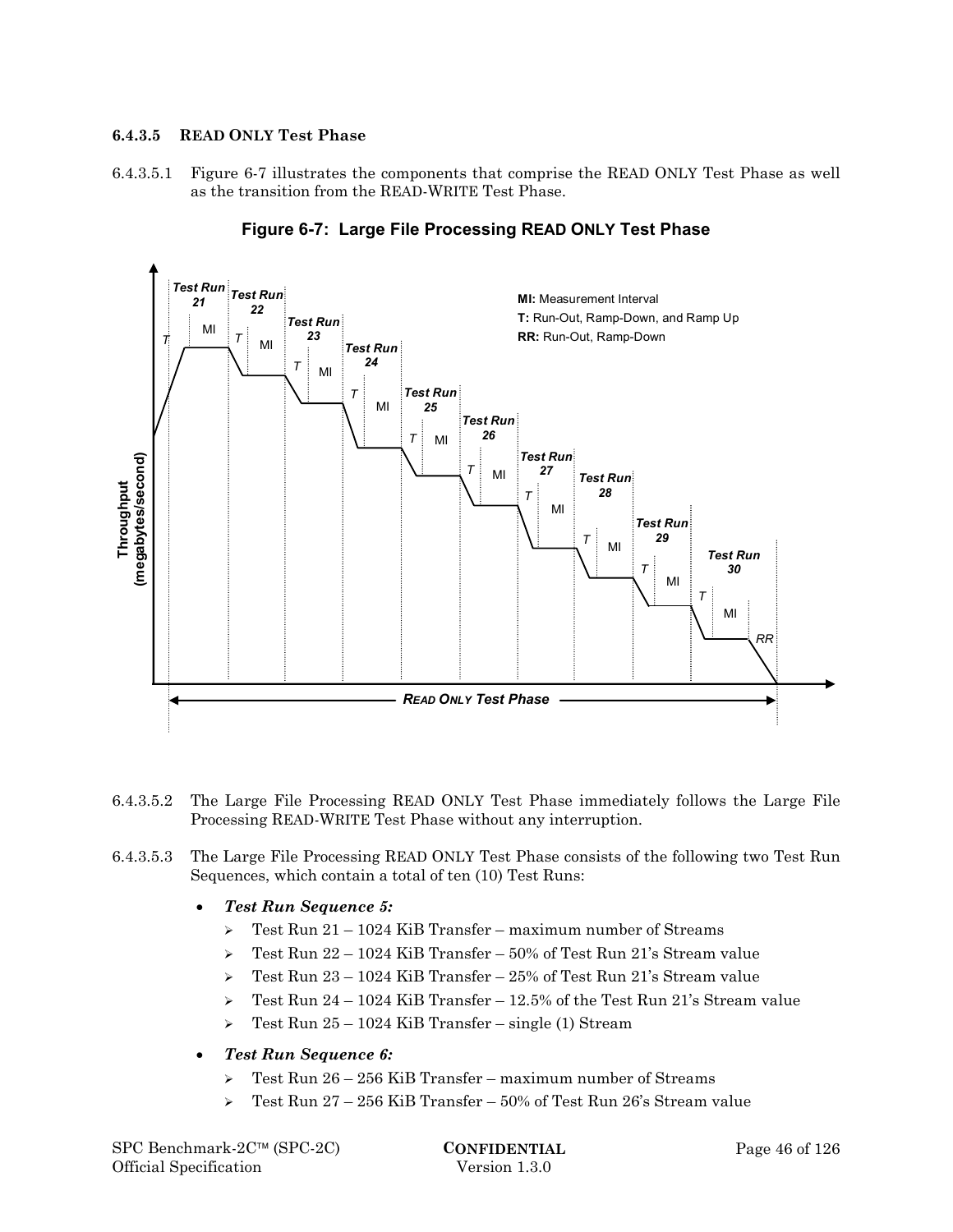- $\geq$  Test Run 28 256 KiB Transfer 25% of Test Run 26's Stream value
- $\geq$  Test Run 29 256 KiB Transfer 12.5% of Test Run 26's Stream value
- $\geq$  Test Run 30 256 KiB Transfer single (1) Stream
- 6.4.3.5.4 The value for "maximum number of Streams" is selected by the Test Sponsor with the only requirement that the selected value is greater than or equal to five (5). The "maximum number of Streams" value selected for a specific Test Run Sequence is not required to be identical to the value selected for any other Test Run Sequence.
- 6.4.3.5.5 The three "intermediate" Stream values for a Test Run Sequence are calculated using the percentages listed in Clause 6.4.3.5.3 if the value selected for the "maximum number of Streams" in the sequence is greater than fifteen (15). In those cases, the "intermediate" Stream values are calculated using integer (truncation) arithmetic.

If value selected for the "maximum number of Streams" in a Test Run Sequence is less than or equal to fifteen (15), the three "intermediate" Stream values for that sequence are determined by the values in the appropriate row of Table 6-1.

- 6.4.3.5.6 The Test Runs will be executed in an uninterrupted sequence from Test Run 21 to Test Run 30.
- 6.4.3.5.7 Each Test Run will consist of a Ramp-Up period, a Measurement Interval, a Run-Out period, and a Ramp-Down period.
- 6.4.3.5.8 The duration of the Ramp-Up period prior to each READ ONLY Test Run is selected by the Test Sponsor subject to the following requirements:
	- The first Test Run in each Test Run Sequence *(Test Runs 21 and 26)* will use identical values for the duration of the Ramp-Up period. The selected value is required to be greater than or equal to three (3) minutes.
	- The remaining Test Runs *(Test Runs 22-25 and Test Runs 27-30)* will use identical values for the Ramp-Up period. The selected value is required to be greater than or equal to three (3) minutes.

Ramp-Up duration values selected for the READ ONLY Test Phase are not required to be identical to the Ramp-Up duration values in any other Test Phase.

*Comment: The purpose of the* Ramp-Up *period is to ensure Steady State has been reached prior to the start of the Measurement Interval. If the minimum Transition duration is not sufficient to achieve Steady State the Measurement Interval cannot begin. In such a case, the Test Sponsor is required to select a Transition duration that is greater than the minimum in order to achieve Steady State.*

- 6.4.3.5.9 The duration of the Measurement Interval is set to three (3) minutes by the SPC-2C Workload Generator.
- 6.4.3.5.10 The duration of the Run-Out period is set to forty-five (45) seconds by the SPC-2C Workload Generator.
- 6.4.3.5.11 The duration of the Ramp Down period is set to fifteen (15) seconds by the SPC-2C Workload Generator.
- 6.4.3.5.12 The SPC-2C Workload Generator will set the Stream Segment size to 0.5 GiB (536,870,912 bytes) for each READ ONLY Test Run.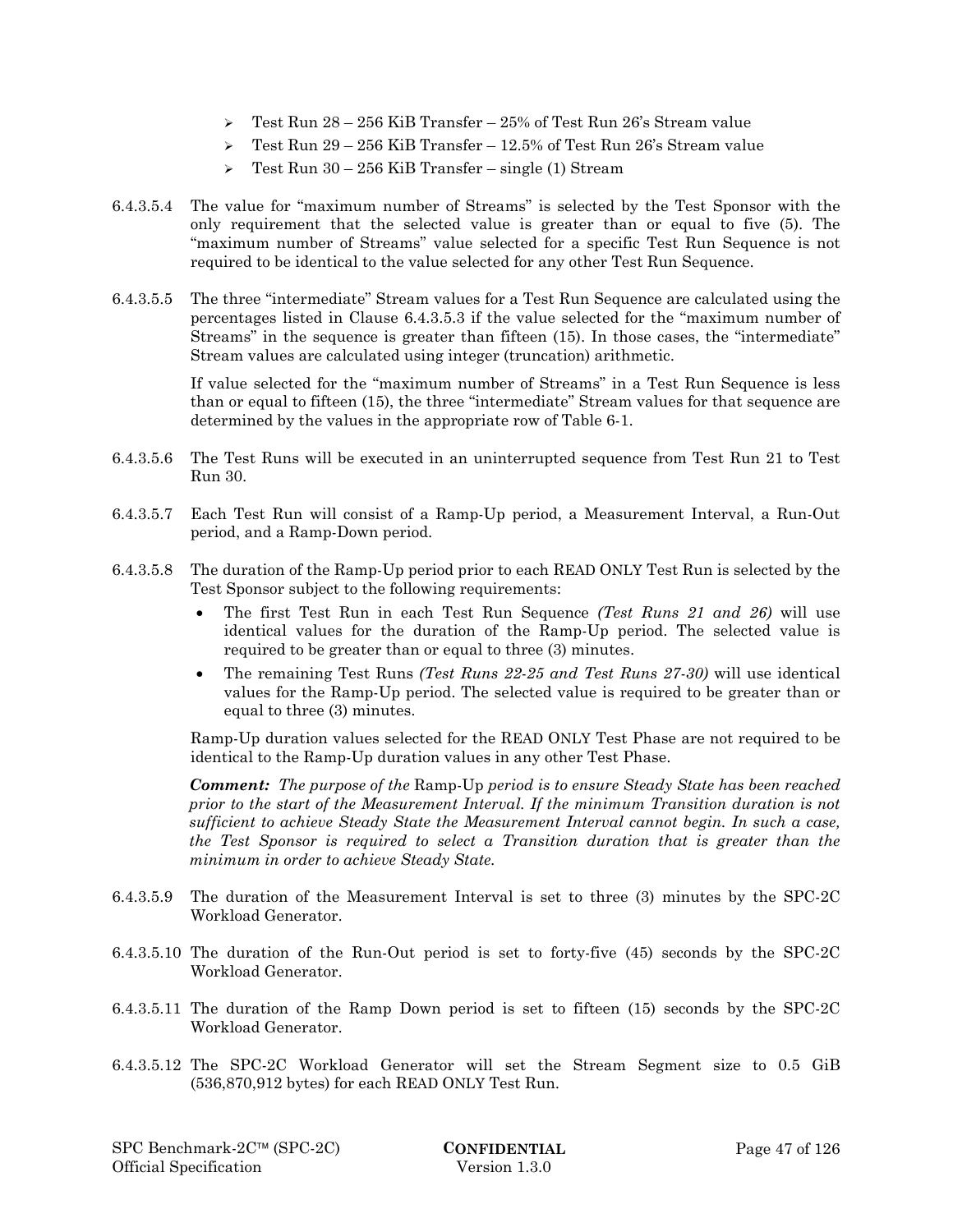### **6.4.4 Large Database Query Test**

### **6.4.4.1 Introduction**

The Large Database Query Test is comprised of a set of I/O operations representative of scans or joins of large relational tables such as those performed for data mining or business intelligence

### **6.4.4.2 Overview**

The Large Database Query Test has two Test Phases, which shall be executed in the following sequence:

- 1. 1024 KIB TRANSFER SIZE
- 2. 64 KIB TRANSFER SIZE

The BC shall not be restarted or manually disturbed, altered, or adjusted during the execution of the Large Database Query Test. If power is lost to the BC during this Test all results shall be rendered invalid and the Test re-run in its entirety.

# **6.4.4.3 1024 KIB TRANSFER SIZE Test Phase**

6.4.4.3.1 Figure 6-8 illustrates the components that comprise the 1024 KIB TRANSFER SIZE Test Phase and the transition to the 256 KIB TRANSFER SIZE Test Phase.

# **Figure 6-8: Large Database Query 1024 KIB TRANSFER SIZE Test Phase**

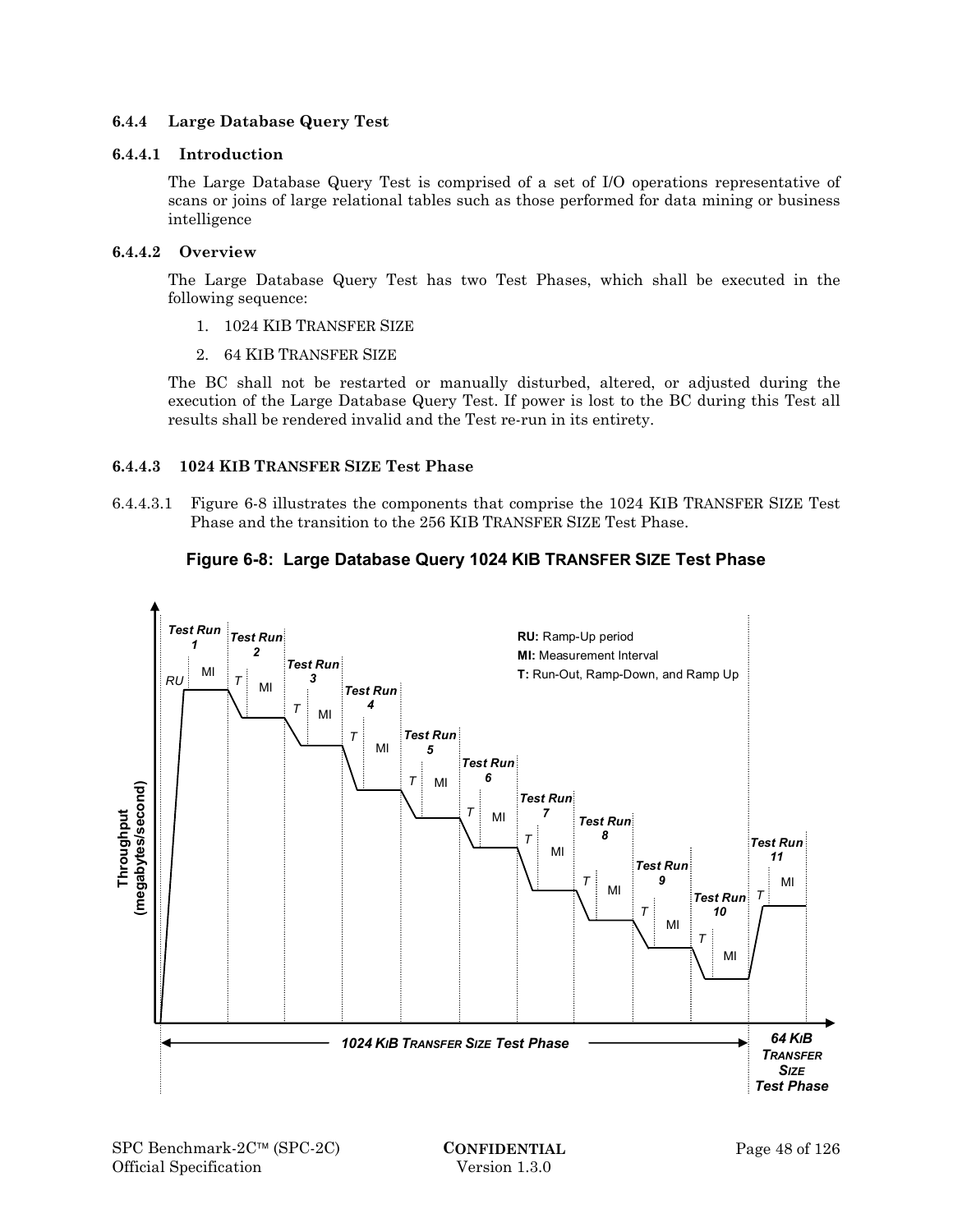6.4.4.3.2 The Large Database Query 1024 KIB TRANSFER SIZE Test Phase consists of the following two Test Run Sequences, which contain a total of ten (10) Test Runs:

# *Test Run Sequence 1:*

- $\geq$  Test Run 1 4 Outstanding I/O Requests maximum number of Streams
- $\geq$  Test Run 2 4 Outstanding I/O Requests 50% of Test Run 1's Stream value
- $\geq$  Test Run 3 4 Outstanding I/O Requests 25% of Test Run 1's Stream value
- $\geq$  Test Run 4 4 Outstanding I/O Requests 12.5% of Test Run 1's Stream value
- $\geq$  Test Run 5 4 Outstanding I/O Requests single (1) Stream
- *Test Run Sequence 2:* 
	- $\geq$  Test Run 6 1 Outstanding I/O Request maximum number of Streams
	- $\geq$  Test Run 7 1 Outstanding I/O Request 50% of Test Run 6's Stream value
	- $\geq$  Test Run 8 1 Outstanding I/O Request 25% of Test Run 6's Stream value
	- $\geq$  Test Run 9 1 Outstanding I/O Request 12.5% of Test Run 6's Stream value
	- $\geq$  Test Run 10 1 Outstanding I/O Request single (1) Stream

*Comment: The "Outstanding I/O Requests" parameter represents a maximum value that the SPC-2C Workload Generator will attempt to maintain and ensure that it is not exceeded. See Clause 3.4.4 for a definition of the parameter.*

- 6.4.4.3.3 The value for "maximum number of Streams" is selected by the Test Sponsor with the only requirement that the selected value is greater than or equal to five (5). The "maximum number of Streams" value selected for a specific Test Run Sequence is not required to be identical to the value selected for any other Test Run Sequence.
- 6.4.4.3.4 The three "intermediate" Stream values for a Test Run Sequence are calculated using the percentages listed in Clause 6.4.4.3.2 if the value selected for the "maximum number of Streams" in the sequence is greater than fifteen (15). In those cases, the "intermediate" Stream values are calculated using integer (truncation) arithmetic.

If value selected for the "maximum number of Streams" in a Test Run Sequence is less than or equal to fifteen (15), the three "intermediate" Stream values for that sequence are determined by the values in the appropriate row of Table 6-2.

| <b>Test Run</b><br>Maximum | <b>Test Run</b><br>intermediate | <b>Test Run</b><br>intermediate | <b>Test Run</b><br>intermediate | <b>Test Run</b><br>1 Stream |
|----------------------------|---------------------------------|---------------------------------|---------------------------------|-----------------------------|
| 15                         |                                 | 3                               | 2                               |                             |
| 14                         |                                 | 3                               | 2                               |                             |
| 13                         | 6                               | 3                               | 2                               |                             |
| 12                         | 6                               | 3                               | 2                               |                             |
| 11                         | 5                               | 3                               |                                 |                             |
| 10                         | 5                               | 3                               | 2                               |                             |
| 9                          |                                 | 3                               | 2                               |                             |
| 8                          |                                 | 3                               | 2                               |                             |
|                            |                                 | 3                               | 2                               |                             |
| 6                          |                                 | 3                               | 2                               |                             |
| 5                          |                                 | 3                               |                                 |                             |

# **Table 6-2: Large Database Query (LDQ) Required Stream Values**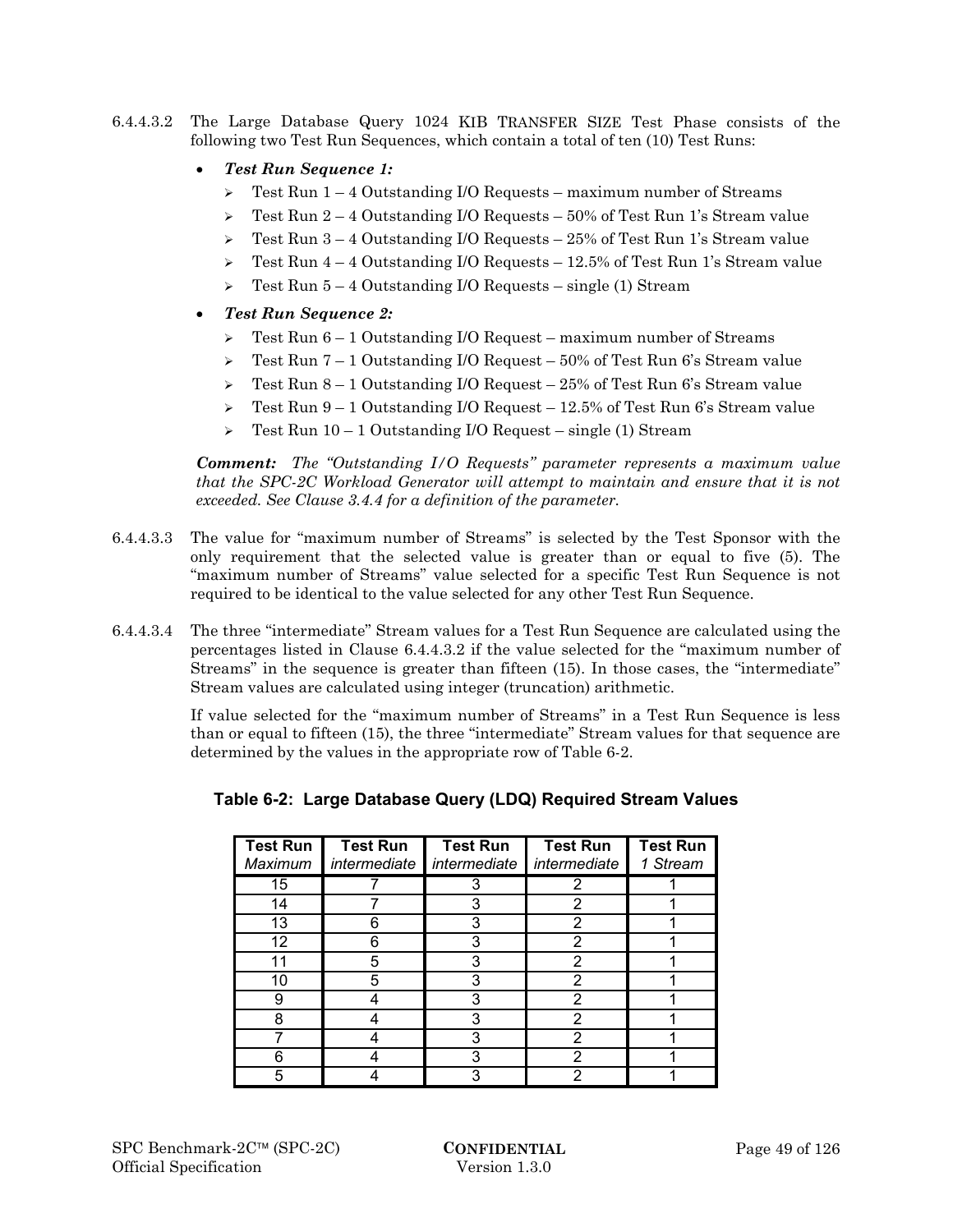- 6.4.4.3.5 The Test Runs will be executed in an uninterrupted sequence from Test Run 1 to Test Run 10.
- 6.4.4.3.6 Each Test Run will consist of a Ramp-Up period, a Measurement Interval, a Run-Out period, and a Ramp-Down period.
- 6.4.4.3.7 The duration of the Ramp-Up period prior to each 1024 KIB TRANSFER SIZE Test Run is selected by the Test Sponsor subject to the following requirements:
	- The first Test Run in each Test Run Sequence *(Test Runs 1 and 6)* will use identical values for the duration of the Ramp-Up period. The selected value is required to be greater than or equal to three (3) minutes.
	- The remaining Test Runs *(Test Runs 2-5 and Test Runs 7-10)* will use identical values for the Ramp-Up period. The selected value is required to be greater than or equal to three (3) minutes.

Ramp-Up duration values selected for the 1024 KIB TRANSFER SIZE Test Phase are not required to be identical to the Ramp-Up duration values in any other Test Phase.

*Comment: The purpose of the Ramp-Up period is to ensure Steady State has been reached prior to the start of the Measurement Interval. If the minimum Ramp-Up duration is not sufficient to achieve Steady State the Measurement Interval cannot begin. In such a case, the Test Sponsor is required to select a Ramp-Up duration that is greater than the minimum in order to achieve Steady State.*

- 6.4.4.3.8 The duration of the Measurement Interval is set to three (3) minutes by the SPC-2C Workload Generator.
- 6.4.4.3.9 The duration of the Run-Out period is set to forty-five (45) seconds by the SPC-2C Workload Generator.
- 6.4.4.3.10 The duration of the Ramp Down period is set to fifteen (15) seconds by the SPC-2C Workload Generator.
- 6.4.4.3.11 The SPC-2C Workload Generator will set the Stream Segment size to 0.5 GiB (536,870,912 bytes) for each 1024 KIB TRANSFER SIZE Test Run.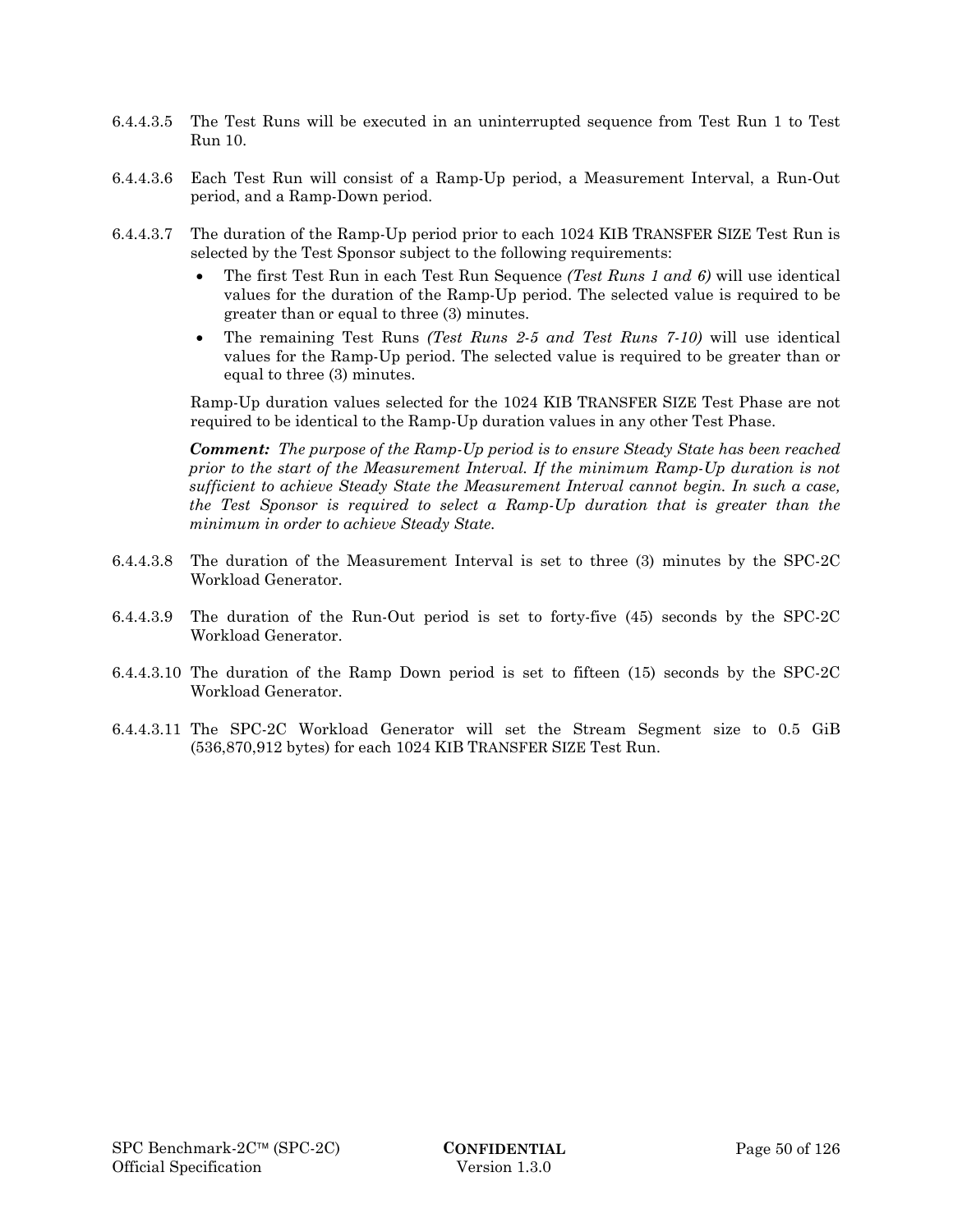### **6.4.4.4 64 KIB TRANSFER SIZE Test Phase**

6.4.4.4.1 Figure 6-9 illustrates the components that comprise the 64 KIB TRANSFER SIZE Test Phase as well as the transition from the 1024 KIB TRANSFER SIZE Test Phase.



**Figure 6-9: Large Database Query 64 KIB TRANSFER SIZE Test Phase** 

- 6.4.4.4.2 The Large Database Query 64 KIB TRANSFER SIZE Test Phase immediately follows the Large Database Query 1024 KIB TRANSFER SIZE Test Phase without any interruption.
- 6.4.4.4.3 The Large Database Query 64 KIB TRANSFER SIZE Test Phase consists of the following two Test Run Sequences, which contain a total of ten (10) Test Runs:
	- *Test Run Sequence 3:* 
		- $\geq$  Test Run 11 4 Outstanding I/O Requests maximum number of Streams
		- $\geq$  Test Run 12 4 Outstanding I/O Requests 50% of Test Run 11's Stream value
		- $\geq$  Test Run 13 4 Outstanding I/O Requests 25% of Test Run 11's Stream value
		- $\geq$  Test Run 14 4 Outstanding I/O Requests 12.5% of Test Run 11's Stream value
		- $\geq$  Test Run 15 4 Outstanding I/O Requests single (1) Stream
	- *Test Run Sequence 4:* 
		- $\triangleright$  Test Run 16 1 Outstanding I/O Request maximum number of Streams
		- $\geq$  Test Run 17 1 Outstanding I/O Request 50% of Test Run 16's Stream value
		- $\geq$  Test Run 18 1 Outstanding I/O Request 25% of Test Run 16's Stream value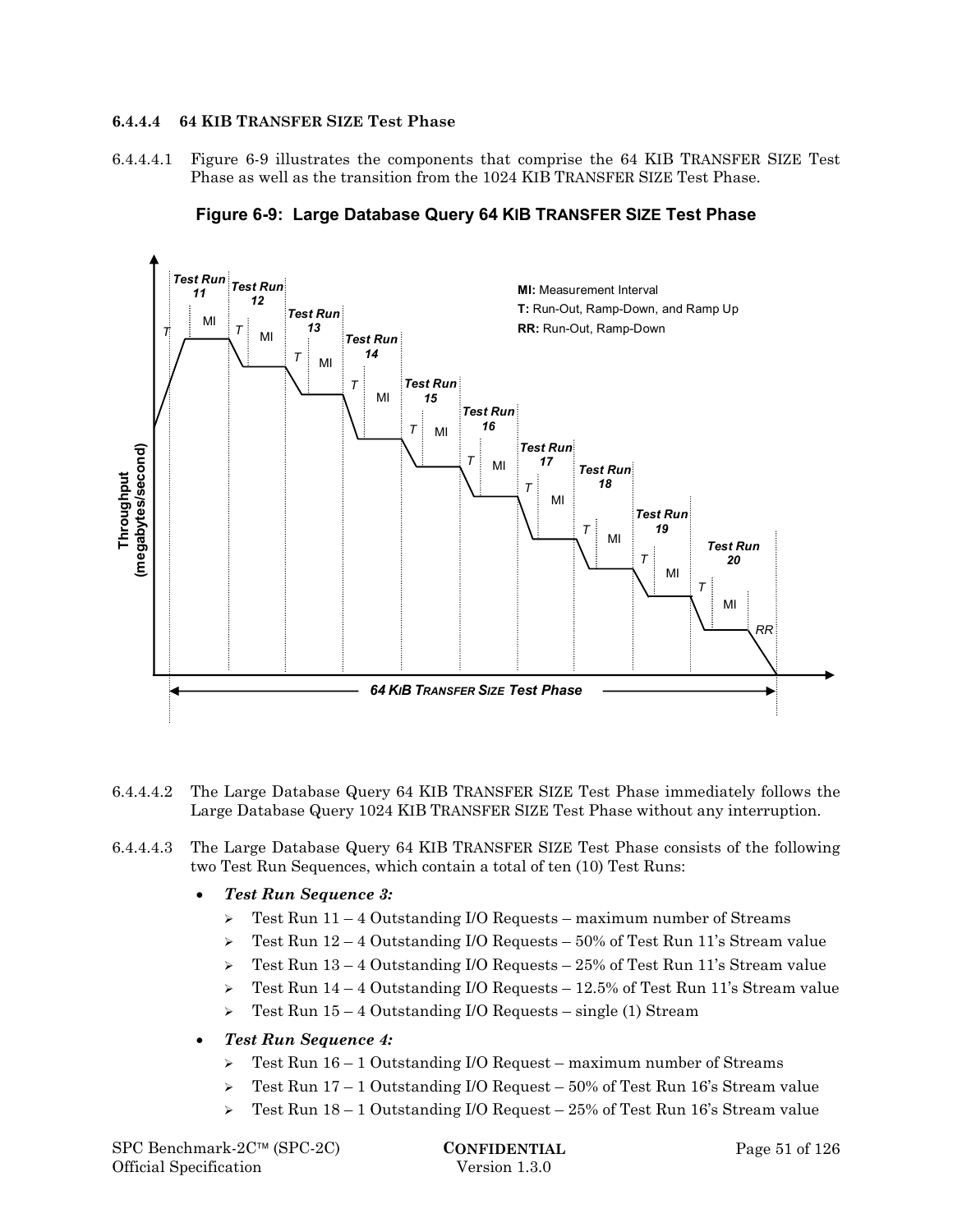- $\geq$  Test Run 19 1 Outstanding I/O Request 12.5% of Test Run 16's Stream value
- $\geq$  Test Run 20 1 Outstanding I/O Request single (1) Stream

*Comment: The "Outstanding I/O Requests" parameter represents a maximum value that the SPC-2C Workload Generator will attempt to maintain and ensure that it is not exceeded. See Clause 3.4.4 for a definition of the parameter.*

- 6.4.4.4.4 The value for "maximum number of Streams" is selected by the Test Sponsor with the only requirement that the selected value is greater than or equal to five (5). The "maximum number of Streams" value selected for a specific Test Run Sequence is not required to be identical to the value selected for any other Test Run Sequence.
- 6.4.4.4.5 The three "intermediate" Stream values for a Test Run Sequence are calculated using the percentages listed in Clause 6.4.4.4.3 if the value selected for the "maximum number of Streams" in the sequence is greater than fifteen (15). In those cases, the "intermediate" Stream values are calculated using integer (truncation) arithmetic.

If value selected for the "maximum number of Streams" in a Test Run Sequence is less than or equal to fifteen (15), the three "intermediate" Stream values for that sequence are determined by the values in the appropriate row of Table 6-2.

- 6.4.4.4.6 The Test Runs will be executed in an uninterrupted sequence from Test Run 11 to Test Run 20.
- 6.4.4.4.7 Each Test Run will consist of a Ramp-Up period, a Measurement Interval, a Run-Out period, and a Ramp-Down period.
- 6.4.4.4.8 The duration of the Ramp-Up period prior to each 64 KIB TRANSFER SIZE Test Run is selected by the Test Sponsor. Ramp-Up duration values selected for the 64 KIB TRANSFER SIZE Test Phase are not required to be identical to the Ramp-Up duration values in any other Test Phase.
	- The first Test Run in each Test Run Sequence *(Test Runs 11 and 16)* will use identical values for the duration of the Ramp-Up period. The selected value is required to be greater than or equal to three (3) minutes.
	- The remaining Test Runs *(Test Runs 12-15 and Test Runs 17-20)* will use identical values for the Ramp-Up period. The selected value is required to be greater than or equal to three (3) minutes.

The duration of the Ramp-Up period prior to Test Run 11 is required to be greater than or equal to ten (10) minutes. The remaining Ramp-Up periods (Test Runs 12-20) are required to be identical in duration that is greater than or equal to three (3) minutes.

*Comment: The purpose of the* Ramp-Up *period is to ensure Steady State has been reached prior to the start of the Measurement Interval. If the minimum* Ramp-Up *duration is not sufficient to achieve Steady State the Measurement Interval cannot begin. In such a case, the Test Sponsor may select a* Ramp-Up *duration that is greater than the minimum in order to achieve Steady State.*

- 6.4.4.4.9 The duration of the Measurement Interval is set to three (3) minutes by the SPC-2C Workload Generator.
- 6.4.4.4.10 The duration of the Run-Out period is set to forty-five (45) seconds by the SPC-2C Workload Generator.

SPC Benchmark-2C™ (SPC-2C) **CONFIDENTIAL** Page 52 of 126 Official Specification Version 1.3.0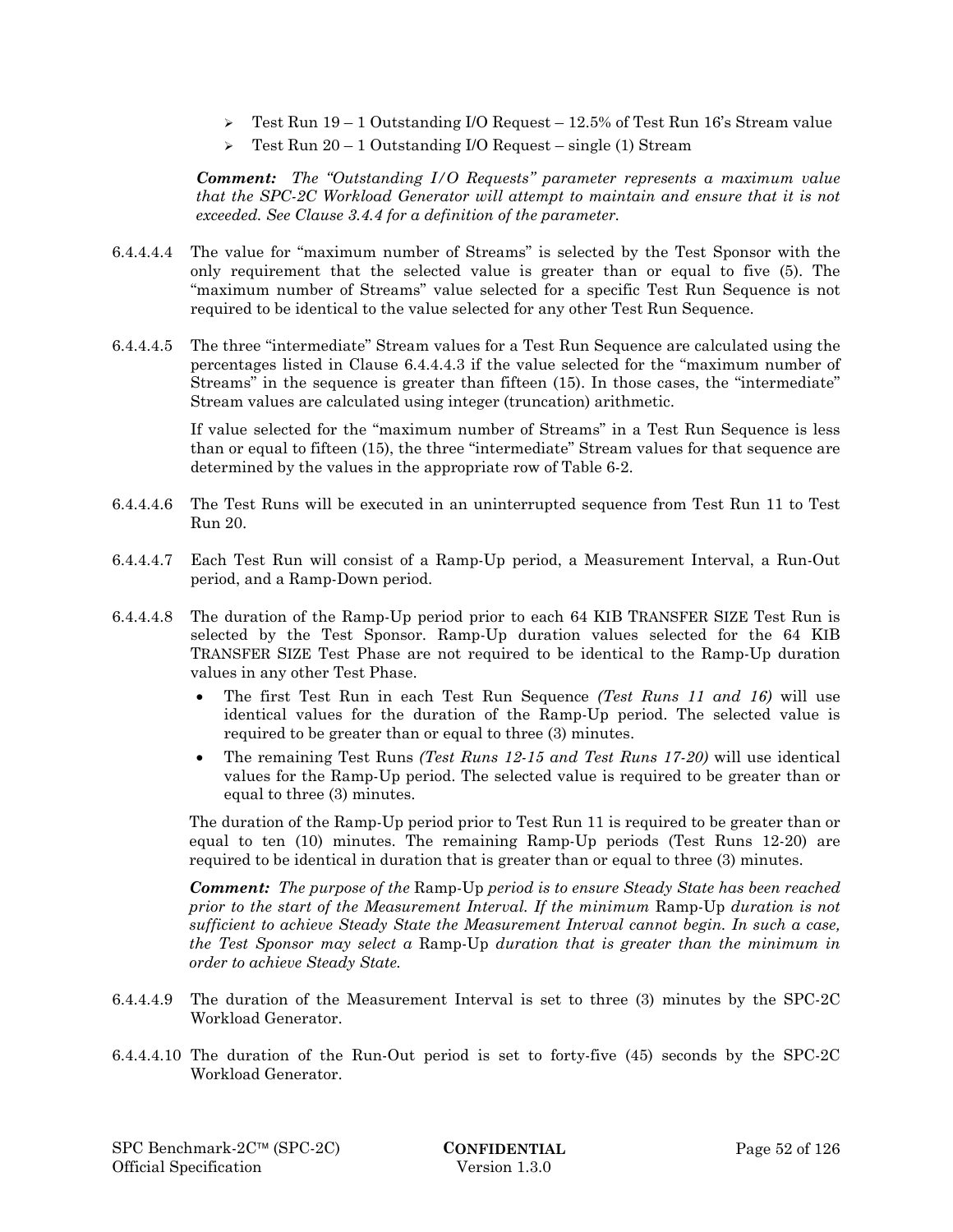- 6.4.4.4.11 The duration of the Ramp-Down period is set to fifteen (15) seconds by the SPC-2C Workload Generator.
- 6.4.4.4.12 The SPC-2C Workload Generator will set the Stream Segment size to 0.5 GiB (536,870,912 bytes) for each 64 KIB TRANSFER SIZE Test Run.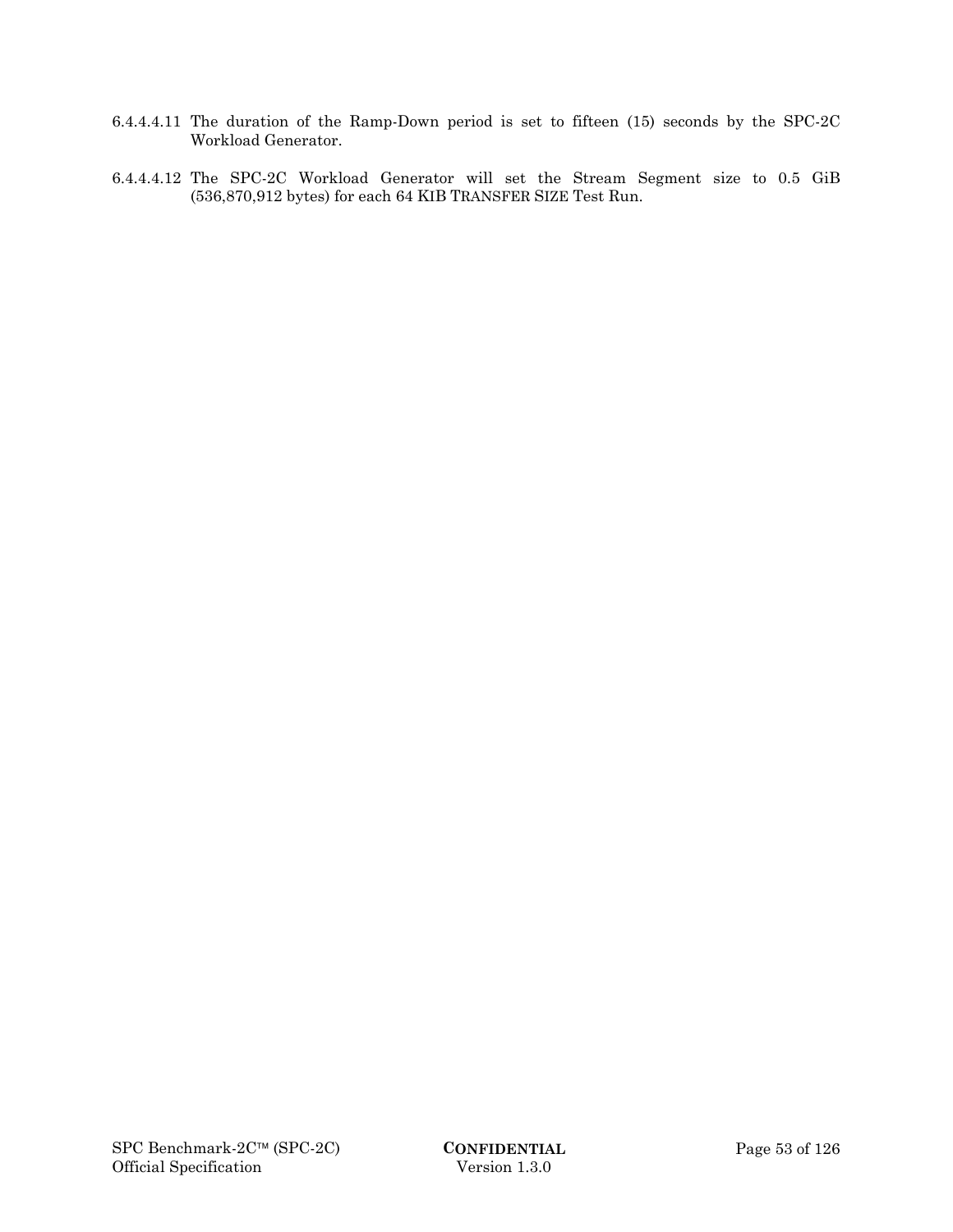### **6.4.5 Video On Demand Delivery Test**

### **6.4.5.1 Introduction**

The Video On Demand Delivery Test represents the I/O operations required to enable individualized video entertainment for a community of subscribers, which draw from a digital film library

### **6.4.5.2 Overview**

The Video On Demand Delivery Test consists of one (1) Test Run.

The Benchmark Configuration (BC) shall not be restarted or manually disturbed, altered, or adjusted during the execution of the Video On Demand Delivery Test. If power is lost to the BC during this Test all results shall be rendered invalid and the Test re-run in its entirety.

Figure 6-10 illustrates the components that comprise the Video On Demand Delivery Test.



# **Figure 6-10: Video On Demand Delivery Test**

# **6.4.5.3 Video On Demand Delivery Test Run**

- 6.4.5.3.1 The value for "maximum number of Streams" is selected by the Test Sponsor.
- 6.4.5.3.2 The Test Run must ensure that all "consumer" requests for I/O are satisfied. If the SPC-2C Workload Generator reports such a request was not satisfied, the Test Run is invalid.
- 6.4.5.3.3 The Test Run will consist of a Ramp-Up period, a Measurement Interval, a Run-Out period, and a Ramp Down period.
- 6.4.5.3.4 The duration of the Ramp-Up period for the Video On Demand Delivery Test Run is set at twenty (20) minutes by the SPC-2C Workload Generator.

*Comment: The purpose of the Ramp-Up period is to ensure Steady State has been reached prior to the start of the Measurement Interval.*

6.4.5.3.5 The Measurement Interval duration for the Video On Demand Delivery Test Run is set at 120 minutes (2 hours) by the SPC-2C Workload Generator.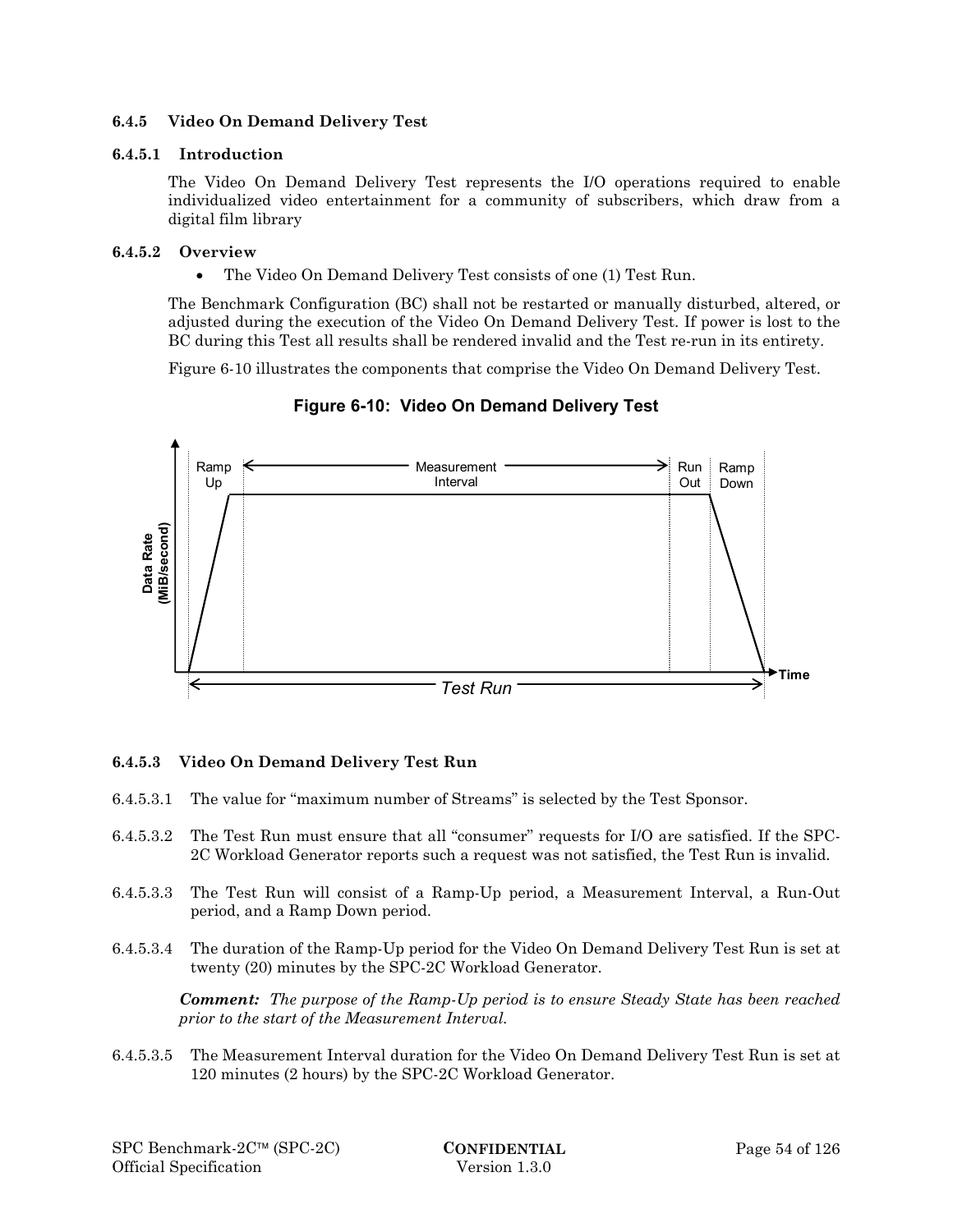- 6.4.5.3.6 The duration of the Run-Out period is set to forty-five (45) seconds by the SPC-2C Workload Generator.
- 6.4.5.3.7 The duration of the Ramp-Down period is set to fifteen (15) seconds by the SPC-2C Workload Generator.
- 6.4.5.3.8 The SPC-2C Workload Generator will set the duration of each Stream Segment to twenty (20) minutes.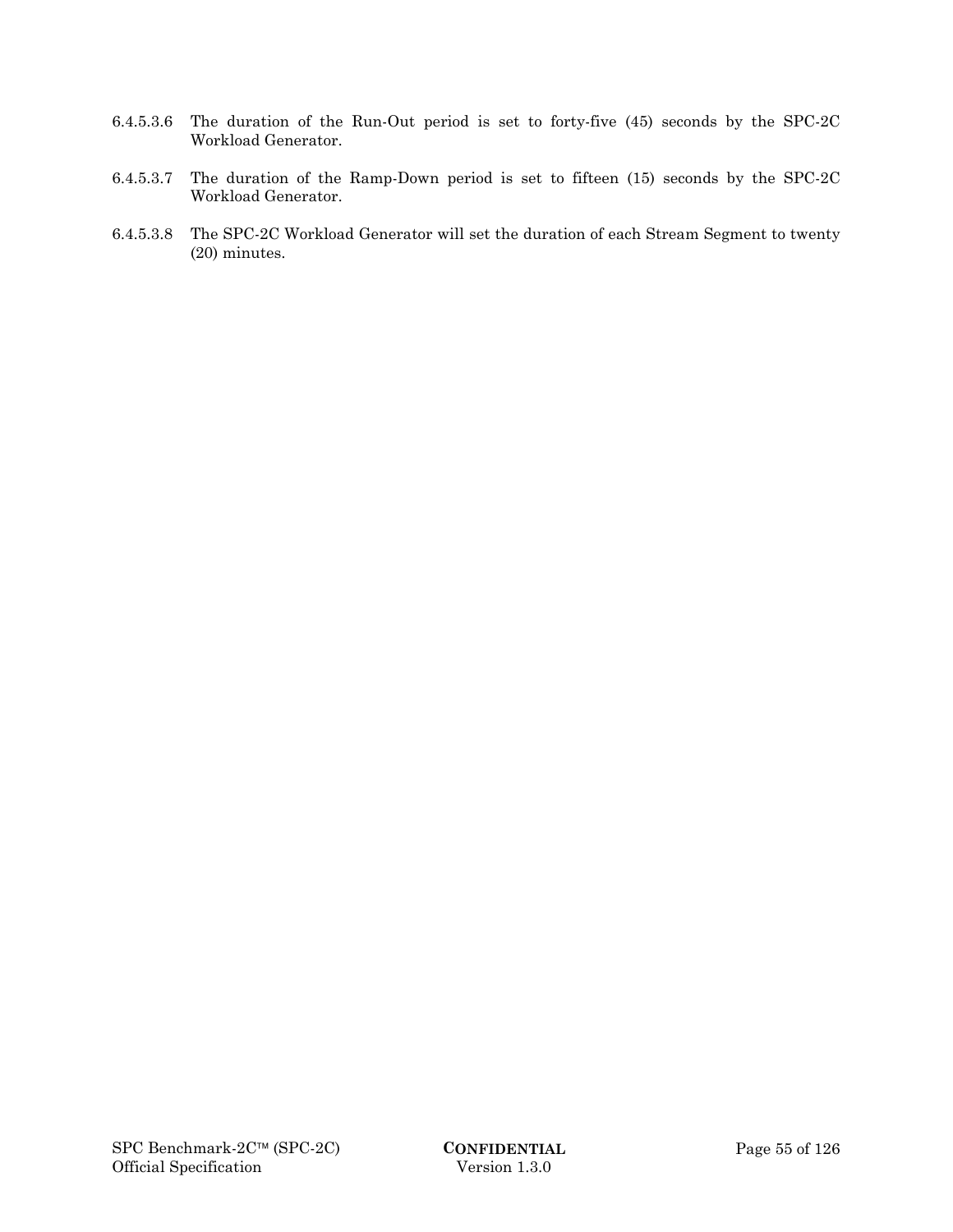# **Clause 7: Data Persistence Requirements and Test**

# **7.1 Introduction**

Logical Volumes and the related Application Storage Unit (ASU) must demonstrate the ability to preserve data across extended periods of power loss without corruption or loss. To provide this "Persistence" capability, the Tested Storage Configuration (TSC) must use Logical Volumes and related ASU that:

- Are capable of maintaining data integrity across power cycles or outages.
- Ensure the transfer of data between Logical Volumes and host systems occurs without corruption or loss.

Data persistence does not guarantee data availability. Data loss may result from system component failure or unplanned catastrophe. The storage subsystem may, but need not, include mechanisms to protect against such failure modes. Testing or guaranteeing such failure modes and increased availability mechanisms in the test storage configuration are not within the mandate or the scope of this benchmark.

# **7.2 Persistence Test Validation**

Validation that the SPC-2C Persistence Test completed successfully is provided by the SPC Audit Service, attesting to the fact that the test has been satisfactorily completed on the BC per the test requirements below.

# **7.3 SPC-2C Persistence Test Requirements**

- 7.3.1 The SPC-2C Persistence Test consists of two Test Runs that are performed by the SPC-2C Workload Generator in isolation from other SPC-2C Tests.
- 7.3.2 The number of Streams specified for both Persistence Test Runs must be equal to the maximum number of Streams specified for the Large File Processing (LFP), Write Only Test Phase Test Runs (Test Runs 1-10).
- 7.3.3 The first Persistence Test Run will consist of a Ramp-Up period and Measurement Interval. The Ramp-Up period will be a minimum of three (3) minutes in duration, during which the specified number of Streams will be activated. The Measurement Interval will be five (5) minutes in duration, during which the specified number of Streams will be active concurrently. If the specified number of Streams are not active at the beginning of the Measurement Interval, the first Persistence Test will be considered invalid.
- 7.3.4 Any TSC that fails a Persistence Test can be rerun until it passes.
- 7.3.5 The physical and logical configuration of the BC shall not be changed between the successful execution of the Persistence Test and any other SPC-2C Test.
- 7.3.6 No other work shall be performed on the BC between the successful execution of the Persistence Test and the execution of other SPC-2C Tests, Test Phases, or Test Runs.
- 7.3.7 Success or failure of the Persistence Test shall be determined solely by information obtained from an SPC-2C Workload Generator Results File.
- 7.3.8 All I/O Requests initiated during any part of the Persistence Test in the SPC-2C benchmark must complete. A Failed I/O Request shall render a Persistence Test invalid.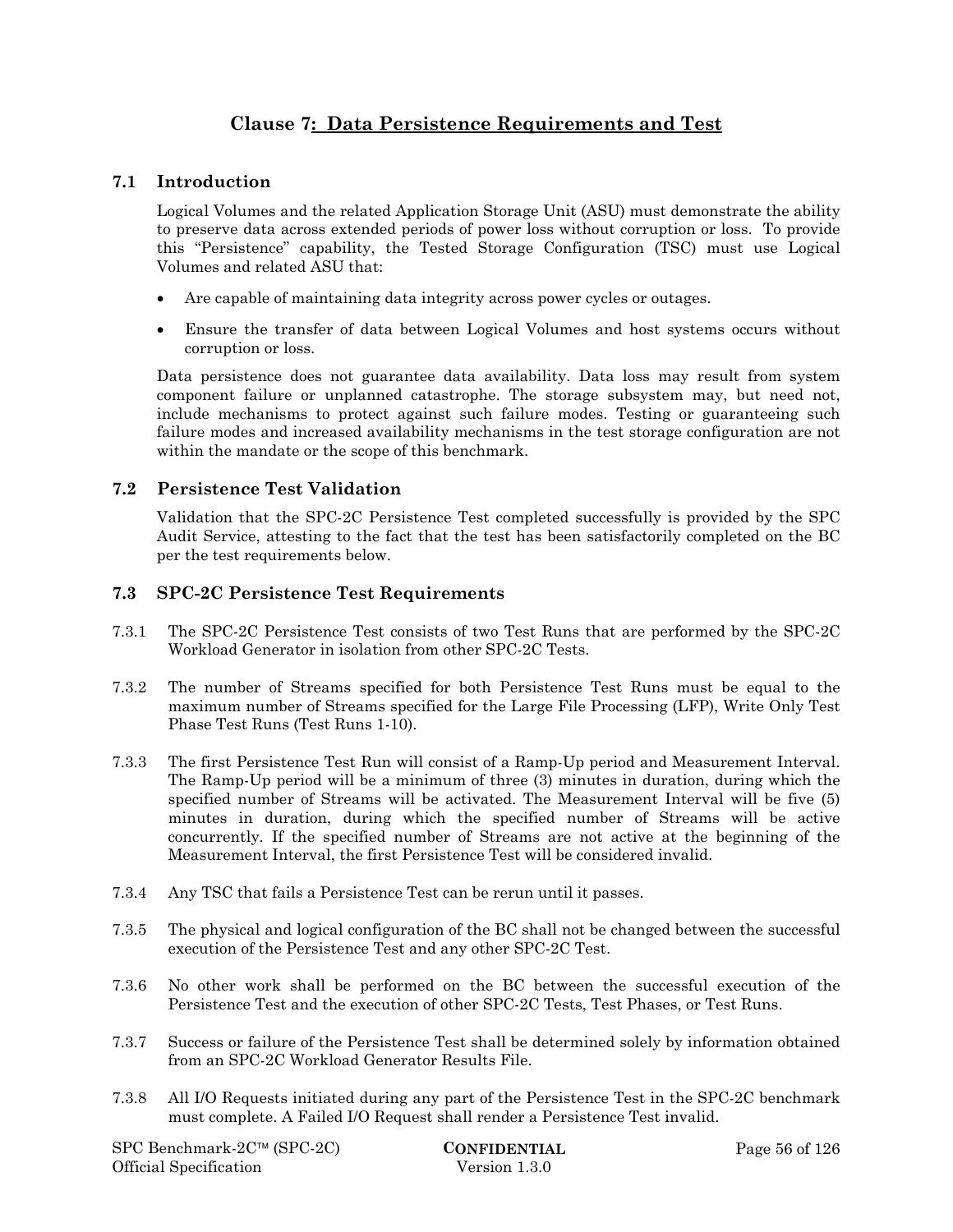7.3.9 No other work shall be performed on the BC during the execution of the Persistence Test Procedure.

# **7.4 Data Persistence Test Procedure**

The following sequence of steps must be followed to complete the Persistence Test.

- 1. Execute Persistence Test Run 1, which will consist of the SPC-2C Workload Generator writing a specific pattern at randomly selected locations throughout the Total ASU Capacity. The SPC-2C Workload Generator will retain the information necessary to later validate the pattern written at each location.
- 2. Shutdown and power off the Tested Storage Configuration (TSC). Any TSC caches employing battery backup must be flushed/emptied.
- 3. If the TSC includes the Host System(s), shutdown and power off the Host System(s). Any TSC caches on the Host System(s) employing battery backup must be flushed/emptied. If the TSC does not include the Host System(s), there is no requirement for the Host System configuration to be shutdown and power cycled.
- 4. Restart the TSC, and if the Host System(s) were shutdown and powered off, restart the Host System(s).
- 5. Execute Persistence Test Run 2, which will utilize the retained data from Persistence Test Run 1 to verify the bit patterns written in Persistence Test Run 1 and their corresponding location.
- 6. If the results of Persistence Test Run 2 verifies the bit patterns are correct and at the proper location, the Persistence Test completes successfully. If Persistence Test Run 2 reports any verification error, the Persistence Test fails.
- 7. The Workload Generator produces a Persistence Test Results File for each run of the Persistence Test. The format and distribution medium for these Results Files shall be determined by the SPC Audit Service. A copy of the Persistence Test Results File will be produced in a human-readable format.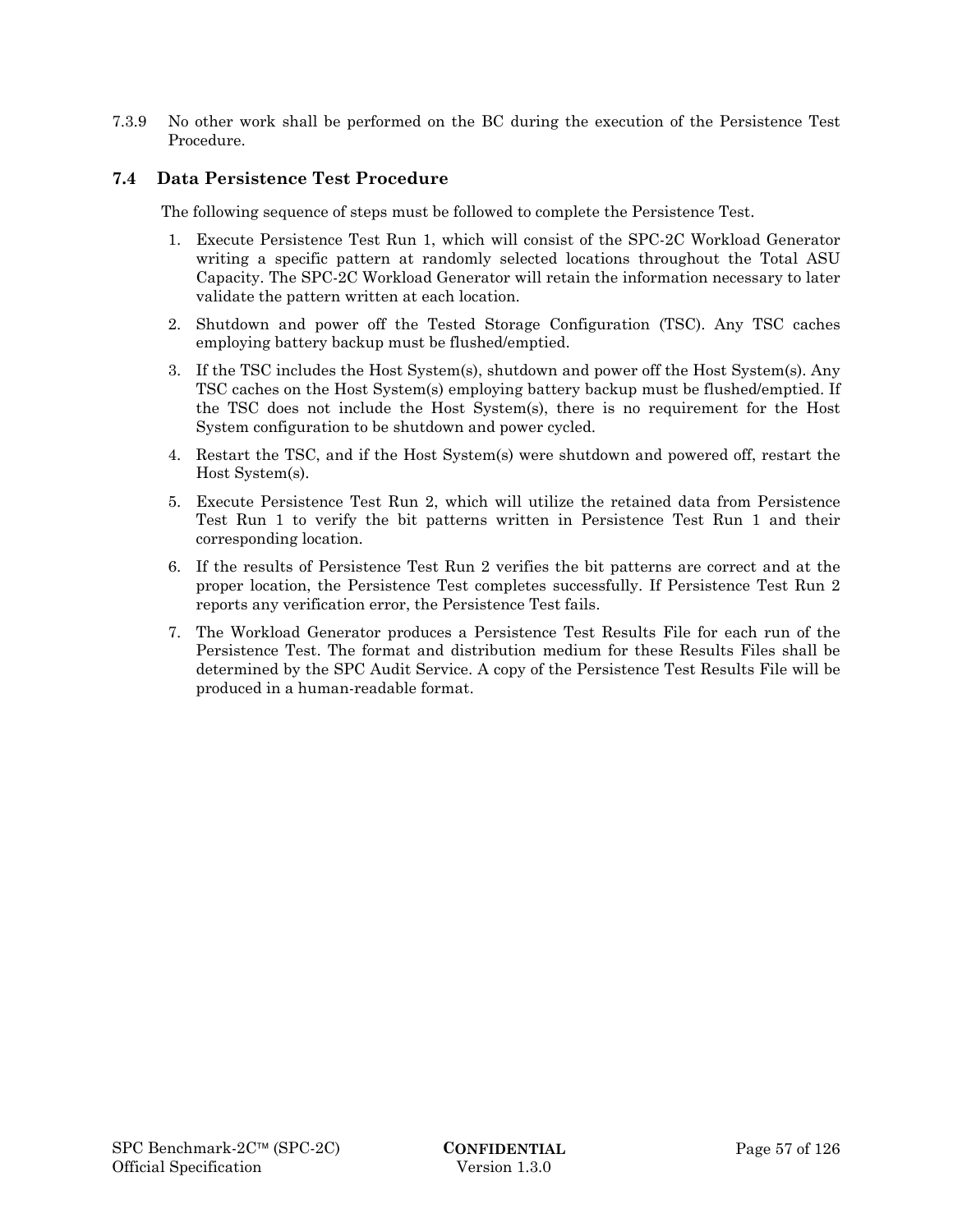# **Clause 8: Reported Data**

# **8.1 SPC-2C Reported Data**

SPC-2C Reported Data consists of two groups of information:

- SPC-2C Primary Metrics plus associated data, which characterizes the overall benchmark result.
- Reported data for each SPC Test: Large File Processing (LFP), Large Database Query (LDQ), and Video On Demand (VOD).

# **8.2 SPC-2C Primary Metrics**

The SPC-2C Primary Metrics consist of a data rate and storage capacity metric. The additional data associated with the SPC-2C Primary Metrics include the level of data protection used in the benchmark, total price of the storage configuration, formal name of the currency used in pricing, "target country" and SPC-2C Submission Identifier.

### **8.2.1 SPC-2C MBPS™** *(Data Rate)*

- 8.2.1.1 The SPC-2C MBPS™ metric is defined as the arithmetic mean of the following data rate values:
	- SPC-2C (LFP) Data Rate as defined in Clause 8.5.2.1.1.
	- SPC-2C (LDQ) Data Rate as defined in Clause 8.5.4.1.1.
	- SPC-2C (VOD) Data Rate as defined in Clause 8.5.5.1.1.
- 8.2.1.2 All public references to this data rate metric must be labeled as "SPC-2C MBPS<sup>™".</sup>

# **8.2.2 Total Application Storage Unit (ASU) Capacity**

- 8.2.2.1 Total ASU Capacity is defined in Clauses 2.6.5 and 2.6.6.
- 8.2.2.2 All public references to the ASU Total Capacity primary metric must be labeled as "Capacity of xxx GB" or "xxx GB".

### **8.3 SPC-2C Associated Data**

SPC-2C Associated Data consists of the following

- Data Protection Level used in the benchmark measurement *(Clause 2.7)*
- Total price of the Priced Storage Configuration *(Clause 9.1.6)*
- Formal name of the currency used in the Priced Storage Configuration pricing.
- "Target Country" if a non-local currency is used in the Priced Storage Configuration pricing *(Clause 9.2.4.2)*.
- SPC-2C Submission Identifier *(Clause 11.4.3)*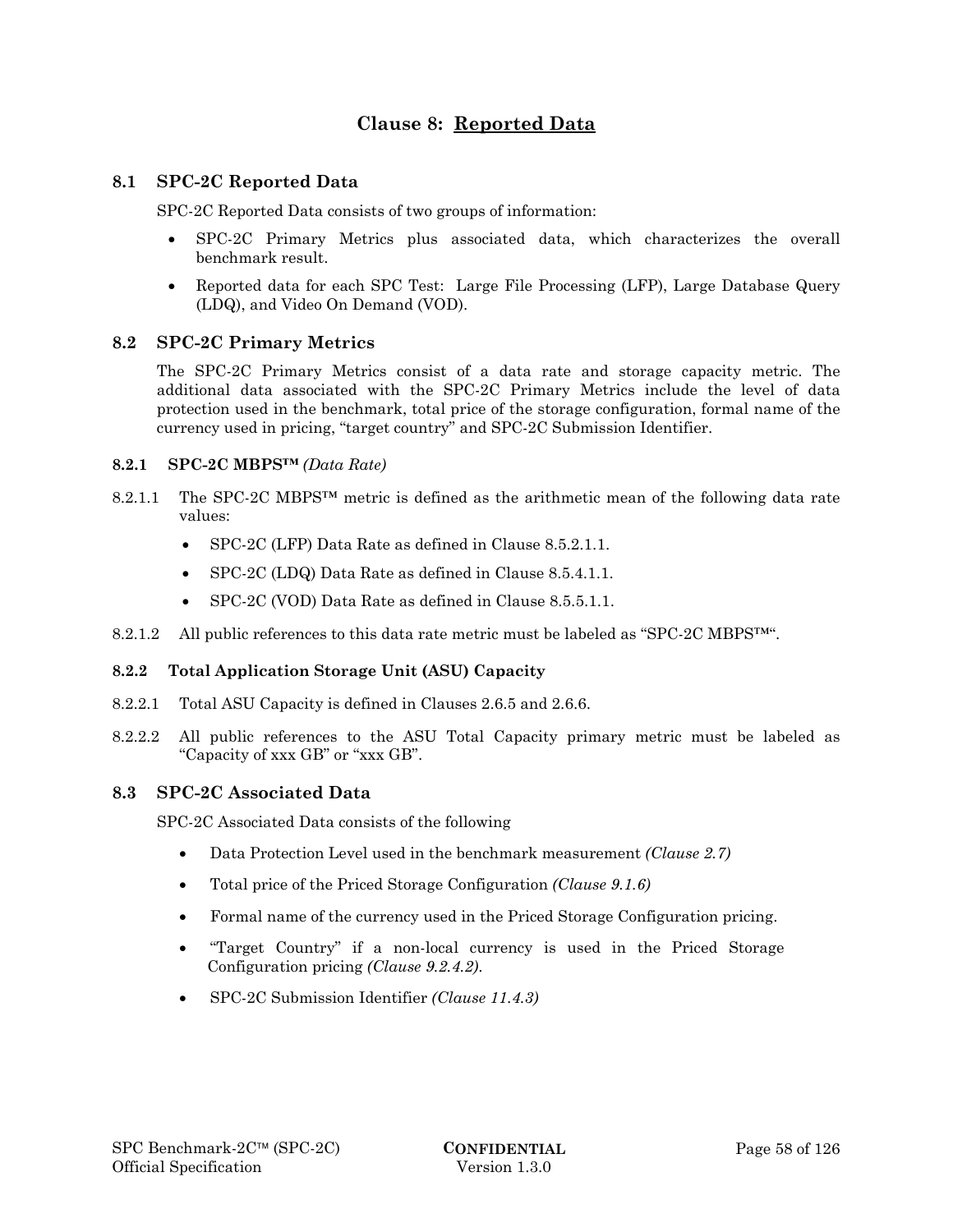# **8.4 SPC-2C Primary Metrics – Public Use Requirements**

Section 11.2.1 of the SPC Policies and Guidelines defines the requirements for public use of SPC Results. The following clauses present public use requirements in the context of SPC-2C Results. Section 11.2.1 of the SPC Policies and Guidelines should be reviewed in its entirety to ensure compliance with the complete set of requirements.

# **8.4.1 Referencing Non-Local Currency Reported Data**

A public reference, which includes SPC-2C Total Price, for an SPC-2C Result that uses nonlocal currency pricing *(Clause 9.2.4.2)* must include a clear statement of the currency used and the "target country" *(Clause 9.2.3)*. For example, "SPC-2C Pricing is in U.S. dollars for product availability, sales, and support in People's Republic of China".

# **8.4.2 Referencing a Single SPC-2C Result**

- 8.4.2.1 A public reference to an SPC-2C Result is required include one of the following:
	- 1. A complete URL (hyperlink) to the SPC-2C Result's entry on the "SPC-2C Results" page of the SPC website.
	- 2. The complete set of SPC-2C Reported Data, which consists of SPC-2C MBPS™, Total ASU Capacity, Priced Storage Configuration total price, formal currency name used in pricing, "target country", data protection level, and SPC-2C Submission Identifier. This set of information must use the same font style, font size, and text clarity for item in the set. The set of information may appear as a text paragraph or table of information.

In either case, the public reference must include the "current as of" date.

- 8.4.2.2 Any one of the SPC-2C Reported Data may be used in public reference without stating the complete set of SPC-2C Reported Data as long as the following requirements are met:
	- 1. The URL defined in Clause 8.4.2.1 is included in the public reference.
	- 2. The public reference includes the "current as of" date.

# **8.4.3 Referencing Two or More SPC-2C Results**

If a public reference of two or more SPC-2C Results does not include any comparison of SPC-2C Reported Data, the requirements in Clauses 8.4.2.1 and 8.4.2.2 are applicable.

# **8.4.4 Comparing Two or More SPC-2C Results**

SPC-2C Reported Data may be used in public reference to compare two or more SPC-2C results under the following conditions:

- 1. In addition to the SPC-2C Reported Data used in the comparison, each referenced SPC-2C Result must include either the complete set of SPC-2C Reported Data or the URL defined in Clause 8.4.2.1.
- 2. If the complete set of SPC-2C Reported Data is included for one of the referenced SPC-2C Results, the complete set of SPC-2C Reported Data must be included for all of the referenced results.
- 3. If the public reference consists of printed or displayed materials, the required items in #1 and #2 must appear as a set of information using the same font style, font size, and text clarity. The set of information may appear as a text paragraph or table of information.
- 4. The pricing currency and "target country" must both be identical when a comparison includes SPC-2C Total Price.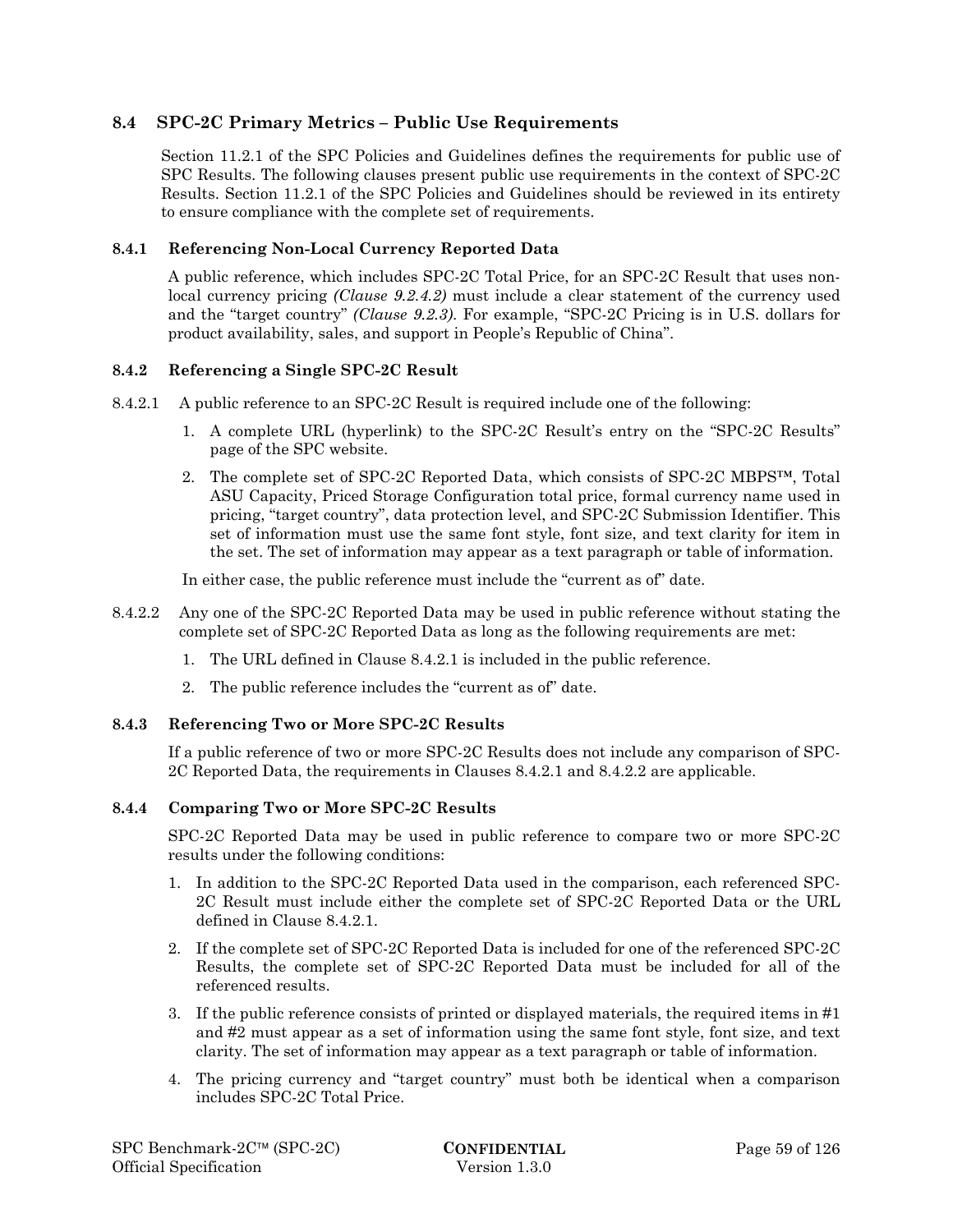5. The public reference must include the "current as of" date.

# **8.5 SPC-2C Test-Specific Reported Data**

The Large File Processing and Large Database Query Tests provide reported data for each of their Test Run Sequences as well as a set of composite data, which represents the overall performance for each Test. The Video On Demand Test provides reported data from its single Test Run.

# **8.5.1 Large File Processing (LFP) Test Run Sequence Data**

The LFP Test Run Sequence data consists of the data rate, the related stream value, and a calculated data rate per stream value reported in the Executive Summary (Table 10-10) for each of the following Test Run Sequences:

- LFP Test Sequence 1: WRITE ONLY, 1024 KiB Transfer Size
- LFP Test Sequence 2: WRITE ONLY, 256 KiB Transfer Size
- LFP Test Sequence 3: READ-WRITE, 1024 KiB Transfer Size
- LFP Test Sequence 4: READ-WRITE, 256 KiB Transfer Size
- LFP Test Sequence 5: READ ONLY, 1024 KiB Transfer Size
- LFP Test Sequence 6: READ ONLY, 256 KiB Transfer Size

# **8.5.1.1 LFP Test Run Sequence Data Annotation**

All LPF Test Run Sequence data must be labeled with the appropriate LFP Test Run Sequence annotation from the following list:

- LFP, Write, 1024 KiB
- LFP, Write, 256 KiB
- LFP, Read-Write, 1024 KiB
- LFP, Read-Write, 256 KiB
- LFP, Read, 1024 KiB
- LFP, Read, 256 KiB

# **8.5.1.2 LFP Test Run Sequence: Data Rate**

- 8.5.1.2.1 The data rate reported for each LFP Test Run Sequence is selected by the Test Sponsor from the Test Runs that comprise the LFP Test Run Sequence (Clauses 6.4.3.3.2, 6.4.3.4.3, and 6.4.3.5.3).
- 8.5.1.2.2 All public references to the data rate reported for each LFP Test Run Sequence must be labeled as SPC-2C (*annotation*) Data Rate, using the appropriate LFP annotation (Clause 8.5.1.1).

# **8.5.1.3 LFP Test Run Sequence: Number of Streams**

- 8.5.1.3.1 The number of Streams reported for each LFP Test Run Sequence is the number of Streams used to generate the reported LFP Test Run Sequence Data Rate
- 8.5.1.3.2 All public references to the number of Streams reported for each LFP Test Run Sequence must be labeled as SPC-2C (*annotation*) Number of Streams, using the appropriate LFP annotation (Clause 8.5.1.1).

# **8.5.1.4 LFP Test Run Sequence: Data Rate per Stream**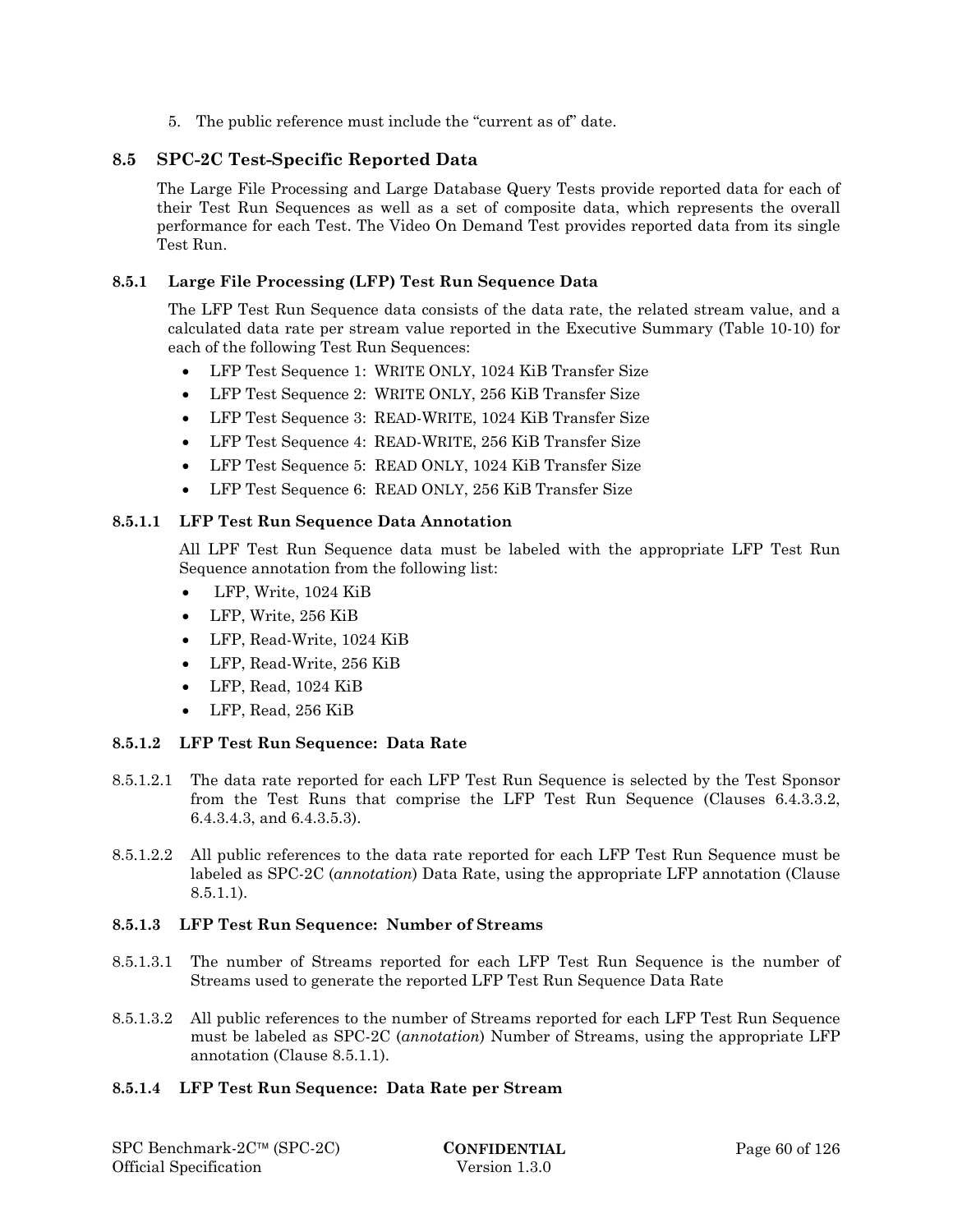- 8.5.1.4.1 The data rate per Stream value reported for each LFP Test Run Sequence is the ratio of SPC-2C (*annotation*) Data Rate to SPC-2C (*annotation*) Number of Streams.
- 8.5.1.4.2 All public references to the data rate per Stream reported for each LFP Test Run Sequence must be labeled as SPC-2C (*annotation*) Data Rate per Stream, using the appropriate LFP annotation (Clause 8.5.1.1).

### **8.5.2 Large File Processing (LFP) Composite Data**

The LFP composite data consists of LFP-specific data rate and price-performance values.

### **8.5.2.1 SPC-2C (LFP) Data Rate**

- 8.5.2.1.1 SPC-2C (LFP) Data Rate is defined as the arithmetic mean of the data rate values reported in Executive Summary (see Table 10-x) for the following six LFP Test Run Sequences:
	- LFP Test Sequence 1: WRITE ONLY, 1024 KiB Transfer Size
	- LFP Test Sequence 2: WRITE ONLY, 256 KiB Transfer Size
	- LFP Test Sequence 3: READ-WRITE, 1024 KiB Transfer Size
	- LFP Test Sequence 4: READ-WRITE, 256 KiB Transfer Size
	- LFP Test Sequence 5: READ ONLY, 1024 KiB Transfer Size
	- LFP Test Sequence 6: READ ONLY, 256 KiB Transfer Size
- 8.5.2.1.2 All public references to this composite data rate value must be labeled as "SPC-2C (LFP) Data Rate".

### **8.5.3 Large Database Query (LDQ) Test Run Sequence Data**

The LDQ Test Run Sequence data consists of the data rate, the related stream value, and a calculated data rate per stream value reported in the Executive Summary (Table 10-10) for each of the following Test Run Sequences:

- LDQ Test Sequence 1: 1024 KIB TRANSFER SIZE, 4 Outstanding I/Os
- LDQ Test Sequence 2: 1024 KIB TRANSFER SIZE, 1 Outstanding I/O
- LDQ Test Sequence 3: 64 KIB TRANSFER SIZE, 4 Outstanding I/Os
- LDQ Test Sequence 4: 64 KIB TRANSFER SIZE, 1 Outstanding I/O

### **8.5.3.1 LDQ Test Run Sequence Data Annotation**

All LDQ Test Run Sequence data must be labeled with the appropriate Test Run Sequence annotation from the following list:

- $\bullet$  LDQ, 1024 KiB, 4 I/Os
- LDQ, 1024 KiB, 1 I/O
- LDQ, 64 KiB, 4 I/Os
- LDQ, 64 KiB, 1 I/O

### **8.5.3.2 LDQ Test Run Sequence: Data Rate**

8.5.3.2.1 The data rate reported for each LDQ Test Run Sequence is selected by the Test Sponsor from the Test Runs that comprise the LDQ Test Run Sequence (Clauses 6.4.4.3.2 and 6.4.4.4.3).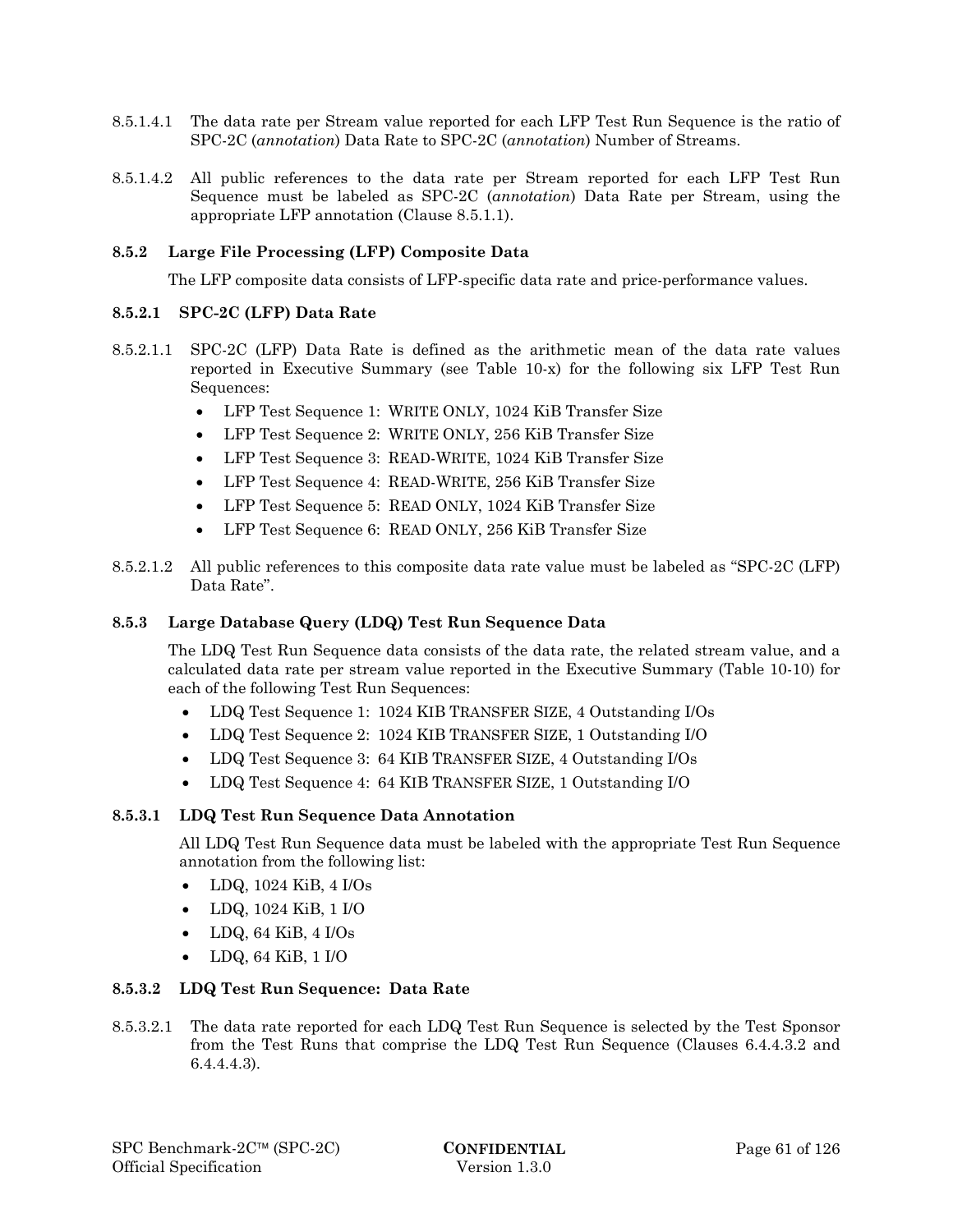8.5.3.2.2 All public references to the data rate reported for each LDQ Test Run Sequence must be labeled as SPC-2C (*annotation*) Data Rate, using the appropriate LDQ annotation (Clause 8.4.3.1).

### **8.5.3.3 LDQ Test Run Sequence: Number of Streams**

- 8.5.3.3.1 The number of Streams reported for each LDQ Test Run Sequence is the number of Streams used to generate the reported LDQ Test Run Sequence Data Rate
- 8.5.3.3.2 All public references to the number of Streams reported for each LDQ Test Run Sequence must be labeled as SPC-2C (*annotation*) Number of Streams, using the appropriate LDQ annotation (Clause 8.4.3.1).

### **8.5.3.4 LDQ Test Run Sequence: Data Rate per Stream**

- 8.5.3.4.1 The data rate per Stream value reported for each LDQ Test Run Sequence is the ratio of SPC-2C (*annotation*) Data Rate to SPC-2C (*annotation*) Number of Streams.
- 8.5.3.4.2 All public references to the data rate per Stream reported for each LDQ Test Run Sequence must be labeled as SPC-2C (*annotation*) Data Rate per Stream, using the appropriate LDQ annotation (Clause 8.4.3.1).

# **8.5.4 Large Database Query (LDQ) Composite Data**

The LDQ composite data consists of LDQ-specific data rate and price-performance values.

### **8.5.4.1 SPC-2C (LDQ) Data Rate**

- 8.5.4.1.1 SPC-2C (LDQ) Data Rate is defined as the arithmetic mean of the data rate values reported in Executive Summary (see Table 10-x) for the following four LDQ Test Run Sequences:
	- LFP Test Sequence 1: 1024 KIB TRANSFER SIZE, 4 Outstanding I/Os
	- LFP Test Sequence 2: 1024 KIB TRANSFER SIZE, 1 Outstanding I/Os
	- LFP Test Sequence 3: 64 KIB TRANSFER SIZE, 4 Outstanding I/Os
	- LFP Test Sequence 4: 64 KIB TRANSFER SIZE, 1 Outstanding I/Os
- 8.5.4.1.2 All public references to this composite data rate value must be labeled as "SPC-2C (LDQ) Data Rate".

### **8.5.5 Video On Demand (VOD) Test Data**

The VOD test data consists of a data rate value reported by the single VOD Test Run, the number of Streams specified to obtain that data rate, the average data rate per stream, and a VOD-specific price-performance value.

### **8.5.5.1 SPC-2C (VOD) Data Rate**

- 8.5.5.1.1 SPC-2C (VOD) Data Rate is the average data rate obtained during the Measurement Interval of the single VOD Test Run.
- 8.5.5.1.2 All public references to this reported data rate value must be labeled as "SPC-2C (VOD) Data Rate".

# **8.5.5.2 SPC-2C (VOD) Number of Streams**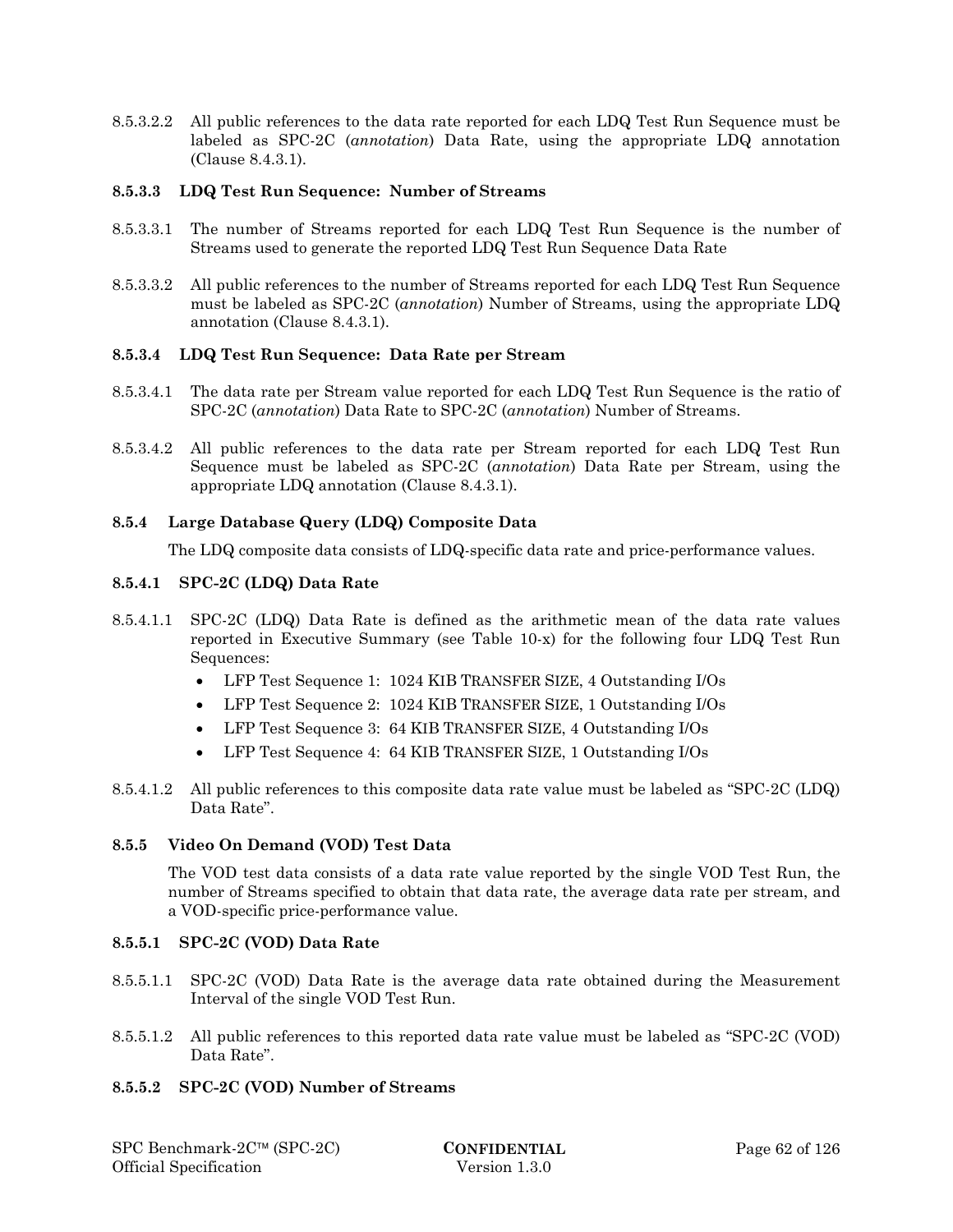- 8.5.5.2.1 SPC-2C (VOD) Number of Streams is number of Streams specified to generate the reported SPC-2C (VOD) Data Rate.
- 8.5.5.2.2 All public references to this value must be labeled as "SPC-2C (VOD) Number of Streams".

### **8.5.5.3 SPC-2C (VOD) Data Rate per Stream**

- 8.5.5.3.1 SPC-2C (VOD) Data Rate per Stream is defined as the ratio of the SPC-2C (VOD) Data Rate to SPC-2C (VOD) Number of Streams.
- 8.5.5.3.2 All public references to this value must be labeled as "SPC-2C (VOD) Data Rate per Stream".

# **8.6 SPC-2C Test-Specific Reported Data – Public Use Requirements**

### **8.6.1 Referencing a Single SPC-2C Result**

Any element in the SPC-2C Test-Specific data reported in the Executive Summary (Table 10-10) may be used in public reference as a lead item or point of emphasis under the following conditions:

- 1. If the element is a composite (LFP or LDQ) or VOD data item, all related composite or VOD elements must be stated together at some point in the public reference. For example, if SPC-2C (LDQ) Data Rate is referenced, both SPC-2C (LDQ) Data Rate and SPC-2C (LDQ) Price-Performance must be stated together in the public reference.
- 2. If the element is a Test Run Sequence data item, all elements reported for the Test Run Sequence must be stated together at some point in the public reference. For example, if SPC-2C (LFP, Read, 1024 KiB) Data Rate is referenced, the following must be stated together at some point in the public reference:
	- SPC-2C (LFP, Read, 1024 KiB) Data Rate
	- SPC-2C (LFP, Read, 1024 KiB) Number of Streams
	- SPC-2C (LFP, Read, 1024 KiB) Data Rate per Stream
- 3. The referenced SPC-2C Result must include either the complete set of SPC-2C Reported Data or the URL defined in Clause 8.4.2.1.
- 4. The public reference must include the "current as of" date.
- 5. If the public reference consists of printed or displayed materials, the required items in #1, #2, #3 and #4 must appear as a set of information using the same font style, font size, and text clarity. The set of information may appear as a text paragraph or table of information.

### **8.6.2 Comparing Two or More SPC-2C Results**

Any element in the SPC-2C Test-Specific Reported Data may be used in public reference to compare two or more SPC-2C results under the following conditions

1. If the element is a composite (LFP or LDQ) or VOD item, all related composite or VOD elements for each SPC-2C result must be stated together at some point in the public reference. For example, if SPC-2C (LDQ) Data Rate is referenced, both SPC-2C (LDQ) Data Rate and SPC-2C (LDQ) Price-Performance for each SPC-2C result must be stated together in the public reference.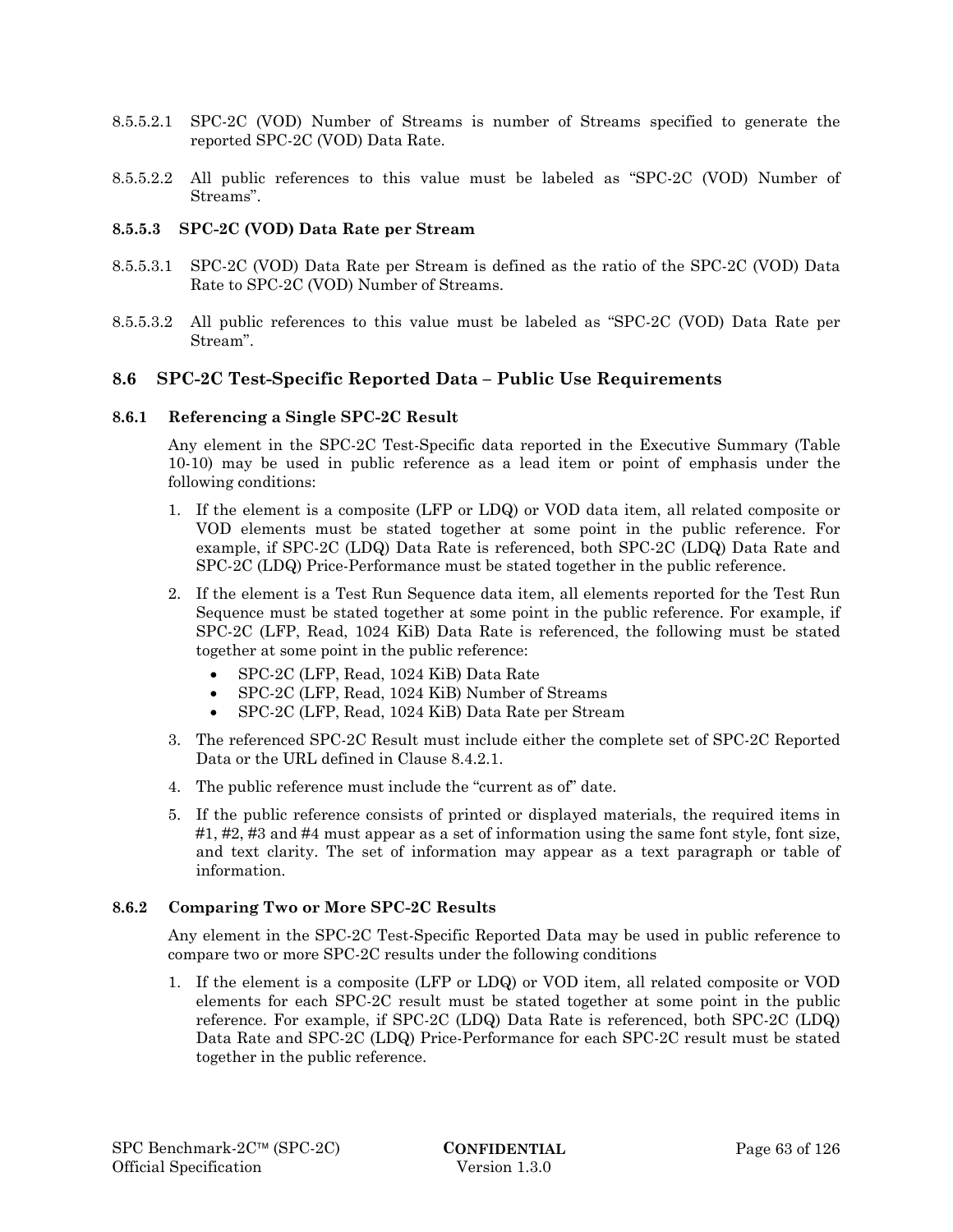- 2. If the element is a Test Run Sequence data item, all data items reported for the Test Run Sequence in each SPC-2C result must be stated together at some point in the public reference. For example, if SPC-2C (LFP, Read, 1024 KiB) Data Rate is referenced, the following must be stated together for each SPC-2C result at some point in the public reference:
	- SPC-2C (LFP, Read, 1024 KiB) Data Rate
	- SPC-2C (LFP, Read, 1024 KiB) Number of Streams
	- SPC-2C (LFP, Read, 1024 KiB) Data Rate per Stream
- 3. Each referenced SPC-2C Result must include either the complete set of SPC-2C Reported Data or the URL defined in Clause 8.4.2.1.
- 4. The public reference must include the "current as of" date.
- 5. If the public reference consists of printed or displayed materials, the required items in #1, #2, #3 and #4 must appear as a set of information using the same font style, font size, and text clarity. The set of information may appear as a text paragraph or table of information.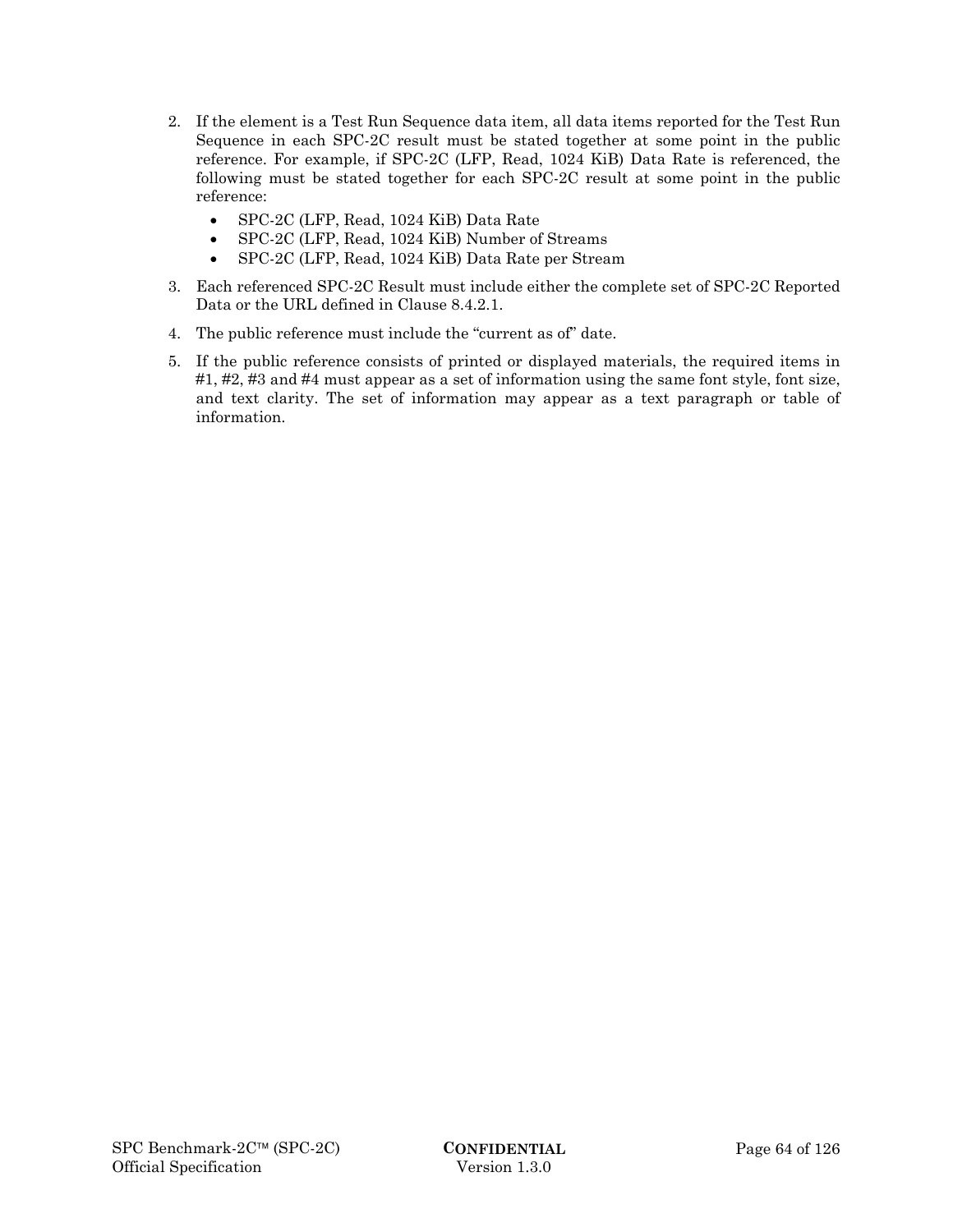# **Clause 9: Pricing**

This clause defines the components and methodology necessary to calculate the required SPC-2C pricing and optional three year support/maintenance pricing. The fundamental premise of this clause is that what is tested is priced and what is priced is tested.

# **9.1 Priced Components**

The components to be priced include the hardware and software components present in the Tested Storage Configuration (TSC), any additional operational components required by the TSC, and at the Test Sponsor's option, three-year maintenance on all of the above components.

# **9.1.1 Tested Storage Configuration (TSC)**

The TSC represents the physical configuration that is physically present during the benchmark measurement as defined in Clause 4.4. The TSC when must be comprised of individually customer orderable components or a complete customer orderable configuration. To allow the use of a valid measurement configuration that may not represent a customer orderable configuration, the customer orderable configuration documented in the Full Disclosure Report may differ, as described in Clause 9.1.2, from the TSC.

### **9.1.2 Priced Storage Configuration**

The Priced Storage Configuration represents a customer orderable configuration or a collection of individually customer orderable components. If the TSC, without modification, is customer orderable, it is also the Priced Storage Configuration.

In some cases the TSC is a valid measurement configuration but is not identical to a customer orderable configuration or a complete set of customer orderable components. In those cases the Priced Storage Configuration will be comprised of the TSC with the appropriate components added or deleted to create a customer orderable configuration or a complete set of customer orderable components.

In those cases where there is deletion or addition of components to create a customer orderable configuration or a complete set of customer orderable components, the Priced Storage Configuration must be capable of providing at least the same level of reported performance as the TSC. The intent of this requirement is to ensure that any component change between the TSC and Priced Storage Configuration be performance-neutral.

### **9.1.3 Host System**

If the Host System is included as a TSC component based on Clause 4.4.1, the Host System is considered a part of the Priced Storage Configuration and must be priced.

### **9.1.4 Additional Operational Components**

- 9.1.4.1 Additional products explicitly required for the operation and administration of the Priced Storage Configuration must be included.
- 9.1.4.2 Copies of the software used by the TSC, on appropriate media, and a software load device, if required for initial load, must be included.
- 9.1.4.3 The price of all cables used to connect components of the TSC must be included.

# **9.1.5 Hardware Maintenance/Software Support**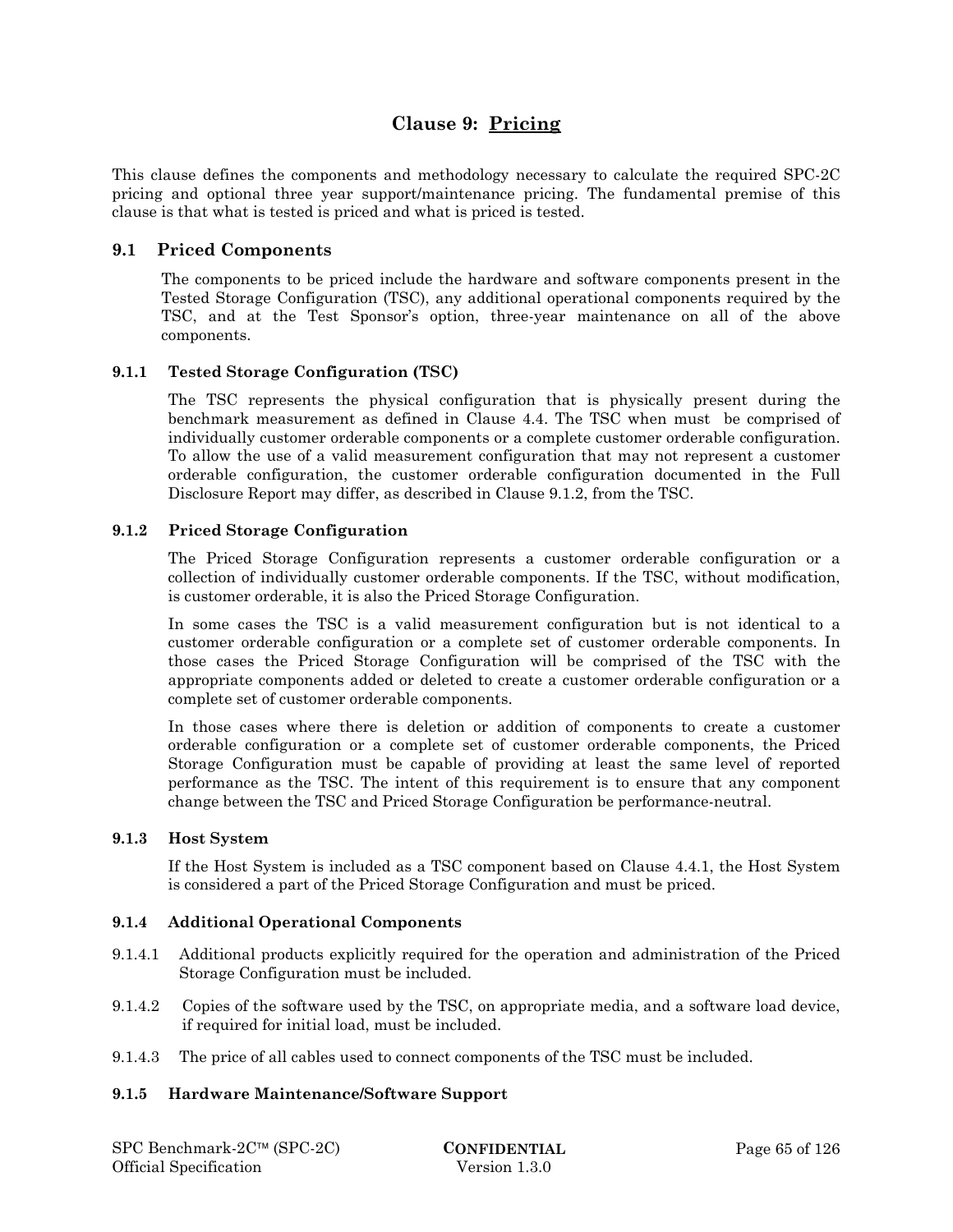Pricing for hardware maintenance/software support is not required, but may be included at the Test Sponsor's option.

- 9.1.5.1 Hardware maintenance and software support must be configured using standard pricing.
- 9.1.5.2 The maintenance pricing must be independent of actual failure rates over the three-year period, no matter how many failures occur during that period. The use of Mean Time Between Failure (MTBF) data to directly compute the maintenance cost for this benchmark is precluded. The hardware maintenance pricing requirements cannot be met by pricing based on the cost to fix specific failures, even if the failure rate is calculated from MTBF data.

# **9.1.6 Calculation of Total System Price**

Calculation of the Total System Price, includes:

- The cost of the Priced Storage Configuration as defined in Clauses 9.1.2 and 9.1.3.
- The cost of the Host System(s) that are considered TSC components as defined in Clause 9.1.3.
- The cost of additional products (software or hardware) required for customary operation and administration of the TSC as described in Clause 9.1.4.
- All applicable tariffs, duties, and import fees, when appropriate, if those costs are not included in the listed product prices.

Specifically excluded from the pricing calculation are the following:

- Components necessary for the execution of the benchmark but do not provide any storage functionality and do not enhance the measured performance of the Tested Storage Configuration.
- System software, which is not a third-party product, that meets the exclusions listed in Clause 4.4.1.
- The cost of maintenance for HBA(s) included in the Priced Storage Configuration.
- Any associated shipping costs.

# **9.2 Pricing Methodology**

The pricing methodology must reflect the cost of operation of the Benchmark Configuration using packages and discounts commonly practiced and generally available products. This cost must be disclosed in a line item fashion using local pricing.

### **9.2.1 Packages and Discounts**

Packaging and pricing that are generally available to customers are acceptable. Promotional and/or limited availability offerings are explicitly excluded. Revenue discounts based on total price are permissible. Any discount must be only for the configuration being priced and cannot be based on past or future purchases. Individually negotiated discounts are not permitted. Special customer discounts (e.g., GSA schedule, educational schedule) are not permitted. The reported pricing represents a one time, stand-alone purchase.

- 9.2.1.1 Generally available discounts for the priced configuration are allowed.
- 9.2.1.2 Generally available packaged pricing is allowed.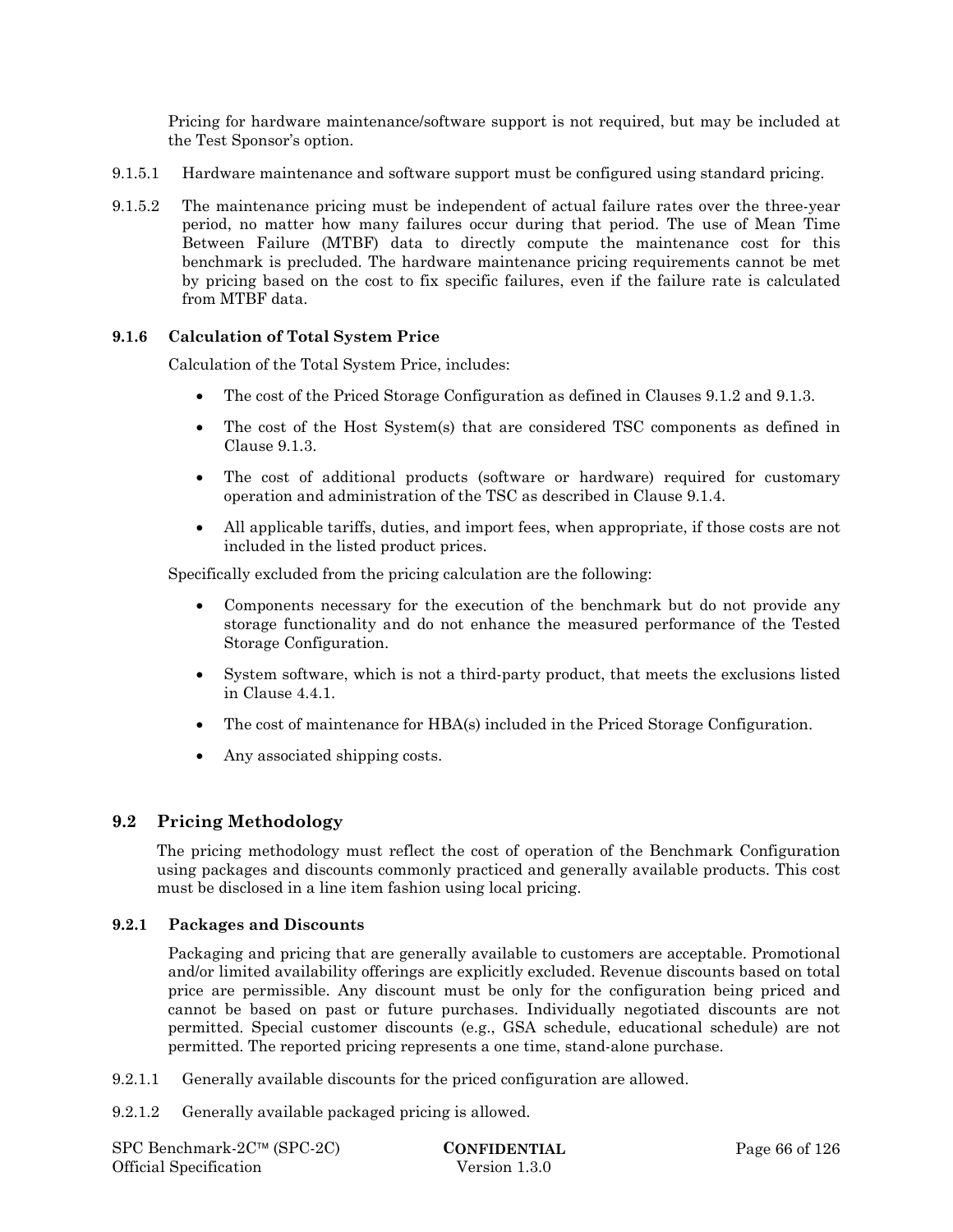- 9.2.1.3 Assumptions of other purchases, other sites with similar systems, or any other assumption that relies on the principle that the customer has made any other purchase from the Test Sponsor are specifically prohibited.
- 9.2.1.4 For all hardware components used in the priced system, the cost must be the price of a new component (i.e., not reconditioned or previously owned).
- 9.2.1.5 For a Test Sponsor who has only indirect sales channels, pricing must be actual generally available pricing from indirect channels that meet all other requirements of Clause 9.
- 9.2.1.6 Maintenance/support, if included, may be bundled as a component of package pricing. In that case, the maintenance component of the package must be clearly identified in the description of the bundle/package. A Test Sponsor may also include a standard multi-year maintenance option as a separately priced component. If maintenance is priced in that manner, a discount based on pre-payment in excess of 12 months is prohibited.

### **9.2.2 Product Availability**

- 9.2.2.1 The Priced Storage Configuration is the actual configuration the customer would purchase. However, vendors may announce new products and disclose benchmark results before new products have actually shipped. This is allowed, but any use of benchmark-special implementations is specifically disallowed *(Clause 0.2)*.
- 9.2.2.2 Clause 0.2 requirements must be fulfilled with respect to the set of possible customers in the specified "target country" *(Clause 9.2.3)*.
- 9.2.2.3 All hardware and software used in the calculations must be announced and generally orderable by customers.
- 9.2.2.4 Each product or collection of products that comprise the priced configuration must have an Availability Date, which is a date such that it is committed that by that date all requirements of Clause 0.2 will be fulfilled for that product or collection, including delivery for general availability.
- 9.2.2.5 The Priced Storage Configuration Availability Date *(Clause 9.2.2.4)* must not exceed three months beyond the SPC-2C Full Disclosure Report submittal date.

*Comment: The essence of the Priced Storage Configuration Availability Date is the ability to take physical delivery of an integrated configuration that is identical to the Priced Storage Configuration, achieves the SPC-2C performance, and demonstrates fulfillment of all the requirements of Clause 0.2.* 

9.2.2.6 The Test Sponsor must disclose all effective date(s) of the reported prices.

# **9.2.3 "Target Country" Requirements**

- 9.2.3.1 The "target country" is the country in which the Priced Storage Configuration is available for sale no later than the Priced Storage Configuration Availability Date *(Clause 9.2.2.3)* and, if included, in which the optional hardware maintenance and software support *(Clause 9.1.5)* is provided either directly from the Test Sponsor or indirectly via a third-party supplier.
- 9.2.3.2 Priced Storage Configuration pricing, as well as any included discounts, must be available to all customers in the "target country".

### **9.2.4 Pricing Currency**

SPC Benchmark-2C™ (SPC-2C) **CONFIDENTIAL** Page 67 of 126 Official Specification Version 1.3.0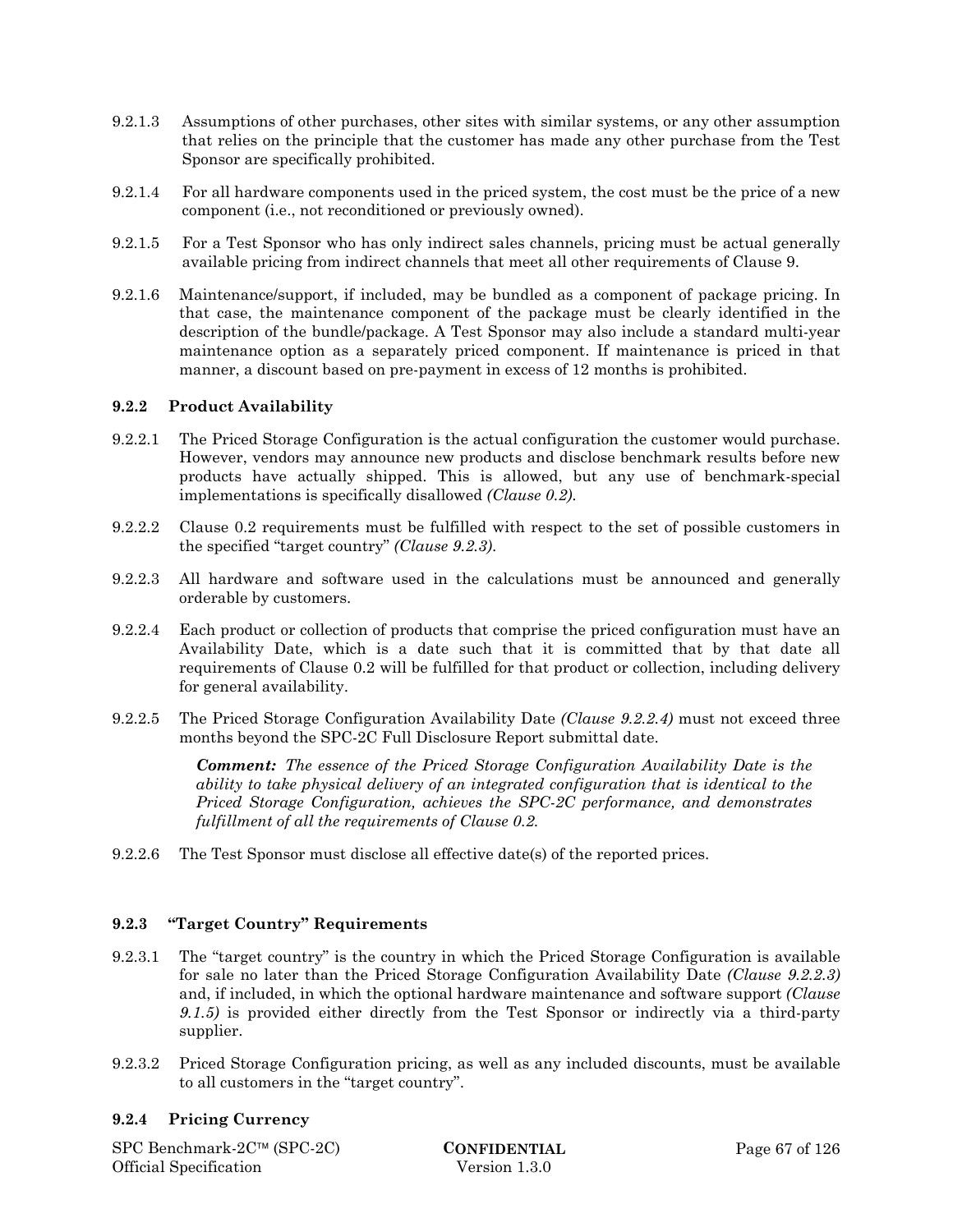9.2.4.1 Local Currency

SPC-2C pricing may be in the currency of the "target country" where the SPC-2C Priced Storage Configuration product availability and sales requirements would be met.

9.2.4.2 Non-Local Currency

SPC-2C pricing may be in a currency other that the currency of the "target country" if all of the following requirements are met.

- 9.2.4.2.1 The "target country" requirements *(Clause 9.2.3)* must be met.
- 9.2.4.2.2 The Test Sponsor must disclose the country that is the source of the non-local currency used in the SPC-2C pricing.
- 9.2.4.2.3 Public statement requirements that include SPC-2C Total Price are listed in Clause 8.4.1.

### **9.2.5 Third-Party Pricing**

- 9.2.5.1 In the event that any hardware, software, or maintenance is provided by a third party not involved as a Test Sponsor of the benchmark, the pricing must satisfy all requirements for general availability, standard volume discounts, and full disclosure.
- 9.2.5.2 The Test Sponsor is required to clearly identify all the items, components and services that are not acquired from the Test Sponsor. Any third party supplier's items and prices, including discounts, are subject to the same disclosure requirements as those components supplied by the Test Sponsor. Discounts shall not be dependent on purchases from any other suppliers.
- 9.2.5.3 Any pricing that is not directly offered by the Test Sponsor and not derived from the third party supplier's generally available pricing and discounts must be guaranteed by the third party in a written price quotation. The quotation must be valid for a period not less than 60 days from the date the results are submitted.
- 9.2.5.4 Third party's written quotations must be included in the Full Disclosure Report and must state:
	- That the quoted prices are generally available;
	- The time period for which the prices are valid;
	- The basis of all discounts:
	- Any terms and conditions that apply to the quoted prices.

# **9.3 Required Reporting**

### **9.3.1 Pricing Spreadsheet**

- 9.3.1.1 The pricing spreadsheet details how the cost of ownership is computed. It contains the prices, discounts, and warranty information for all the hardware and software components in the Priced Storage Configuration. Price disclosure shall be presented in a structured fashion to enhance clarity and comparability between test results.
- 9.3.1.2 The **reference price** of a component or subsystem is defined as the price at which it could be ordered individually from the vendor or designated third-party suppler.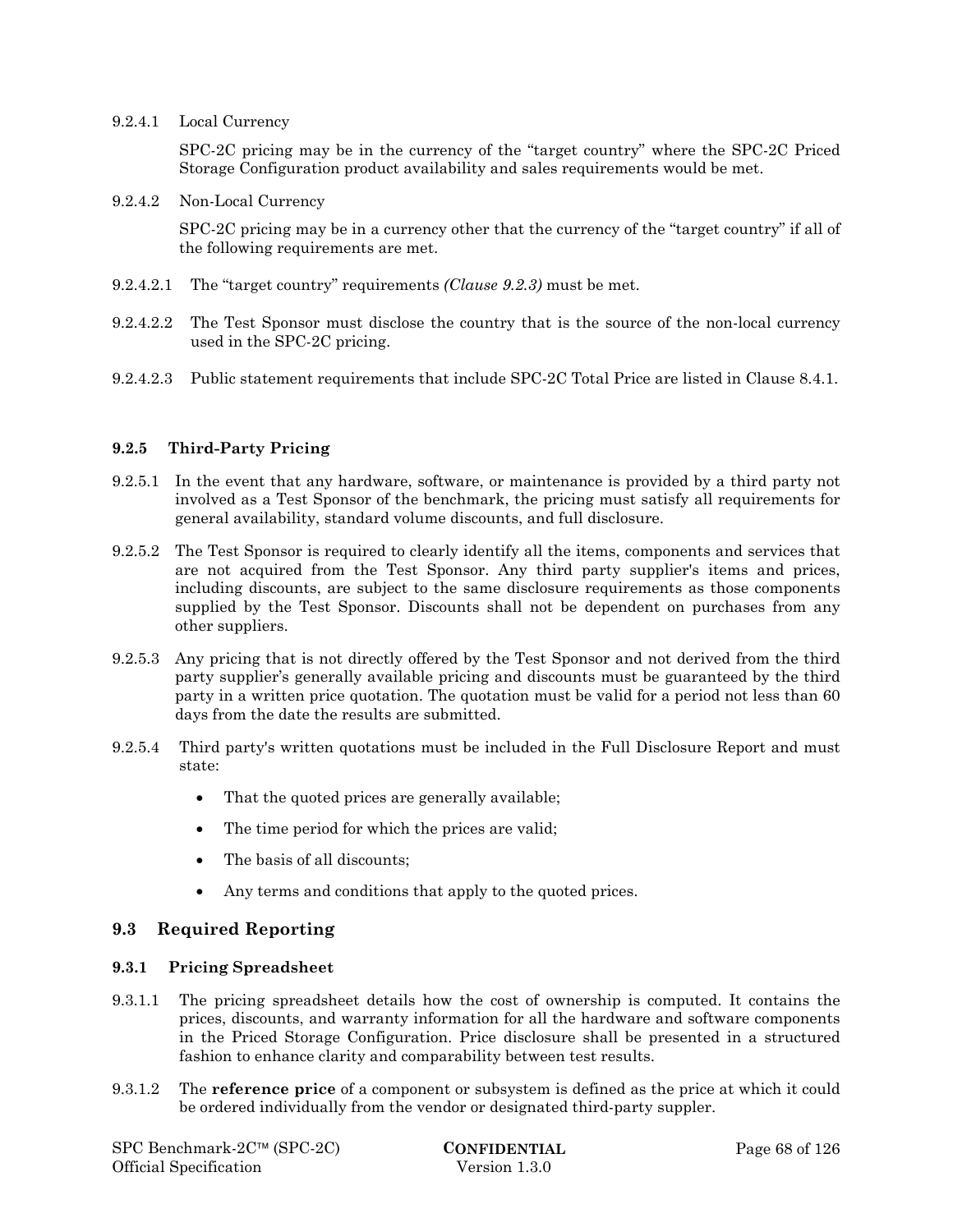- 9.3.1.3 The pricing spreadsheet must be included in the Full Disclosure Report (see Clause 10: Full Disclosure) and must include the following items for each component in the Priced TSC:
	- Part name or brief description
	- Part number
	- Source of the component, whether from a Test Sponsor or a third party (note: this can be a index into a list of component sources provided that list is included in the pricing spreadsheet)
	- Reference price of the component (see Clause  $9.3.1.2$ )
	- Quantity of the component used in the priced configuration
	- The extended price of the component, based on the reference price of the component, the quantity included in the priced configuration and any component-level discounting
	- If the component is a bundle/package of parts, as allowed by Clause 9.2.1, the above items apply to the bundle but each item in the bundle/package must be clearly identified in the description of bundle/package.
	- Components required to configure the Priced Storage Configuration that have an aggregate price less than 0.1% of the Priced Storage Configuration may be listed as a single line item with a description of the collection of components, e.g., "Miscellaneous Cables."
- 9.3.1.4 The total price of the Priced Storage Configuration must be included in the pricing spreadsheet. The total price must be stated in the minimum level of negotiable detail for the pricing currency, e.g. U.S. dollars and cents.
- 9.3.1.5 The percentage, amount, and basis (including type and justification) of all discounts listed must be disclosed. A tabular summary may be employed to simplify the presentation.

*Comment: Thresholds for such discounts need not be disclosed.* 

9.3.1.6 While package pricing is allowed, the level of discount obtained through such packages shall be disclosed by reporting the individual reference price for each component in the pricing spreadsheet (see Clause 9.3.1.2).

> *Comment: This requirement does not apply to components that are not sold separately, other than as repair parts.*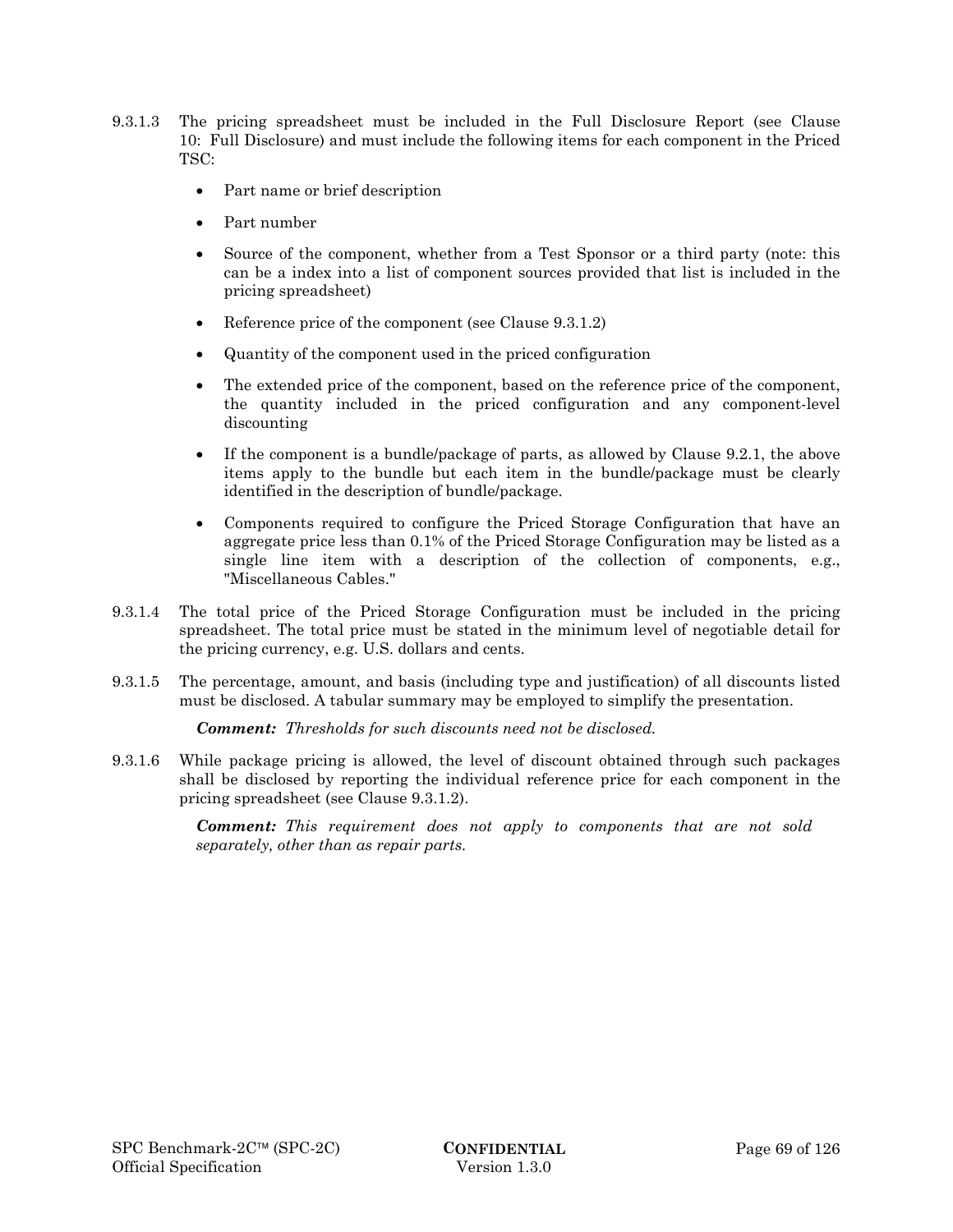# **Clause 10: Full Disclosure Report (FDR)**

# **10.1 Required Graphs and Data Tables**

Clauses 10.1.1-10.1.9 describe all of the graphs and associated data tables that are required to appear in the SPC-2C Full Disclosure Report (FDR). Each clause will describe the required content as well as the format and appearance of each graph and its associated data table. The source of all data illustrated in each graph and presented in its associated data table is the appropriate SPC-2C Test Run Result File.

The required location within the FDR of each graph and associated table is described in Clause 10.4.8.

### **10.1.1 Average Data Rate** *(Large File Processing and Large Database Query)*

This FDR component consists of a graph and associated data table that illustrates the average Data Rate, in MB per second, for each Test Run within the Large File Processing (LFP) Test or the Large Database Query (LDQ) Test. A separate graph and associated data table is required for each of the two Tests.

Each Average Data Rate graph and associated data table is required to have the format, content, and appearance illustrated in Table 10-1 and Figure 10-1.

| <b>Test Run Sequence</b> | 1 Stream | 8 Streams | 16 Streams        | <b>32 Streams</b> | 64 Streams        |
|--------------------------|----------|-----------|-------------------|-------------------|-------------------|
| Write 1024KiB            | 204.05   | 745.99    | 882.62            | 1,347.33          | 1,450.38          |
| <b>Test Run Sequence</b> | 1 Stream | 8 Streams | 16 Streams        | 33 Streams        | <b>66 Streams</b> |
| Write 256KiB             | 183.16   | 718.77    | 877.92            | 1,340.75          | 1,450.69          |
| <b>Test Run Sequence</b> | 1 Stream | 8 Streams | 16 Streams        | 32 Streams        | <b>64 Streams</b> |
| Read/Write 1024KiB       | 223.57   | 856.09    | 1,137.00          | 1,660.30          | 2,025.30          |
| <b>Test Run Sequence</b> | 1 Stream | 8 Streams | 17 Streams        | <b>34 Streams</b> | 68 Streams        |
| Read/Write 256KiB        | 193.66   | 862.73    | 1,151.00          | 1,662.03          | 1,989.97          |
| <b>Test Run Sequence</b> | 1 Stream | 8 Streams | 16 Streams        | 32 Streams        | <b>64 Streams</b> |
| Read 1024KiB             | 156.06   | 974.56    | 1,337.76          | 2,011.12          | 2,111.79          |
| <b>Test Run Sequence</b> | 1 Stream | 9 Streams | <b>18 Streams</b> | 36 Streams        | <b>72 Streams</b> |
| Read 256KiB              | 155.56   | 919.61    | 1,275.70          | 1,952.05          | 2,205.83          |

# **Table 10-1: Average Data Rate Data Table** *(Large File Processing Test)*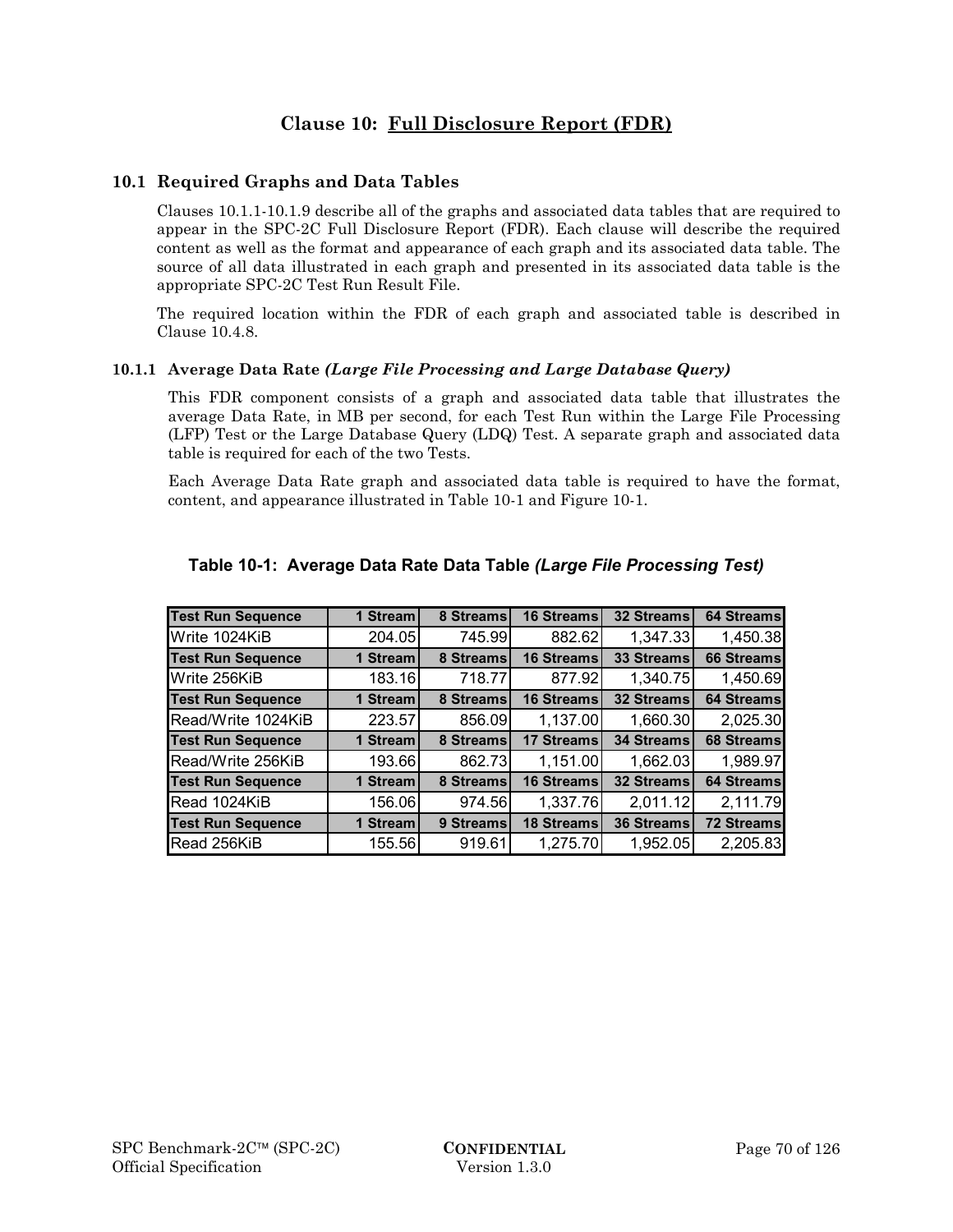

**Figure 10-1: Average Data Rate Graph** *(Large File Processing Test)*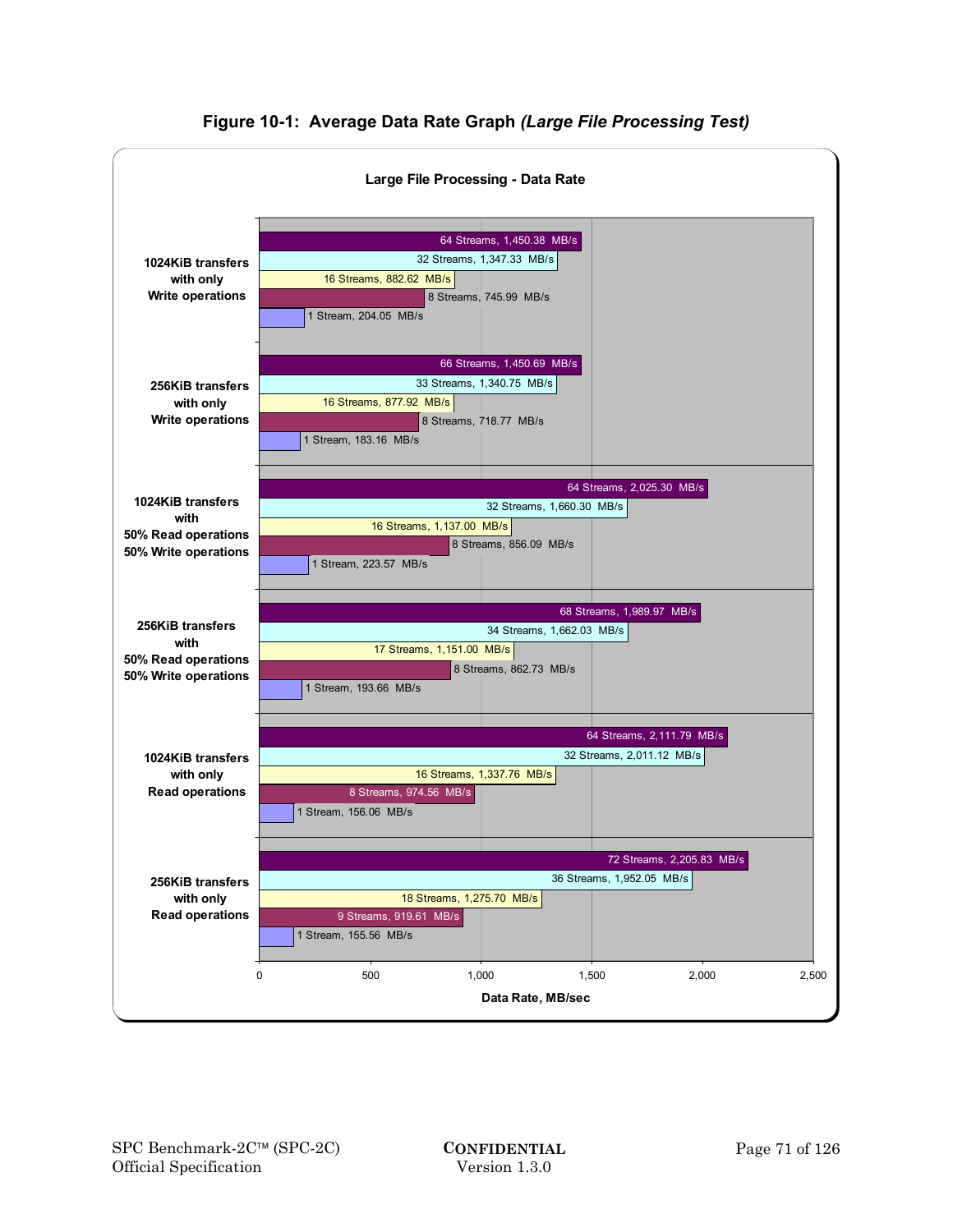# **10.1.2 Average Data Rate per Stream** *(Large File Processing and Large Database Query)*

This FDR component consists of a graph and associated data table that illustrates the average Data Rate, in MB per second, per Stream for each Test Run within the Large File Processing (LDQ) Test or the Large Database Query (LDQ) Test. A separate graph and associated data table is required for each of the two Tests.

Each Average Data Rate per Stream graph and associated data table is required to have the format, content, and appearance illustrated in Table 10-2 and Figure 10-2.

# **Table 10-2: Average Data Rate per Stream Data Table** *(Large Database Query Test)*

| <b>Test Run Sequence</b> | 1 Stream | 2 Streams | <b>4 Streams</b>  | 9 Streams  | <b>18 Streams</b> |
|--------------------------|----------|-----------|-------------------|------------|-------------------|
| 1024KiB w/ 4 IOs/Stream  | 226.94   | 183.09    | 99.98             | 44.99      | 22.49             |
| <b>Test Run Sequence</b> | 1 Stream | 2 Streams | 4 Streams         | 9 Streams  | <b>18 Streams</b> |
| 1024KiB w/ 1 IO/Stream   | 144.14   | 111.41    | 64.40             | 41.46      | 22.45             |
| <b>Test Run Sequence</b> | 1 Stream | 3 Streams | <b>7 Streamsl</b> | 15 Streams | 30 Streams        |
| 64KiB w/ 4 IOs/Stream    | 155.57   | 112.60    | 53.37             | 25.00      | 12.50             |
| <b>Test Run Sequence</b> | 1 Stream | 3 Streams | <b>7 Streams</b>  | 15 Streams | 30 Streams        |
| 64KiB w/ 1 IO/Stream     | 78.89    | 59.89     | 39.80             | 24.12      | 12.49             |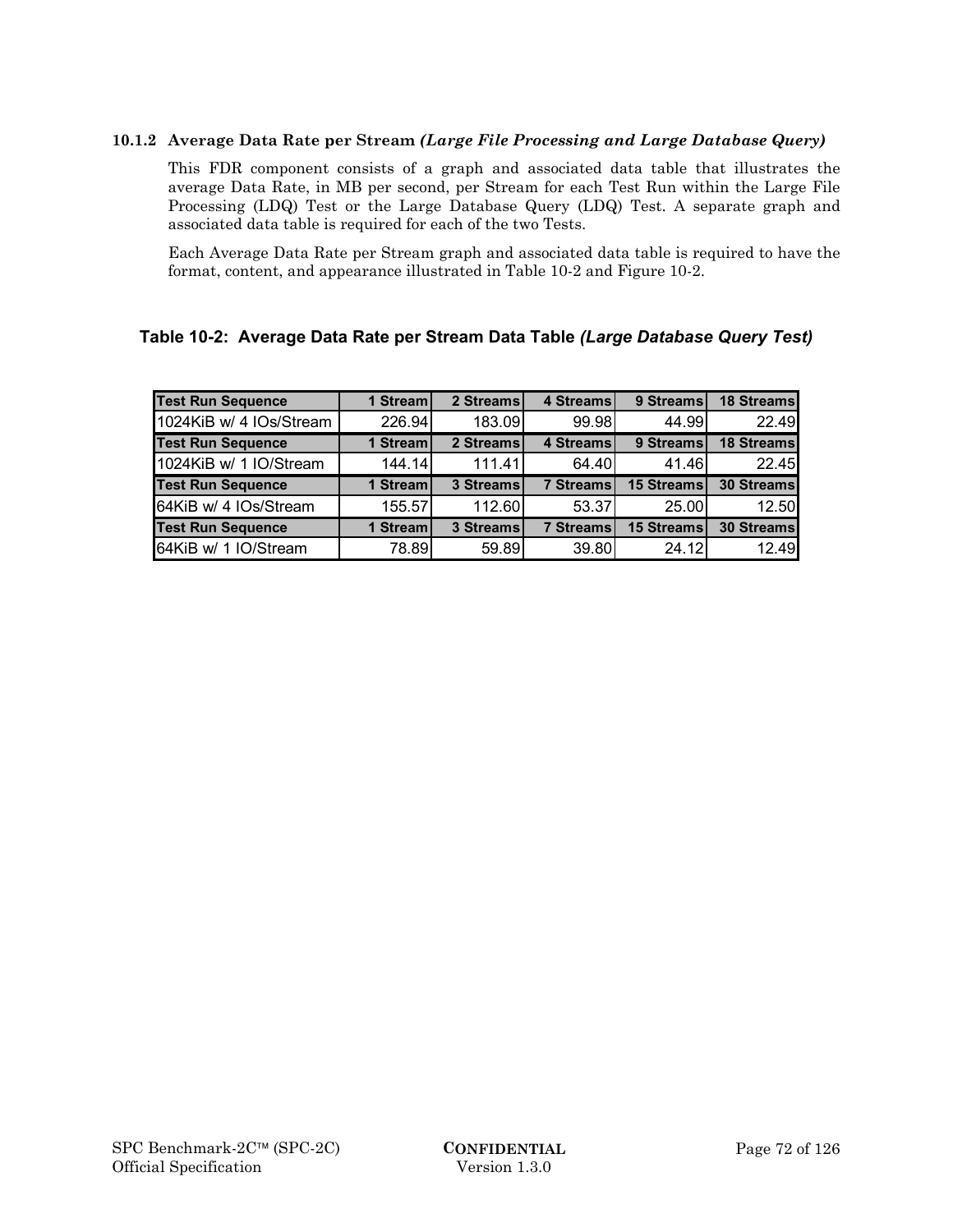

# **Figure 10-2: Average Data Rate per Stream Graph** *(Large Database Query Test)*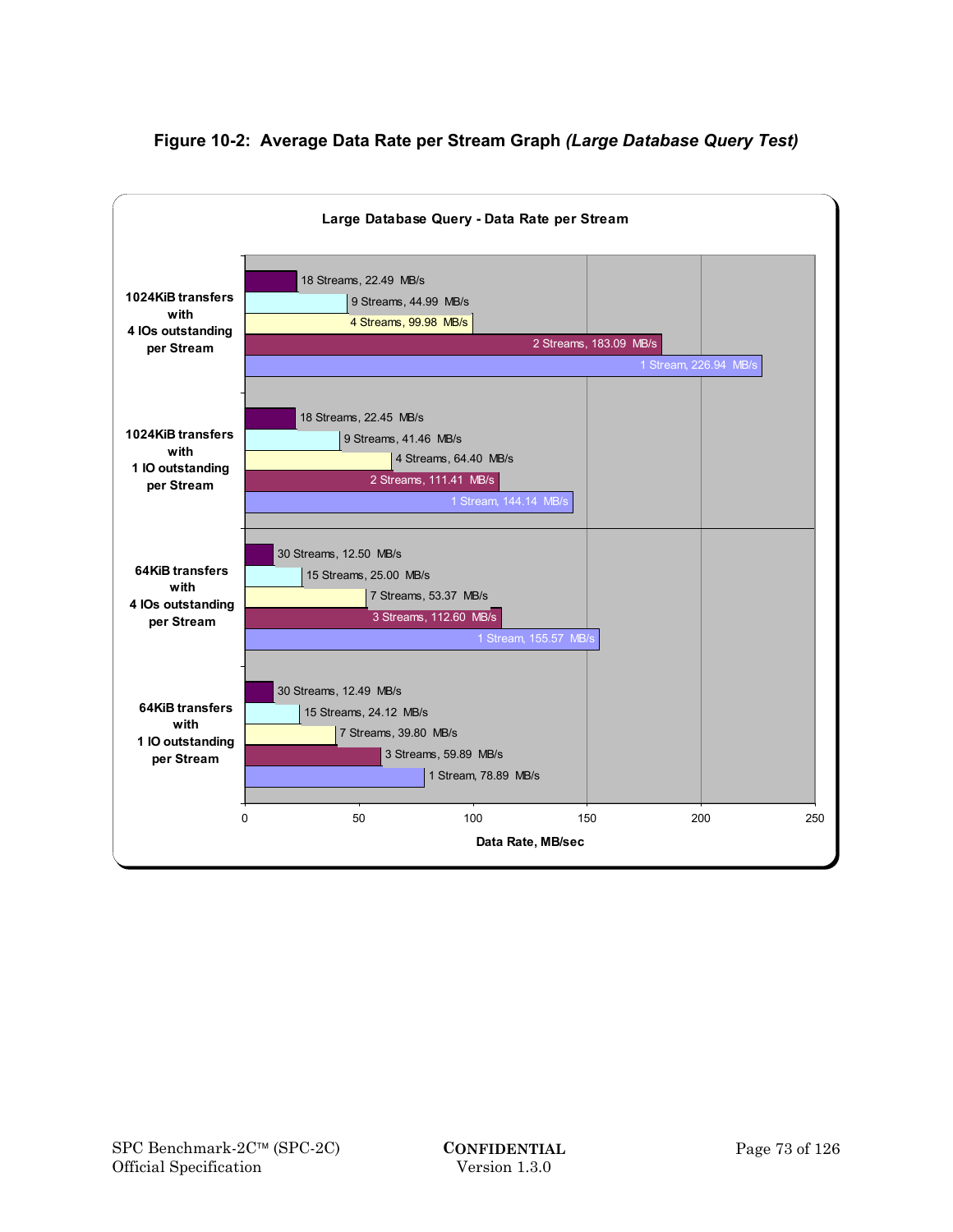## **10.1.3 Average Response Time** *(Large File Processing and Large Database Query)*

This FDR component consists of a graph and associated data table that illustrates the average Response Time for each Test Run within the Large File Processing (LFP) Test or the Large Database Query (LDQ) Test. A separate graph and associated data table is required for each of the two Tests.

Each Average Response Time graph and associated data table is required to have the format, content, and appearance illustrated in Table 10-3 and Figure 10-3.

| <b>Test Run Sequence</b> | 1 Stream | 8 Streams | 16 Streams        | 32 Streams | 64 Streams                                                     |
|--------------------------|----------|-----------|-------------------|------------|----------------------------------------------------------------|
| Write 1024KiB            | 5.16     | 11.28     | 19.19             | 25.05      | 46.25                                                          |
| <b>Test Run Sequence</b> | 1 Stream | 8 Streams | 16 Streams        | 33 Streams | <b>66 Streams</b>                                              |
| Write 256KiB             | 1.43     | 2.92      | 4.83              | 6.30       | 11.55                                                          |
| <b>Test Run Sequence</b> | 1 Stream | 8 Streams | 16 Streams        | 32 Streams | <b>64 Streams</b>                                              |
| Read/Write 1024KiB       | 4.68     | 9.91      | 14.79l            | 20.20      | 33.14                                                          |
|                          |          |           |                   |            |                                                                |
| <b>Test Run Sequence</b> | 1 Stream | 8 Streams | 17 Streams        | 34 Streams |                                                                |
| Read/Write 256KiB        | 1.34     | 2.44      | 3.66              | 5.04       |                                                                |
| <b>Test Run Sequence</b> | 1 Stream | 8 Streams | 16 Streams        | 32 Streams |                                                                |
| Read 1024KiB             | 6.76     | 8.61      | 12.57             | 16.75      |                                                                |
| <b>Test Run Sequence</b> | 1 Stream | 9 Streams | <b>18 Streams</b> | 36 Streams | 68 Streams<br>8.42<br>64 Streams<br>31.80<br><b>72 Streams</b> |

# **Table 10-3: Average Response Time Table** *(Large File Processing Test)*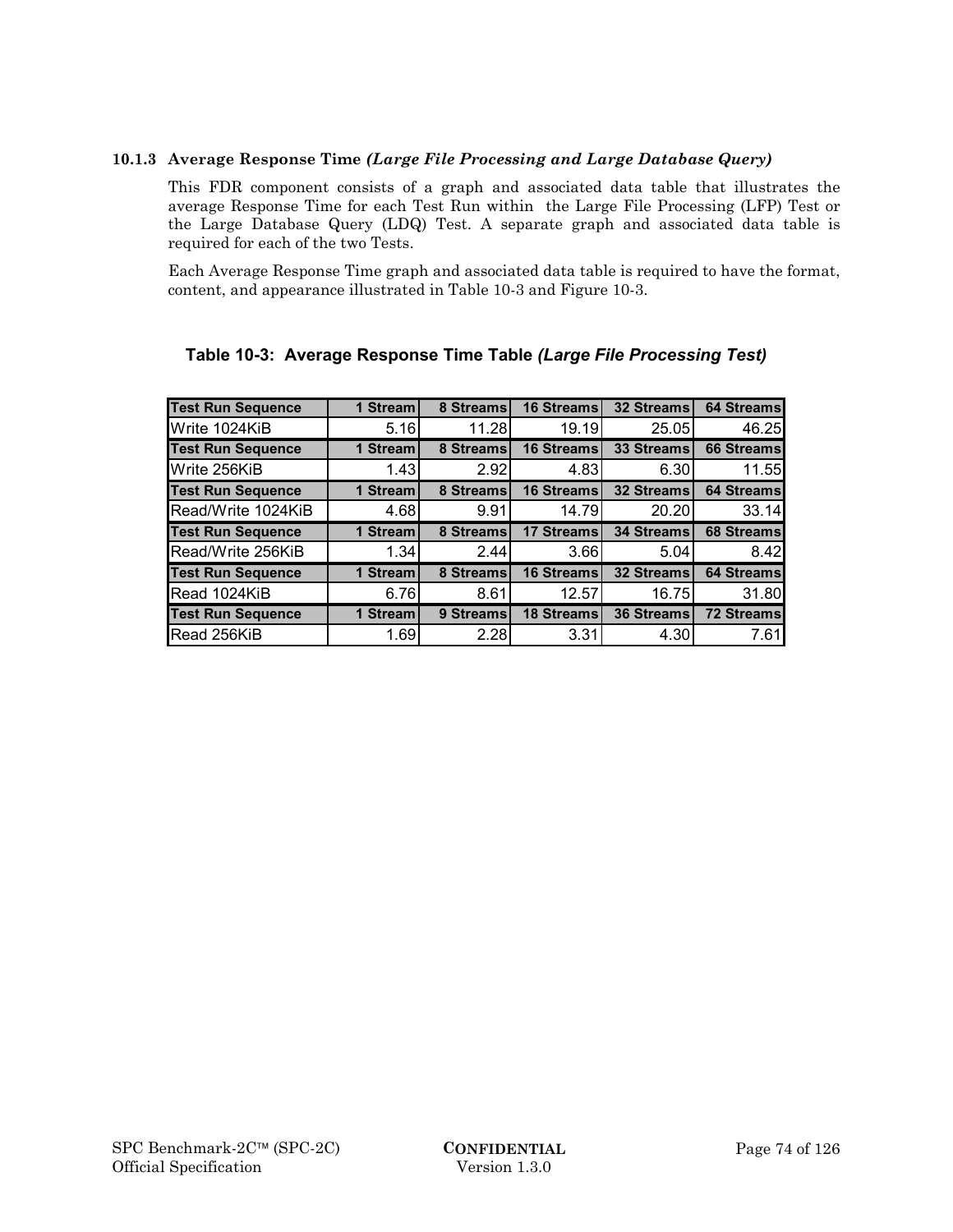

# **Figure 10-3: Average Response Time Graph** *(Large File Processing Test)*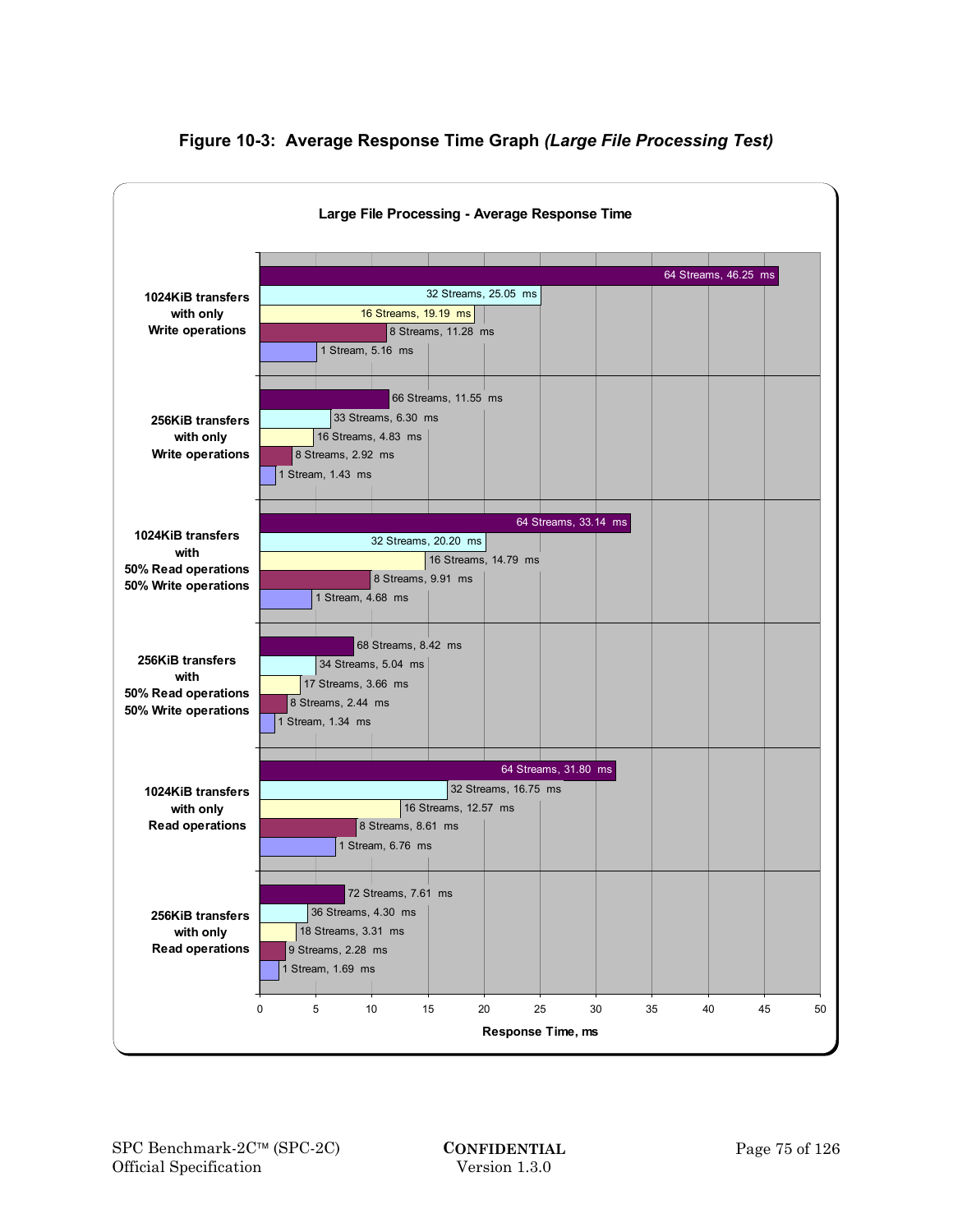# **10.1.4 Average Data Rate by Interval** *(LFP and LDQ)*

This FDR component consists of a graph and associated data table that illustrates the average Data Rate, in MB per second, which occurred during each specified interval of a Test Run. The specified interval for Large File Processing (LFP) and Large Database Query (LDQ) Test Runs is five seconds.

The results from each of the five Test Runs (maximum Stream value, three intermediate Stream values, and single Stream) associated with a Test Run Sequence may be contained in a single graph and associated data table.

Each Average Data Rate by Interval *(LFP and LDQ)* graph and associated data table is required to have the format, content, and appearance illustrated in Figure 10-4, Table 10-4, and Table 10-5.



**Figure 10-4: Average Data Rate by Interval Graph** *(LFP)*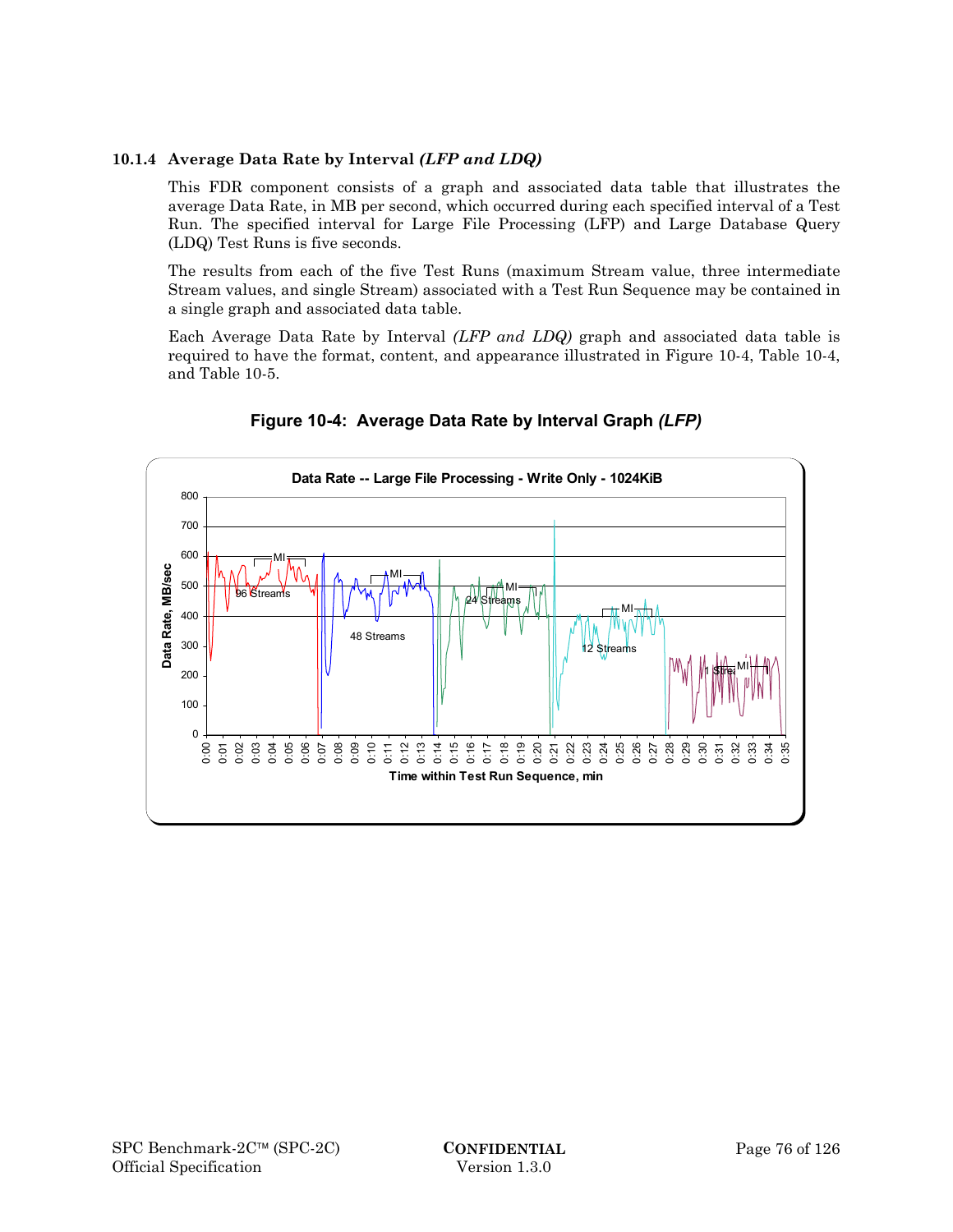# **10.1.5 Average Data Rate per Stream by Interval** *(LFP and LDQ)*

This FDR component consists of a graph and associated data table that illustrates the average Data Rate, in MB per second, per Stream which occurred during each specified interval of a Test Run. The specified interval for Large File Processing *(LFP)* and Large Database Query *(LDQ)* Test Runs is five seconds.

The results from each of the five Test Runs (maximum Stream value, three intermediate Stream values, and single Stream) associated with a Test Run Sequence may be contained in a single graph and associated data table.

Each Average Data Rate per Stream by Interval *(LFP and LDQ)* graph and associated data table is required to have the format, content, and appearance illustrated in Figure 10-5, Table 10-4, and Table 10-5.



**Figure 10-5: Average Data Rate per Stream by Interval Graph** *(LFP)*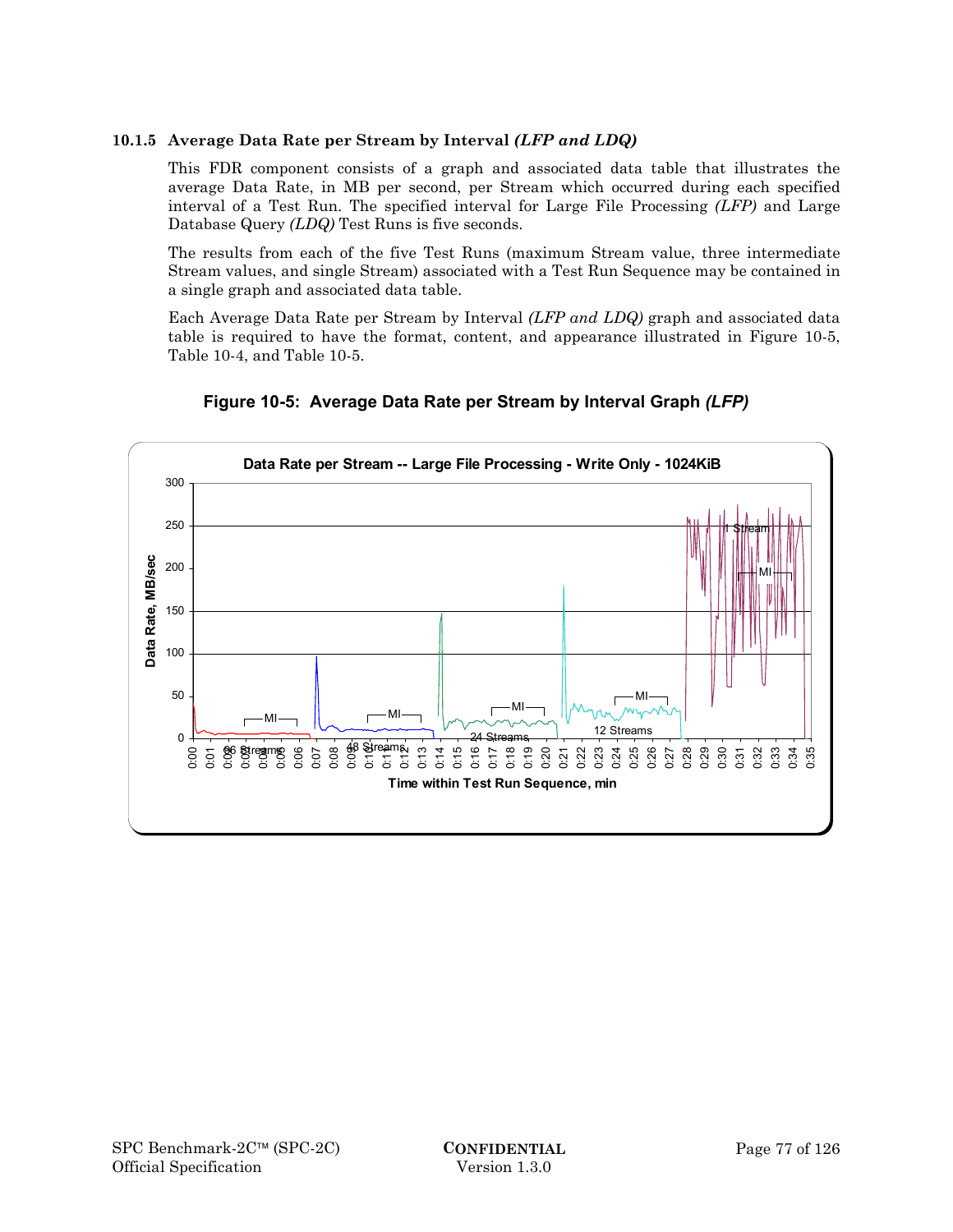# **10.1.6 Average Response Time by Interval** *(LFP and LDQ)*

This FDR component consists of a graph and associated data table that illustrates the average Response Time, in milliseconds, which occurred during each specified interval of a Test Run. The specified interval for Large File Processing (LFP) and Large Database Query (LDQ) Test Runs is five seconds.

The results from each of the five Test Runs (maximum Stream value, three intermediate Stream values, and single Stream) associated with a Test Run Sequence may be contained in a single graph and associated data table.

Each Average Response Time by Interval *(LFP and LDQ)* graph and associated data table is required to have the format, content, and appearance illustrated in Figure 10-6, Table 10-4, and Table 10-5.



**Figure 10-6: Average Response Time by Interval Graph** *(LFP)*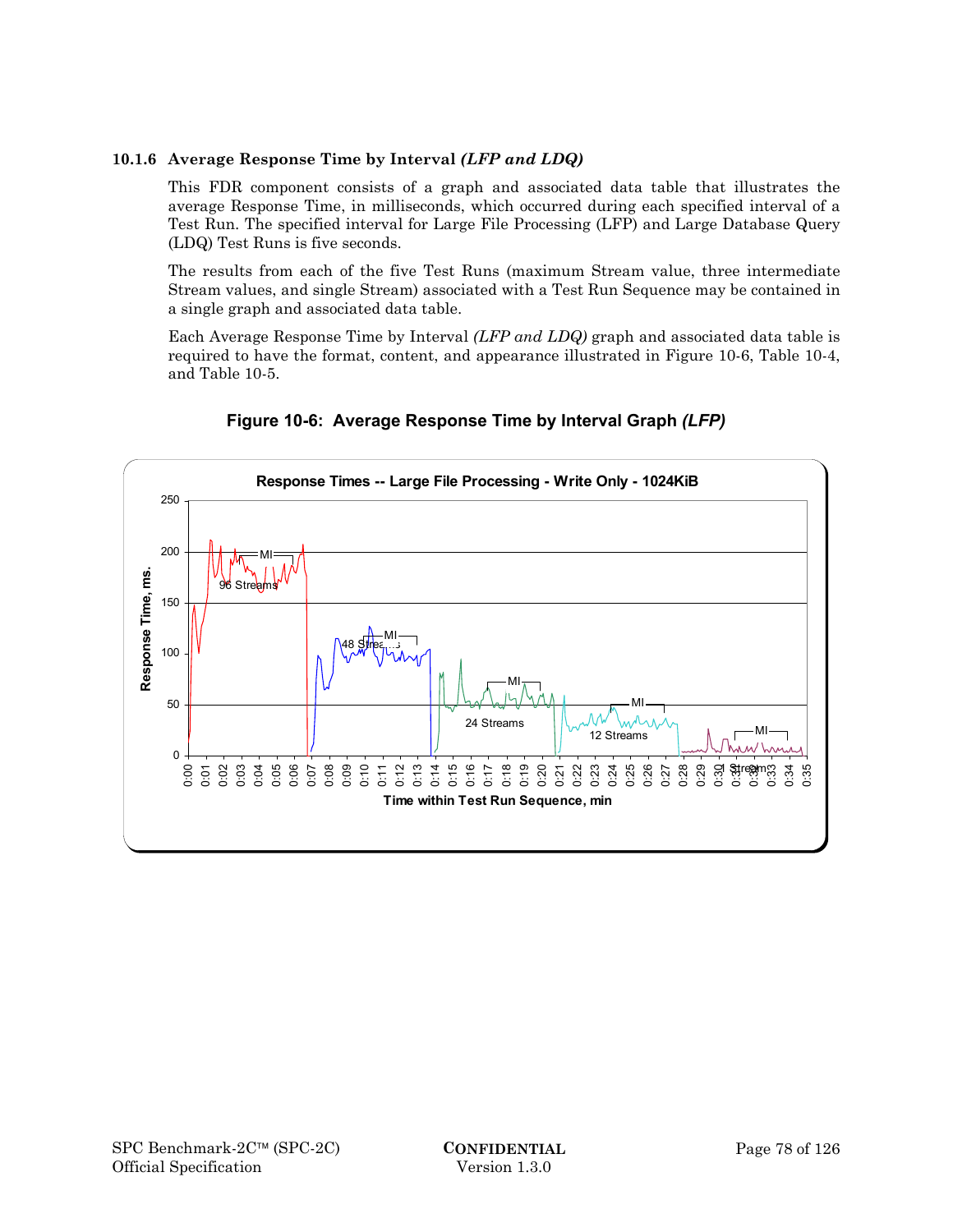| TR1              |           | 96 Streams             |                 | TR <sub>2</sub><br>rest Run |            | 48 Streams             |          | TR <sub>3</sub><br>lest Run |               | 24 Streams             |          | TR <sub>4</sub><br>Test Run |               | 12 Streams             |          | TR5<br>Test Run  |            | 1 Stream               |          |
|------------------|-----------|------------------------|-----------------|-----------------------------|------------|------------------------|----------|-----------------------------|---------------|------------------------|----------|-----------------------------|---------------|------------------------|----------|------------------|------------|------------------------|----------|
| Test Run         | Data Rate | Data Rate /<br>Stream, | Response        | Sequence                    | Data Rate. | Data Rate /<br>Stream. | Response | Sequence                    | Data Rate.    | Data Rate /<br>Stream. | Response | Sequence                    | Data Rate.    | Data Rate /<br>Stream. | Response |                  | Data Rate. | Data Rate .<br>Stream. | Response |
| Sequence<br>Time | MB/sec    | MB/sec                 | Time, ms        | Time                        | MB/sec     | MB/sec                 | Time, ms | Time                        | <b>MB/sec</b> | MB/sec                 | Time, ms | Time                        | <b>MB/sec</b> | MB/sec                 | Time, ms | Sequence<br>Time | MB/sec     | MB/sec                 | Time, ms |
| 0:00:00          | 528.20    | 44.02                  | 13.36           | 0:06:55                     | 22.60      | 11.30                  | 4.51     | 0:13:55                     | 27.40         | 27.40                  | 3.89     | 0:20:55                     | 25.00         | 25.00                  | 3.83     | 0:27:55          | 20.60      | 20.60                  | 4.04     |
| 0:00:05          | 615.20    | 30.76                  | 24.37           | 0:07:00                     | 579.80     | 96.63                  | 7.58     | 0:14:00                     | 403.80        | 134.60                 | 5.47     | 0:21:00                     | 723.60        | 180.90                 | 4.44     | 0:28:00          | 260.80     | 260.80                 | 3.83     |
| 0:00:10          | 323.40    | 11.15                  | 73.31           | 0:07:05                     | 611.20     | 55.56                  | 12.07    | 0:14:05                     | 589.80        | 147.45                 | 6.51     | 0:21:05                     | 401.60        | 80.32                  | 12.24    | 0:28:05          | 253.40     | 253.40                 | 3.94     |
| 0:00:15          | 250.40    | 6.11                   | 137.37          | 0:07:10                     | 249.20     | 17.80                  | 47.45    | 0:14:10                     | 193.00        | 27.57                  | 24.07    | 0:21:10                     | 118.20        | 23.64                  | 42.19    | 0:28:10          | 257.20     | 257.20                 | 3.88     |
| 0:00:20          | 304.00    | 6.20                   | 147.98          | 0:07:15                     | 214.00     | 11.26                  | 75.03    | 0:14:15                     | 103.40        | 9.40                   | 81.15    | 0:21:15                     | 83.80         | 16.76                  | 59.72    | 0:28:15          | 212.40     | 212.40                 | 4.71     |
| 0:00:25          | 380.80    | 6.80                   | 136.43          | 0:07:20                     | 200.00     | 9.52                   | 98.55    | 0:14:20                     | 154.80        | 12.90                  | 76.17    | 0:21:20                     | 154.80        | 25.80                  | 38.52    | 0:28:20          | 215.00     | 215.00                 | 4.65     |
| 0:00:30          | 494.00    | 8.52                   | 116.0           | 0:07:25                     | 220.00     | 10.00                  | 95.58    | 0:14:25                     | 158.00        | 12.15                  | 81.97    | 0:21:25                     | 204.80        | 34.13                  | 29.37    | 0:28:25          | 257.00     | 257.00                 | 3.89     |
| 0:00:35          | 604.60    | 9.45                   | 100.74          | 0:07:30                     | 242.00     | 9.68                   | 95.24    | 0:14:30                     | 269.80        | 19.27                  | 50.75    | 0:21:30                     | 204.20        | 34.03                  | 29.4     | 0:28:30          | 209.20     | 209.20                 | 4.78     |
| 0:00:40          | 597.20    | 8.91                   | 108.88          | 0:07:35                     | 341.40     | 12.19                  | 78.20    | 0:14:35                     | 294.60        | 19.64                  | 47.44    | 0:21:35                     | 247.60        | 41.27                  | 24.24    | 0:28:35          | 257.80     | 257.80                 | 3.87     |
| 0:00:45          | 529.40    | 7.46                   | 127.10          | 0:07:40                     | 460.40     | 13.95                  | 64.8     | 0:14:40                     | 317.60        | 17.64                  | 48.52    | 0:21:40                     | 264.00        | 37.71                  | 24.62    | 0:28:40          | 242.60     | 242.60                 | 4.12     |
| 0:00:50          | 550.20    | 7.34                   | 131.98          | 0:07:45                     | 523.20     | 14.53                  | 64.95    | 0:14:45                     | 395.20        | 20.80                  | 46.47    | 0:21:45                     | 243.80        | 34.83                  | 28.68    | 0:28:45          | 210.00     | 210.00                 | 4.75     |
| 0:00:55          | 552.00    | 7.17                   | 137.87          | 0:07:50                     | 531.80     | 14.77                  | 67.82    | 0:14:50                     | 424.80        | 20.23                  | 47.75    | 0:21:50                     | 276.20        | 30.69                  | 27.72    | 0:28:50          | 174.20     | 174.20                 | 5.75     |
| 0:01:00          | 527.40    | 6.51                   | 147.44          | 0:07:55                     | 545.00     | 15.14                  | 66.08    | 0:14:55                     | 495.40        | 22.52                  | 43.29    | 0:21:55                     | 316.00        | 35.11                  | 28.52    | 0:28:55          | 221.40     | 221.40                 | 4.50     |
| 0:01:05          | 528.00    | 6.29                   | 157.13          | 0:08:00                     | 512.20     | 13.13                  | 72.1     | 0:15:00                     | 498.40        | 22.65                  | 43.97    | 0:22:00                     | 360.20        | 40.02                  | 25.01    | 0:29:00          | 167.40     | 167.40                 | 5.99     |
| 0:01:10          | 469.40    | 5.33                   | 183.09          | 0:08:05                     | 522.80     | 12.75                  | 76.09    | 0:15:05                     | 451.00        | 20.50                  | 48.88    | 0:22:05                     | 344.00        | 34.40                  | 26.24    | 0:29:05          | 246.80     | 246.80                 | 4.05     |
| 0:01:15          | 414.60    | 4.56                   | 211.66          | 0:08:10                     | 516.00     | 12.00                  | 81.7     | 0:15:10                     | 465.60        | 20.24                  | 48.66    | 0:22:10                     | 341.00        | 31.00                  | 30.82    | 0:29:10          | 241.40     | 241.40                 | 4.15     |
| 0:01:20          | 445.40    | 4.79                   | 210.64          | 0:08:15                     | 445.40     | 9.90                   | 97.35    | 0:15:15                     | 456.20        | 19.83                  | 50.18    | 0:22:15                     | 382.40        | 31.87                  | 30.99    | 0:29:15          | 269.60     | 269.60                 | 3.70     |
| 0:01:25          | 507.60    | 5.29                   | 187.49          | 0:08:20                     | 390.40     | 8.31                   | 115.4    | 0:15:20                     | 325.60        | 13.57                  | 73.03    | 0:22:20                     | 369.00        | 30.75                  | 32.56    | 0:29:20          | 138.80     | 138.80                 | 7.19     |
| 0:01:30          | 553.00    | 5.76                   | 175.00          | 0:08:25                     | 421.00     | 8.77                   | 114.84   | 0:15:25                     | 252.80        | 10.53                  | 95.54    | 0:22:25                     | 405.20        | 33.77                  | 29.66    | 0:29:25          | 37.60      | 37.60                  | 26.58    |
| 0:01:35          | 539.40    | 5.62                   | 177.72          | 0:08:30                     | 415.60     | 8.66                   | 114.8    | 0:15:30                     | 345.20        | 14.38                  | 69.33    | 0:22:30                     | 383.40        | 31.95                  | 31.33    | 0:29:30          | 58.40      | 58.40                  | 17.17    |
| 0:01:40          | 530.40    | 5.53                   | 180.07          | 0:08:35                     | 435.00     | 9.06                   | 110.1    | 0:15:35                     | 407.40        | 16.98                  | 59.72    | 0:22:35                     | 407.20        | 33.93                  | 29.46    | 0:29:35          | 119.20     | 119.20                 | 8.39     |
| 0:01:45          | 500.60    | 5.21                   | 192.42          | 0:08:40                     | 476.40     | 9.93                   | 101.76   | 0:15:40                     | 459.00        | 19.13                  | 52.0     | 0:22:40                     | 365.60        | 30.47                  | 32.80    | 0:29:40          | 144.80     | 144.80                 | 6.89     |
| 0:01:50          | 467.20    | 4.87                   | 206.17          | 0:08:45                     | 484.20     | 10.09                  | 99.45    | 0:15:45                     | 454.80        | 18.95                  | 52.80    | 0:22:45                     | 279.00        | 23.25                  | 41.15    | 0:29:45          | 140.00     | 140.00                 | 7.15     |
| 0:01:55          | 535.40    | 5.58                   | 179.29          | 0:08:50                     | 500.80     | 10.43                  | 95.9     | 0:15:50                     | 444.60        | 18.53                  | 54.05    | 0:22:50                     | 288.60        | 24.05                  | 41.59    | 0:29:50          | 262.80     | 262.80                 | 3.80     |
| 0:02:00          | 549.20    | 5.72                   | 175.12          | 0:08:55                     | 486.00     | 10.13                  | 98.0     | 0:15:55                     | 449.60        | 18.73                  | 53.49    | 0:22:55                     | 379.60        | 31.63                  | 31.66    | 0:29:55          | 188.40     | 188.40                 | 5.30     |
| 0:02:05          | 562.00    | 5.85                   | 170.17          | 0:09:00                     | 526.40     | 10.97                  | 91.7     | 0:16:00                     | 504.40        | 21.02                  | 47.78    | 0:23:00                     | 385.40        | 32.12                  | 31.24    | 0:30:00          | 222.80     | 222.80                 | 4.49     |
| 0:02:10          | 570.40    | 5.94                   | $168.2^{\circ}$ | 0:09:05                     | 522.60     | 10.89                  | 91.97    | 0:16:05                     | 505.40        | 21.06                  | 47.65    | 0:23:05                     | 402.20        | 33.52                  | 29.75    | 0:30:05          | 268.40     | 268.40                 | 3.72     |
| 0:02:15          | 570.00    | 5.94                   | 169.17          | 0:09:10                     | 489.00     | 10.19                  | 97.63    | 0:16:10                     | 493.60        | 20.57                  | 48.28    | 0:23:10                     | 322.00        | 26.83                  | 37.26    | 0:30:10          | 188.40     | 188.40                 | 5.31     |
| 0:02:20          | 564.80    | 5.88                   | 170.09          | 0:09:15                     | 486.60     | 10.14                  | 100.0    | 0:16:15                     | 461.80        | 19.24                  | 51.63    | 0:23:15                     | 307.80        | 25.65                  | 38.74    | 0:30:15          | 60.80      | 60.80                  | 16.43    |
| 0:02:25          | 498.80    | 5.20                   | 192.96          | 0:09:20                     | 473.40     | 9.86                   | 100.79   | 0:16:20                     | 450.20        | 18.76                  | 53.87    | 0:23:20                     | 292.80        | 24.40                  | 41.47    | 0:30:20          | 60.00      | 60.00                  | 16.65    |
| 0:02:30          | 513.00    | 5.34                   | 186.88          | 0:09:25                     | 485.40     | 10.11                  | 98.2     | 0:16:25                     | 468.80        | 19.53                  | 51.02    | 0:23:25                     | 373.60        | 31.13                  | 32.19    | 0:30:25          | 60.80      | 60.80                  | 16.46    |
| 0:02:35          | 502.00    | 5.23                   | 191.8           | 0:09:30                     | 484.80     | 10.10                  | 98.9     | 0:16:30                     | 532.80        | 22.20                  | 45.42    | 0:23:30                     | 337.80        | 28.15                  | 35.30    | 0:30:30          | 60.40      | 60.40                  | 16.54    |
| 0:02:40          | 469.20    | 4.89                   | 203.00          | 0:09:35                     | 492.60     | 10.26                  | 99.1     | 0:16:35                     | 441.60        | 18.40                  | 54.12    | 0:23:35                     | 365.00        | 30.42                  | 32.87    | 0:30:35          | 234.00     | 234.00                 | 4.28     |
| 0:02:45          | 488.40    | 5.09                   | 189.25          | 0:09:40                     | 454.00     | 9.46                   | 105.0    | 0:16:40                     | 434.00        | 18.08                  | 55.20    | 0:23:40                     | 323.20        | 26.93                  | 37.20    | 0:30:40          | 95.60      | 95.60                  | 10.45    |
| 0:02:50          | 499.60    | 5.20                   | 191.78          | 0:09:45                     | 474.80     | 9.89                   | 100.4    | 0:16:45                     | 389.40        | 16.23                  | 61.94    | 0:23:45                     | 297.80        | 24.82                  | 40.42    | 0:30:45          | 146.80     | 146.80                 | 6.82     |
| 0:02:55          | 496.60    | 5.17                   | 193.97          | 0:09:50                     | 466.20     | 9.71                   | 104.3    | 0:16:50                     | 378.00        | 15.75                  | 63.33    | 0:23:50                     | 269.80        | 22.48                  | 44.31    | 0:30:50          | 275.60     | 275.60                 | 3.62     |
| 0:03:00          | 490.00    | 5.10                   | 195.68          | 0:09:55                     | 486.80     | 10.14                  | 97.74    | 0:16:55                     | 356.20        | 14.84                  | 67.24    | 0:23:55                     | 254.00        | 21.17                  | 47.18    | 0:30:55          | 185.80     | 185.80                 | 5.36     |

### **Table 10-4: Average Data Rate, Average Data Rate per Stream, and Average Response Time by Interval Data Table** *(LFP)* **– Ramp-Up Period**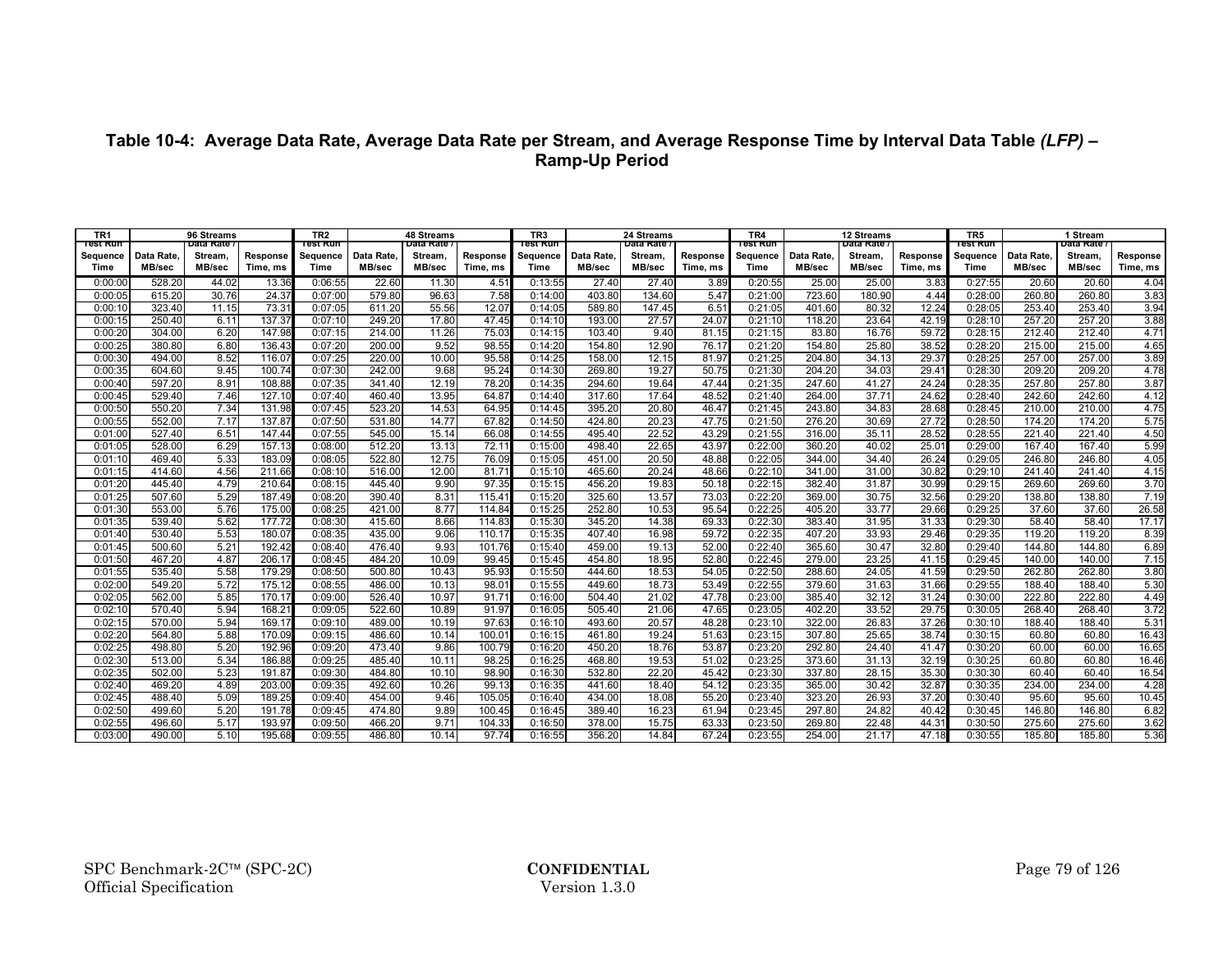| TR <sub>1</sub>    |                  | 96 Streams   |                 | TR <sub>2</sub>    |                  | 48 Streams     |              | TR <sub>3</sub>    |                  | 24 Streams     |                | TR <sub>4</sub>    |                  | 12 Streams     |                | TR <sub>5</sub>    |                  | 1 Stream         |              |
|--------------------|------------------|--------------|-----------------|--------------------|------------------|----------------|--------------|--------------------|------------------|----------------|----------------|--------------------|------------------|----------------|----------------|--------------------|------------------|------------------|--------------|
| Test Run           |                  | Data Rate    |                 | Test Run           |                  | Data Rate      |              | <b>Test Run</b>    |                  | Data Rate      |                | Test Run           |                  | Data Rate /    |                | Test Run           |                  | Data Rate .      |              |
| Sequence           | Data Rate,       | Stream,      | Response        | Sequence           | Data Rate        | Stream,        | Response     | Sequence           | Data Rate        | Stream,        | Response       | Sequence           | Data Rate.       | Stream,        | Response       | Sequence           | Data Rate.       | Stream,          | Response     |
| <b>Time</b>        | MB/sec           | MB/sec       | Time, ms        | Time               | MB/sec           | MB/sec         | Time, ms     | Time               | MB/sec           | MB/sec         | Time, ms       | <b>Time</b>        | MB/sec           | MB/sec         | Time, ms       | Time               | MB/sec           | MB/sec           | Time, ms     |
| 0:03:00            | 490.00           | 5.10         | 195.68          | 0:09:55            | 486.80           | 10.14          | 97.74        | 0:16:55            | 356.20           | 14.84          | 67.24          | 0:23:55            | 254.00           | 21.17          | 47.18          | 0:30:55            | 185.80           | 185.80           | 5.36         |
| 0:03:05            | 502.60           | 5.24         | 192.1           | 0:10:00            | 463.00           | 9.65           | 103.8        | 0:17:00            | 370.60           | 15.44          | 65.14          | 0:24:00            | 270.60           | 22.55          | 44.5           | 0:31:00            | 145.20           | 145.20           | 6.90         |
| 0:03:10            | 510.20           | 5.31         | 187.3           | 0:10:05            | 459.40           | 9.57           | 104.7        | 0:17:05            | 391.80           | 16.33          | 61.22          | 0:24:05            | 251.60           | 20.97          | 48.0           | 0:31:05            | 250.80           | 250.80           | 3.81         |
| 0:03:15            | 534.80           | 5.57         | 180.27          | 0:10:10            | 429.40           | 8.95           | 109.0        | 0:17:10            | 440.40           | 18.35          | 54.66          | 0:24:10            | 262.20           | 21.85          | 45.23          | 0:31:10            | 102.20           | 102.20           | 9.81         |
| 0:03:20            | 519.60           | 5.41         | 185.83          | 0:10:15            | 385.80           | 8.04           | 127.54       | 0:17:15            | 502.00           | 20.92          | 47.79          | 0:24:15            | 301.80           | 25.15          | 40.23          | 0:31:15            | 238.20           | 238.20           | 4.19         |
| 0:03:25            | 525.40           | 5.47         | $182.2^{\circ}$ | 0:10:20            | 382.80           | 7.98           | 124.7        | 0:17:20            | 503.80           | 20.99          | 47.73          | 0:24:20            | 341.20           | 28.43          | $35.2^{\circ}$ | 0:31:20            | 265.40           | 265.40           | 3.76         |
| 0:03:30            | 525.60           | 5.48         | 181.5           | 0:10:25            | 406.60           | 8.47           | 118.2        | 0:17:25            | 462.40           | 19.27          | 51.98          | 0:24:25            | 365.00           | 30.42          | 32.82          | 0:31:25            | 260.60           | 260.60           | 3.83         |
| 0:03:35            | 534.80           | 5.57         | 180.6           | 0:10:30            | 475.60           | 9.91           | 101.67       | 0:17:30            | 460.40           | 19.18          | 52.28          | 0:24:30            | 433.20           | 36.10          | 27.8           | 0:31:30            | 211.60           | 211.60           | 4.72         |
| 0:03:40            | 544.80           | 5.68         | 176.47          | 0:10:35            | 473.20           | 9.86           | 97.38        | 0:17:35            | 506.40           | 21.10          | 47.19          | 0:24:35            | 415.60           | 34.63          | 28.7           | 0:31:35            | 107.00           | 107.00           | 9.36         |
| 0:03:45            | 536.40           | 5.59         | 179.6           | 0:10:40            | 499.40           | 10.40          | 96.48        | 0:17:40            | 515.80           | 21.49          | $46.6^{\circ}$ | 0:24:40            | 356.80           | 29.73          | 33.76          | 0:31:40            | 225.20           | 225.20           | 4.42         |
| 0:03:50            | 552.00           | 5.75         | 173.98          | 0:10:45            | 512.00           | 10.67          | 93.84        | 0:17:45            | 498.20           | 20.76          | 48.3           | 0:24:45            | 425.60           | 35.47          | 28.2           | 0:31:45            | 169.40           | 169.40           | 5.93         |
| 0:03:55            | 582.60           | 6.07         | 166.52          | 0:10:50            | 551.20           | 11.48          | 87.14        | 0:17:50            | 523.60           | 21.82          | 45.81          | 0:24:50            | 384.40           | 32.03          | 31.19          | 0:31:50            | 111.40           | 111.40           | 8.94         |
| 0:04:00            | 589.80           | 6.14         | 161.4'          | 0:10:55            | 528.60           | 11.01          | 90.76        | 0:17:55            | 479.20           | 19.97          | 50.00          | 0:24:55            | 354.20           | 29.52          | 33.95          | 0:31:55            | 193.00           | 193.00           | 5.19         |
| 0:04:05            | 600.80           | 6.26         | 160.40          | 0:11:00            | 504.00           | 10.50          | 94.64        | 0:18:00            | 341.80           | 14.24          | 69.86          | 0:25:00            | 440.00           | 36.67          | 27.20          | 0:32:00            | 257.40           | 257.40           | 3.88         |
| 0:04:10            | 597.20           | 6.22         | 160.32          | 0:11:05            | 430.60           | 8.97           | 112.10       | 0:18:05            | 336.20           | 14.01          | 71.44          | 0:25:05            | 421.20           | 35.10          | 28.54          | 0:32:05            | 127.60           | 127.60           | 7.84         |
| 0:04:15            | 595.20           | 6.20         | 162.0<br>172.23 | 0:11:10            | 439.80<br>482.80 | 9.16           | 108.94       | 0:18:10            | 431.80           | 17.99          | 55.76          | 0:25:10            | 378.20<br>347.80 | 31.52          | 31.76          | 0:32:10            | 111.80           | 111.80           | 8.93         |
| 0:04:20            | 553.60           | 5.77         |                 | 0:11:15            |                  | 10.06          | 99.32        | 0:18:15            | 445.60           | 18.57          | 54.26          | 0:25:15            |                  | 28.98          | 34.52          | 0:32:15            | 65.60            | 65.60            | 15.24        |
| 0:04:25            | 519.20           | 5.41         | 184.12          | 0:11:20            | 485.00           | 10.10          | 98.8         | 0:18:20            | 435.40           | 18.14          | 54.9           | 0:25:20            | 378.20           | 31.52          | 31.7           | 0:32:20            | 62.80            | 62.80            | 15.96        |
| 0:04:30            | 512.00<br>493.40 | 5.33<br>5.14 | 188.64<br>193.9 | 0:11:25<br>0:11:30 | 483.40<br>477.00 | 10.07<br>9.94  | 99.7         | 0:18:25            | 427.80<br>429.80 | 17.83<br>17.91 | 56.04<br>55.98 | 0:25:25<br>0:25:30 | 277.80<br>365.00 | 23.15<br>30.42 | 43.14<br>32.9  | 0:32:25<br>0:32:30 | 62.80<br>112.20  | 62.80<br>112.20  | 15.92        |
| 0:04:35            |                  |              |                 |                    | 472.00           |                | 101.59       | 0:18:30            |                  | 21.05          |                |                    |                  |                |                |                    |                  |                  | 8.91         |
| 0:04:40            | 476.00           | 4.96         | 202.56          | 0:11:35            | 512.00           | 9.83           | 101.3        | 0:18:35            | 505.20           |                | 47.6           | 0:25:35            | 386.00           | 32.17          | 31.0           | 0:32:35            | 271.40           | 271.40           | 3.68         |
| 0:04:45<br>0:04:50 | 500.40<br>535.20 | 5.21<br>5.58 | 191.3<br>180.36 | 0:11:40<br>0:11:45 | 526.40           | 10.67<br>10.97 | 93.2<br>92.2 | 0:18:40<br>0:18:45 | 523.40<br>451.40 | 21.81<br>18.81 | 45.94<br>51.10 | 0:25:40<br>0:25:45 | 390.40<br>371.80 | 32.53<br>30.98 | 30.84<br>32.29 | 0:32:40<br>0:32:45 | 157.20<br>162.80 | 157.20<br>162.80 | 6.35<br>6.15 |
| 0:04:55            | 559.40           | 5.83         | 171.3           | 0:11:50            | 510.80           | 10.64          | 93.50        | 0:18:50            | 444.20           | 18.51          | 53.52          | 0:25:50            | 363.60           | 30.30          | 32.97          | 0:32:50            | 264.60           | 264.60           | 3.77         |
| 0:05:00            | 593.80           | 6.19         | 162.48          | 0:11:55            | 493.80           | 10.29          | 96.93        | 0:18:55            | 389.80           | 16.24          | 61.92          | 0:25:55            | 343.80           | 28.65          | 34.83          | 0:32:55            | 236.00           | 236.00           | 4.23         |
| 0:05:05            | 553.40           | 5.76         | 173.39          | 0:12:00            | 516.20           | 10.75          | 93.30        | 0:19:00            | 337.60           | 14.07          | 70.58          | 0:26:00            | 387.60           | 32.30          | 31.07          | 0:33:00            | 117.20           | 117.20           | 8.53         |
| 0:05:10            | 559.40           | 5.83         | 171.83          | 0:12:05            | 464.40           | 9.68           | 103.07       | 0:19:05            | 357.00           | 14.88          | 67.74          | 0:26:05            | 419.20           | 34.93          | 28.68          | 0:33:05            | 145.80           | 145.80           | 6.86         |
| 0:05:15            | 566.80           | 5.90         | 170.24          | 0:12:10            | 491.80           | 10.25          | 97.86        | 0:19:10            | 408.00           | 17.00          | 58.9           | 0:26:10            | 417.20           | 34.77          | 28.76          | 0:33:10            | 214.60           | 214.60           | 4.66         |
| 0:05:20            | 528.60           | 5.51         | 179.8           | 0:12:15            | 522.00           | 10.88          | 92.2         | 0:19:15            | 418.60           | 17.44          | 57.3           | 0:26:15            | 395.00           | 32.92          | 30.3           | 0:33:15            | 272.20           | 272.20           | 3.67         |
| 0:05:25            | 515.20           | 5.37         | 188.2           | 0:12:20            | 506.80           | 10.56          | 94.7         | 0:19:20            | 432.20           | 18.01          | 55.56          | 0:26:20            | 333.00           | 27.75          | 36.05          | 0:33:20            | 121.80           | 121.80           | 8.21         |
| 0:05:30            | 553.20           | 5.76         | 174.2           | 0:12:25            | 496.80           | 10.35          | 96.45        | 0:19:25            | 409.80           | 17.08          | 58.7           | 0:26:25            | 385.80           | 32.15          | 31.19          | 0:33:25            | 177.80           | 177.80           | 5.62         |
| 0:05:35            | 565.20           | 5.89         | 168.6           | 0:12:30            | 490.40           | 10.22          | 97.74        | 0:19:30            | 464.80           | 19.37          | 51.74          | 0:26:30            | 455.60           | 37.97          | 26.3           | 0:33:30            | 161.00           | 161.00           | 6.19         |
| 0:05:40            | 546.80           | 5.70         | 177.2           | 0:12:35            | 499.40           | 10.40          | 96.53        | 0:19:35            | 503.80           | 20.99          | 47.84          | 0:26:35            | 428.40           | 35.70          | 28.04          | 0:33:35            | 121.80           | 121.80           | 8.22         |
| 0:05:45            | 529.20           | 5.51         | 179.66          | 0:12:40            | 508.40           | 10.59          | 95.41        | 0:19:40            | 498.80           | 20.78          | 47.82          | 0:26:40            | 387.20           | 32.27          | 30.98          | 0:33:40            | 216.20           | 216.20           | 4.62         |
| 0:05:50            | 514.00           | 5.35         | 187.0           | 0:12:45            | 509.40           | 10.61          | 93.48        | 0:19:45            | 474.00           | 19.75          | 50.83          | 0:26:45            | 397.80           | 33.15          | 30.25          | 0:33:45            | 263.80           | 263.80           | 3.79         |
| 0:05:55            | 518.80           | 5.40         | 185.22          | 0:12:50            | 508.80           | 10.60          | 94.88        | 0:19:50            | 430.00           | 17.92          | 55.6           | 0:26:50            | 379.00           | 31.58          | 31.52          | 0:33:50            | 206.20           | 206.20           | 4.85         |
| 0:06:00            | 532.80           | 5.55         | 180.8           | 0:12:55            | 485.20           | 10.11          | 98.56        | 0:19:55            | 401.60           | 16.73          | 60.05          | 0:26:55            | 338.60           | 28.22          | 33.88          | 0:33:55            | 258.60           | 258.60           | 3.86         |
| 0:06:05            | 538.20           | 5.61         | 179.44          | 0:13:00            | 543.60           | 11.33          | 88.27        | 0:20:00            | 412.00           | 17.17          | 57.99          | 0:27:00            | 336.40           | 28.03          | 37.39          | 0:34:00            | 251.40           | 251.40           | 3.96         |
| 0:06:10            | 516.60           | 5.38         | 186.24          | 0:13:05            | 546.80           | 11.39          | 87.96        | 0:20:05            | 386.20           | 16.09          | 61.80          | 0:27:05            | 338.80           | 28.23          | 34.00          | 0:34:05            | 118.60           | 118.60           | 8.45         |
| 0:06:15            | 496.60           | 5.17         | 192.5           | 0:13:10            | 486.60           | 10.14          | 98.16        | 0:20:10            | 482.80           | 20.12          | 50.30          | 0:27:10            | 403.20           | 33.60          | 29.8           | 0:34:10            | 222.60           | 222.60           | 4.49         |
| 0:06:20            | 479.60           | 5.00         | 197.9           | 0:13:15            | 495.00           | 10.31          | 97.4         | 0:20:15            | 471.00           | 19.63          | 51.00          | 0:27:15            | 437.20           | 36.43          | 27.43          | 0:34:15            | 234.60           | 234.60           | 4.26         |
| 0:06:25            | 490.00           | 5.10         | 196.8           | 0:13:20            | 484.60           | 10.10          | 99.10        | 0:20:20            | 500.80           | 20.87          | 47.88          | 0:27:20            | 408.00           | 34.00          | 29.3           | 0:34:20            | 249.20           | 249.20           | 4.00         |
| 0:06:30            | 466.80           | 4.86         | 207.3           | 0:13:25            | 481.00           | 10.02          | 99.4         | 0:20:25            | 506.60           | 21.11          | 47.37          | 0:27:25            | 370.00           | 30.83          | 32.46          | 0:34:25            | 261.80           | 261.80           | 3.82         |
| 0:06:35            | 503.00           | 5.24         | 182.5           | 0:13:30            | 467.60           | 9.74           | 102.49       | 0:20:30            | 433.60           | 18.07          | 55.15          | 0:27:30            | 391.00           | 32.58          | 30.73          | 0:34:30            | 247.20           | 247.20           | 4.04         |
| 0:06:40            | 539.60           | 0.00         | 176.14          | 0:13:35            | 462.40           | 9.63           | 103.55       | 0:20:35            | 392.20           | 16.34          | 61.44          | 0:27:35            | 389.20           | 32.43          | 30.89          | 0:34:35            | 202.60           | 202.60           | 4.92         |
| 0:06:45            | 0.00             | 0.00         | 0.0(            | 0:13:40            | 429.80           | 0.00           | 104.40       | 0:20:40            | 402.80           | 0.00           | 54.88          | 0:27:40            | 360.40           | 0.00           | 30.80          | 0:34:40            | 100.00           | 0.00             | 8.91         |
| 0:06:50            | 0.00             | 0.00         | 0.00            | 0:13:45            | 0.00             | 0.00           | 0.00         | 0:20:45            | 0.00             | 0.00           | 0.00           | 0:27:45            | 0.00             | 0.00           | 0.00           | 0:34:45            | 0.00             | 0.00             | 0.00         |
|                    |                  |              |                 | 0:13:50            | 0.00             | 0.00           | 0.00         | 0:20:50            | 0.00             | 0.00           | 0.00           | 0:27:50            | 0.00             | 0.00           | 0.00           | 0:34:50            | 0.00             | 0.00             | 0.00         |

### **Table 10-5: Average Data Rate, Average Data Rate per Stream, and Average Response Time by Interval Data Table** *(LFP)* **– Measurement Interval, Run-Out, and Ramp-Down Periods**

SPC Benchmark-2C™ (SPC-2C) **CONFIDENTIAL** Page 80 of 126<br>Official Specification Version 1.3.0 Official Specification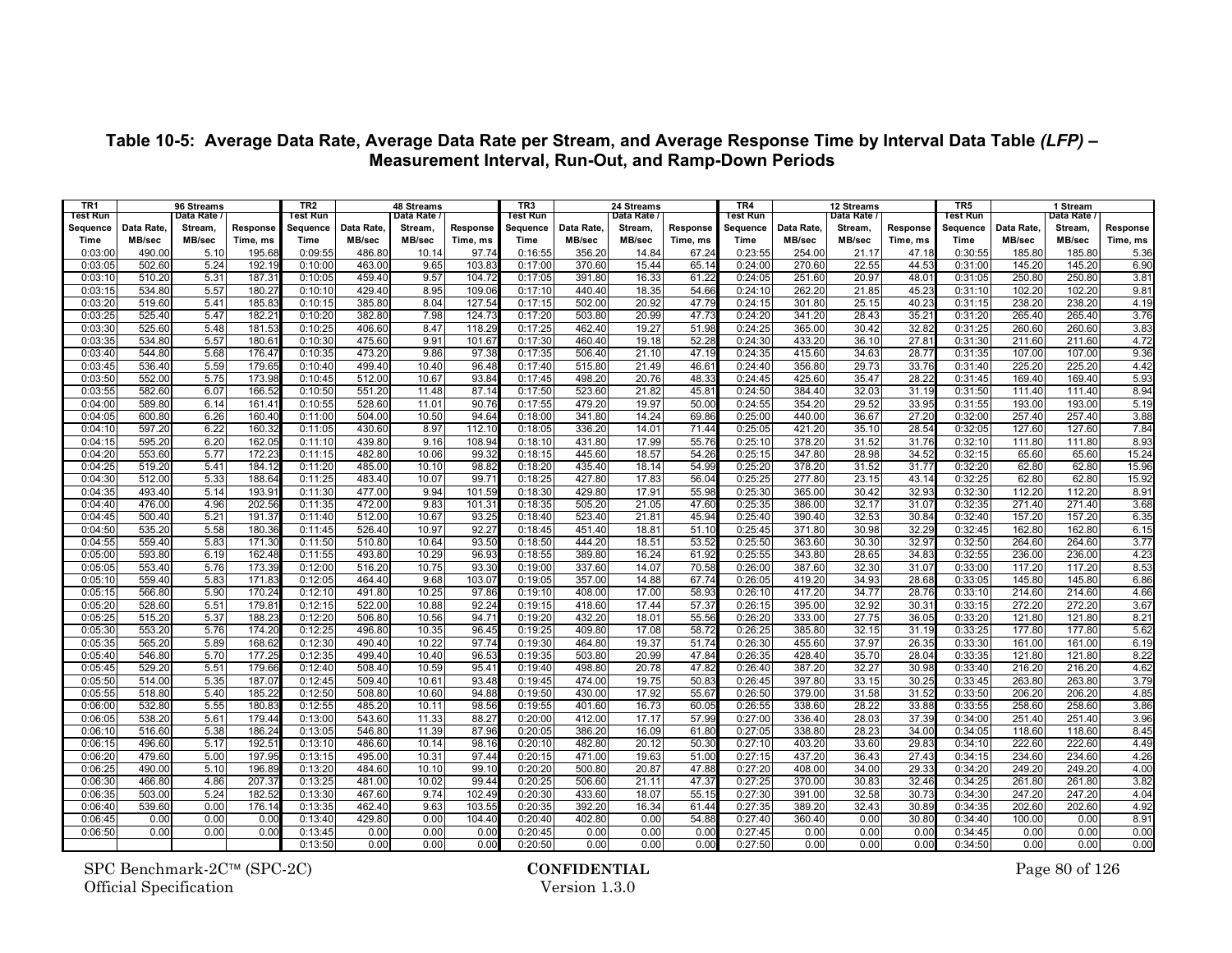### **10.1.7 Average Data Rate, Data Rate per Stream, and Response Time** *(VOD)*

This FDR component consists of a data table that contains the average Data Rate, average Data Rate per Stream, and average Response Time for the Video on Demand Delivery (VOD) Test Run. The format, content, and appearance of the required table are illustrated in Table 10-6.

| Table 10-6: Average Data Rate, Data Rate per Stream, and Response Time Table (VOD) |  |  |  |
|------------------------------------------------------------------------------------|--|--|--|
|------------------------------------------------------------------------------------|--|--|--|

| Number of Streams             | 500     |
|-------------------------------|---------|
| Ramp-up Time, sec             | 0:20:00 |
| Measurement Interval, sec     | 2:00:00 |
| Average Data Rate, MB/sec     | 393.22  |
| Per Stream Data Rate, MB/sec  | 0.79    |
| Average Response Time, ms     | 29.49   |
| Average Max Response Time, ms | 69.56   |

### **10.1.8 Average Data Rate and Response Time by Intervals (VOD)**

This FDR component consists of a data table and two graphs that illustrate the average Data Rate and average Response Time, which occurred during each sixty (60) second reporting interval for the Video on Demand Delivery (VOD) Test Run. Also included in the data table is the Data Rate by Stream, which occurred during each reporting interval. The format, content, and appearance of the required table and graphs are illustrated in Table 10-7 and Figure 10-7-Figure 10-9.

## **10.1.9 Maximum Response Time by Intervals (VOD)**

This FDR component consists of a graph that illustrates the maximum Response Time that occurred during each sixty (60) second reporting interval for the Video on Demand Delivery (VOD) Test Run. The format, content, and appearance of the required graph is illustrated in Figure 10-10.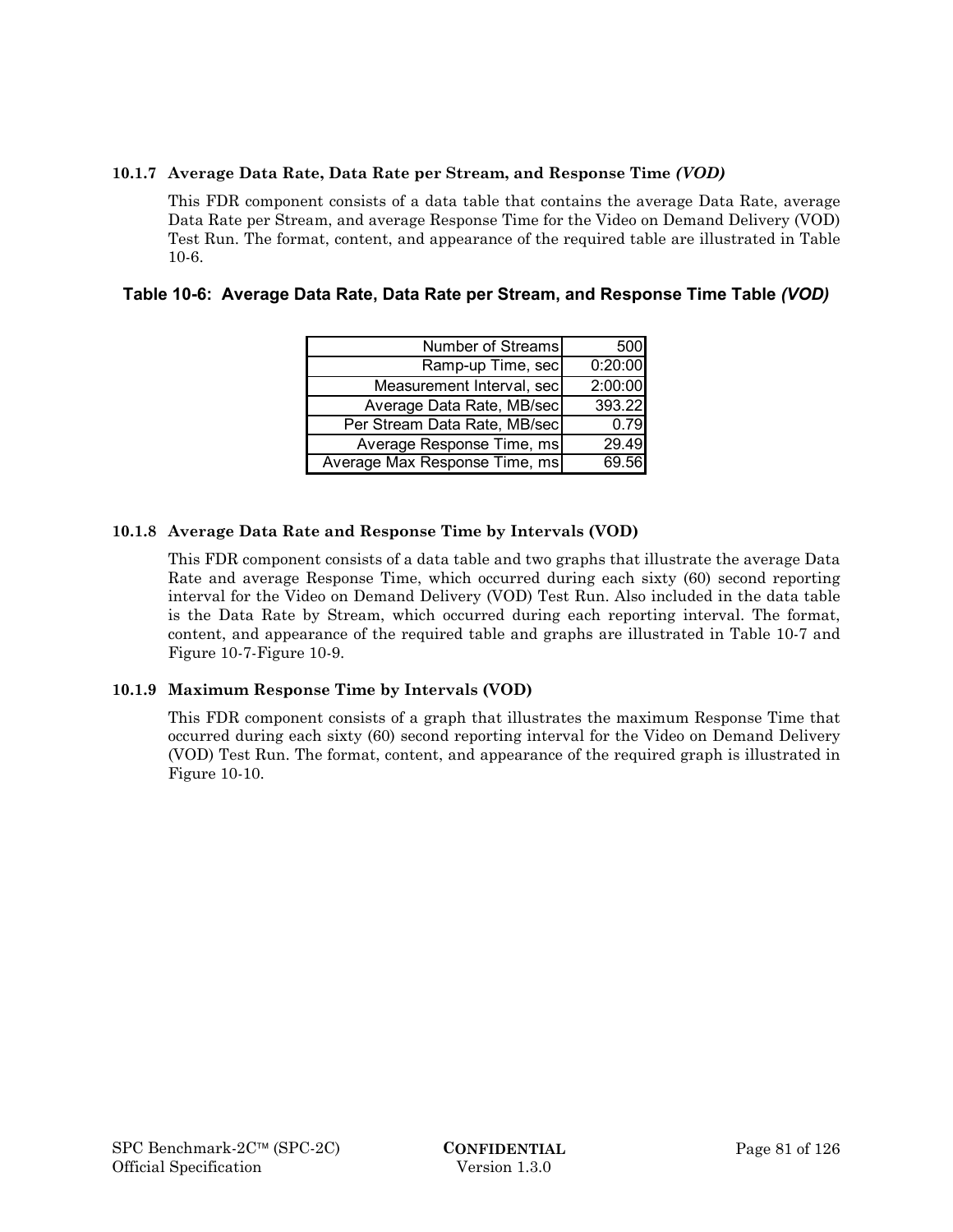|  |  | Table 10-7: Average Data Rate, Data Rate per Stream, and Response Time Table (VOD) |
|--|--|------------------------------------------------------------------------------------|
|--|--|------------------------------------------------------------------------------------|

| Test Run           |                  | Data Rate    |                | <b>Maximum</b> | <b>Test Run</b>    |                     | Data Rate    |                | <b>Maximum</b>           | <b>Test Run</b> |                       | Data Rate |                 | <b>Maximum</b> |
|--------------------|------------------|--------------|----------------|----------------|--------------------|---------------------|--------------|----------------|--------------------------|-----------------|-----------------------|-----------|-----------------|----------------|
| <b>Sequence</b>    | Data Rate,       | / Stream,    | Response       | Response       |                    | Sequence Data Rate, | / Stream,    |                | <b>Response Response</b> |                 | Sequence   Data Rate, | / Stream, | <b>Response</b> | Response       |
| <b>Time</b>        | MB/sec           | MB/sec       | Time, ms       | Time, ms       | <b>Time</b>        | MB/sec              | MB/sec       | Time, ms       | Time, ms                 | <b>Time</b>     | MB/sec                | MB/sec    | Time, ms        | Time, ms       |
| 0:01:00            | 44.02            | 0.69         | 3.56           | 19.78          | 0:51:00            | 393.22              | 0.79         | 29.70          | 64.11                    | 1:41:00         | 393.21                | 0.79      | 29.38           | 72.35          |
| 0:02:00            | 108.68           | 0.77         | 4.74           | 21.29          | 0:52:00            | 393.22              | 0.79         | 29.77          | 65.67                    | 1:42:00         | 393.21                | 0.79      | 29.66           | 77.95          |
| 0:03:00            | 168.91           | 0.78         | 6.20           | 23.62          | 0:53:00            | 393.19              | 0.79         | 29.84          | 63.83                    | 1:43:00         | 393.22                | 0.79      | 29.61           | 69.16          |
| 0:04:00            | 210.67           | 0.78         | 7.27           | 27.46          | 0:54:00            | 393.20              | 0.79         | 29.65          | 63.69                    | 1:44:00         | 393.20                | 0.79      | 29.44           | 63.96          |
| 0:05:00            | 252.39           | 0.78         | 8.25           | 30.04          | 0:55:00            | 393.23              | 0.79         | 29.62          | 65.12                    | 1:45:00         | 393.22                | 0.79      | 29.25           | 69.75          |
| 0:06:00            | 293.16           | 0.78         | 9.74           | 36.87          | 0:56:00            | 393.20              | 0.79         | 29.52          | 63.76                    | 1:46:00         | 393.24                | 0.79      | 29.18           | 68.06          |
| 0:07:00            | 321.79           | 0.78         | 11.31          | 37.30          | 0:57:00            | 393.23              | 0.79         | 29.56          | 64.32                    | 1:47:00         | 393.21                | 0.79      | 29.10           | 76.59          |
| 0:08:00            | 345.80           | 0.78         | 13.16          | 40.40          | 0:58:00            | 393.20              | 0.79         | 29.49          | 64.13                    | 1:48:00         | 393.19                | 0.79      | 29.39           | 78.60          |
| 0:09:00            | 371.80           | 0.78         | 18.67          | 52.55          | 0:59:00            | 393.19              | 0.79         | 29.58          | 64.00                    | 1:49:00         | 393.20                | 0.79      | 29.36           | 75.87          |
| 0:10:00            | 388.19           | 0.79         | 26.13          | 63.92          | 1:00:00            | 393.23              | 0.79         | 29.78          | 66.54                    | 1:50:00         | 393.19                | 0.79      | 29.41           | 65.50          |
| 0:11:00            | 393.21           | 0.79         | 29.31          | 65.72          | 1:01:00            | 393.21              | 0.79         | 29.53          | 74.29                    | 1:51:00         | 393.28                | 0.79      | 29.24           | 65.14          |
| 0:12:00            | 393.20           | 0.79         | 29.23          | 65.69          | 1:02:00            | 393.21              | 0.79         | 29.85          | 78.97                    | 1:52:00         | 393.22                | 0.79      | 29.26           | 65.59          |
| 0:13:00            | 393.20           | 0.79         | 29.34          | 66.56          | 1:03:00            | 393.22              | 0.79         | 30.11          | 74.55                    | 1:53:00         | 393.27                | 0.79      | 23.27           | 56.49          |
| 0:14:00            | 393.21           | 0.79         | 29.32          | 65.48          | 1:04:00            | 393.20              | 0.79         | 29.75          | 69.63                    | 1:54:00         | 393.23                | 0.79      | 29.18           | 65.31          |
| 0:15:00            | 393.23           | 0.79         | 29.31          | 64.78          | 1:05:00            | 393.25              | 0.79         | 29.66          | 65.39                    | 1:55:00         | 393.21                | 0.79      | 29.50           | 65.74          |
| 0:16:00            | 393.21           | 0.79         | 29.48          | 64.18          | 1:06:00            | 393.21              | 0.79         | 29.63          | 70.20                    | 1:56:00         | 393.23                | 0.79      | 29.48           | 64.73          |
| 0:17:00            | 393.22           | 0.79         | 29.56          | 65.36          | 1:07:00            | 393.22              | 0.79         | 29.72          | 66.41                    | 1:57:00         | 393.22                | 0.79      | 29.59           | 65.96          |
| 0:18:00            | 393.22           | 0.79         | 29.11          | 64.50          | 1:08:00            | 393.24              | 0.79         | 29.55          | 64.91                    | 1:58:00         | 393.23                | 0.79      | 29.84           | 67.22          |
| 0:19:00            | 393.20           | 0.79         | 29.37          | 64.17          | 1:09:00            | 393.21              | 0.79         | 29.63          | 65.68                    | 1:59:00         | 393.23                | 0.79      | 29.72           | 67.65          |
| 0:20:00            | 393.22           | 0.79         | 29.47          | 66.33          | 1:10:00            | 393.19              | 0.79         | 29.66          | 66.24                    | 2:00:00         | 393.21                | 0.79      | 29.71           | 68.87          |
| 0:21:00            | 393.20           | 0.79         | 29.42          | 74.97          | 1:11:00            | 393.21              | 0.79         | 29.98          | 63.72                    | 2:01:00         | 393.21                | 0.79      | 29.84           | 71.69          |
| 0:22:00            | 393.19           | 0.79         | 29.33          | 79.76          | 1:12:00            | 393.19              | 0.79         | 29.86          | 63.99                    | 2:02:00         | 393.21                | 0.79      | 29.75           | 70.56          |
| 0:23:00            | 393.21           | 0.79         | 29.62          | 71.15          | 1:13:00            | 393.24              | 0.79         | 29.80          | 64.22                    | 2:03:00         | 393.22                | 0.79      | 29.66           | 72.76          |
| 0:24:00            | 393.24           | 0.79         | 29.82          | 75.62          | 1:14:00            | 393.20              | 0.79         | 29.57          | 63.31                    | 2:04:00         | 393.22                | 0.79      | 29.61           | 75.47          |
| 0:25:00            | 393.22           | 0.79         | 29.85          | 70.09          | 1:15:00            | 393.22              | 0.79         | 29.60          | 63.80                    | 2:05:00         | 393.24                | 0.79      | 29.73           | 76.29          |
| 0:26:00            | 393.21           | 0.79         | 29.70          | 75.46          | 1:16:00            | 393.20              | 0.79         | 29.71          | 64.28                    | 2:06:00         | 393.23                | 0.79      | 29.58           | 73.86          |
| 0:27:00            | 393.21           | 0.79         | 29.78          | 67.79          | 1:17:00            | 393.20              | 0.79         | 29.74          | 65.12                    | 2:07:00         | 393.23                | 0.79      | 29.61           | 72.65          |
| 0:28:00            | 393.20           | 0.79         | 29.97          | 76.41          | 1:18:00            | 393.16              | 0.79         | 29.95          | 64.02                    | 2:08:00         | 393.23                | 0.79      | 29.82           | 74.60          |
| 0:29:00            | 393.21           | 0.79         | 29.56          | 71.24          | 1:19:00            | 393.20              | 0.79         | 29.87          | 65.31                    | 2:09:00         | 393.22                | 0.79      | 29.92           | 73.98          |
| 0:30:00            | 393.22           | 0.79         | 29.60          | 69.71          | 1:20:00            | 393.24              | 0.79         | 30.10          | 65.08                    | 2:10:00         | 393.20                | 0.79      | 29.65           | 72.05          |
| 0:31:00            | 393.23           | 0.79         | 29.41          | 70.03          | 1:21:00            | 393.23              | 0.79         | 30.23          | 71.10                    | 2:11:00         | 393.23                | 0.79      | 29.58           | 71.76          |
| 0:32:00            | 393.21           | 0.79         | 29.27          | 70.46          | 1:22:00            | 393.21              | 0.79         | 29.76          | 80.63                    | 2:12:00         | 393.22                | 0.79      | 29.45           | 70.53          |
| 0:33:00            | 393.24           | 0.79         | 29.06          | 68.98          | 1:23:00            | 393.23              | 0.79         | 29.60          | 78.32                    | 2:13:00         | 393.22                | 0.79      | 29.40           | 71.57          |
| 0:34:00            | 393.23           | 0.79         | 29.11          | 69.20          | 1:24:00            | 393.24              | 0.79         | 29.52          | 77.96                    | 2:14:00         | 393.22                | 0.79      | 29.47           | 70.66          |
| 0:35:00            | 393.22           | 0.79         | 29.11          | 68.41          | 1:25:00            | 393.22              | 0.79         | 29.37          | 69.76                    | 2:15:00         | 393.21                | 0.79      | 29.86           | 72.04          |
| 0:36:00            | 393.21           | 0.79         | 29.17          | 68.05          | 1:26:00            | 393.19              | 0.79         | 29.23          | 68.21                    | 2:16:00         | 393.20                | 0.79      | 29.87           | 72.13          |
| 0:37:00            | 393.20           | 0.79         | 29.18          | 68.12          | 1:27:00            | 393.23              | 0.79         | 29.41          | 70.07                    | 2:17:00         | 393.21                | 0.79      | 30.00           | 72.10          |
| 0:38:00            | 393.21           | 0.79         | 29.11          | 67.48          | 1:28:00            | 393.20              | 0.79         | 29.28          | 68.93                    | 2:18:00         | 393.24                | 0.79      | 29.68           | 72.56          |
| 0:39:00            | 393.21           | 0.79         | 29.17          | 67.15          | 1:29:00            | 393.22              | 0.79         | 29.27          | 65.62                    | 2:19:00         | 393.21                | 0.79      | 29.74           | 72.77          |
| 0:40:00            | 393.22           | 0.79         | 29.16          | 68.66          | 1:30:00            | 393.22              | 0.79         | 29.26          | 64.53                    | 2:20:00         | 393.24                | 0.79      | 29.31           | 71.37          |
| 0:41:00            | 393.21           | 0.79         | 29.34          | 81.97          | 1:31:00            | 393.22              | 0.79         | 29.28          | 63.16                    |                 |                       |           |                 |                |
| 0:42:00            | 393.19           | 0.79         | 29.46          | 81.00          | 1:32:00            | 393.22              | 0.79         | 29.21          | 63.87                    |                 |                       |           |                 |                |
| 0:43:00            | 393.22           | 0.79         | 29.68          | 90.92          | 1:33:00            | 393.24              | 0.79<br>0.79 | 29.12<br>29.09 | 62.32                    |                 |                       |           |                 |                |
| 0:44:00            | 393.22           | 0.79         | 29.66          | 84.25          | 1:34:00            | 393.24              | 0.79         |                | 62.59                    |                 |                       |           |                 |                |
| 0:45:00            | 393.21           | 0.79         | 29.51          | 71.32          | 1:35:00            | 393.21              |              | 29.31          | 64.83                    |                 |                       |           |                 |                |
| 0:46:00            | 393.19           | 0.79         | 29.27          | 75.65<br>66.96 | 1:36:00            | 393.19              | 0.79<br>0.79 | 29.25          | 62.96<br>64.02           |                 |                       |           |                 |                |
| 0:47:00            | 393.21           | 0.79         | 29.25<br>29.25 |                | 1:37:00<br>1:38:00 | 393.22              | 0.79         | 29.39<br>29.48 | 69.84                    |                 |                       |           |                 |                |
| 0:48:00<br>0:49:00 | 393.24<br>393.21 | 0.79<br>0.79 | 29.30          | 69.62<br>65.03 | 1:39:00            | 393.24<br>393.21    | 0.79         | 29.44          | 64.85                    |                 |                       |           |                 |                |
| 0:50:00            | 393.19           | 0.79         | 29.54          | 71.03          | 1:40:00            | 393.23              | 0.79         | 29.57          | 70.13                    |                 |                       |           |                 |                |
|                    |                  |              |                |                |                    |                     |              |                |                          |                 |                       |           |                 |                |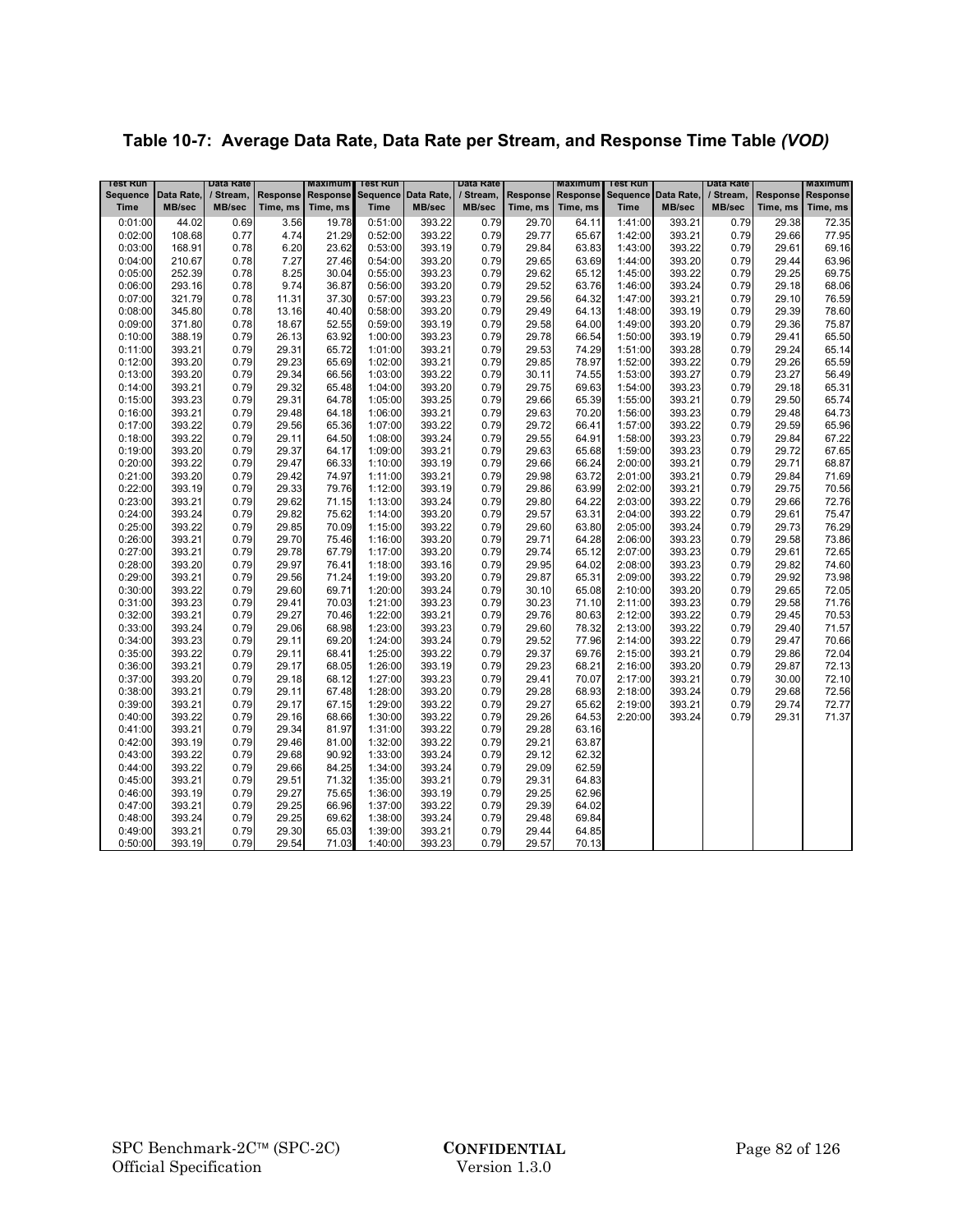

# **Figure 10-7: Average Data Rate by Intervals Graph** *(VOD)*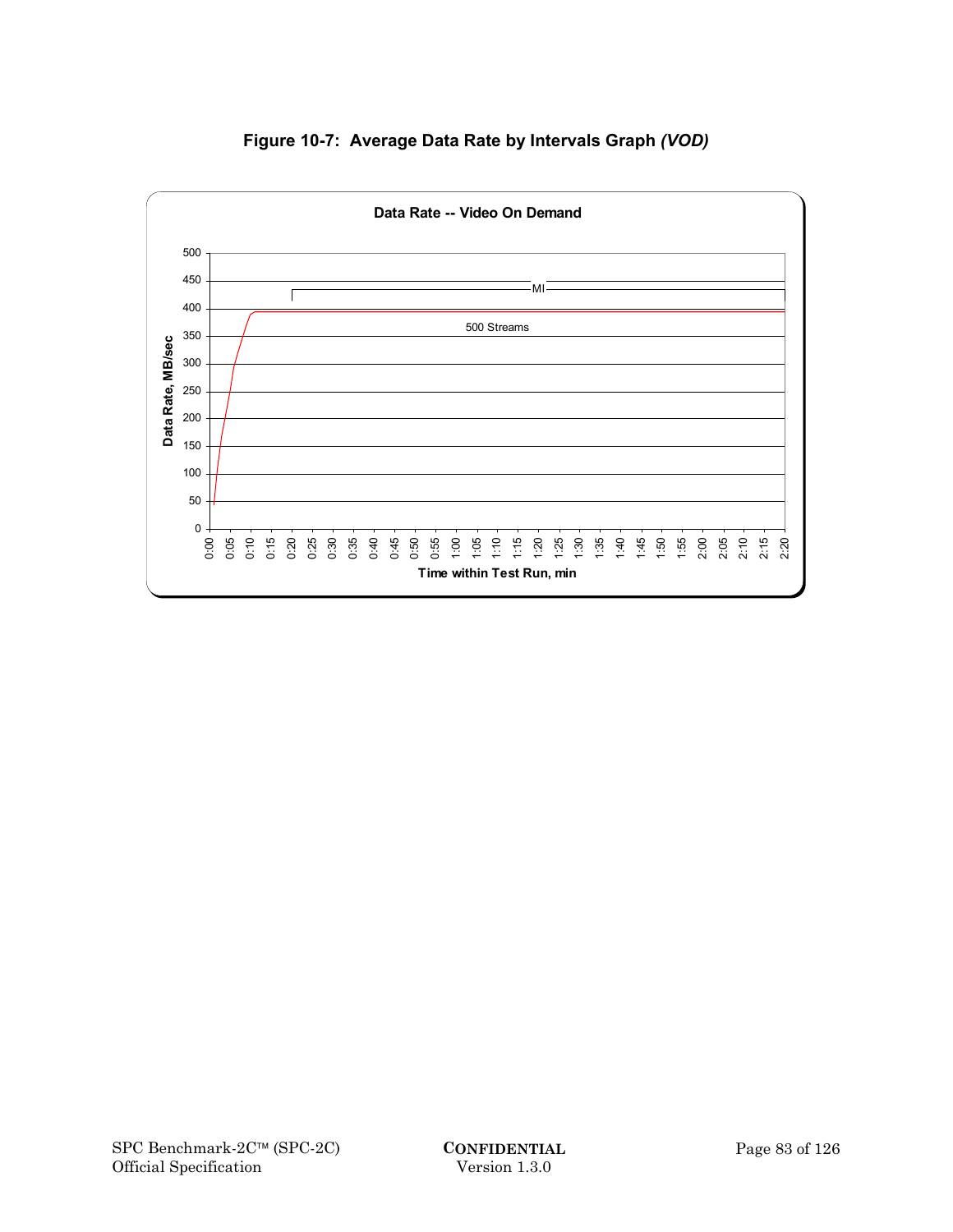

**Figure 10-8: Average Response Time by Intervals Graph** *(VOD)*

**Figure 10-9: Maximum Response Time by Intervals Graph** *(VOD)*

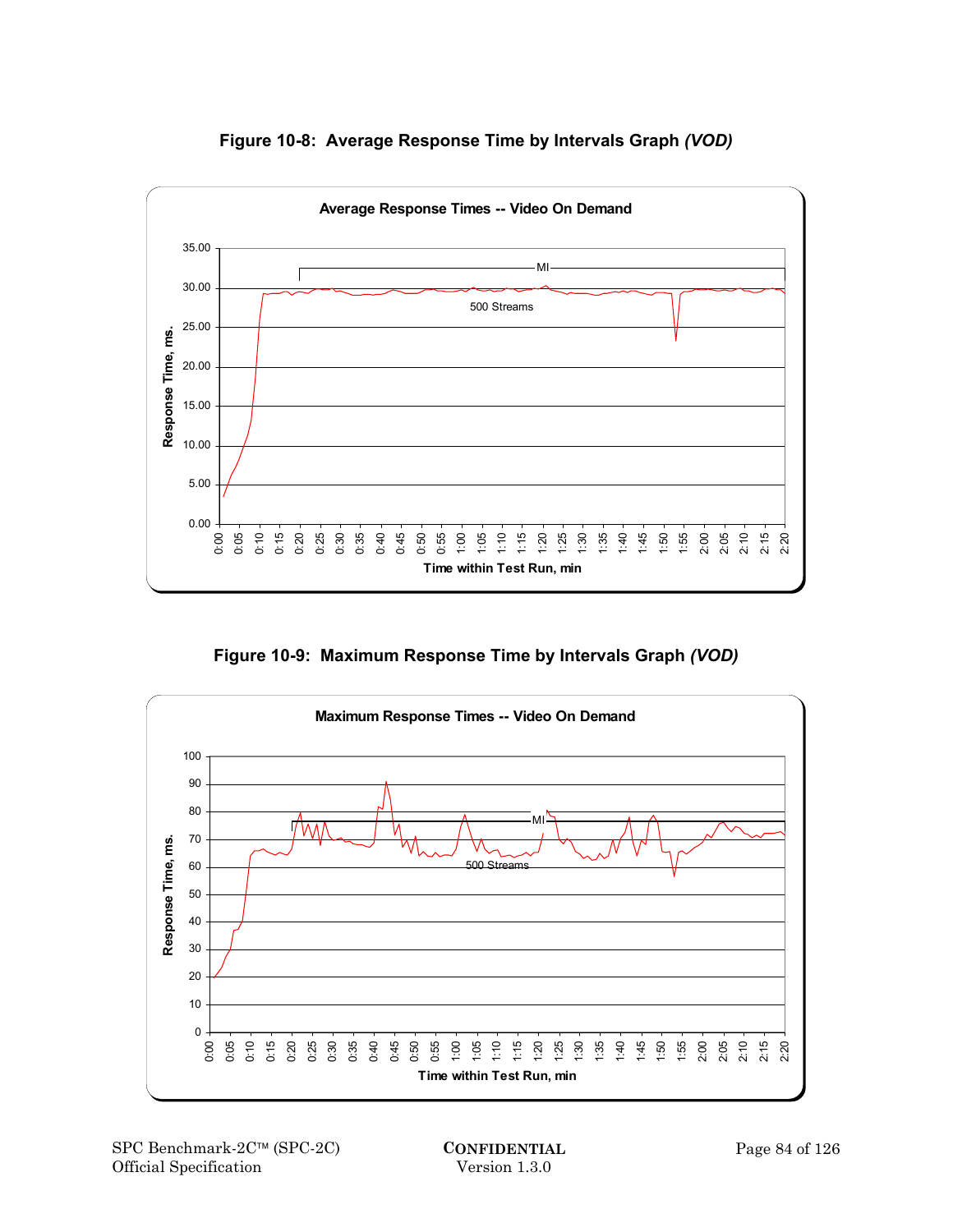# **10.2 Full Disclosure Report Requirements**

A Full Disclosure Report (FDR), submitted to the SPC Administrator, is required for each SPC-2C Result.

## **10.2.1 Electronic PDF Format**

The FDR must be submitted electronically as an Adobe PDF file after successful completion of the required SPC-2C Audit and prior to any public use of the benchmark information (see Clause 11.4).

## **10.2.2 Document Format**

The FDR will consist of the content described in Clause 10.4.

The FDR will be written in the English language. Each page of the FDR will be formatted with a minimum of one inch side and top margins, one-half inch bottom margins, and each page will be numbered.

Graphs, tables, and illustrations will use a minimum of 8-point sans serif font such as Arial. The text of the FDR will use a minimum of 10-point serif font such as Century Schoolbook.

# **10.3 Full Disclosure Report Availability**

The Full Disclosure Report must be readily available to the public at a reasonable charge, similar to charges for similar documents by that Test Sponsor. The Test Sponsor must have on file with the SPC, submit with the FDR, or include as a part of the FDR, a release that allows public disclosure of the FDR content.

## **10.4 Full Disclosure Report Content**

Clauses 10.4.1 – 10.4.10 describe the required content of the FDR. The FDR content will follow that same order as the above clauses and be organized under a hierarchy of headings that correspond to those clauses.

## **10.4.1 Title Page**

The Title Page of the FDR will only contain the following information:

- Title: "SPC-2C Benchmark Full Disclosure Report"
- The applicable SPC-2C Benchmark Specification version
- The Test Sponsor's name, corporate website URL, and, optionally, a company logo
- The formal Tested Storage Product (TSP) name.
- The "Submitted for Review" notation and date, which designates the submission as a SPC-2C benchmark result and the start of the 60-day Peer Review.
- The SPC-2C Submission Identifier assigned to the SPC-2C benchmark result.

When a SPC-2C benchmark result successfully completes the required 60-day Peer Review (see Clause 11.3), the Title Page of its FDR may be updated with the following information:

- The "Accepted" notation and date that the SPC-2C benchmark result successfully completed its 60-day Peer review and transitioned from "Submitted for Review" to "Accepted".
- The "Certified SPC Result" logo.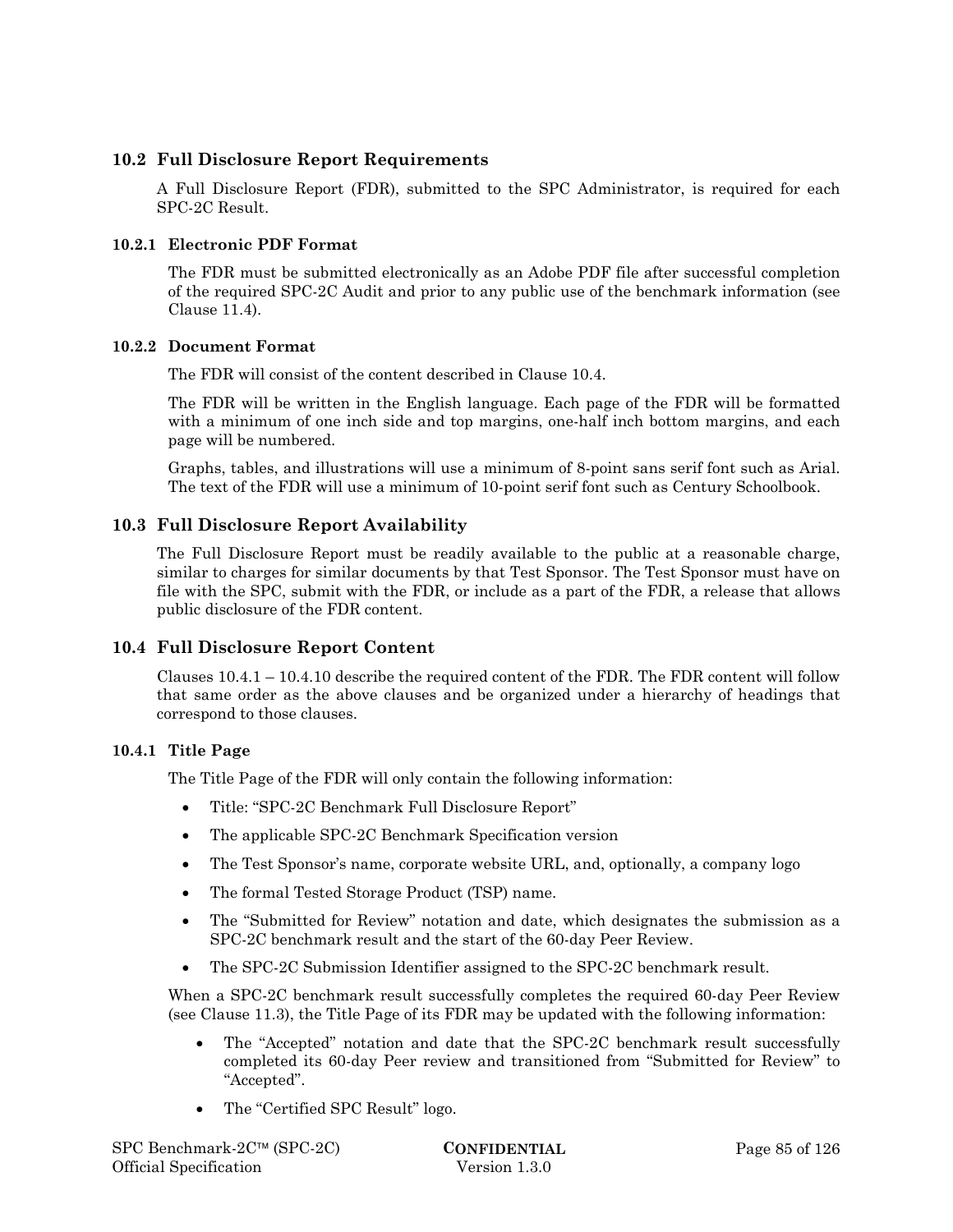### **10.4.2 Table of Contents**

The Table of Contents will identify the location of each  $1<sup>st</sup>$  and  $2<sup>nd</sup>$  level heading in the FDR.

### **10.4.3 Audit Certification**

This section of the FDR shall contain a copy of the certification letter issued by the SPC Audit Service to the Test Sponsor for this execution of the SPC-2C Benchmark. If the FDR is a revision to an existing FDR and contains changes to the original Priced Storage Configuration, the revised FDR shall contain an amended certification letter that includes auditor review and approval of those changes.

### **10.4.4 Letter of Good Faith**

This section of the FDR shall contain a copy of the Letter of Good Faith issued by the Test Sponsor to the SPC Audit Service for this execution of the SPC-2C Benchmark. The Letter of Good Faith is required to be identical in format and content to the template in Appendix A on page 125 with the appropriate changes specific to the benchmark submission (Test Sponsor name, TSC name, date, etc.). Any other changes in content and format must be approved by the SPC Auditor prior to the benchmark submission.

#### **10.4.5 Executive Summary**

The Executive Summary will consist of the content described in Clauses 10.4.5.1 – 10.4.5.11.

### **10.4.5.1 Contact Information**

This table will contain contact information for the Test Sponsor and the SPC Auditor. The required content and format of the table is specified in Table 10-8.

| <b>Test Sponsor and Contact Information</b> |                                                                                                  |  |  |  |  |  |
|---------------------------------------------|--------------------------------------------------------------------------------------------------|--|--|--|--|--|
| Test Sponsor Primary Contact (1)            | Company, Company Web Address,<br>Individual Name - Email Address<br>Postal Address<br>Phone, FAX |  |  |  |  |  |
| Test Sponsor Alternate Contact (2)          | Company, Company Web Address,<br>Individual Name - Email Address<br>Postal Address<br>Phone, FAX |  |  |  |  |  |
|                                             |                                                                                                  |  |  |  |  |  |
| Auditor $(3)$                               | Company, Company Web Address,<br>Individual Name - Email Address<br>Postal Address<br>Phone, FAX |  |  |  |  |  |

# **Table 10-8: Test Sponsor and Contact Information**

#### *Footnotes to Table 10-8:*

- *1. The Test Sponsor contact responsible for the submitted FDR. The primary Test Sponsor contact will be the first point of contact for any issues that may arise during the Peer Review Process.*
- *2. The alternate Test Sponsor contact to be contacted only if the primary contact is not available.*
- *3. Contact information for the Auditor used to certify the SPC-2C results.*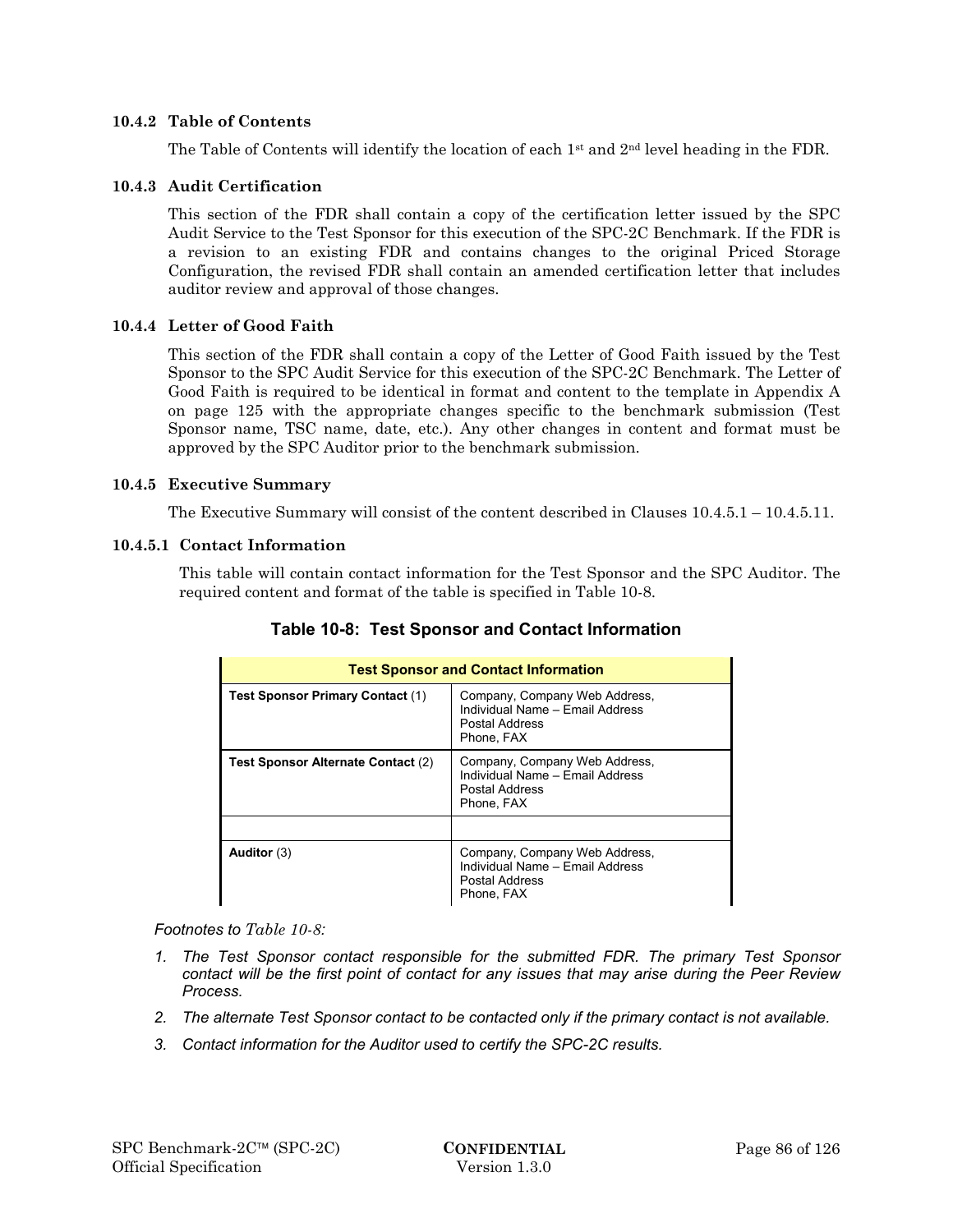## **10.4.5.2 Revision Information and Key Dates**

This table will contain key dates and revision numbers associated with the SPC-2C result. The required content and format of the table is specified in Table 10-9.

Where appropriate in both the Executive Summary and Full Disclosure Report, the revised details will be highlighted. For example, highlight pricing line items that have been revised.

| <b>Revision Information and Key Dates</b>                                                                                                                         |               |  |  |  |  |  |
|-------------------------------------------------------------------------------------------------------------------------------------------------------------------|---------------|--|--|--|--|--|
| SPC-2C Specification revision number (1)                                                                                                                          | nn.nn.nn      |  |  |  |  |  |
| SPC-2C Workload Generator revision number (2)                                                                                                                     | nn.nn.nn      |  |  |  |  |  |
| Date Results were first used publicly (3)                                                                                                                         | mmmm dd, yyyy |  |  |  |  |  |
| Date FDR was submitted to the SPC (4)                                                                                                                             | mmmm dd, yyyy |  |  |  |  |  |
| Date revised FDR was submitted to the SPC (5)<br>Current revision text:<br><b>Revision History:</b><br>$dd/mm/yyy - revision text$<br>$dd/mm/yyy -$ revision text | mmmm dd, yyyy |  |  |  |  |  |
| <b>SPC-2C Availability Date(6)</b>                                                                                                                                | mmmm dd, yyyy |  |  |  |  |  |
| Date of completed audit certification (7)                                                                                                                         | mmmm dd, yyyy |  |  |  |  |  |

# **Table 10-9: Revision Information and Key Dates**

#### *Footnotes to Table 10-9:*

- *1. The revision number of the SPC-2C Specification used to produce the results reported in this FDR.*
- *2. The revision number of the Workload Generator used to produce the results reported in this FDR.*
- *3. The calendar date that the results reported in this FDR were made public (i.e., used outside the Test Sponsors and Co-Sponsors companies).*
- *4. The calendar date that the results reported in this FDR were submitted to the SPC.*
- *5. The calendar date that a revised FDR was submitted to the SPC. The Revision History is a brief description of each revision.*
- *6. The Priced Storage Configuration Availability Date defined in Clause 10.4.9.*
- *7. The calendar date that the SPC-2C Audit was successfully completed as documented by the Audit Certification Letter issued to the Test Sponsor.*

#### **10.4.5.3 Tested Storage Product (TSP) Description**

The executive summary shall contain a brief description of the Tested Storage Product (TSP). Features used in the benchmark by the TSP may be included in the description.

The description may include a website link to official product information available from the Test Sponsor.

#### **10.4.5.4 Reported Data**

SPC Benchmark-2C™ (SPC-2C) **CONFIDENTIAL** Page 87 of 126 Official Specification Version 1.3.0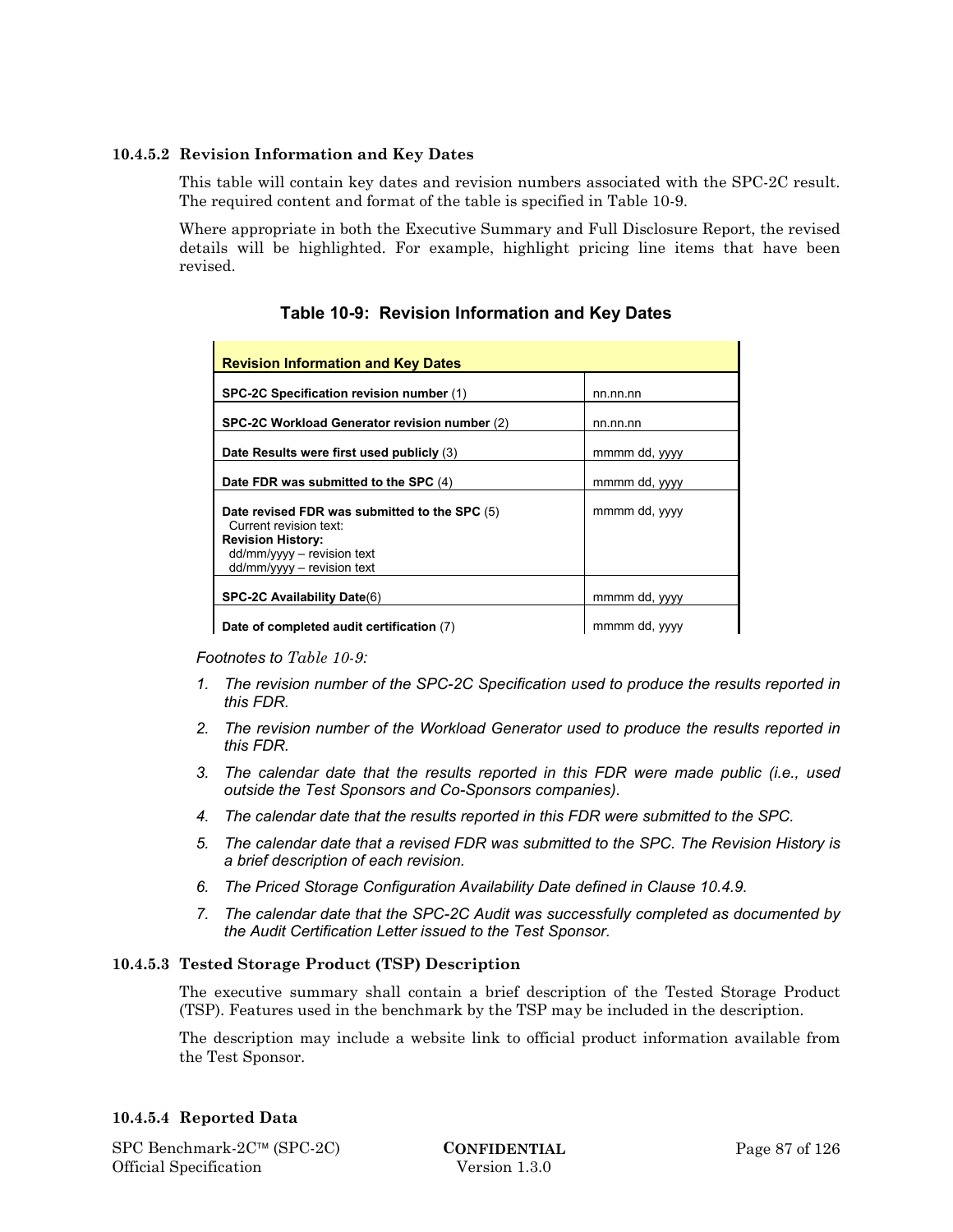This table will contain SPC-2C reported data described in Clause 8: Reported Data, which are associated with the SPC-2C result. The required content and format of the table is specified in Table 10-10.

| <b>SPC-2C Reported Data</b>                                                                                     |                                                                                     |                                    |                                 |  |  |  |  |  |
|-----------------------------------------------------------------------------------------------------------------|-------------------------------------------------------------------------------------|------------------------------------|---------------------------------|--|--|--|--|--|
| <b>Tested Storage Product Name: (1)</b>                                                                         |                                                                                     |                                    |                                 |  |  |  |  |  |
| <b>SPC-2C MBPS™</b>                                                                                             | <b>Total Price</b>                                                                  | <b>ASU Capacity</b>                | Data<br><b>Protection Level</b> |  |  |  |  |  |
| (2)                                                                                                             | (3)                                                                                 | (4)                                | (5)                             |  |  |  |  |  |
|                                                                                                                 | The above SPC-2C MBPS™ value represents the aggregate data rate of all three SPC-2C |                                    |                                 |  |  |  |  |  |
| workloads: Large File Processing, Large Database Query, and Video On Demand                                     |                                                                                     |                                    |                                 |  |  |  |  |  |
| <b>Currency Used</b>                                                                                            |                                                                                     |                                    | <b>Target Country</b>           |  |  |  |  |  |
| (6)                                                                                                             | <b>SPC-2C Large File Processing (LFP) Reported Data</b>                             |                                    | (7)                             |  |  |  |  |  |
|                                                                                                                 |                                                                                     |                                    |                                 |  |  |  |  |  |
|                                                                                                                 | <b>Data Rate</b><br>(MB/second)                                                     | <b>Number of</b><br><b>Streams</b> | <b>Data Rate</b><br>per Stream  |  |  |  |  |  |
| <b>LFP Composite</b>                                                                                            | (8)                                                                                 |                                    |                                 |  |  |  |  |  |
| Write Only:                                                                                                     |                                                                                     |                                    |                                 |  |  |  |  |  |
| 1024 KiB Transfer                                                                                               | (9)                                                                                 | (10)                               | (11)                            |  |  |  |  |  |
| 256 KiB Transfer                                                                                                | (12)                                                                                | (13)                               | (14)                            |  |  |  |  |  |
| Read-Write:                                                                                                     |                                                                                     |                                    |                                 |  |  |  |  |  |
| 1024 KiB Transfer                                                                                               | (15)                                                                                | (16)                               | (17)                            |  |  |  |  |  |
| 256 KiB Transfer                                                                                                | (18)                                                                                | (19)                               | (20)                            |  |  |  |  |  |
| Read Only:                                                                                                      |                                                                                     |                                    |                                 |  |  |  |  |  |
| 1024 KiB Transfer                                                                                               | (21)                                                                                | (22)                               | (23)                            |  |  |  |  |  |
| 256 KiB Transfer                                                                                                | (24)                                                                                | (25)                               | (26)                            |  |  |  |  |  |
| The above SPC-2C Data Rate value for LFP Composite represents the aggregate performance of                      |                                                                                     |                                    |                                 |  |  |  |  |  |
| all three LFP Test Phases: (Write Only, Read-Write, and Read Only).                                             |                                                                                     |                                    |                                 |  |  |  |  |  |
|                                                                                                                 | SPC-2C Large Database Query (LDQ) Reported Data                                     |                                    |                                 |  |  |  |  |  |
|                                                                                                                 | <b>Data Rate</b>                                                                    | <b>Number of</b>                   | <b>Data Rate</b>                |  |  |  |  |  |
|                                                                                                                 | (MB/second)                                                                         | <b>Streams</b>                     | per Stream                      |  |  |  |  |  |
| <b>LDQ Composite</b>                                                                                            | (27)                                                                                |                                    |                                 |  |  |  |  |  |
| 1024 KiB Transfer Size                                                                                          |                                                                                     |                                    |                                 |  |  |  |  |  |
| 4 I/Os Outstanding                                                                                              | (28)                                                                                | (29)                               | (30)                            |  |  |  |  |  |
| 1 I/O Outstanding                                                                                               | (31)                                                                                | (32)                               | (33)                            |  |  |  |  |  |
| 64 KiB Transfer Size                                                                                            |                                                                                     |                                    |                                 |  |  |  |  |  |
| 4 I/Os Outstanding                                                                                              | (34)                                                                                | (35)                               | (36)                            |  |  |  |  |  |
| 1 I/O Outstanding<br>The above SPC-2C Data Rate value for LDQ Composite represents the aggregate performance of | (37)                                                                                | (38)                               | (39)                            |  |  |  |  |  |
| the two LDQ Test Phases: (1024 KiB and 64 KiB Transfer Sizes).                                                  |                                                                                     |                                    |                                 |  |  |  |  |  |
|                                                                                                                 | <b>SPC-2C Video On Demand (VOD) Reported Data</b>                                   |                                    |                                 |  |  |  |  |  |
|                                                                                                                 | <b>Data Rate</b>                                                                    | <b>Number of</b>                   | <b>Data Rate</b>                |  |  |  |  |  |
|                                                                                                                 | (MB/second)                                                                         | <b>Streams</b>                     | per Stream                      |  |  |  |  |  |
|                                                                                                                 | (40)                                                                                | (41)                               | (42)                            |  |  |  |  |  |

# **Table 10-10: Reported Data**

### *Footnotes to Table 10-10:*

- *1. The formal name of the Tested Storage Product as defined in Clause 4.5.*
- *2. Defined in Clause 8.2.1.1.*
- *3. Defined in Clause 9.1.6.*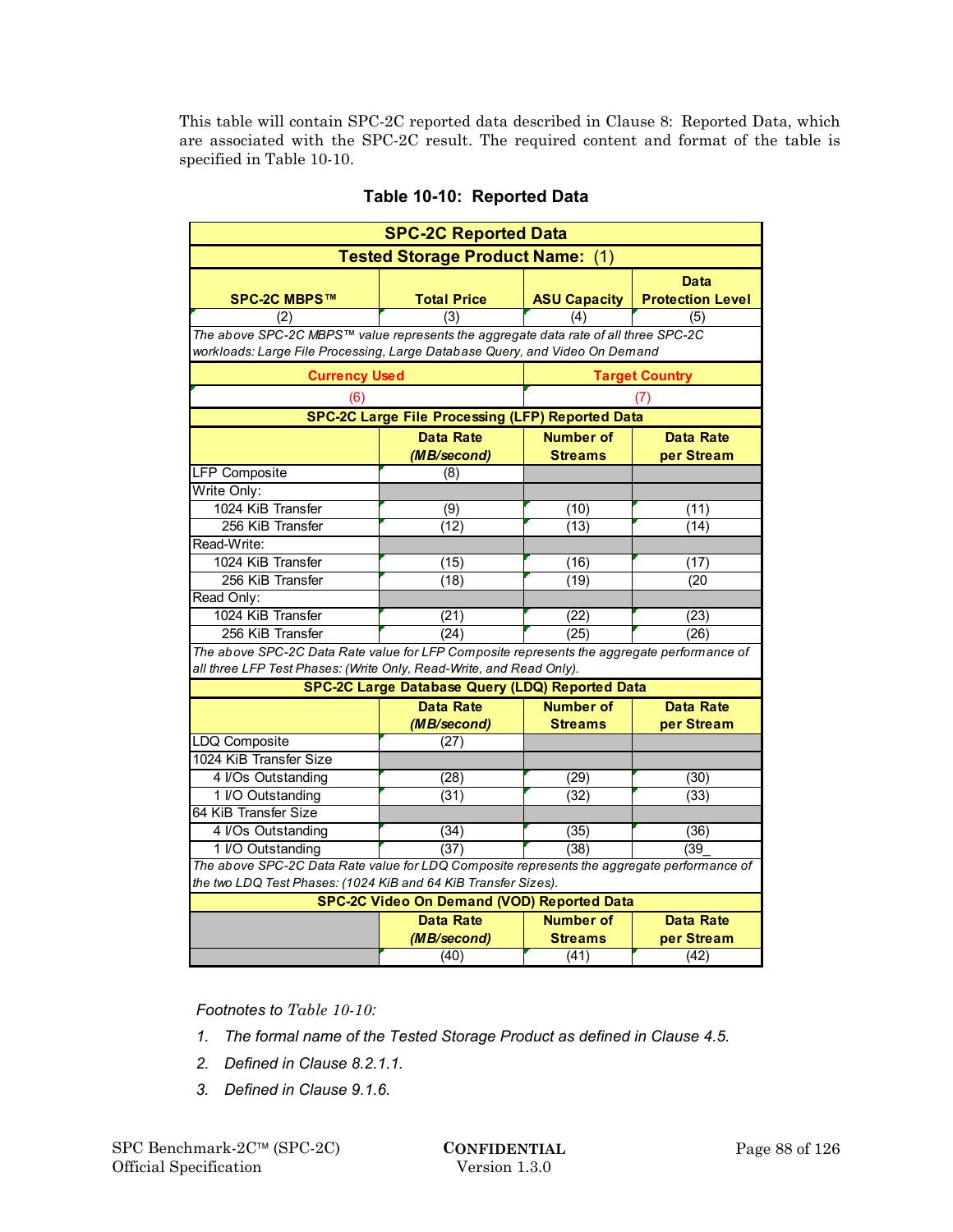- *4. Defined in Clause 2.6.5 and must be stated in gigabytes (GB) as a value with three digits of precision to the right of the decimal point.*
- 5. The Data Protection Level that was selected per Clause 2.7. If a **Protected** level *is specified, a brief description of the data protection must be included.*
- *6. Formal name of the currency used in the Priced Storage Configuration pricing.*
- *7. If non-local currency (Clause 9.2.4.2) was used, the name of the "target country" (Clause 9.2.3).*
- *8. Defined in Clause 8.5.2.1.1.*
- *9. The data rate reported for LFP Test Sequence 1: WRITE ONLY, 1024 KiB Transfer Size.*
- *10. The number of Streams specified to generate the data rate reported in #9.*
- *11. The ratio of the data rate reported in #9 to the number of Streams specified in #10.*
- *12. The data rate reported for LFP Test Sequence 2: WRITE ONLY, 256 KiB Transfer Size.*
- *13. The number of Streams specified to generate the data rate reported in #12.*
- *14. The ratio of the data rate reported in #12 to the number of Streams specified in #13.*
- *15. The data rate reported for LFP Test Sequence 3: READ-WRITE, 1024 KiB Transfer Size.*
- *16. The number of Streams specified to generate the data rate reported in #15.*
- *17. The ratio of the data rate reported in #15 to the number of Streams specified in #16.*
- *18. The data rate reported for LFP Test Sequence 4: READ-WRITE, 256 KiB Transfer Size.*
- *19. The number of Streams specified to generate the data rate reported in #18.*
- *20. The ratio of the data rate reported in #18 to the number of Streams specified in #19.*
- *21. The data rate reported for LFP Test Sequence 5: READ-ONLY, 1024 KiB Transfer Size.*
- *22. The number of Streams specified to generate the data rate reported in #21.*
- *23. The ratio of the data rate reported in #21 to the number of Streams specified in #22.*
- *24. The data rate reported for LFP Test Sequence 6: READ-ONLY, 256 KiB Transfer Size.*
- *25. The number of Streams specified to generate the data rate reported in #24.*
- *26. The ratio of the data rate reported in #24 to the number of Streams specified in #25.*
- *27. Defined in Clause 8.5.4.1.1.*
- *28. The data rate reported for LDQ Test Sequence 1: 1024 KIB TRANSFER SIZE, 4 Outstanding I/Os.*
- *29. The number of Streams specified to generate the data rate reported in #29.*
- *30. The ratio of the data rate reported in #29 to the number of Streams specified in #30.*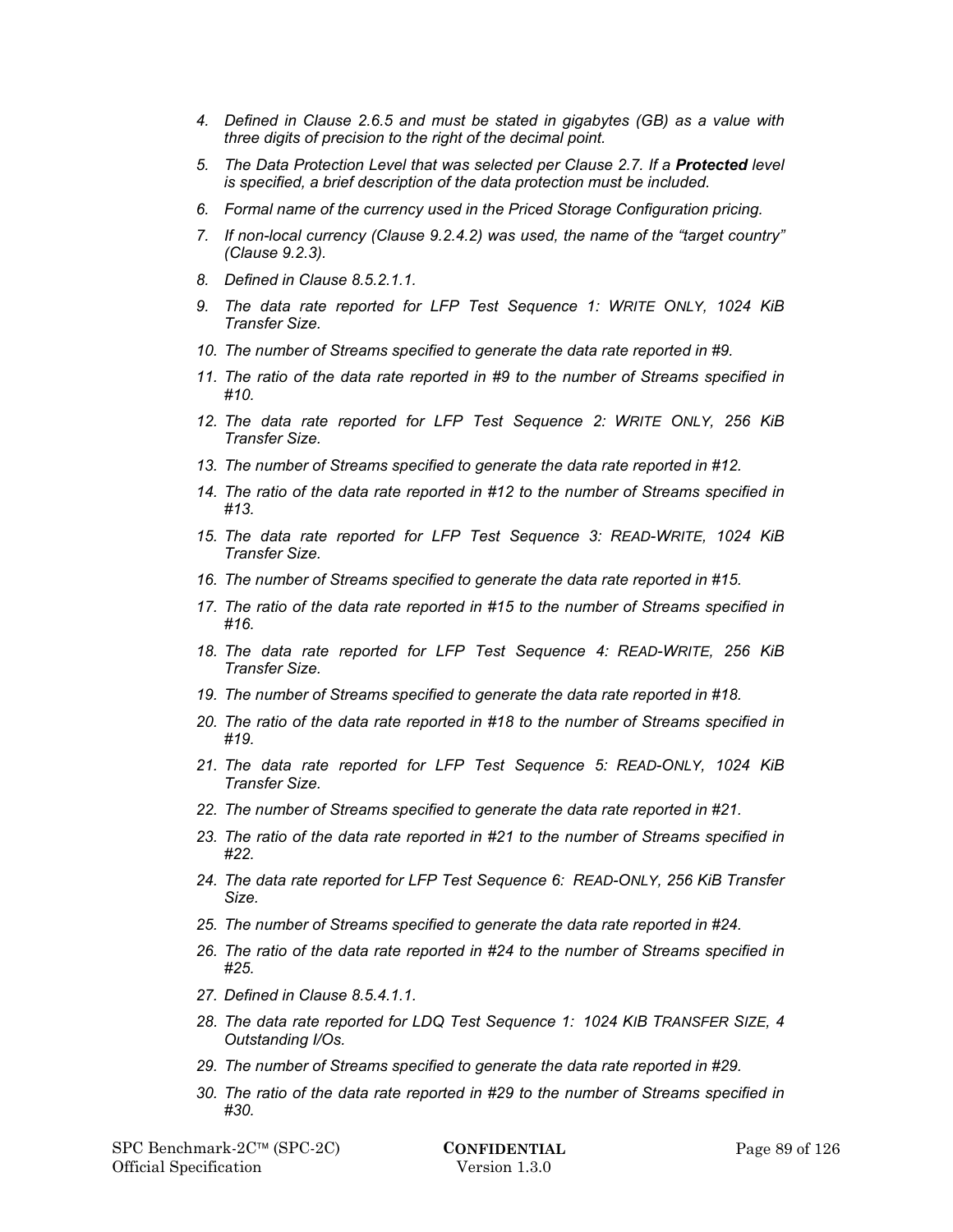- *31. The data rate reported for LDQ Test Sequence 2: 1024 KIB TRANSFER SIZE, 1 Outstanding I/O.*
- *32. The number of Streams specified to generate the data rate reported in #32.*
- *33. The ratio of the data rate reported in #32 to the number of Streams specified in #33.*
- *34. The data rate reported for LDQ Test Sequence 3: 64 KIB TRANSFER SIZE, 4 Outstanding I/Os.*
- *35. The number of Streams specified to generate the data rate reported in #35.*
- *36. The ratio of the data rate reported in #35 to the number of Streams specified in #36.*
- *37. The data rate reported for LDQ Test Sequence 4: 64 KIB TRANSFER SIZE, 1 Outstanding I/O.*
- *38. The number of Streams specified to generate the data rate reported in #38.*
- *39. The ratio of the data rate reported in #38 to the number of Streams specified in #39.*
- *40. Defined in Clause 8.5.5.1.1.*
- *41. Defined in Clause 8.5.5.2.1.*
- *42. Defined in Clause 8.5.5.3.1.*

#### **10.4.5.5 Storage Capacities and Relationship Diagram**

The Executive Summary will contain a copy of Figure 10-11, which documents and illustrates the various SPC-2C storage capacities and relationships.

#### **10.4.5.6 Pricing**

The Executive Summary will contain a pricing spreadsheet as described in Clause 9.3.1.

#### **10.4.5.7 Discounts**

The Executive Summary shall describe the basis, including type and justification, of any discounts *(Clause 9.2.1)* included in the pricing spreadsheet.

#### **10.4.5.8 Tested Storage Configuration and Priced Storage Configuration Differences**

The Executive Summary will contain a list of all differences between the Tested Storage Configuration (TSC) and Priced Storage Configuration. See Clauses 9.1.1 and 9.1.2 for definitions of TSC and Priced Storage Configuration.

#### **10.4.5.9 Priced Storage Configuration Component Changes**

10.4.5.9.1 New SPC-2C Result based on an existing SPC-2C Result *(Clause 11.1.2)*

The Executive Summary must list all hardware and/or software component differences if the Priced Storage Configuration of the new SPC-2C Result is not identical to the Priced Storage Configuration of the existing SPC-2C Result upon which it is based. The list shall contain the name of the original component, the new component, and a brief description of the difference(s) between the two components.

10.4.5.9.2 Revised SPC-2C Result *(Clause 11.1.3)*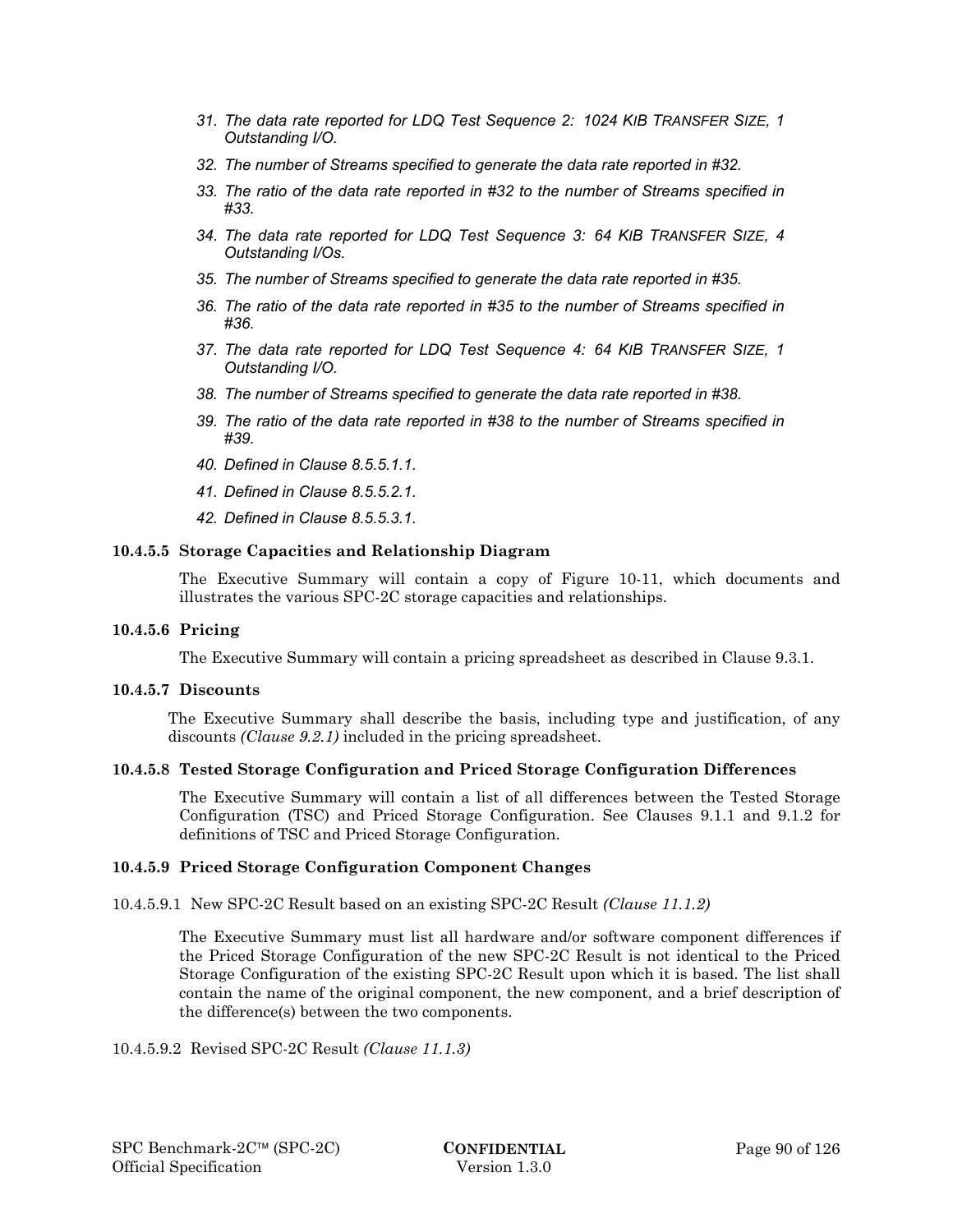The Executive Summary of a revised SPC-2C Result that contains changes to the Priced Storage Configuration is required to list of all Priced Storage Configuration component changes between the original and revised results. The list shall contain the name of the original component, the new component, and a brief description of the difference(s) between the two components.

# **10.4.5.10Benchmark Configuration (BC)/Tested Storage Configuration (TSC) Diagram**

The Executive Summary will contain a one page BC/TSC diagram that illustrates all major components of the BC/TSC. An example of the required diagram is illustrated in Figure 10-10.



**Figure 10-10: Benchmark Configuration/Tested Storage Configuration Diagram** 

Examples of the major components that must be included in the diagram include: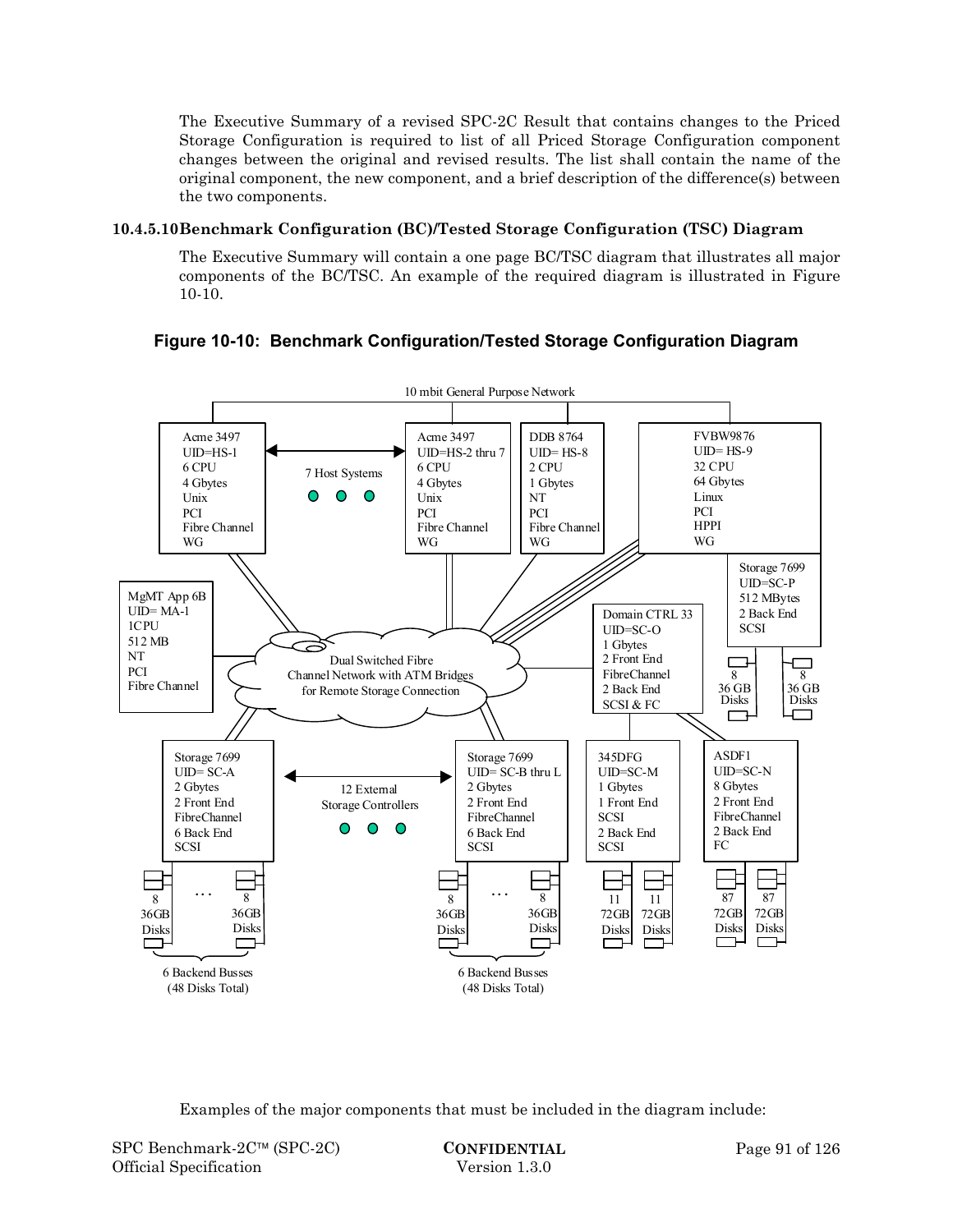- 1. All Host Systems and Management Appliances in the BC. Each Host System and Management Appliance contained in the diagram will include the following information:
	- CPU information that includes number of CPUs, model of each CPU, clock speed of each CPU, and cache configuration for each CPU.
	- The amount of main memory configured.
	- The operating system and version.
	- The type of system I/O interconnect.
	- The type of physical connections between adapters that are connected to the system I/O interconnect and any storage controllers, domain controllers, or storage devices.
- 2. All storage controllers and domain controllers in the TSC. Each storage controller and domain controller contained in the diagram will include the following information:
	- The model and/or name.
	- The amount of memory and cache.
	- The number of front-end physical connections and the type of each front-end connection.
	- The number of back-end physical connections and the type of each back-end connection.
	- The type of physical connections between adapters that are connected to the system I/O interconnect and the storage controller or domain controller.
- 3. The number of storage devices and their individual formatted storage capacities.

*Comment: Configurations vary widely and it is impossible to provide exact guidelines suitable for all configurations. The intent of this clause is to describe the system components and connections in sufficient detail to allow independent reconstruction of the BC environment.* 

*Comment: The intent of this clause is to provide enough detailed configuration information, along with other FDR information, to independently recreate the benchmark configuration and obtain the results published by the Test Sponsor.* 

## **10.4.5.11Host System and Tested Storage Configuration (TSC) Table**

The Executive Summary will contain a table that lists the major components of each Host System and the Tested Storage Configuration (TSC). Table 10-11 specifies the content, format, and appearance of the table.

| <b>Host System:</b>           | <b>Tested Storage Configuration (TSC):</b> |  |  |  |  |
|-------------------------------|--------------------------------------------|--|--|--|--|
| Host System name/model (1)    | Host Bus Adapter (HBA) information (6)     |  |  |  |  |
| CPU information (2)           | TSC product name (7)                       |  |  |  |  |
| Main Memory configuration (3) | Storage/Domain Controller information (8)  |  |  |  |  |

## **Table 10-11: Host System(s) and Tested Storage Configuration**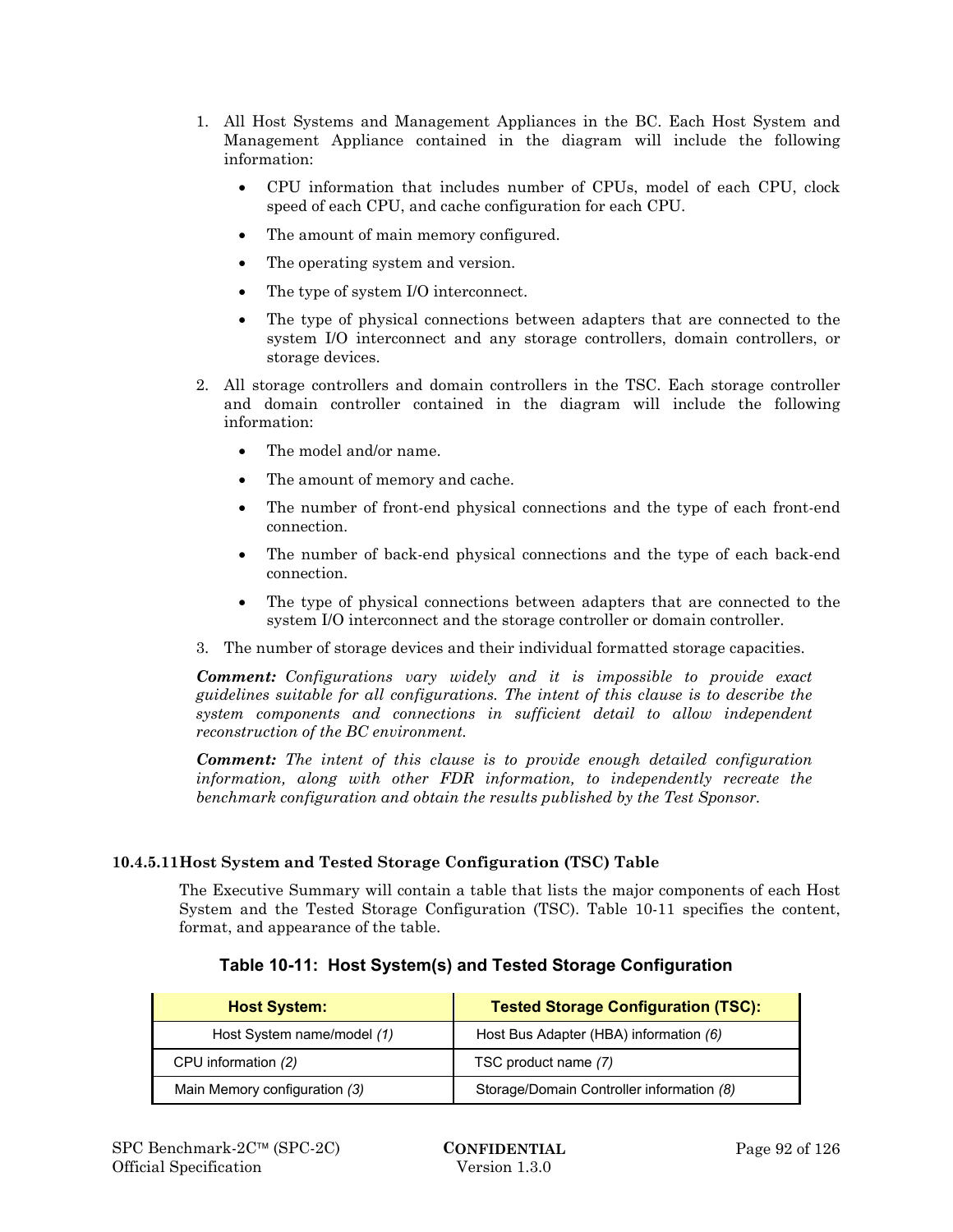| Operating system name and version (4) | Front-end interconnection information (9)                                |
|---------------------------------------|--------------------------------------------------------------------------|
| TSC System Software (5)               | Back-end interconnection information (10)                                |
|                                       | Storage device information (11)                                          |
|                                       | All other major TSC components (12)<br>(e.g. switches, enclosures, etc.) |

*Footnotes to* Table 10-11*:* 

- *1. The product name and model of each Host System used in the benchmark.*
- *2. The number, product/model name, and description of the CPUs in each Host System. The description will include clock speed and cache configuration/capacity.*
- *3. The amount of main memory configured in each Host System.*
- *4. The operating system, version, and any specific patches/updates installed on each Host System.*
- *5. Any System Software, other than the operating system, installed on the Host System that provided TSC functionality such as a volume manager.*
- *6. The number, product/model name and description of all Host Bus Adapters installed on each Host System.*
- *7. The Tested Storage Configuration's product name and model.*
- *8. The model/name and description of each storage/domain controller in the TSC. The description will include:* 
	- *The amount of memory and cache.*
	- *The type and total number of front-end physical connections.*
	- *The type and total number of back-end physical connections.*
	- *The type of physical connection between the Host System and storage/domain controller*
	- *The number of configured Storage Devices (12) accessible by the storage/domain controller.*
- *9. The number of physical front-end connections used in the benchmark.*
- *10. The number of physical back-end physical connections used in the benchmark and the number of Storage Devices accessible by each connection.*
- *11. The number of Storage Devices in the TSC and a description of each type of Storage Device. The description will include:* 
	- *The type of device (disk drive, solid state device, etc.).*
	- *The formatted capacity of each Storage Device type.*
	- *The rotation speed, if appropriate, of each Storage Device type.*
	- *The amount of cache in each Storage Device type.*
- *12. All other major TSC components such as switches, enclosures, etc.*

# *Note: The above clause concludes the Executive Summary portion of the Full Disclosure Report.*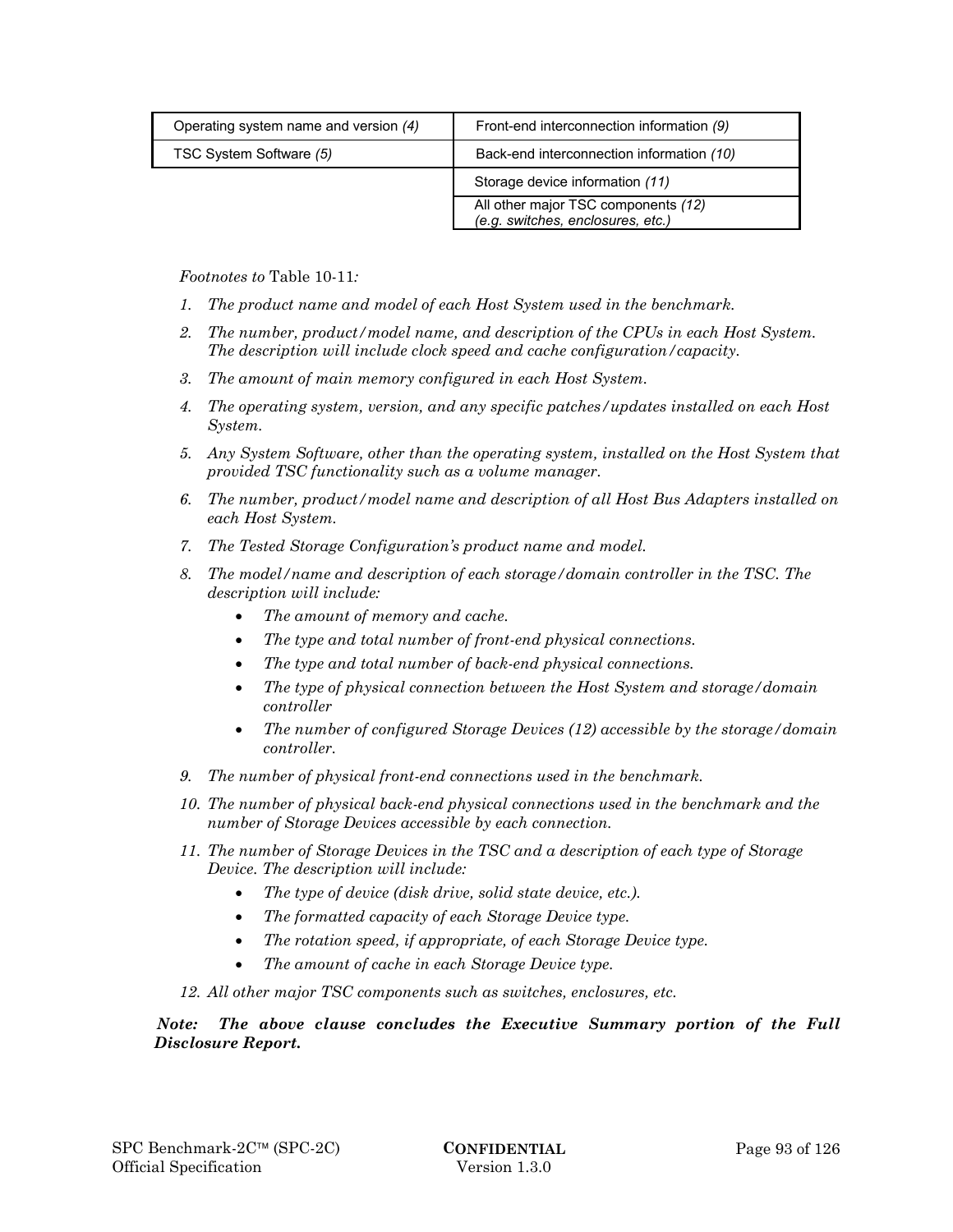### **10.4.6 Benchmark Configuration – Tested Storage Configuration**

The intent of Clauses  $10.4.6.1 - 10.4.6.3$  is to require disclosure of the detailed information necessary to recreate the Benchmark Configuration, including the Tested Storage Configuration, so that the SPC-2C benchmark results submitted by the Test Sponsor may be independently reproduced.

### **10.4.6.1 Customer Tuning Parameters and Options**

All Benchmark Configuration (BC) components with customer tunable parameters and options that have been altered from their default values must be listed in the Full Disclosure Report (FDR). The FDR entry for each of those components must include both the name of the component and the altered value of the parameter or option. If the parameter name is not self-explanatory to a knowledgeable practitioner, a brief description of the parameter's use must also be included in the FDR entry.

Examples of customer tunable parameters and options include:

- Options for each component used in a network used to connect TSC component to Host Systems.
- Host Bus Adapter Options.
- Storage controller and domain controller options.
- Operating system, run time environment, and application configuration parameters.
- Compilation and linkage options and run-time optimizations used to create/install any applications or the OS used on the BC.

#### **10.4.6.2 Tested Storage Configuration Creation and Configuration**

The Full Disclosure Report must include sufficient information to recreate the logical representation of the Tested Storage Configuration (TSC). In addition to customer tunable parameters and options (Clause 10.4.6.1), that information must include, at a minimum:

- A diagram and/or description of the following:
	- $\triangleright$  All physical components that comprise the TSC. Those components are also illustrated in the BC Configuration Diagram in Clause 10.4.5.10.
	- $\triangleright$  The logical representation of the TSC, configured from the above components that will be presented to the SPC-2C Workload Generator.
- Listings of scripts used to create the logical representation of the TSC.
- If scripts were not used, a description of the process used with sufficient detail to recreate the logical representation of the TSC.

#### **10.4.6.3 SPC-2C Workload Generator Storage Configuration**

The Full Disclosure Report will include all SPC-2C Workload Generator storage configuration commands and parameters used in the SPC-2C benchmark measurement.

#### **10.4.7 Data Repository**

The intent of Clauses  $10.4.7.1 - 10.4.7.2$  is to require disclosure of the detailed information that fully describes and accounts for the various storage capacities and mappings used in Tested Storage Configuration.

#### **10.4.7.1 SPC-2C Storage Capacities and Relationships**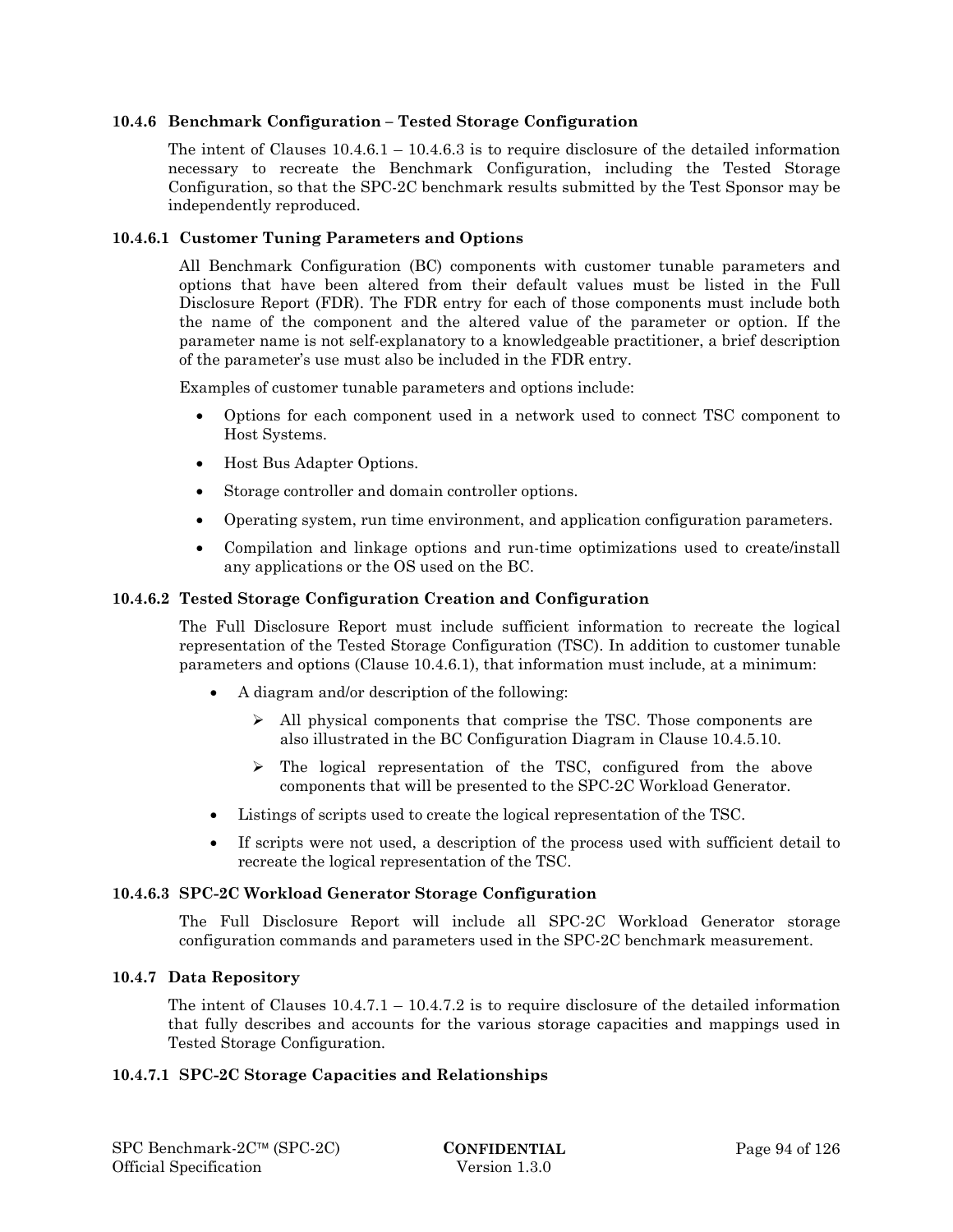Two tables and an illustration documenting the storage capacities and relationships of the SPC-2C Storage Hierarchy (Clause 2.1) will be included in the FDR. The content, appearance, and format of the tables are specified in Table 10-12 and Table 10-13. The content, appearance, and format of the illustration are specified in Figure 10-11.

In addition, an annotation must be included with the table illustrated in Table 10-12 that documents the source of the value presented for Physical Storage Capacity. The source will be either formatted capacity or capacity reported as available for application use. If multiple Storage Device models are included in the Tested Storage Configuration, the annotation must detail the appropriate source for each model.

The annotation must also include the following text:

*"The configured Storage Devices may include additional storage capacity reserved for system overhead, which is not accessible for application use. That storage capacity may not be included in the value presented for Physical Storage Capacity".*

| <b>SPC-2C Storage Capacities</b>   |              |                 |  |
|------------------------------------|--------------|-----------------|--|
| <b>Storage Hierarchy Component</b> | <b>Units</b> | <b>Capacity</b> |  |
| ASU Capacity (1)                   | GB           | nnn,nnn.nn      |  |
| Addressable Storage Capacity (2)   | GB           | n,nnn,nnn.nn    |  |
| Configured Storage Capacity (3)    | GВ           | n,nnn,nnn.nn    |  |
| Physical Storage Capacity (4)      | GВ           | n,nnn,nnn.nn    |  |
| Data Protection Capacity (5)       | GB           | nnn,nnn.nn      |  |
| Required Storage (6)               | GB           | nn.nn           |  |
| Global Storage Overhead (7)        | GB           | nn.nn           |  |
| Total Unused Storage (8)           | GВ           | nn.nn           |  |

# **Table 10-12: SPC-2C Storage Capacities**

*Footnotes to Table 10-12.* 

*1. Defined in Clause 2.6* 

- *2. Defined in Clause 2.4*
- *3. Defined in Clause 2.3*
- *4. Defined in Clause 2.2*
- *5. Defined in Clause 2.7.3*
- *6. Defined in Clause 2.3.2*
- *7. Defined in Clause 2.2.3*
- *8. Sum of capacities defined in Clauses 2.2.4, 2.3.2, and 2.4.3.*

*Capacities must be stated in gigabytes (GB) as a value with a minimum of two digits to the right of the decimal point.*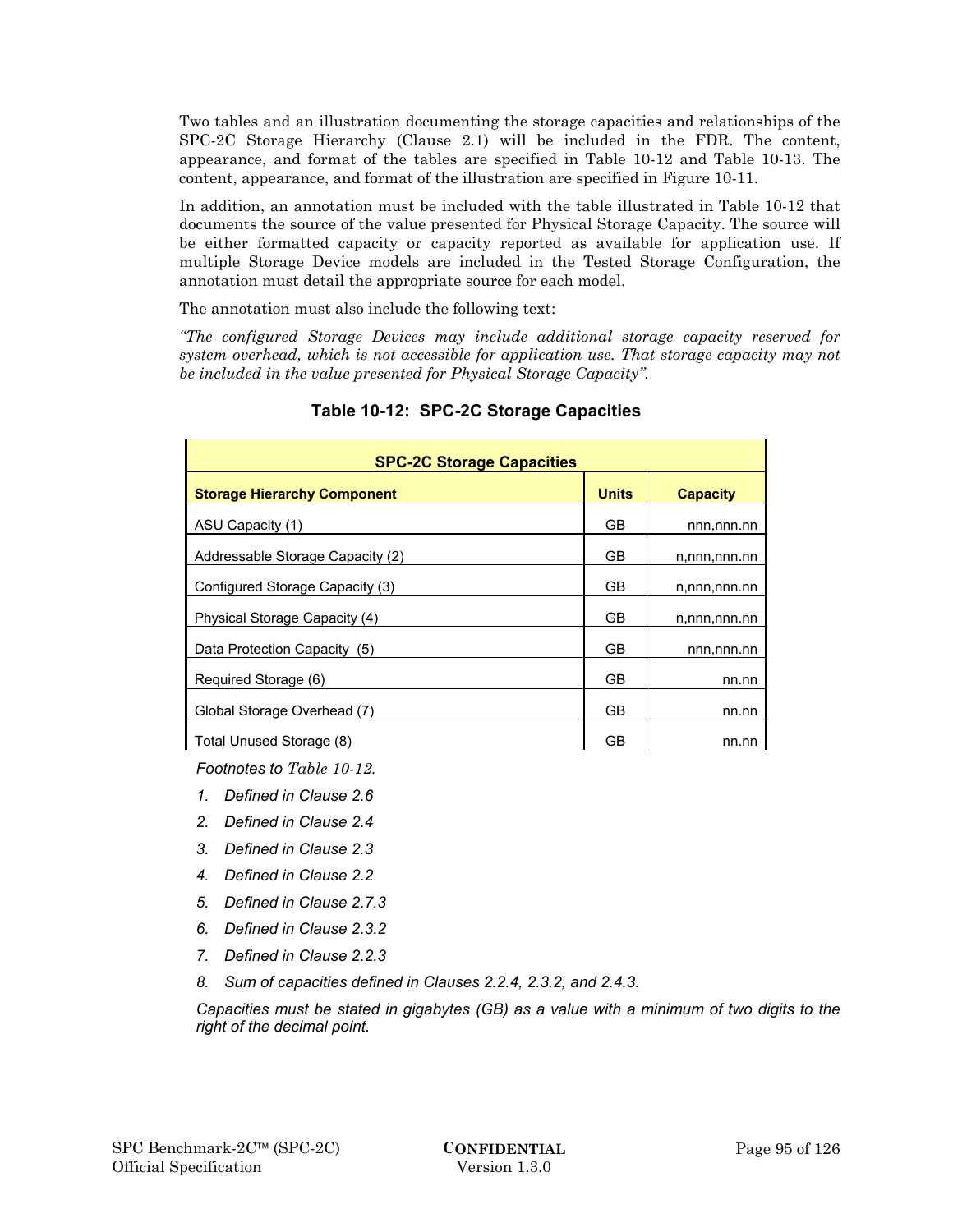

**Figure 10-11: SPC-2C Storage Capacities and Relationships** 

**Table 10-13: SPC-2C Storage Hierarchy Ratios** 

|                                     | <b>Addressable Storage</b><br><b>Capacity</b> | <b>Configured Storage</b><br><b>Capacity</b> | <b>Physical Storage</b><br><b>Capacity</b> |
|-------------------------------------|-----------------------------------------------|----------------------------------------------|--------------------------------------------|
| <b>Total ASU Capacity</b>           | (1)                                           | (2)                                          | (3)                                        |
| <b>Data Protection Capacity</b>     |                                               | (4)                                          | (5)                                        |
|                                     |                                               |                                              |                                            |
| <b>Addressable Storage Capacity</b> |                                               | (8)                                          | (9)                                        |
| <b>Required Storage/Spares</b>      |                                               | (10)                                         | (11)                                       |
| <b>Configured Storage Capacity</b>  |                                               |                                              | (12)                                       |
| <b>Global Storage Overhead</b>      |                                               |                                              | (13)                                       |
| <b>Unused Storage</b>               | (14)                                          | (15)                                         | (16)                                       |

*Footnotes to Table 10-13.* 

*The values calculated below are to be represented as a percentage with two significant digits, truncating after the second significant digit.* 

- *1. Total ASU Capacity ÷ Addressable Storage Capacity*
- *2. Total ASU Capacity ÷ Configured Storage Capacity*
- *3. Total ASU Capacity ÷ Physical Storage Capacity*
- *4. Data Protection Capacity ÷ Configured Storage Capacity*
- *5. Data Protection Capacity ÷ Physical Storage Capacity*
- *6. Addressable Storage Capacity ÷ Configured Storage Capacity*
- *7. Addressable Storage Capacity ÷ Physical Storage Capacity*
- *8. Required Storage ÷ Configured Storage Capacity*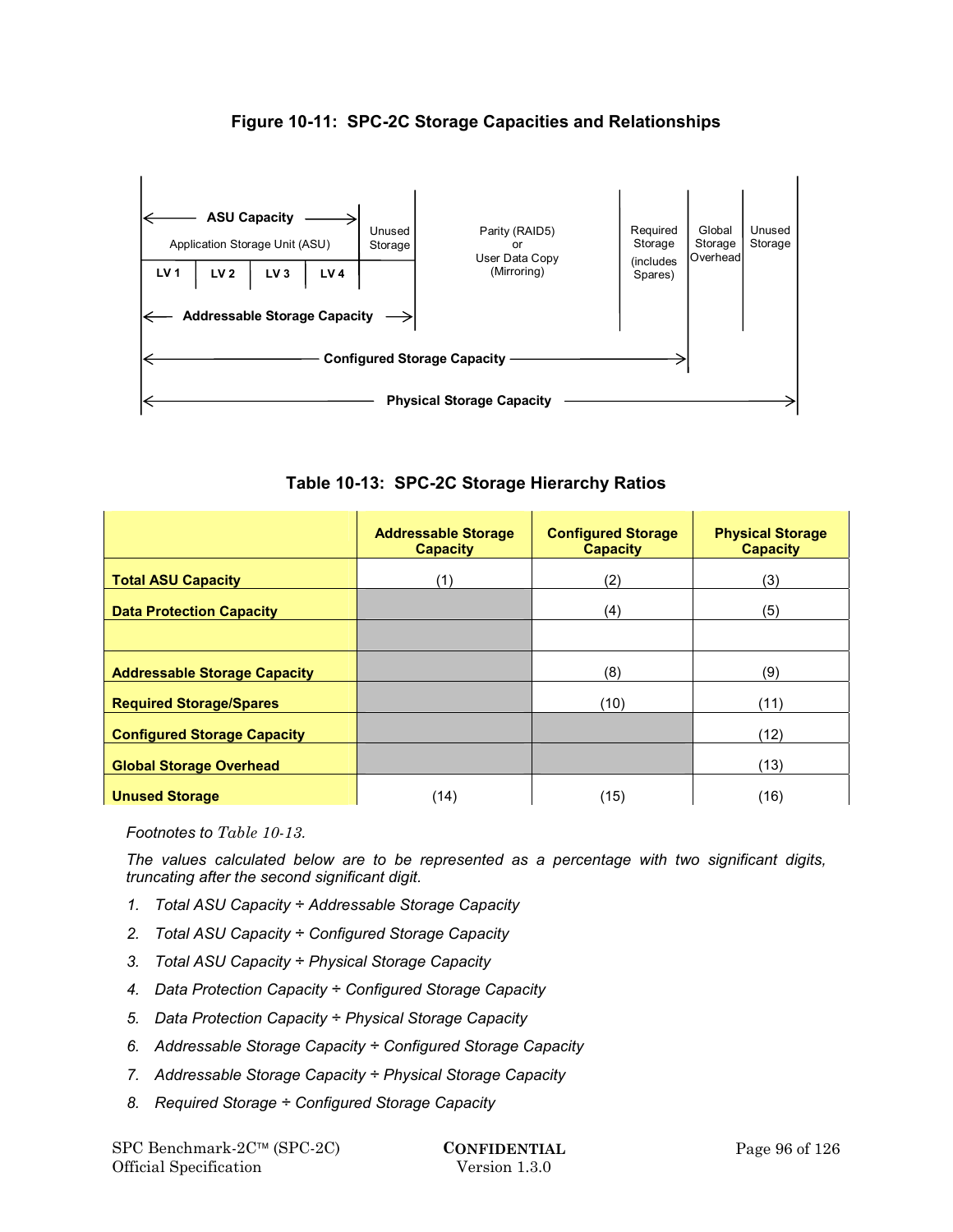- *9. Required Storage ÷ Physical Storage Capacity*
- *10. Configured Storage Capacity ÷ Physical Storage Capacity*
- *11. Global Storage Overhead ÷ Physical Storage Capacity*
- *12. Unused Storage (contained in Addressable Storage Capacity) ÷ Addressable Storage Capacity*
- *13. Unused Storage (contained in Configured Storage Capacity) ÷ Configured Storage Capacity*
- *14. Unused Storage (total)) ÷ Physical Storage Capacity*

## **10.4.7.2 Logical Volume Capacities and Application Storage Unit Mapping**

A table illustrating the capacity of the Application Storage Unit (ASU) and the mapping of Logical Volumes to ASU will be provided in the FDR. Capacity must be stated in gigabytes (GB) as a value with a minimum of two digits to the right of the decimal point. Each Logical Volume will be sequenced in the table from top to bottom per its position in the contiguous address space of the ASU. Each Logical Volume entry will list its total capacity, the portion of that capacity used for the ASU, and any unused capacity. The content, appearance, and format of this table are specified in Table 10-14.

| <b>Logical Volume Capacity and Mapping</b> |                        |                       |                         |
|--------------------------------------------|------------------------|-----------------------|-------------------------|
| <b>ASU (nnn,nnn.nn GB)</b>                 |                        |                       |                         |
|                                            | Total<br>Capacity (GB) | Capacity<br>Used (GB) | Capacity<br>Unused (GB) |
| Logical Volume 1                           | nnn.nn                 | nnn.nn                | nnn.nn                  |
| Logical Volume 2                           | nnn.nn                 | nnn.nn                | nnn nn                  |
| Logical Volume 3                           | nnn.nn                 | nnn.nn                | nnn nn                  |
| Logical Volume n                           | nnn.nn                 | nnn nn                | nnn.nn                  |

# **Table 10-14: Logical Volume Capacity and ASU Mapping**

## **10.4.8 SPC-2C Test Execution Results**

Clauses 10.6.8.1 – 10.6.8.4 describe the required content and format of the Full Disclosure Report section that documents the results of the various SPC-2C Tests, Test Phases, and Test Runs.

## **10.4.8.1 Large File Processing Test**

The Full Disclosure Report will contain the following content for the Large File Processing Test:

- 1. A listing of the SPC-2C Workload Generator commands and parameters used to execute each of the Test Runs in the Large File Processing Test.
- 2. The human readable SPC-2C Test Results File for each of the Test Runs in the Large File Processing Test.
- 3. The following three tables, defined in Clauses 10.1.1 10.1.3 are: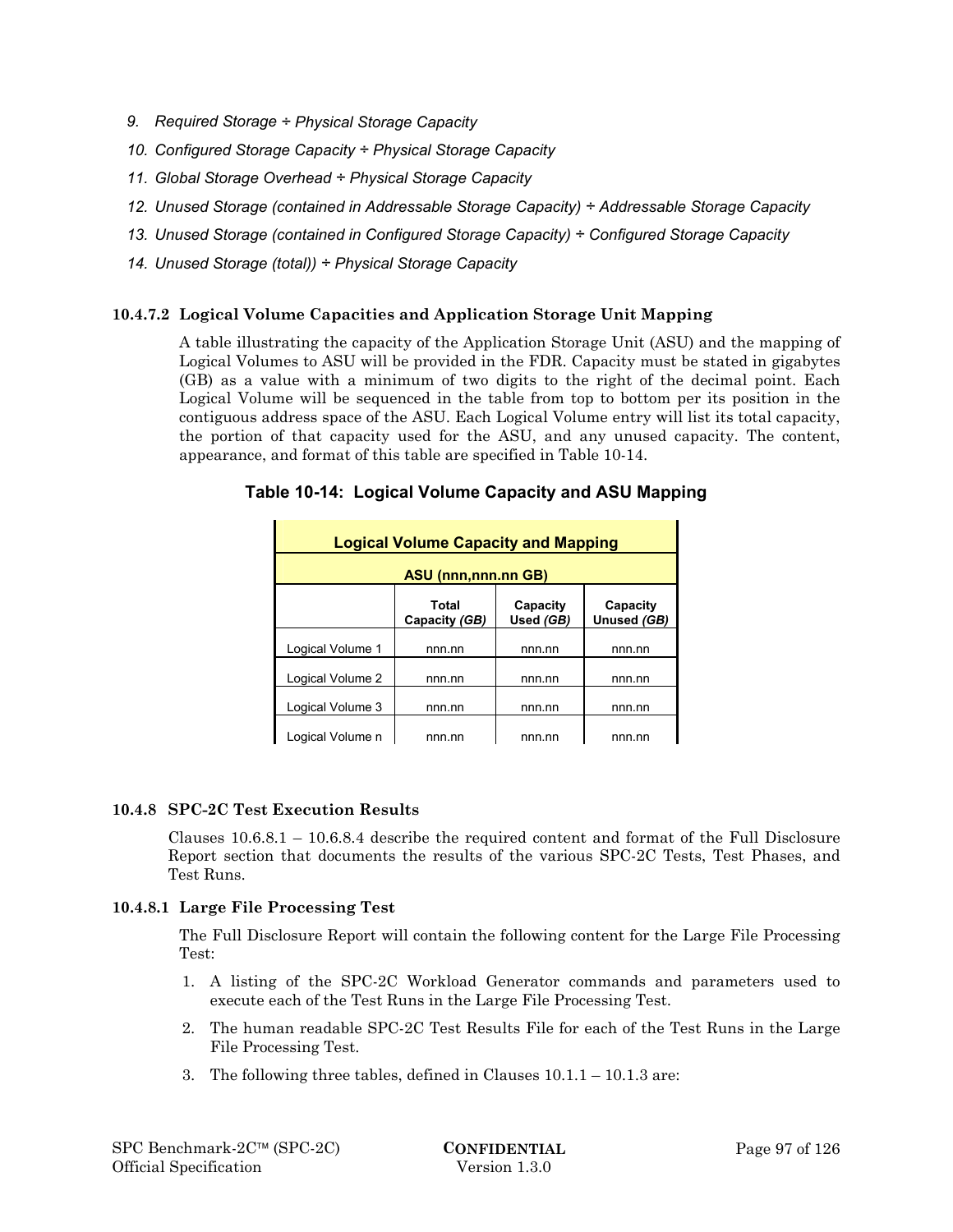- Average Data Rate: This table will contain the average Data Rate, in MB per second, for the Measurement Interval of each Test Run in the Large File Processing Test Test.
- Average Data Rate per Stream: This table will contain the average Data Rate per Stream, in MB per second, for the Measurement Interval of each Test Run in the Large File Processing Test.
- Average Response Time: This table will contain the average Response Time, in milliseconds (ms), for the Measurement Interval of each Test Run in the Large File Processing Test.

Each table will also include the following information for each Test Run:

- The number Streams specified.
- The Ramp-Up duration in seconds.
- The Measurement Interval duration in seconds.

Table 10-1, Table 10-2, and Table 10-3 illustrate the required content, format, and appearance of the three required tables.

4. Average Data Rate, Average Data Rate per Stream, and Average Response Time graphs as defined in Clauses 10.1.1, 10.1.2, and 10.1.3. Figure 10-1, Figure 10-2, and Figure 10-3 illustrate the required content, format, and appearance of the three required graphs.

### **10.4.8.1.1 Large File Processing Test – WRITE ONLY Test Phase**

- 1. A table that will contain the following information, as described in Clauses 10.1.4 10.1.6, for each "WRITE ONLY, 1024 KiB Transfer Size" Test Run:
	- The number of Streams specified.
	- The average Data Rate *(10.1.4)*, average Data Rate per Stream *(10.1.5)*, and average Response Time *(10.1.6)* reported at five second intervals.

Table 10-4 illustrates the required content, format, and appearance of the table.

- 2. Average Data Rate by Intervals, Average Data Rate per Stream by Intervals, and Average Response Time by Intervals graphs for the "WRITE ONLY, 1024 KiB Transfer Size" Test Runs as specified in Clauses 10.1.4-10.1.6. Figure 10-4 – Figure 10-6 illustrate the required content, format, and appearance of the three required graphs.
- 3. A table that will contain the following information, as described in Clauses 10.1.4 10.1.6, for each "WRITE ONLY, 256 KiB Transfer Size" Test Run:
	- The number of Streams specified.
	- The average Data Rate *(10.1.4)*, average Data Rate per Stream *(10.1.5)*, and average Response Time *(10.1.6)* reported at five second intervals.

Table 10-4 illustrates the required content, format, and appearance of the table.

4. Average Data Rate by Intervals, Average Data Rate per Stream by Intervals, and Average Response Time by Intervals graphs for the "WRITE ONLY, 256 KiB Transfer Size" Test Runs as specified in Clauses  $10.1.4$ -10.1.6. Figure  $10-4$  – Figure  $10-6$ illustrate the required content, format, and appearance of the three required graphs.

## **10.4.8.1.2 Large File Processing Test – READ-WRITE Test Phase**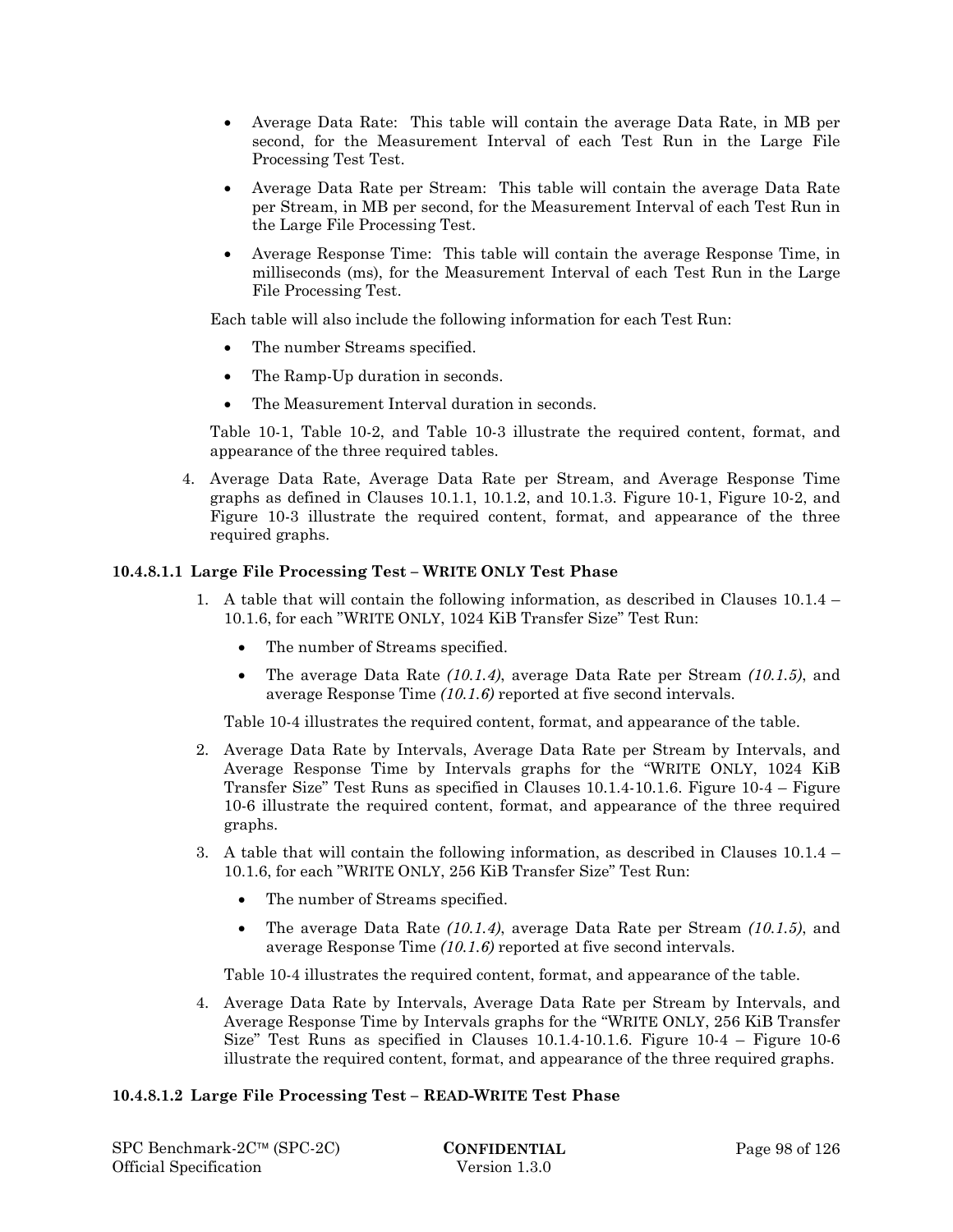- 1. A table that will contain the following information, as described in Clauses 10.1.4 10.1.6, for each "READ-WRITE, 1024 KiB Transfer Size" Test Run:
	- The number of Streams specified.
	- The average Data Rate *(10.1.4)*, average Data Rate per Stream *(10.1.5)*, and average Response Time *(10.1.6)* reported at five second intervals.

Table 10-4 illustrates the required content, format, and appearance of the table.

- 2. Average Data Rate by Intervals, Average Data Rate per Stream by Intervals, and Average Response Time by Intervals graphs for the "READ-WRITE, 1024 KiB Transfer Size" Test Runs as specified in Clauses 10.1.4-10.1.6. Figure 10-4 – Figure 10-6 illustrate the required content, format, and appearance of the three required graphs.
- 3. A table that will contain the following information, as described in Clauses 10.1.4 10.1.6, for each " READ-WRITE, 256 KiB Transfer Size" Test Run:
	- The number of Streams specified.
	- The average Data Rate *(10.1.4)*, average Data Rate per Stream *(10.1.5)*, and average Response Time *(10.1.6)* reported at five second intervals.

Table 10-4 illustrates the required content, format, and appearance of the table.

4. Average Data Rate by Intervals, Average Data Rate per Stream by Intervals, and Average Response Time by Intervals graphs for the "READ-WRITE, 256 KiB Transfer Size" Test Runs as specified in Clauses 10.1.4-10.1.6. Figure 10-4 – Figure 10-6 illustrate the required content, format, and appearance of the three required graphs.

### **10.4.8.1.3 Large File Processing Test – READ ONLY Test Phase**

- 1. A table that will contain the following information, as described in Clauses 10.1.4 10.1.6, for each "READ ONLY, 1024 KiB Transfer Size" Test Run:
	- The number of Streams specified.
	- The average Data Rate *(10.1.4)*, average Data Rate per Stream *(10.1.5)*, and average Response Time *(10.1.6)* reported at five second intervals.

Table 10-4 illustrates the required content, format, and appearance of the table.

- 2. Average Data Rate by Intervals, Average Data Rate per Stream by Intervals, and Average Response Time by Intervals graphs for the "READ ONLY, 1024 KiB Transfer Size" Test Runs as specified in Clauses 10.1.4-10.1.6. Figure 10-4 – Figure 10-6 illustrate the required content, format, and appearance of the three required graphs.
- 3. A table that will contain the following information, as described in Clauses 10.1.4 10.1.6, for each " READ ONLY, 256 KiB Transfer Size" Test Run:
	- The number of Streams specified.
	- The average Data Rate *(10.1.4)*, average Data Rate per Stream *(10.1.5)*, and average Response Time *(10.1.6)* reported at five second intervals.

Table 10-4 illustrates the required content, format, and appearance of the table.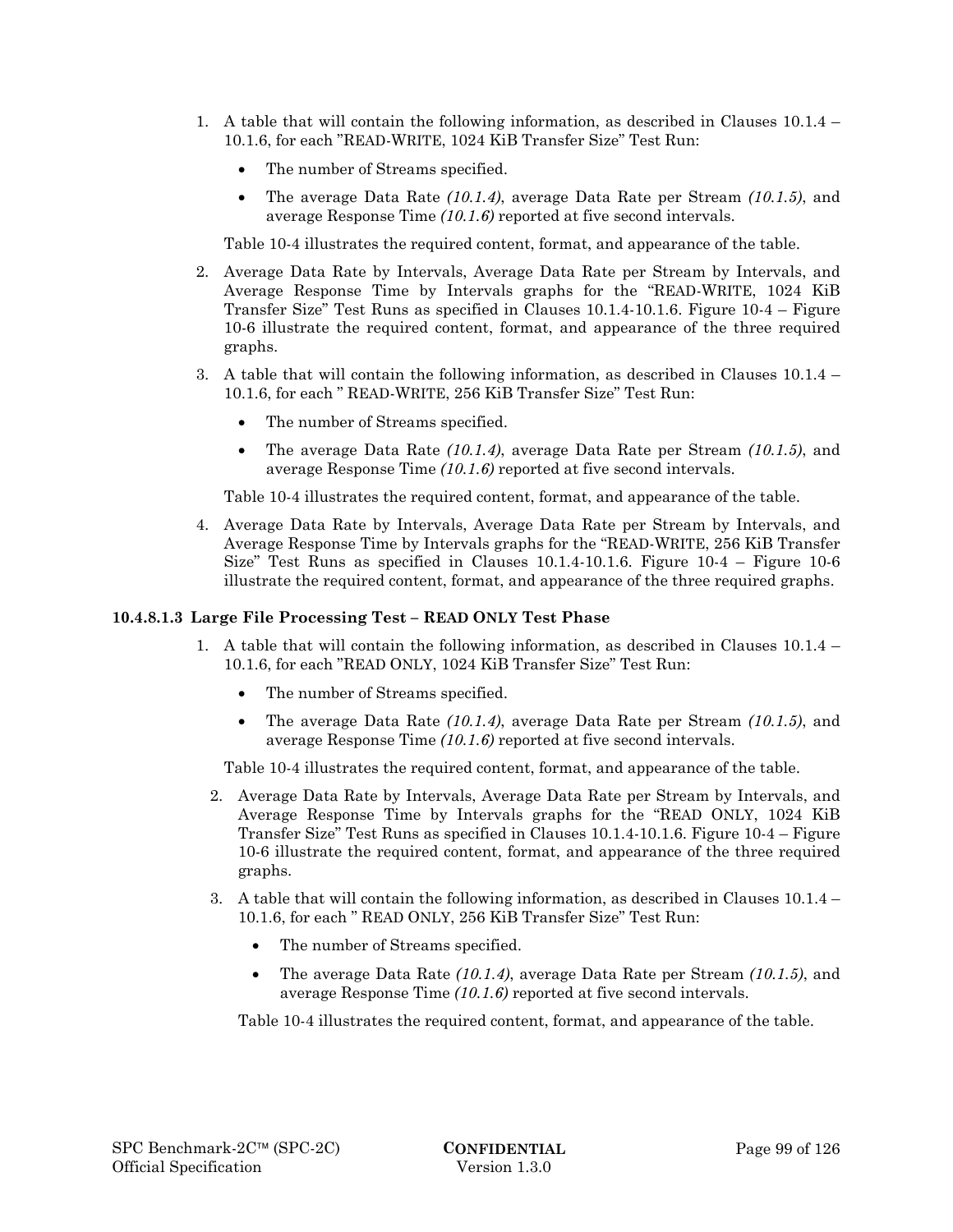4. Average Data Rate by Intervals, Average Data Rate per Stream by Intervals, and Average Response Time by Intervals graphs for the "READ ONLY, 256 KiB Transfer Size" Test Runs as specified in Clauses 10.1.4-10.1.6. Figure 10-4 – Figure 10-6 illustrate the required content, format, and appearance of the three required graphs.

# **10.4.8.2 Large Database Query Test**

The Full Disclosure Report will contain the following content for the Large Database Query Test:

- 1. A listing of the SPC-2C Workload Generator commands and parameters used to execute each of the Test Runs in the Large Database Query Test.
- 2. The human readable SPC-2C Test Results File for each of the Test Runs in the Large Database Query Test.
- 3. The following three tables, defined in Clauses 10.1.1 10.1.3:
	- Average Data Rate: This table will will contain the average Data Rate, in MB per second, for the Measurement Interval of each Test Run in the Large Database Query Test.
	- Average Data Rate per Stream: This table will will contain the average Data Rate per Stream, in MB per second, for the Measurement Interval of each Test Run in the Large Database Query Test.
	- Average Response Time: This table will contain the average Response Time, in milliseconds (ms), for the Measurement Interval of each Test Run in the Large Database Query Test.

Each table will also include the following information for each Test Run:

- The number of Streams specified.
- The Ramp-Up duration in seconds.
- The Measurement Interval duration in seconds.

Table 10-1, Table 10-2, and Table 10-3 illustrate the required content, format, and appearance of the three required tables.

4. Average Data Rate, Average Data Rate per Stream, and Average Response Time graphs as defined in Clauses 10.1.1, 10.1.2, and 10.1.3. Figure 10-1, Figure 10-2, and Figure 10-3 illustrate the required content, format, and appearance of the three required graphs.

## **10.4.8.2.1 Large Database Query Test – 1024 KIB TRANSFER SIZE Test Phase**

- 1. A table that will contain the following information, as described in Clauses 10.1.4 10.1.6, for each "1024 KIB TRANSFER SIZE, 4 Outstanding I/Os" Test Run:
	- The number of Streams specified.
	- The average Data Rate *(10.1.4)*, average Data Rate per Stream *(10.1.5)*, and average Response Time *(10.1.6)* reported at five second intervals.

Table 10-4 illustrates the required content, format, and appearance of the table.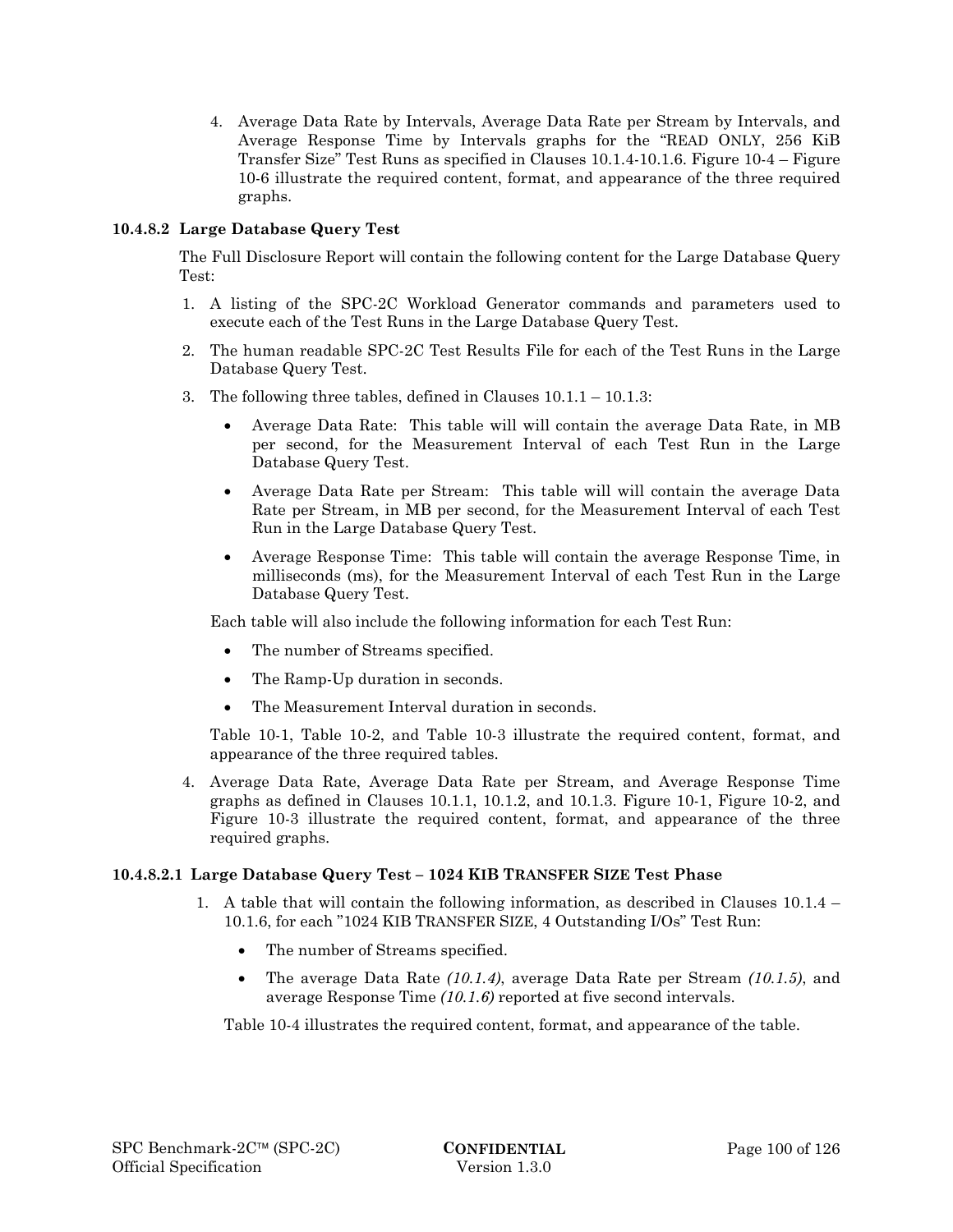- 2. Average Data Rate by Intervals, Average Data Rate per Stream by Intervals, and Average Response Time by Intervals graphs for the "1024 KIB TRANSFER SIZE, 4 Outstanding I/Os" Test Runs as specified in Clauses 10.1.4-10.1.6. Figure 10-4 – Figure 10-6 illustrate the required content, format, and appearance of the three required graphs.
- 3. A table that will contain the following information, as described in Clauses 10.1.4 10.1.6, for each "1024 KIB TRANSFER SIZE, 4 Outstanding I/Os" Test Run:
	- The number of Streams specified.
	- The average Data Rate *(10.1.4)*, average Data Rate per Stream *(10.1.5)*, and average Response Time *(10.1.6)* reported at five second intervals.

Table 10-4 illustrates the required content, format, and appearance of the table.

4. Average Data Rate by Intervals, Average Data Rate per Stream by Intervals, and Average Response Time by Intervals graphs for the "1024 KIB TRANSFER SIZE, 4 Outstanding I/Os" Test Runs as specified in Clauses 10.1.4-10.1.6. Figure 10-4 – Figure 10-6 illustrate the required content, format, and appearance of the three required graphs.

## **10.4.8.2.2 Large Database Query Test – 64 KIB TRANSFER SIZE Test Phase**

- 1. A table that will contain the following information, as described in Clauses 10.1.4 10.1.6, for each "64 KIB TRANSFER SIZE, 4 Outstanding I/Os" Test Run:
	- The number of Streams specified.
	- The average Data Rate *(10.1.4)*, average Data Rate per Stream *(10.1.5)*, and average Response Time *(10.1.6)* reported at five second intervals.

Table 10-4 illustrates the required content, format, and appearance of the table.

- 2. Average Data Rate by Intervals, Average Data Rate per Stream by Intervals, and Average Response Time by Intervals graphs for the "64 KIB TRANSFER SIZE, 4 Outstanding I/Os" Test Runs as specified in Clauses 10.1.4-10.1.6. Figure 10-4 – Figure 10-6 illustrate the required content, format, and appearance of the three required graphs.
- 3. A table that will contain the following information, as described in Clauses 10.1.4 10.1.6, for each "64 KIB TRANSFER SIZE, 4 Outstanding I/Os" Test Run:
	- The number of Streams specified.
	- The average Data Rate *(10.1.4)*, average Data Rate per Stream *(10.1.5)*, and average Response Time *(10.1.6)* reported at five second intervals.

Table 10-4 illustrates the required content, format, and appearance of the table.

4. Average Data Rate by Intervals, Average Data Rate per Stream by Intervals, and Average Response Time by Intervals graphs for the "64 KIB TRANSFER SIZE, 4 Outstanding I/Os" Test Runs as specified in Clauses 10.1.4-10.1.6. Figure 10-4 – Figure 10-6 illustrate the required content, format, and appearance of the three required graphs.

## **10.4.8.3 Video on Demand Delivery Test**

The Full Disclosure Report will contain the following content for the Video on Demand Delivery Test: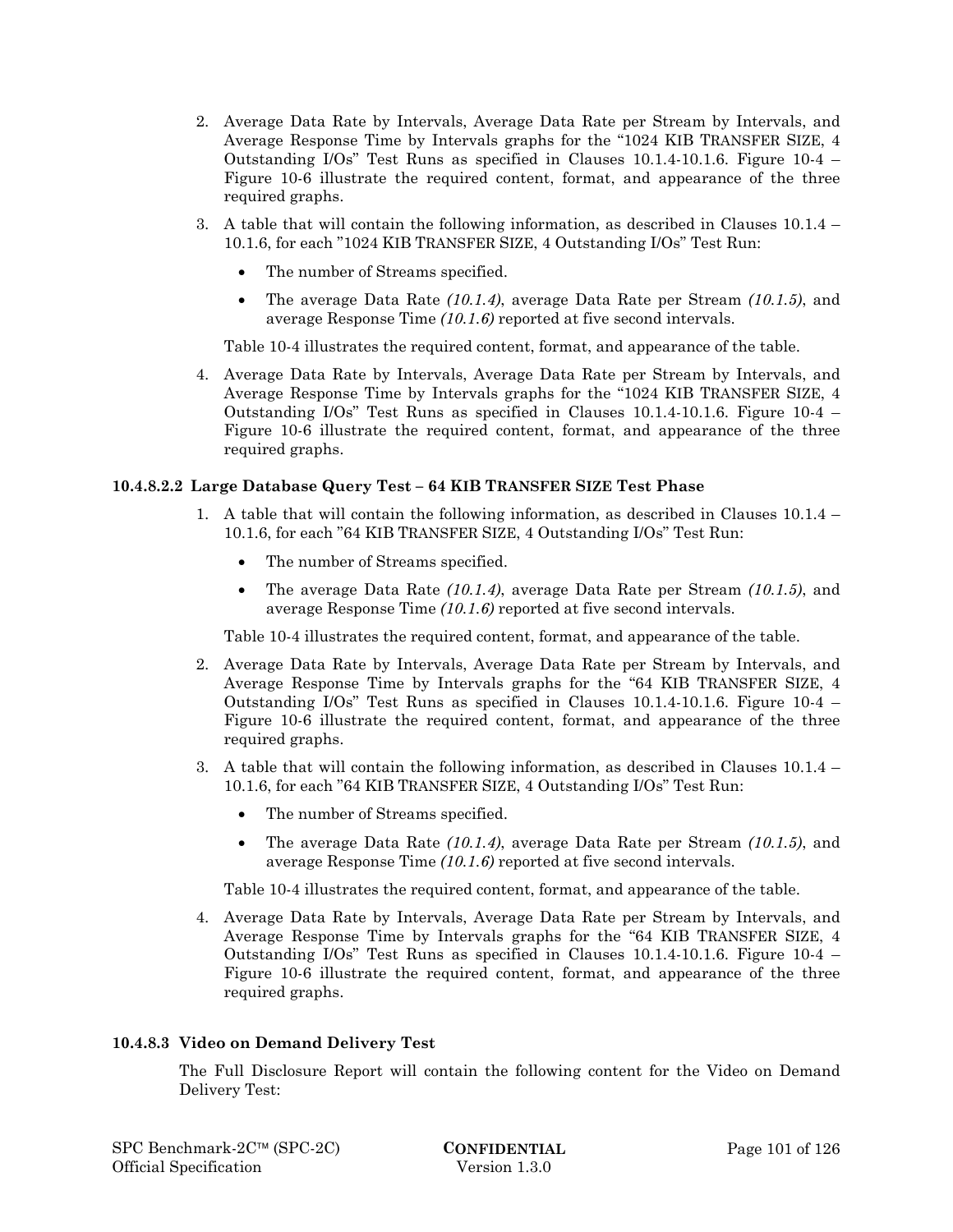- 1. A listing of the SPC-2C Workload Generator commands and parameters used to execute the Test Run in the Video on Demand Delivery Test.
- 2. The human readable SPC-2C Test Results File for the Test Run in the Video on Demand Delivery Test.
- 3. A table, as specified in Clause 10.1.7, that will contain the following information for the Test Run in the Video on Demand Delivery Test.
	- The number Streams specified.
	- The Ramp-Up duration in seconds.
	- The Measurement Interval duration in seconds.
	- The average data rate, in MB per second, for the Measurement Interval.
	- The average data rate, in MB per second, per Stream for the Measurement Interval.

Table 10-6 illustrates the required content, format, and appearance of the table.

- 4. A table, as specified in Clause 10.1.8, that will contain the following information for the single Video on Demand Delivery Test Run:
	- The number of Streams specified.
	- The average data rate, average data rate per stream, average Response Time, and Maximum Response Time reported at 60 second intervals.

Table 10-7 illustrates the required content, format, and appearance of the table.

- 5. Average Data Rate by Interval and Average Response Time by Interval graphs for the single Video on Demand Delivery Test Run as specified in Clause 10.1.8. Figure 10-7 and Figure 10-8 illustrate the required content, format, and appearance of the three graphs.
- 6. A Maximum Response Time (intervals) graph as specified in Clause 10.1.9. Figure 10-9 illustrates the required content, format, and appearance of the graph.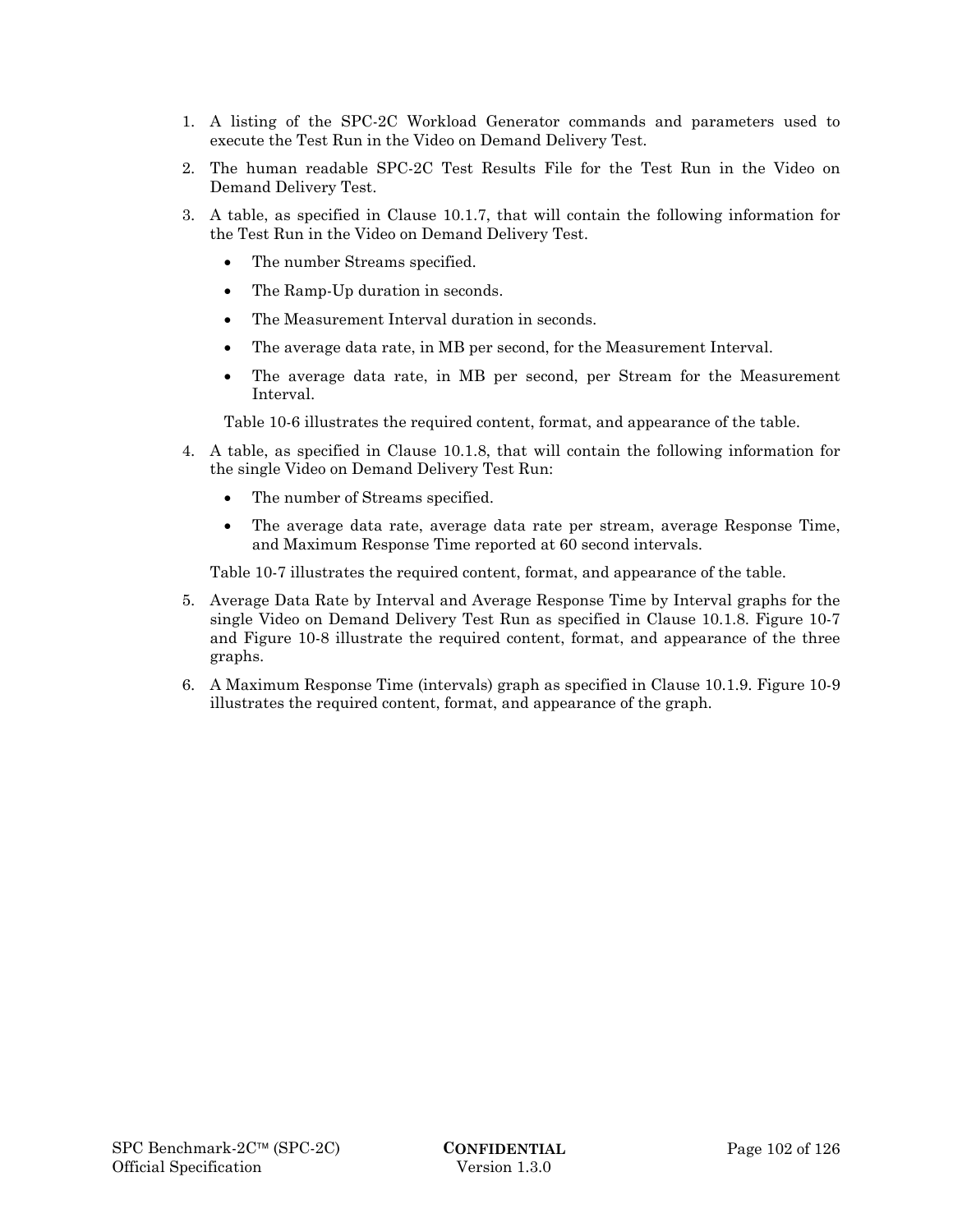### **10.4.8.4 Data Persistence Test Results**

The Full Disclosure Report will contain the following content for the Data Persistence Test:

- 1. A listing of the SPC-2C Workload Generator commands and parameters used to execute each of the Test Runs in the Persistence Test.
- 2. The human readable SPC-2C Test Results File for each of the Test Runs in the Data Persistence Test.
- 3. A table from the successful Persistence Test, which contains the results from the test. The content, format, and appearance of the table are specified in Table 10-15.

| <b>Data Persistence Test Results</b>                              |            |  |
|-------------------------------------------------------------------|------------|--|
| Data Persistence Test Number: N (1)                               |            |  |
| Total Number of Logical Blocks Written (2)                        | nn,nnn,nnn |  |
| Total Number of Logical Blocks Re-referenced (3)                  | nn,nnn,nnn |  |
| Total Number of Logical Blocks Verified (4)                       | nn,nnn,nnn |  |
| Total Number of Logical Blocks that Failed Verification (5)<br>nn |            |  |
| Number of Failed I/O Requests in the process of the Test (6)      | n          |  |

# **Table 10-15: Data Persistence Test Results**

*Footnotes to Table 10-15:* 

- *1. Within the set of Data Persistence Tests executed to pass the Data Persistence Requirement, the Persistence Test Number. Persistence Test Run Number shall be an integer value beginning with the number one (1).*
- *2. The total number of Logical Blocks written in Persistence Test Run 1.*
- *3. The total number of Logical Blocks re-reference in Persistence Test Run 1*
- *4. The total number of Logical Blocks that passed verification in Test Run 2.*
- *5. The total number of Logical Blocks that failed verification in Test Run 2.*
- *6. For all I/O Requests issued during the course of the Persistence Test the number of Failed I/O Requests per the definition in Clause 6.1.4.*

## **10.4.9 Priced Storage Configuration Availability Date**

The committed delivery date for general availability (Availability Date) of all products that comprise the Priced Storage Configuration must be reported. When the Priced Storage Configuration includes products or components with different availability dates, the reported Availability Date must be the date at which all components are committed to be available. All availability dates, whether for individual components or for the Priced Storage Configuration as a whole, must be disclosed to a precision of one day.

The Availability Date shall be stated in the FDR by either a combination of specific alphanumeric month, numeric day, and numeric year or as "Currently Available" in the case where all components that comprise the PSC are currently available for customer order and shipment.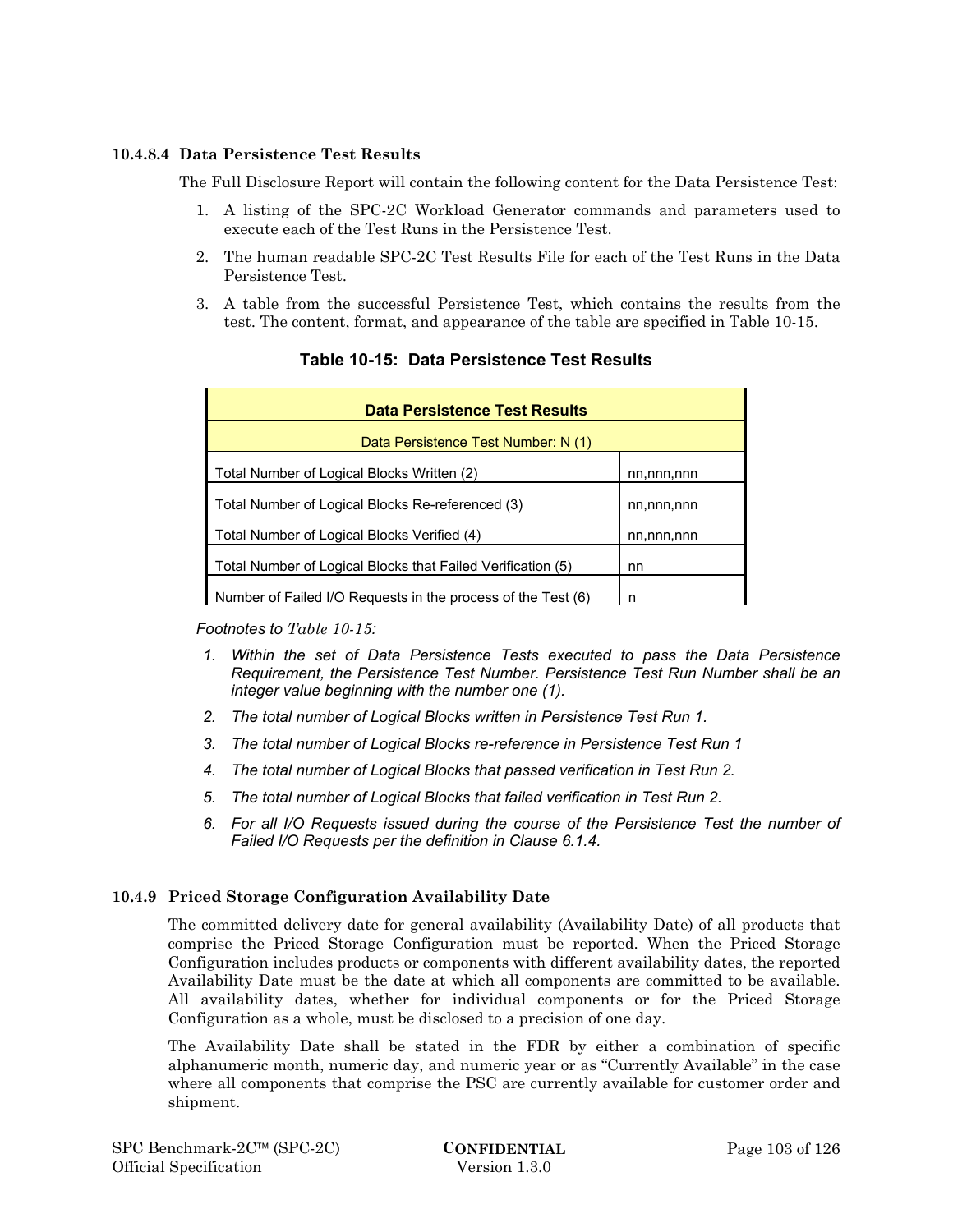### **10.4.10 Disclosure Requirements –**

### **New SPC-2C Result based on an existing SPC-2C Result**

The following table is required in the FDR of a new SPC-2C Result that is based on an existing SPC-2C Result *(referred to below as 'Basis')*. The required content and format of the table is specified in Table 10-16.

| <b>Test Sponsor and Contact Information</b>                                   |                                                                                                  |  |
|-------------------------------------------------------------------------------|--------------------------------------------------------------------------------------------------|--|
| <b>Original Test Sponsor Primary Contact (1)</b>                              | Company, Company Web Address,<br>Individual Name - Email Address<br>Postal Address<br>Phone. FAX |  |
| Original SPC-2C Submission Identifier (2)                                     | ZZZ-N                                                                                            |  |
| <b>Submission Date of original SPC-2C Result</b><br>(3)                       | mmmm dd, yyyy                                                                                    |  |
| Status of the original SPC-2C Result (4)                                      | {Submitted for Review/Accepted}                                                                  |  |
| Date the original SPC-2C Result completed<br>or will complete Peer Review (5) | mmmm dd, yyyy                                                                                    |  |
| Auditor for the original SPC-2C Result (6)                                    | Company, Company Web Address,<br>Individual Name - Email Address<br>Postal Address<br>Phone, FAX |  |

# **Table 10-16: Basis SPC-2C Result Information**

*Footnotes to Table 10-16:* 

- *1. The Test Sponsor contact responsible for the original SPC-2C result.*
- *2. The SPC-2C Submission Identifier of the original SPC-2C result.*
- *3. The date the original SPC-2C result was submitted to the SPC.*
- *4. The current Peer Review status of the original SPC-2C result.*
- *5. The date the original SPC-2C result successfully completed Peer Review and transitioned to "Accepted" status or the scheduled date for that to occur.*
- *6. The Auditor for the original SPC-2C result.*

#### **10.4.11 Anomalies or Irregularities in the SPC-2C Results**

The FDR shall include a clear and complete description of any anomalies or irregularities encountered in the course of executing the SPC-2C benchmark that may in any way call into question the accuracy, verifiability, or authenticity of information published in this FDR.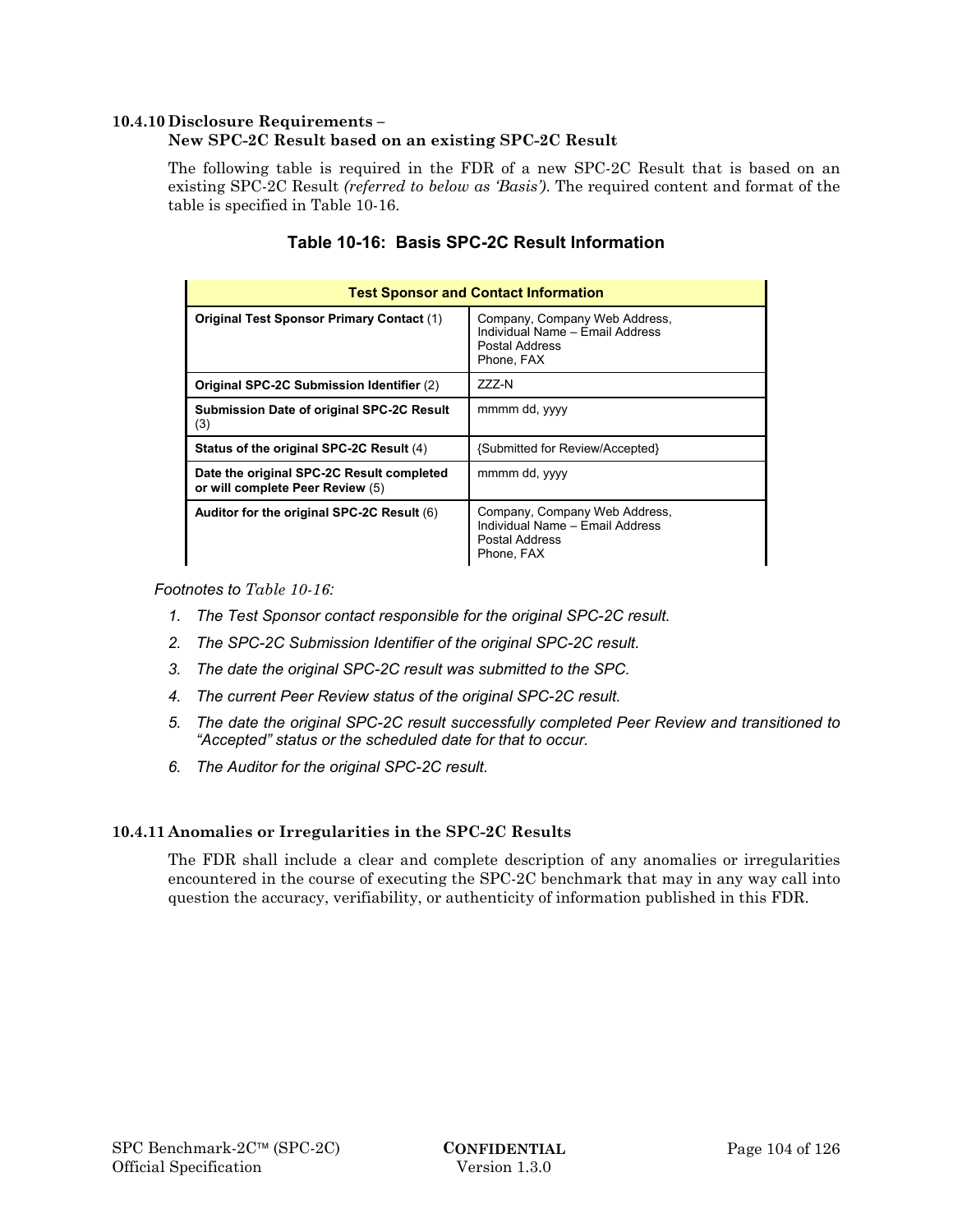# **Clause 11: Measurement, Audit and Result Submission**

# **11.1 Introduction**

A new SPC-2C Result may either be generated from an execution of the complete set of SPC-2C Tests *(Clause 6.4)*, which has not been used in any other SPC-2C Result, or the new SPC-2C Result may be based on an existing SPC-2C result. In addition under certain conditions, an existing SPC-2C Result may be revised.

## **11.1.1 New, Original SPC-2C Result**

The creation of a new, original SPC-2C Result requires completion of the SPC-2C Result Validation process, which consists of the following:

- Creation of a complete set of SPC-2C Results Files resulting from the execution of the complete set of SPC-2C Tests *(SPC-2C Measurement)*, which are defined in Clause 6.4.
- Successful completion of an SPC-2C Audit, which is defined in Clause 11.3.
- Submission of the required materials, as defined in Clause 11.4, to the SPC.
- Successful completion of the required SPC Peer Review, which is described in Clause 11.5.

While it is not possible to preclude the possibility of an erroneous SPC-2C Result, the SPC-2C Validation process is designed to minimize the possibility that an SPC-2C Result could lead a consumer of that benchmark data to an erroneous or misleading conclusion about the Test Storage Product.

## **11.1.2 New SPC-2C Result based on an existing SPC-2C Result**

In addition to creating a new SPC-2C Result as described above, an existing SPC-2C Result, under certain conditions, may be the basis of a submission to create a new SPC-2C Result for a Tested Storage Product other than the original Tested Storage Product.

The SPC-2C Result Validation process for this type of new SPC-2C Result consists of the following:

- Successful completion of an SPC-2C Audit *(Clause 11.3)*.
- Submission of the required materials *(Clause 11.4)*.
- Successful completion of the required SPC Peer Review *(Clause 11.5)*.

Additional details for creating this type of SPC-2C Result appear in Clause 11.7.

#### **11.1.3 Revision to an existing SPC-2C Result**

An existing SPC-2C Result may be revised under the conditions defined in Clause 11.8.

## **11.2 SPC-2C Measurement**

The execution of the complete set of SPC-2C Tests *(Clause 6.4)* to create a complete set of SPC-2C Results Files, which will form the basis of an SPC-2C Result, is performed in the SPC Audit facility by SPC Audit personnel.

Clause 11.2.1 describes the Benchmark Configuration (BC) components and documentation that are required to be supplied by the Test Sponsor to the SPC Audit facility. Clause 11.2.2 describes the BC components at the SPC Audit facility, which are available for use in the SPC-2C measurement. Clause 11.2.3 defines the level of Test Sponsor participation allowed during the SPC-2C measurement.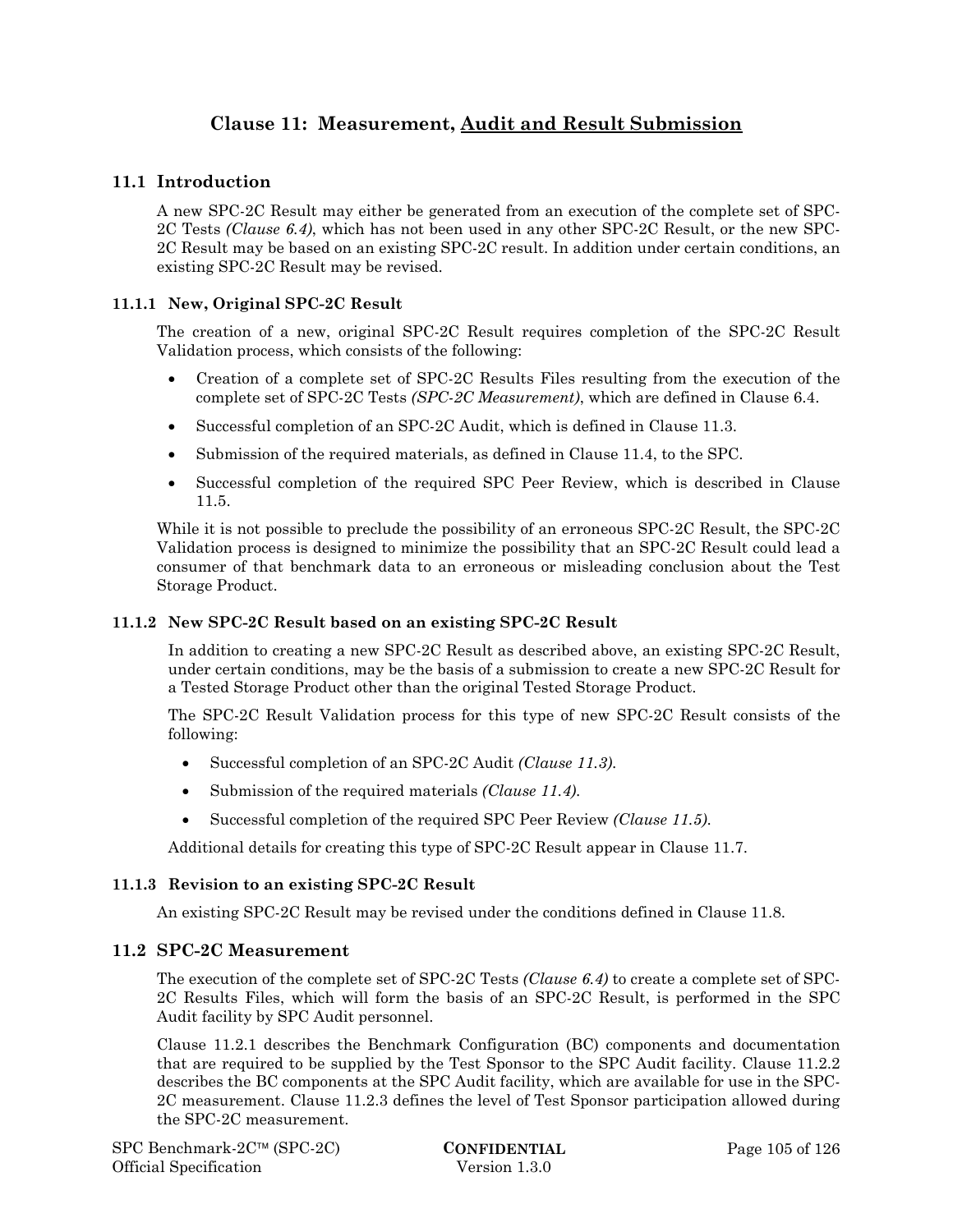Additional details, if needed, will be supplied to the Test Sponsor when an SPC-2C measurement is scheduled with the SPC Audit Service.

### **11.2.1 SPC-2C Tested Storage Configuration (TSC) and Documentation**

The Test Sponsor is required to provide the following at the SPC Audit facility for the SPC-2C measurement:

- A complete TSC.
- A complete set of documentation for the hardware/software installation and configuration of the supplied TSC
- SPC-2C-specific documentation required to configure the TSC for the required SPC-2C Test Runs.
- Contact information for a Test Sponsor designee who will address questions, issues, etc.

### **11.2.2 SPC-2C Host System(s)**

The SPC Audit facility will provide one or more Host Systems for use in the SPC-2C Measurement except in the case where the Host System is a TSC component. In that case, the Host System will be supplied by the Test Sponsor as part of the TSC *(Clause 11.2.1)*.

Use of a Host System supplied by the Test Sponsor, which is not a TSC component, must be requested and agreed upon when an SPC-2C measurement is scheduled with the SPC Audit Service.

### **11.2.3 Test Sponsor Participation**

The Test Sponsor is allowed to be onsite at the SPC Audit facility during their SPC-2C measurement and may assist in the installation and configuration of the TSC, as well as the SPC-2C-specific configuration process for the TSC. The Test Sponsor is not allowed to participate in the execution of the SPC-2C Test Runs.

## **11.3 SPC-2C Audit**

An SPC-2C Audit will be executed by SPC Audit personnel in conjunction with the SPC measurement conducted at the SPC Audit facility (*Clause 11.2)* or at a Test Sponsor's site in an On-Site Audit. The purpose of an SPC-2C Audit is to verify an SPC-2C measurement is eligible for submission to the SPC as part of the SPC-2C Result Validation process. The SPC-2C Audit includes:

- Verification of the compliant execution of the complete set of SPC-2C Tests and generation of the resultant complete set of SPC-2C Results Files.
- Verification that the required SPC-2C Full Disclosure Report (FDR) is complete, accurate, and compliant with the appropriate version of the SPC-2C specification.

The SPC-2C Audit procedures are defined in Clause 11.6.

#### **11.3.1 SPC-2C On-Site Audit**

- 11.3.1.1 A Test Sponsor may elect to satisfy the SPC-2C Audit requirements by means of an SPC-2C On-Site Audit and are responsible for the costs of the SPC-2C On-Site Audit.
- 11.3.1.2 The SPC Audit Service will provide an SPC Auditor who is responsible for the execution of the SPC-2C On-Site Audit.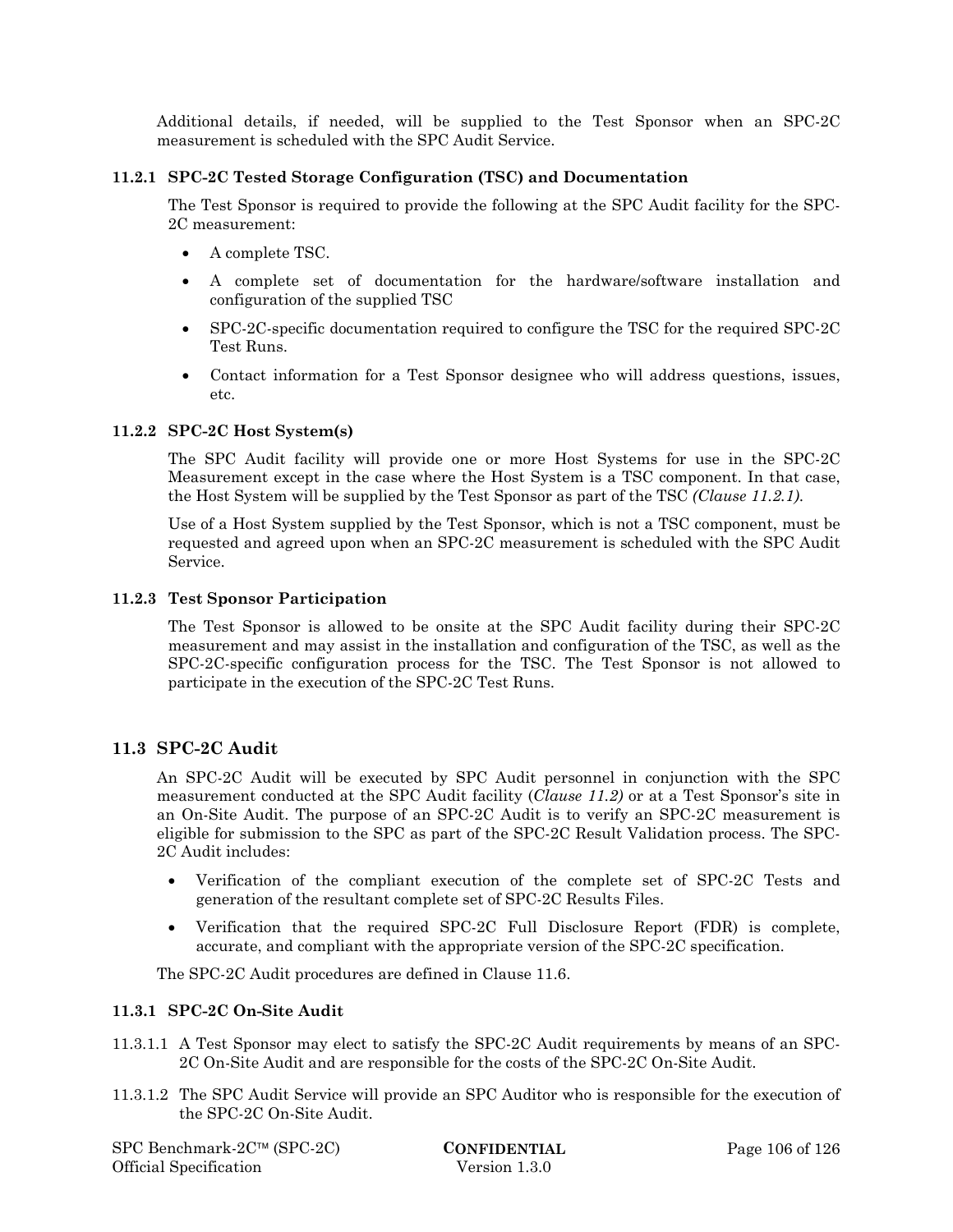### **11.3.2 SPC-2C Audit Certification**

- 11.3.2.1 The SPC Audit personnel will, in the course of the SPC-2C Audit, determine if the SPC-2C Measurement is eligible for submission to the SPC.
- 11.3.2.2 If the SPC Audit personnel determine the SPC-2C Measurement is eligible for submission, the SPC Audit personnel will produce an SPC-2C Audit Certification report attesting to the successful completion of the SPC-2C Audit and issue that report to the Test Sponsor.
- 11.3.2.3 The SPC-2C Audit Certification report will document execution of the SPC-2C Audit procedures defined in Clause 11.6. The SPC-2C Audit Certification report for a successful SPC-2C Audit will contain any anomalous or inconsistent element encountered during the audit. While those elements did not prevent successful completion of the audit, their presence warranted documentation.
- 11.3.2.4 If the SPC-2C measurement is eligible for submission to the SPC, the Test Sponsor may then submit the required materials to the SPC to establish a new SPC-2C Result *(Clause 11.4)* and begin the SPC Peer Review *(Clause 11.5)*.
- 11.3.2.5 If the SPC Audit personnel determine the SPC-2C measurement is not eligible for submission to the SPC, the Test Sponsor may request an SPC-2C Audit Report that documents the compliance issues encountered during the audit. In addition, the SPC-2C Audit Report will include recommendations to address those compliance issues.
- 11.3.2.6 If the Test Sponsor disagrees with the SPC Audit personnel's determination of eligibility, the Test Sponsor may submit an appeal to the SPC Compliance Review Committee.

## **11.4 SPC-2C Submission**

A Test Sponsor may submit to the SPC an SPC-2C that has successfully completed an SPC-2C Audit.

## **11.4.1 SPC-2C Submission Materials**

A complete SPC-2C measurement submission consists of the following items submitted to the SPC by the Test Sponsor:

- A PDF version of the audited SPC-2C Full Disclosure Report (FDR) and Executive Summary.
- Payment to the SPC of all SPC-2C Audit costs and SPC-2C /result filing fee.
- A release, on file with the SPC, allowing public disclosure of the SPC-2C Result and FDR.

# **11.4.2 SPC-2C Submission Materials**

When the SPC-2C measurement submission is successfully completed:

- A unique SPC-2C Submission Identifier is created for the submitted SPC-2C measurement.
- The submitted SPC-2C measurement becomes a new SPC-2C Result that is in "Submitted For Review" status.
- A copy of both the SPC-2C FDR and Executive Summary are placed on the SPC website in the "Benchmark Results" section.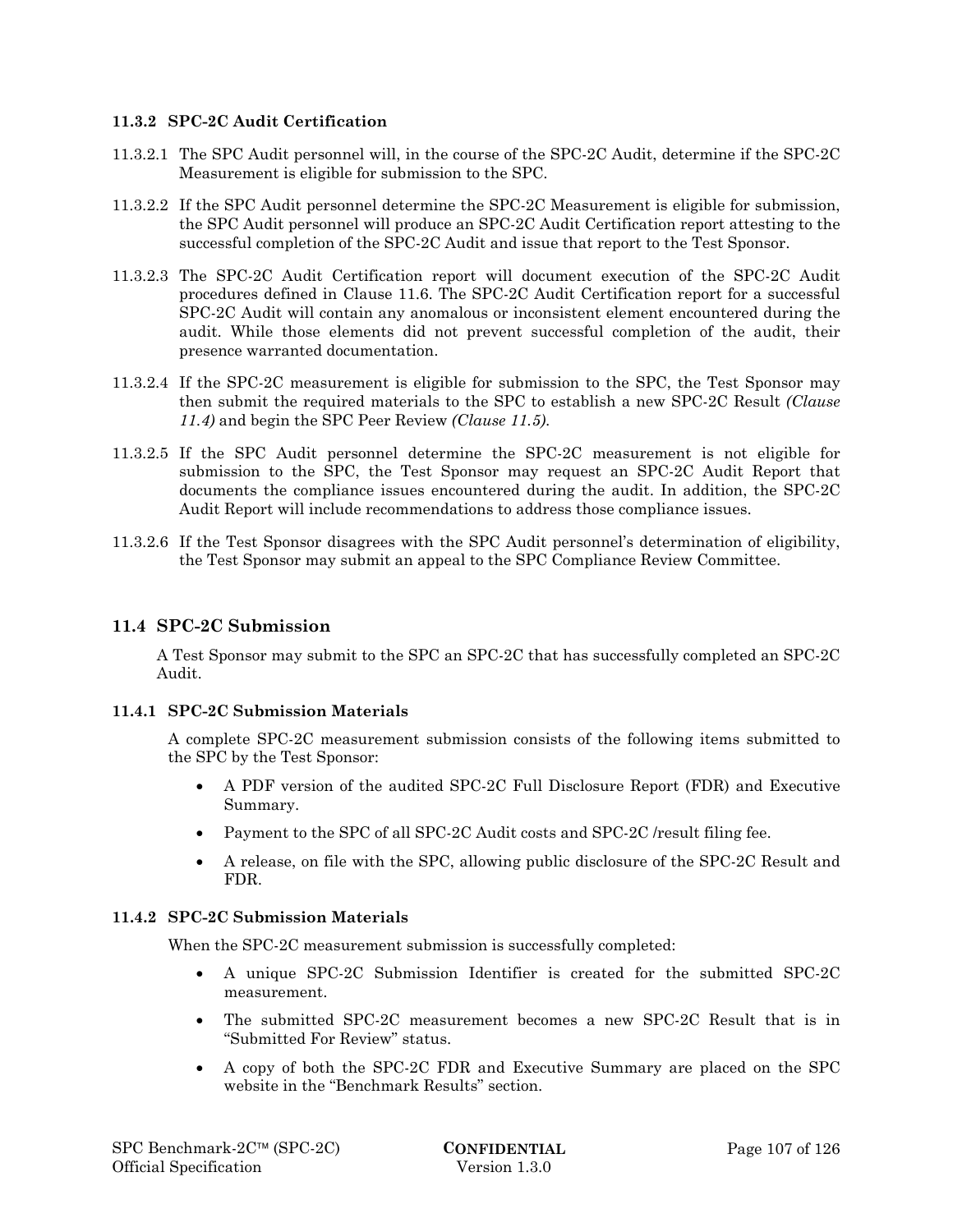- A notification email is sent to the SPC membership announcing the new SPC-2C result.
- The 60-day Peer Review begins.

#### **11.4.3 Submission Identifier**

An SPC-2C Submission Identifier shall take the following format: **ZZZ-N**. Where:

- **ZZZ** is a unique code assigned by the SPC that identifies an original SPC-2C benchmark result and Audit.
- **-N** is the identifier for a republished SPC-2C result and Audit. The identifier will be omitted in the case of the original SPC-2C result and Audit (Submission Identifier -= ZZZ). The first reuse of a Submission Identifier will set the value of N to 1 (Submission Identifier = ZZZ-1). Each subsequent reuse will increment the value of N by 1.

## **11.5 SPC Peer Review**

The SPC Peer Review of a new SPC-2C Result begins when the result is created *(Clause 11.4)* and encompasses all the information contained in the SPC-2C Full Disclosure Report submitted for the result.

SPC Peer Review of revisions to an existing SPC-2C Result begins when the revised SPC-2C Full Disclosure Report (FDR) is submitted to the SPC. The peer review, in this case, is limited to the revised information in the newly submitted FDR, which includes any component changes in the Priced Storage Configuration.

The SPC Peer Review is the final step to certify the SPC-2C Result's compliance with this specification. The details of the SPC Peer Review are described in the SPC Policies and Procedures.

## **11.6 SPC-2C Audit Procedures**

The following SPC-2C audit procedures address the requirements previously stated in each clause of this specification. The audit procedures are organized to follow the order in which each clause appears in this specification.

#### **11.6.1 Clause 0: Introduction Audit Items**

Obtain a Letter of Good Faith from the Test Sponsor signed by an appropriate senior executive. The Letter of Good Faith is required to appear on company letterhead. The document must be identical in format and content to the template in Appendix A with the appropriate changes specific to the benchmark submission (Test Sponsor name, TSC name, date, etc.). Any other changes in content and format must be approved by the SPC Compliance Review Committee (CRC) prior to the benchmark submission.

#### **11.6.2 Clause 1: Workload Environment Audit Items**

None

#### **11.6.3 Clause 2: Data Repository Audit Items**

- 1. Verify the Physical Storage Capacity and requirements stated in Clause 2.2.
- 2. Verify the Configured Storage Capacity and requirements stated in Clause 2.3.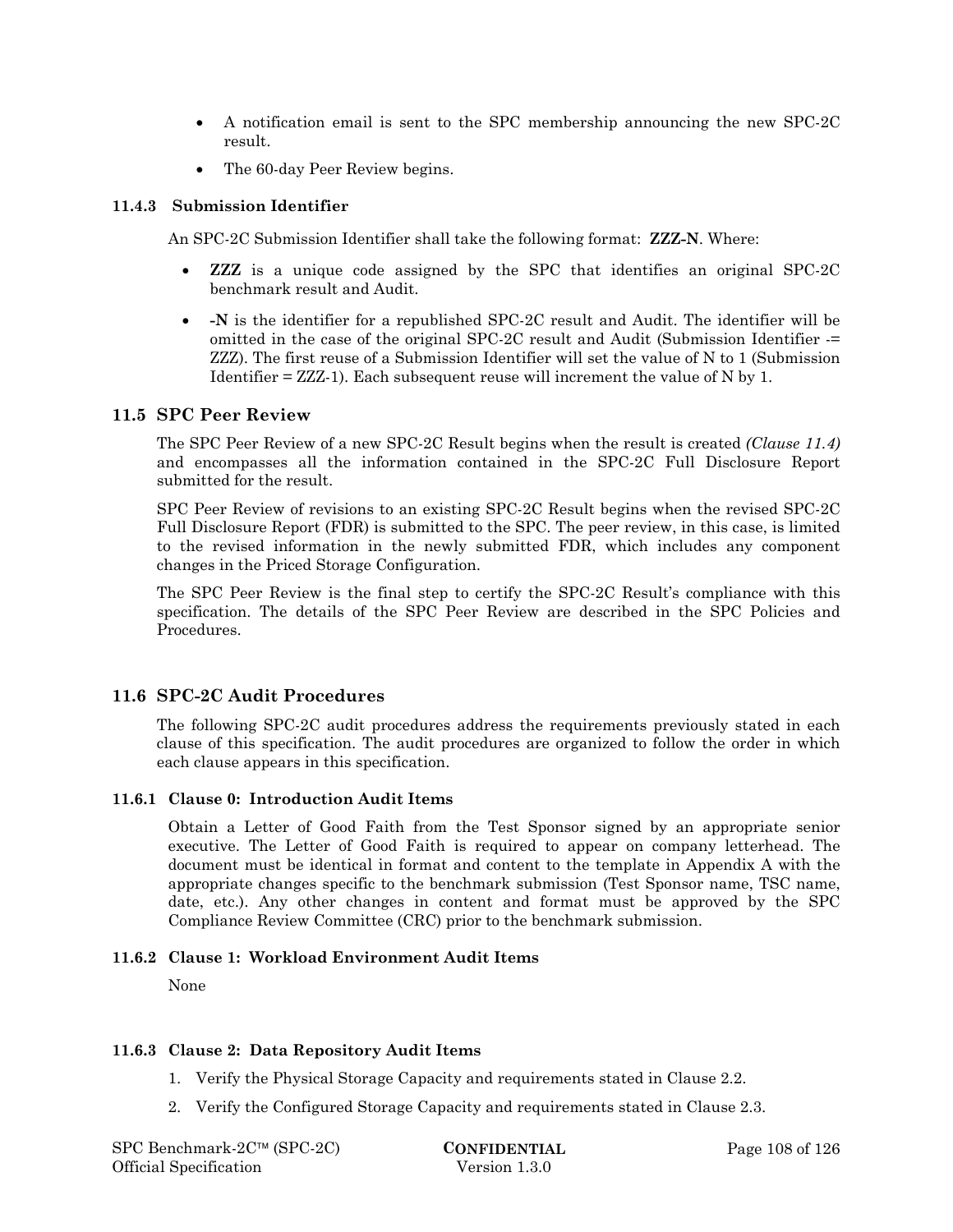- 3. Verify the Addressable Storage Capacity and requirements stated in Clause 2.4.
- 4. Verify the capacity of each Logical Volume and requirements stated in Clause 2.5.
- 5. Verify the capacity of the Application Storage Unit (ASU) and requirements stated in Clause 2.6.

#### **11.6.4 Clause 3: Workload and I/O Operation Profile Audit Items**

None

### **11.6.5 Clause 4: Benchmark Configuration and Tested Storage Configuration Audit Items**

- 1. Obtain a copy of *Figure 10-10: Benchmark Configuration/Tested Storage Configuration Diagram* and *Table 10-11: Host System(s) and Tested Storage Configuration*. Confirm the presence of the components illustrated in the figure and listed in the table.
- 2. Obtain a listing of all customer tunable parameters and options that have been altered from their default values (Clause 10.4.6.1). The listing must contain the name of each component with an altered parameter/option, the name of the parameter/option, and the altered value.
- 3. Obtain information that is sufficient to recreate the logical representation of the TSC (Clause 10.4.6.2). That information must include, at a minimum:
	- A diagram and/or description of the following:
		- $\triangleright$  All physical components that comprise the TSC.
		- $\geq$  The logical representation of the TSC, configured from the above components, which was presented to the SPC-2C Workload Generator.
	- Listing of scripts used to create the logical representation of the TSC.
	- If scripts were not used, a description of the process used, with sufficient detail to recreate the logical representation of the TSC.
- 4. Verify the required configuration information for each Host System (Clause 10.4.5.11).
- 5. Verify the Tested Storage Configuration boundary within each Host System of the BC as documented in Clause 4.4 and as illustrated in Figure 4-1, Figure 4-2, and Figure 4-3.
- 6. If the ASU was implemented across multiple storage subsystems, verify all Clause 2 requirements were maintained on each storage subsystem (Clause 4.5.2).

Verification of item #6 is done using the appropriate Test Results files.

#### **11.6.6 Clause 5: SPC-2C Workload Generator Audit Items**

- 1. Verify the presence and version number of the SPC-2C Workload Generator on each Host System in the BC.
- 2. In a multi-host configuration, verify that the execution of multiple Workload Generators on the multiple Host Systems was synchronized in time (Clause 5.2).

Verification of items #1 and #2 are done using the appropriate Test Results files.

#### **11.6.7 Clause 6: Test Measurement Requirements (Execution Rules) Audit Items**

1. Observe the execution of each Test, Test Phase, and Test Run and determine compliance with the requirements and constraints of Clause 6.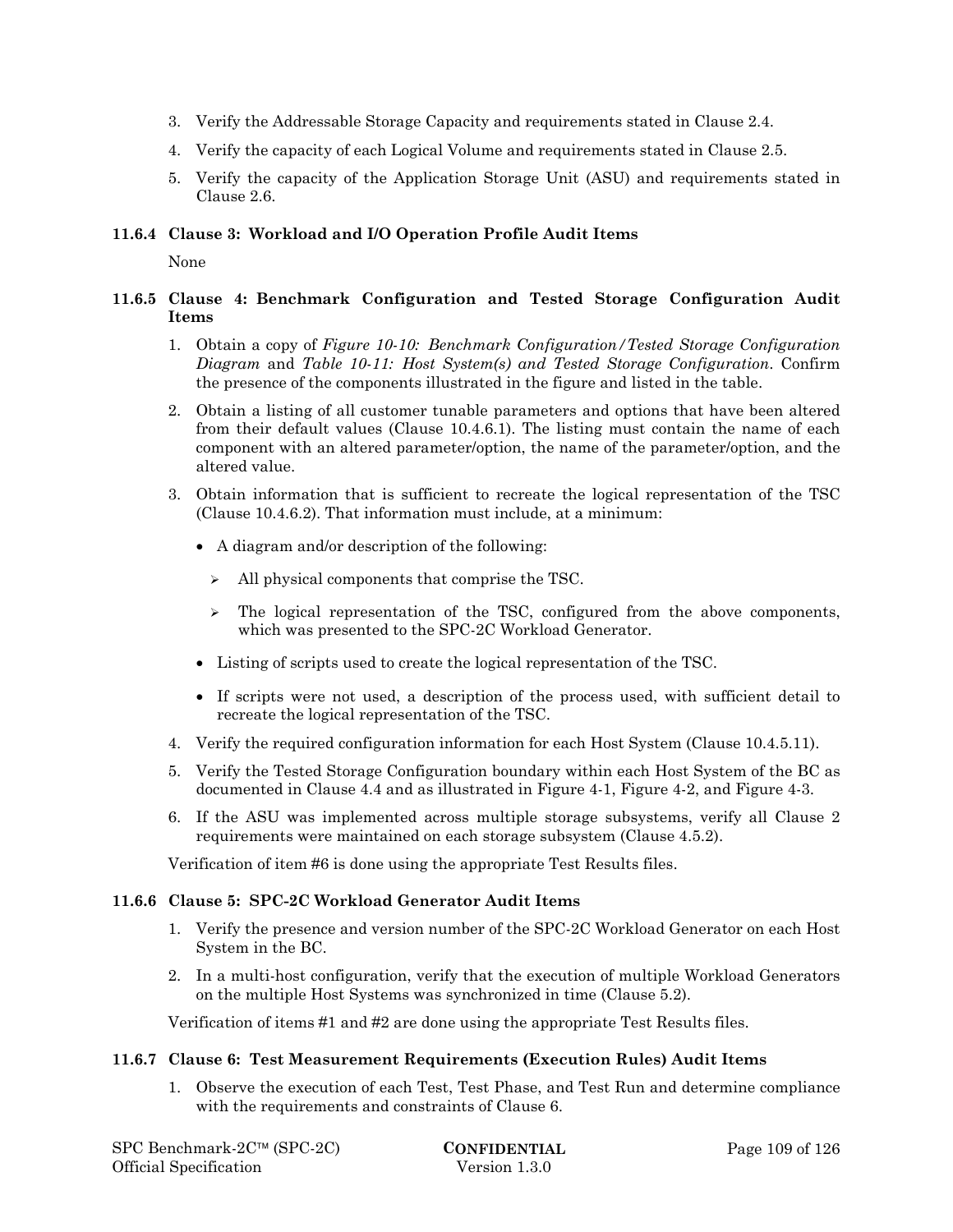- 2. Obtain the SPC-2C Results Files for each Test Run.
- 3. Authenticate the Results Files obtained in #2.
- 4. Inspect each authenticated Results File to determine compliance with all the constraints and requirements of Clause 4, Clause 5, and Clause 6.

#### **11.6.8 Clause 7: Data Persistence Requirements and Test Audit Items**

- 1. Observe the successful Persistence Test and determine its compliance with the requirements and constraints of Clause 7.
- 2. Obtain the Persistence Test Results file from each Test Run.
- 3. Authenticate the successful Persistence Test Results file obtained in #1.
- 4. Inspect each authenticated Persistence Test Results file to determine compliance with all the constraints and requirements of Clause 7.

#### **11.6.9 Clause 8: Reported Data Audit Items**

None

#### **11.6.10 Clause 9: Pricing Audit Items**

- 1. If the Tested Storage Configuration and Priced Storage Configuration are not identical, verify that the differences between the two configurations are disclosed and that the Priced Storage Configuration would be capable of providing at least the same level of reported performance as the TSC.
- 2. Review a preliminary copy of the pricing spreadsheet, described in Clause 9.3.1, and verify that it meets all the requirements and constraints of Clause 9. It is not required to review the final pricing prior to issuing the audit certification letter.

## **11.6.11 Clause 10: Full Disclosure Report (FDR) Audit Items**

Verify the SPC-2C Full Disclosure Report (FDR) is complete and accurate based on the requirements in Clause 10.

## **11.7 Creating a new SPC-2C Result based on an existing SPC-2C Result**

An existing SPC-2C Result may be the basis of a submission to create a new SPC-2C Result if the following requirements are met:

- a) The Tested Storage Product (TSP) for the new SPC-2C Result is not the same as the TSP in the existing SPC-2C Result.
- b) The hardware and software components that comprise the Priced Storage Configuration (9.1.2) in the new SPC-2C Result are materially the same as those used in the existing SPC-2C Result.
- c) Any hardware and/or software differences between the existing and new Priced Storage Configurations do not impact the performance-related primary metrics.
- d) All performance data disclosed in the new SPC-2C Full Disclosure Report is identical to that which is contained in the original FDR.
- e) The existing SPC-2C Result is either in "Submitted for Review" or "Accepted" status.

*Comment: The intent of this clause is to allow a reseller of equipment from a given supplier to publish a result naming their particular brand or model number without requiring any additional performance testing.*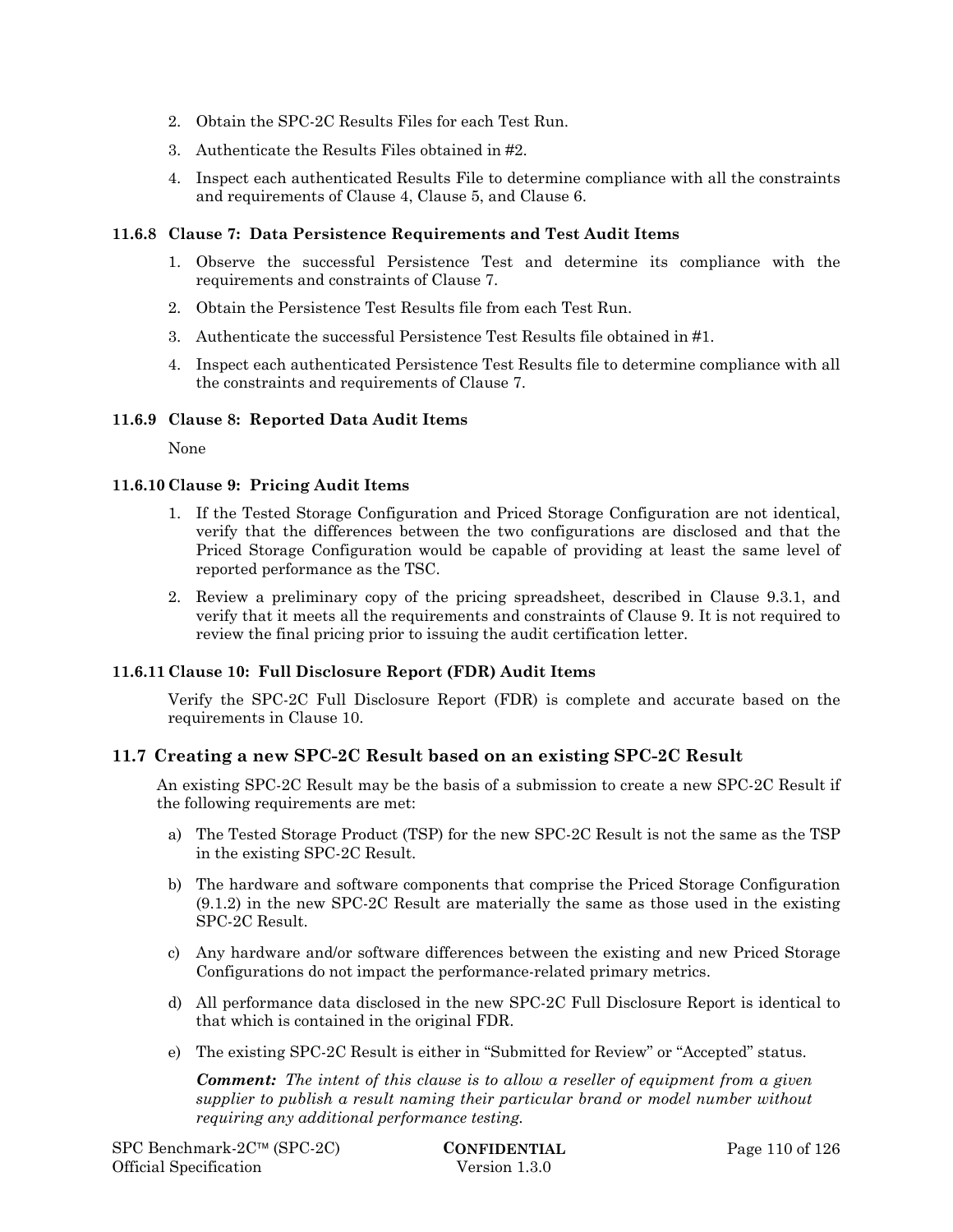#### **11.7.1 Audit Requirements**

The SPC-2C Audit for a new SPC-2C Result based on an existing SPC-2C Result may not follow the complete set of procedures defined in Clause 11.6.

#### **11.7.2 Full Disclosure Report Requirements**

- 11.7.2.1 A new SPC-2C Result based on an existing SPC-2C Result must include in its Full Disclosure Report the table of required information described in Clause 10.4.10, which will contain key information about the existing SPC-2C Result.
- 11.7.2.2 All differences in hardware and software products that comprise the original and new Priced Storage Configurations must be listed in the Full Disclosure Report *(Clause 10.4.5.9.1)*.

#### **11.7.3 Withdrawal of the existing SPC-2C Result**

If an SPC-2C Result successfully completes Peer Review and is subsequently withdrawn with no compliance issue outstanding, SPC-2C Results based on the withdrawn SPC-2C Result are not required to be withdrawn.

## **11.8 SPC-2C Result Revisions**

Revisions to an existing SPC-2C Result can occur only under the following conditions:

- Fully documented pricing changes to the Priced Storage Configuration.
- A change in the SPC-2C Availability Date.
- As directed by the SPC Policies.

In all cases, the resulting revised SPC-2C Full Disclosure Report is required to be reviewed and approved by an SPC Auditor prior to submission to the SPC *(Clause 11.6.11)*.

## **11.8.1 SPC-2C Pricing Revisions**

Priced Storage Configuration pricing of an existing SPC-2C Result may be revised based on fully documented price changes (decreases and increases). If the cumulative price changes result in an increase of 5% or more from the reported SPC-2C Total Price *(Clause 9.1.6)*, the Test Sponsor must submit a revised FDR with the new pricing information to the SPC within 30 days of the effective date of the price changes for the SPC-2C Result to remain compliant. Pricing changes below the 5% increase threshold are submitted at the discretion of the Test Sponsor. In either case, the SPC-2C measurement need not be re-executed to remain compliant if there are no changes in the Priced Storage Configuration components resulting from the revised pricing.

*Comment: The intent of this clause is that published the SPC-2C Total Price- reflects the actual, current SPC-2C Total Price.* 

#### **11.8.2 SPC-2C Availability Date Revisions**

The original SPC-2C Availability Date for the Priced Storage Configuration may be revised consistent with the Availability requirement specified in Clause 9.2.2.5. The SPC-2C measurement need not be re-executed to remain compliant if there are no changes in the Priced Storage Configuration resulting from the revised SPC-2C Availability Date.

#### **11.8.3 SPC Policies Directed Revisions**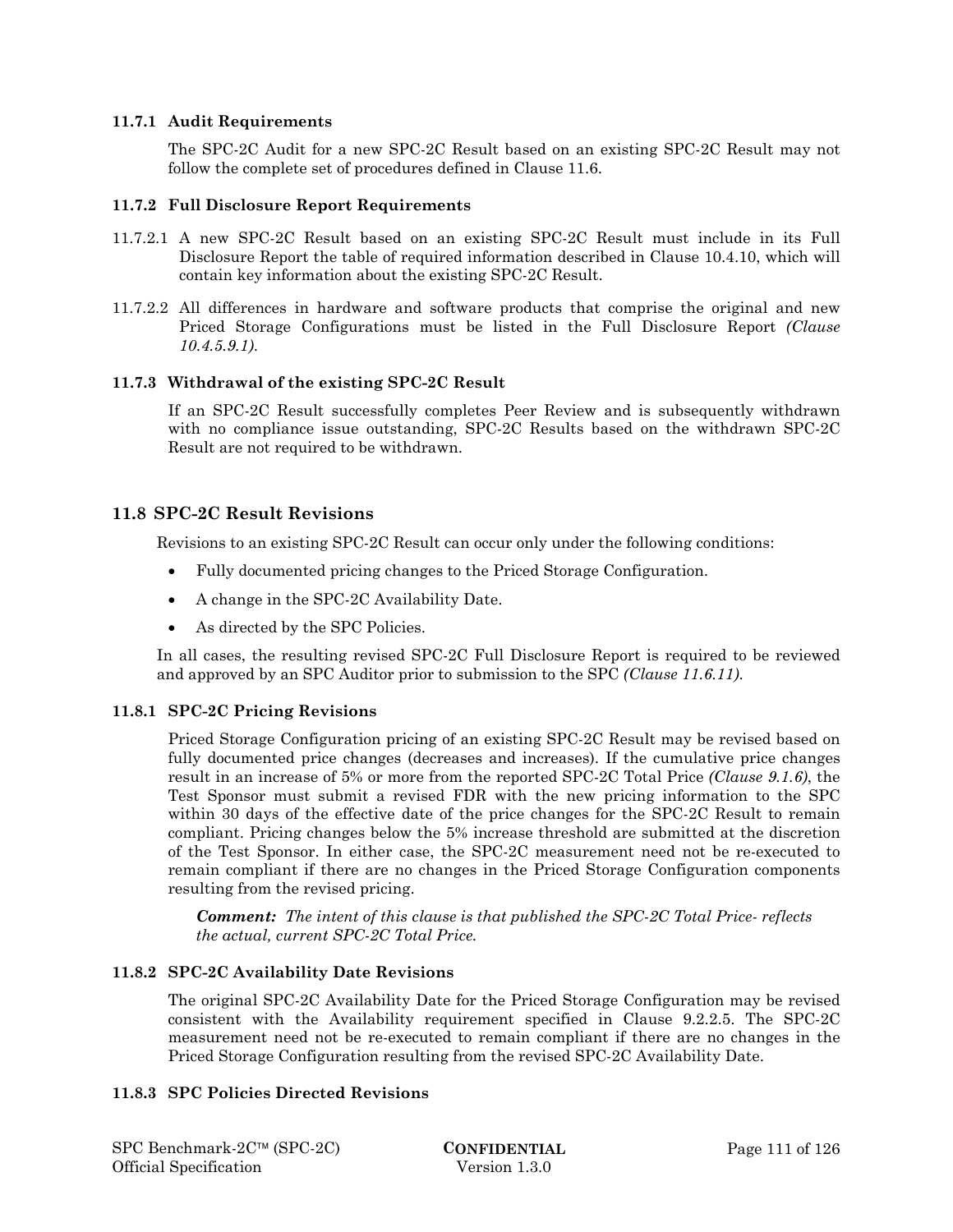Revisions to an SPC-2C Result may result from provisions in the SPC Policies and Procedures such as in the case of a compliance issue identified during the SPC Peer Review.

### **11.8.4 Component Substitution in a revised SPC-2C Result**

If a revision to an existing SPC-2C Result would result in a change to the Priced Storage Configuration documented in the corresponding SPC-2C Full Disclosure Report (FDR), the Test Sponsor must submit, for review by an SPC Auditor, a list of components that would be changed. The auditor may require additional information and/or specific tests to be executed to ensure the revised Priced Storage Configuration is capable of successfully completing the Persistence Test, as well as, providing at least the same level of reported performance as stated in the current FDR.

Examples of component substitutions include:

- Replacement of a now obsolete component that was included in the existing Priced Storage Configuration.
- Replacement of a component when a change in the component's availability would extend the SPC-2C Availability Date beyond the period allowed by the specification *(Clause 9.2.2.5)*.

If the Priced Storage Configuration component changes are approved by the SPC Auditor, an amended SPC-2C Audit Certification report will be issued to the Test Sponsor for inclusion in a revised FDR, which will contain a list of all changes *(Clause 10.4.5.9.2)*. If the auditor does not approve the component changes, the Test Sponsor may appeal that decision to the SPC Compliance Review Committee.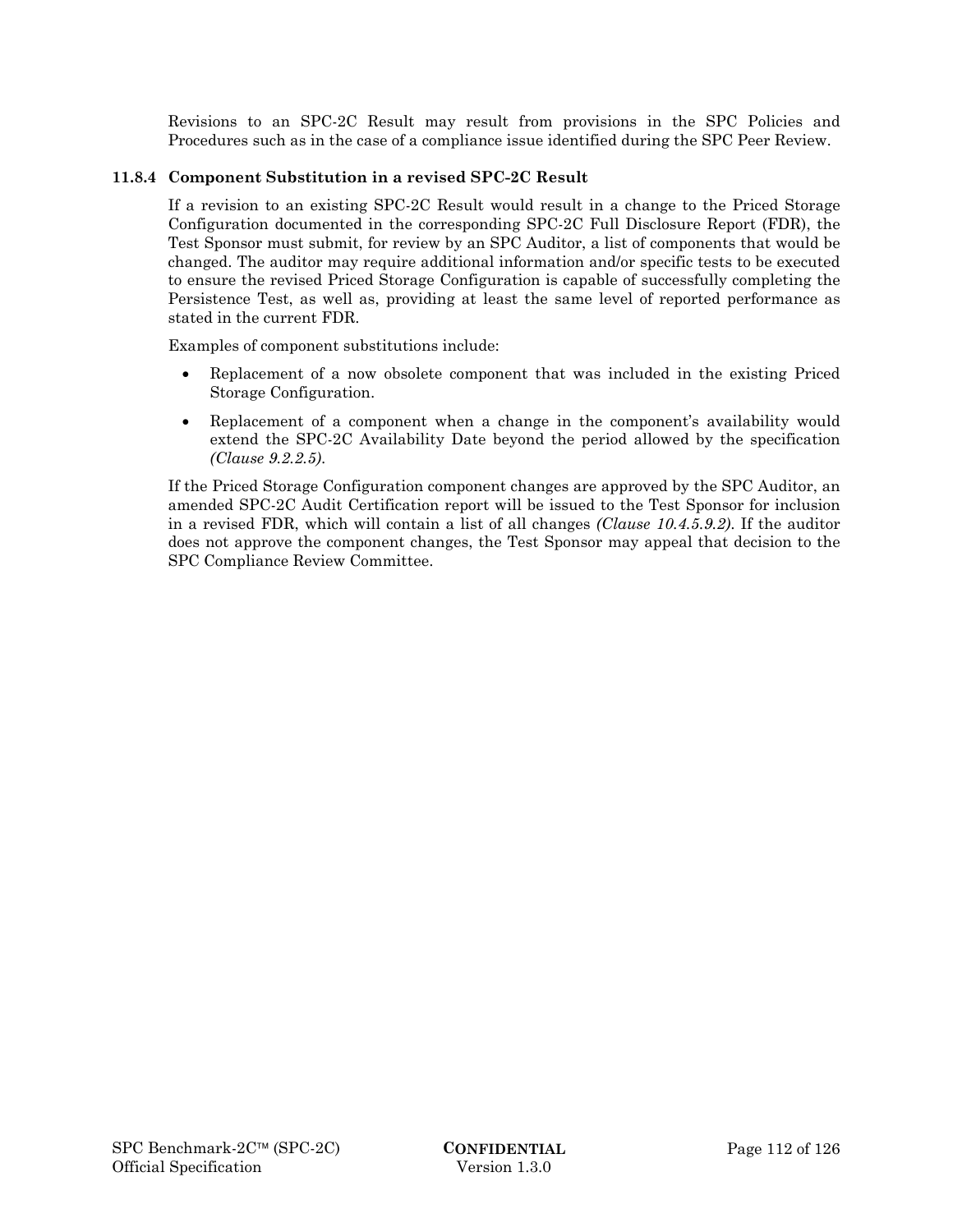## **Clause 12: SPC-2C/E Energy Extension**

## **12.1 Overview**

The ENERGY EXTENSION is an optional extension of the SPC-2C Benchmark specification as described in the following clauses. By performing ENERGY EXTENSION measurements, the Test Sponsor will augment the SPC-2C Reported Data as described in Clause 8. The ENERGY EXTENSION measurement and reporting may only be performed as part of the SPC-2C benchmark execution.

The purpose of the ENERGY EXTENSION measurements is to record data on the power consumption of the Tested Storage Configuration (TSC). An Idle Test is included as part of the ENERGY EXTENSION measurements, to determine TSC power consumption under idle conditions. Following the Idle Test, power consumption is also recorded throughout the SPC-2C Large File Processing (LFP), Large Database Query (LDQ) and Video on Demand Delivery (VOD) Tests.

## **12.2 Apparatus**

The instruments or apparatus used to record power consumption must belong to the list "Power extension apparatus" that is provided on the SPC web site. Instruments shall be included in the "Power extension apparatus" list only after being recommended by the SPC Auditor and approved by vote of the SPC Council. The use of instruments during ENERGY EXTENSION tests shall conform to any electrical or other restrictions, as stated in the documentation provided with each instrument.

All power supplies present in the TSC must be active. Concurrent power measurements must be taken at each active AC input, such that the total power requirement of the TSC is recorded.

## **12.3 Disclosure Requirements**

When ENERGY EXTENSION measurements are taken, the test sponsor must disclose the following characteristics of the TSC:

- Number of AC input(s) used for powering the TSC.
- Number of power supplies present and active in the TSC.
- Mutual failover capabilities of the configured power supplies, if any.

## **12.4 Measurements**

## **12.4.1 Timekeeping**

For the purpose of timekeeping, the system clock whose timekeeping is reflected in the SPC-2C Workload Generator output is considered to be the master clock. The time of each ENERGY EXTENSION measurement must be reported by providing a complete timestamp, including both the date and the time of day. The reported times must agree with the timekeeping of the master clock to within +- 1 second.

## **12.4.2 Idle Test**

12.4.2.1 When ENERGY EXTENSION tests are performed, the test sequence begins with a test of power use under idle conditions (Idle Test). If audited SPC-2C Tests are performed without the ENERGY EXTENSION, the Idle Test is not needed and is not performed.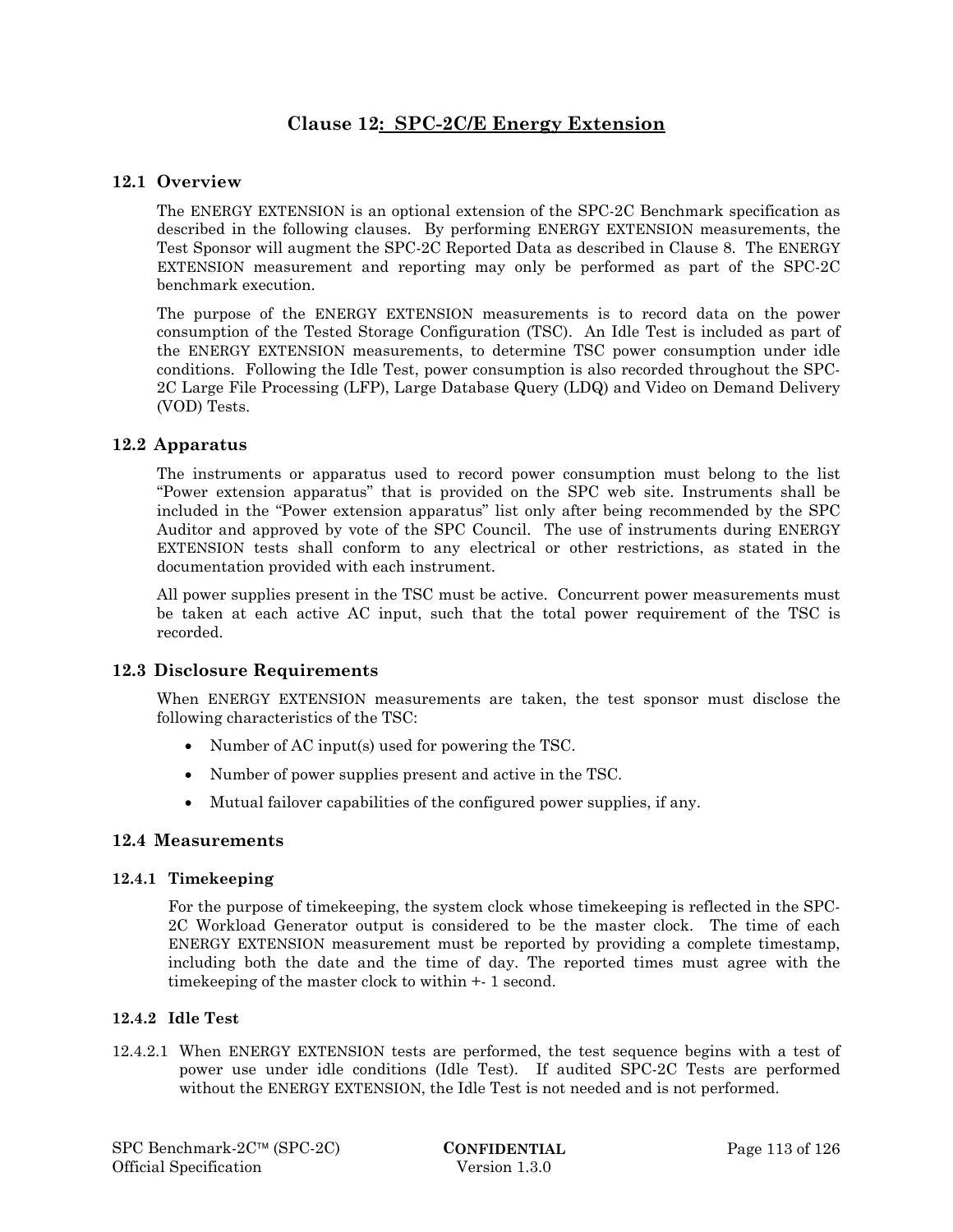- 12.4.2.2 RMS power data (in watts) are collected at 5 second intervals during the Idle Test.
- 12.4.2.3 The Idle Test permits power data to be captured for either a single idle state, or multiple idle states. The intent of permitting measurements of multiple, distinct idle states is to reflect progressive reductions of power use that may occur after prolonged inactivity. For example, if a TSC has the capability to spin down its disk drives after an extended period of idle conditions, then the TSC supports two idle states and both can be measured during the Idle Test.

The number of idle states is determined by the Test Sponsor. The operational states measured during the Idle Test are called Idle-0, Idle-1, Idle-2, …, Idle-L, where L>=0 is the number of the last (assumed to be deepest) idle state.

- 12.4.2.4 If it is desired to measure more than one idle state, the transitions between states must not require manual intervention. Such transitions may, however, be requested via the execution of a preprogrammed script, or can occur automatically as part of the routine operation of the TSC.
- 12.4.2.5 The Idle Test consists of the following phases, performed in sequence:
	- 1. **Pre-Idle Phase**: The number of Streams specified for this phase will be equal to the number of Streams that will be specified for Test Run 11 *(1024 KiB Transfer)* in Test Run Sequence 3 of the Large File Processing READ WRITE Test Phase, which is the maximum number of Streams for that Test Run Sequence *(Clause 6.4.3.4.3)*.

The Ramp-Up, Measurement Interval, Run-Out and Ramp-Down durations to those specified for the above Test Run during the execution of the Large File Processing READ WRITE Test Phase.

- 2. **Idle Phases** *(Idle-0, Idle-1, … Idle (L-1)*: These Idle Phase are the idle states described in 12.4.2.4. There is no offered load presented by the SPC-2C Workload Generator during each of the Idle Phases. If the duration of Idle Phases can be specified by the Test Sponsor, the specified duration must be identical for each phase and a minimum of ten (10) minutes.
- 3. **Idle-L Phase**: There is no offered load presented by the SPC-2C Workload Generator during each the Idle-L Phase. The start and duration of this idle phase is specified by Test Sponsor and must be a minimum of thirty (30) minutes.
- 4. **Post-Idle Phase**: The number of Streams specified for this phase will be equal to the number of Streams that will be specified for Test Run 13 *(1024 KiB Transfer)* in Test Run Sequence 3 of the Large File Processing READ WRITE Test Phase, which is either 25% of the maximum number of Streams (Test Run 11) for that Test Run Sequence *(Clause 6.4.3.4.3)* or the appropriate number of Streams specified in Table 6-1 if the specified maximum number of Streams, in the Pre-Idle Phase is 15 or less.

The Test Sponsor may optionally include a transition period prior to each phase as listed above in (2) through (4). The transition period, if included, must be the same length prior to each phase, not to exceed 3 minutes.

## **12.4.3 Large File Processing (LFP), Large Database Query (LDQ) and Video on Demand Delivery (VOD) Tests**

12.4.3.1 When ENERGY EXTENSION measurements are performed, the LFP, LDQ and VOD Tests, begin immediately after completion of the Idle Test.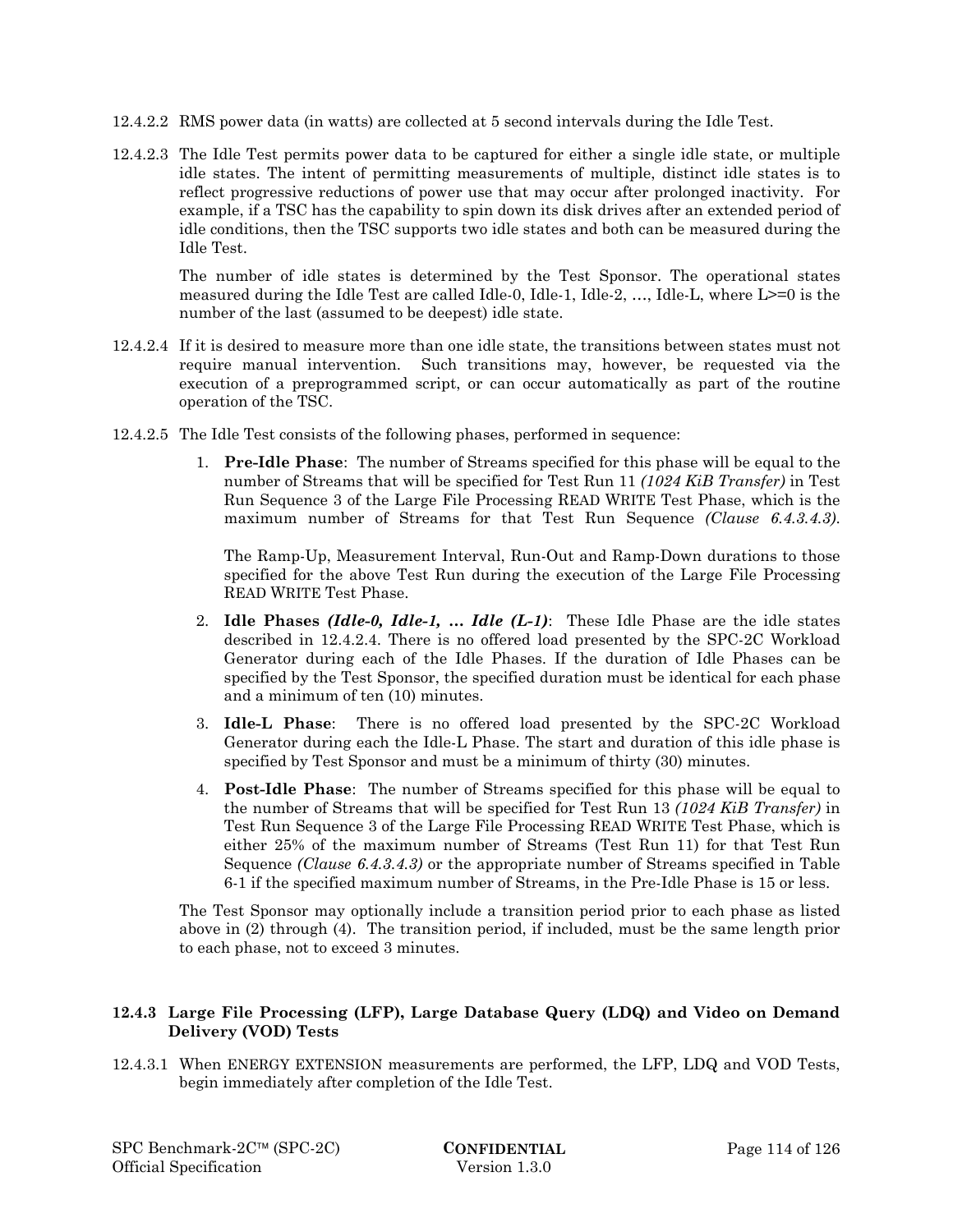12.4.3.2 When ENERGY EXTENSION measurements are performed, RMS power data (in watts) are collected at 5 second intervals during the LFP, LDQ and VOD Tests.

#### **12.4.4 Large File Processing (LFP) and Large Database Query (LDQ) Measurement Interval Duration**

- 12.4.4.1 Measurement Interval duration for each Test Run in the LFP and LDQ Test is increased from three (3) minutes to ten (10) minutes, when ENERGY EXTENSION measurements are performed,
- 12.4.4.2 The Measurement Interval duration for the Video on Demand Delivery Test Run is unchanged from the value specified in Clause 6.4.5.3.5.

#### **12.4.5 Temperature**

The ambient temperature must be recorded at the following times:

- 1. During the first one minute of the Idle Test.
- 2. During the last one minute of the last Test in the LFP, LDQ or VOD Test execution sequence,

The measurements are referred to as the initial and final ENERGY EXTENSION temperatures, respectively. The temperature measurements must have a precision of at least  $+/- 0.1$  °C, and must be taken in near proximity to the TSC.

## **12.5 Power Profiles**

- 12.5.1 The reported data associated with the ENERGY EXTENSION includes individual reporting for each of the Large File Processing, Large Database Query, and Video on Demand tests, as described in the immediately following clauses. In addition, an average value across all three tests is reported for each of the four metrics identified in Clauses 12.5.4--12.5.7.
- 12.5.2 For the purpose of developing the reported data associated with the ENERGY EXTENSION, three power profiles are defined. The three profiles are referred to as PPLOW, PPMED, and PPHIGH. The intent of the three profiles is to describe anticipated conditions in environments that respectively impose light, moderate, or heavy demands upon the TSC.
- 12.5.3 Each power profile is a triplet of three numbers, as follows

 $PPLOW = (0, 8, 16)$  $PPMED = (4, 14, 6)$  $PPHIGH = (18, 6, 0)$ 

The interpretation of the three numbers is that they represent anticipated hours of HEAVY, MODERATE, or IDLE operation respectively during a given day. For example, PPMED\_1 (the first member of the PPMED triplet) is 4. This means that in environments that impose MODERATE overall demand, we anticipate 4 hours per day of HEAVY operation.

For the purpose of applying the power profiles to the energy data obtained during a Large File Processing or Large Database Query Test, HEAVY operation is associated with the measurements taken while running the number of Streams selected for presentation in the Primary Metrics report. The average number of watts and average data rate observed in the set of HEAVY operation measurement intervals will be referred to respectively as W\_ HEAVY and MBPS\_ HEAVY.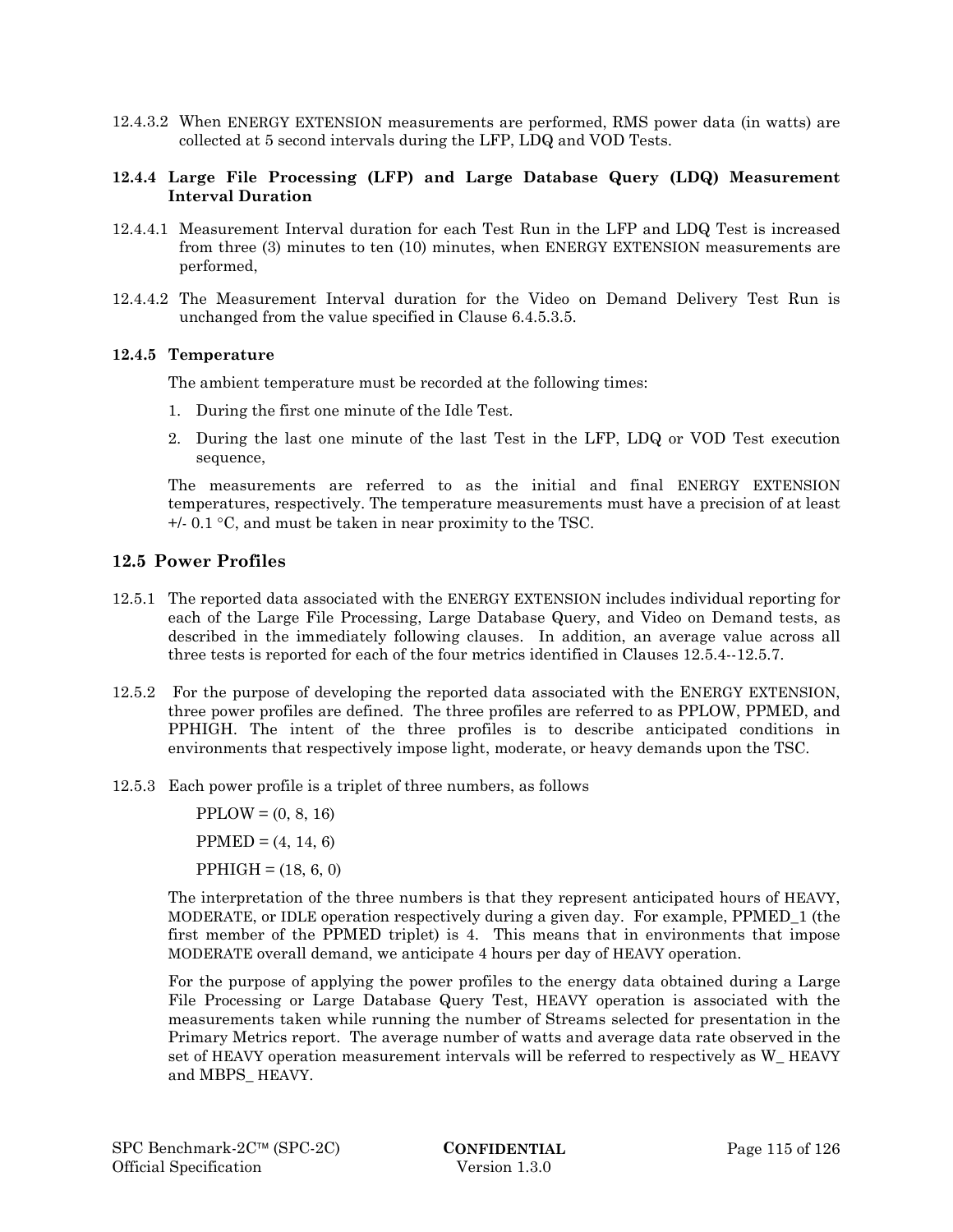Similarly, for the Large File Processing or Large Database Query Test, MODERATE operation is associated with the measurements taken while running a stream count that is the middle one in the test sequence *(the third of the five tested stream counts)*. The average number of watts and average data rate observed in the set of MODERATE operation measurement intervals will be referred to respectively as W\_MOD and MBPS\_MOD.

For the Video on Demand Delivery Test, no distinction is made between HEAVY or MODERATE operation. To accommodate this in the formulas below, both of the quantities W HEAVY and W MOD refer interchangeably to the average watts observed during the Video on Demand Measurement Interval. Similarly, both of the quantities MBPS\_HEAVY and MBPS\_MOD refer interchangeably to the average data rate observed during the same interval.

Finally, the average number of watts observed in the Idle-L Test Phase will be referred to as W\_L.

12.5.4 **Nominal Operating Power (watts)**: The Nominal Operating Power is intended to reflect the average power draw computed across the three profile environments, over the course of a day, taking into account hourly load variations. When ENERGY EXTENSION measurements are performed, the test result called **Nominal Operating Power** is defined to be:

 $(PPLOW\ 1*W\ heavy + PPLOW\ 2*W\ mod + PPLOW\ 3*W\ idle + PPMED\ 1*W\ heavy +$ *PPMED\_2\*W\_mod + PPMED\_3\*W\_idle + PPHIGH\_1\*W\_heavy + PPHIGH\_2\*W\_mod + PPHIGH\_3\*W\_idle) / 72.* 

12.5.5 **Nominal Traffic (MB/s)**: The Nominal Traffic is intended to reflect the average level of I/O traffic computed across the three profile environments, over the course of a day, taking into account hourly load variations. When ENERGY EXTENSION measurements are performed, the test result called **Nominal Traffic** is defined to be:

 *(PPLOW\_1\*MBPS\_heavy + PPLOW\_2\*MBPS\_mod + PPMED\_1\*MBPS\_heavy + PPMED\_2\*MBPS\_mod + PPHIGH\_1\*MBPS\_heavy + PPHIGH\_2\*MBPS\_mod) / 72.* 

12.5.6 **Operating MBPS/watt**: The Operating MBPS/watt assesses the overall efficiency with which I/O traffic can be supported, by taking the ratio of the Nominal Traffic versus the Nominal Operating Power. When ENERGY EXTENSION measurements are performed, the test result called **Operating MBPS/watt** is defined to be:

 *(Nominal Traffic) / (Nominal Operating Power).* 

12.5.7 **Annual Energy Use (kWh)**: The Annual Energy Use estimates the average energy use computed across the three profile environments, over the course of a year. When ENERGY EXTENSION measurements are performed, the test result called **Annual Energy Use** is defined to be:

 *0.365\*24\*(Nominal Operating Power).* 

## **12.6 Naming Convention**

All references to an SPC-2C Result that includes the SPC-2C Energy Extension<sup>™</sup> shall use the terms SPC Benchmark 2C/Energy™ or SPC-2C/E™, as appropriate, rather than SPC Benchmark 2™ or SPC-2™.

## **12.7 SPC-2C/E Reported Data**

## **12.7.1 SPC-2C/E Post-Processing Tool**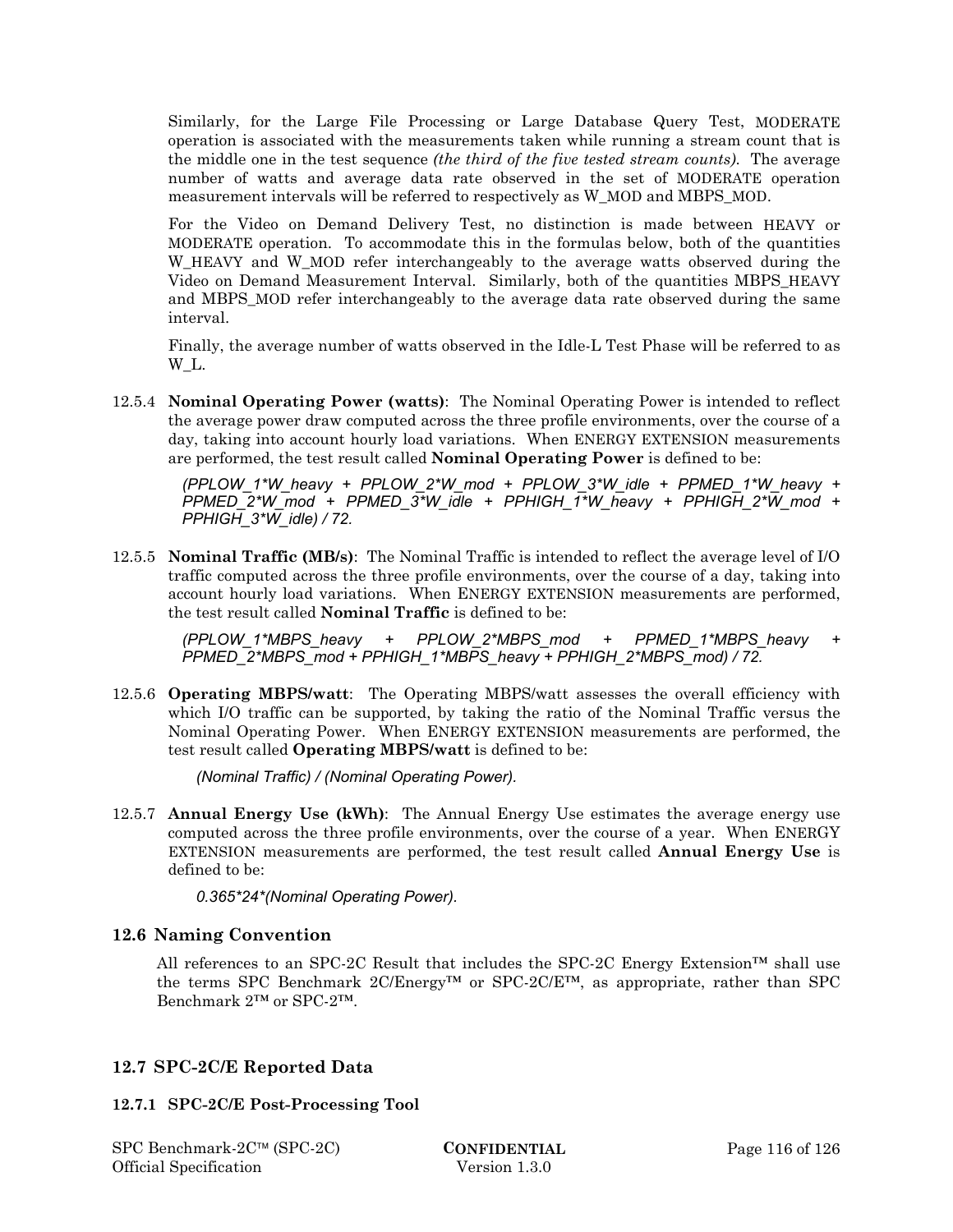SPC-2C/E Reported Data can only be generated by the SPC-2C/E Post-Processing Tool approved by the SPC-C Technical Subcommittee.

- 12.7.1.1 The required input to generate SPC-2C/E Reported Data consists of:
	- a. The data collected during the Idle Test as defined in Clause 12.4.2.2.
	- b. The data collected during the Large File Processing (LFP), Large Database Query (LDQ) and Video on Demand Delivery (VOD) Tests as defined in Clause 12.4.3.2.
	- c. The official performance results files from the Pre-Idle Phase *(Clause 12.4.2.5, #1)*, the Post Phase *(Clause 12.4.2.5, #4)*, and each of the Test Runs that comprise the LFP, LDQ and VOD Tests *(Clauses 6.4.3, 6.4.4 and 6.4.5)*
- 12.7.1.2 SPC-2C/E Reported Data consists of:
	- a. A required graph produced by the SPC-2C/E Post-Processing Tool, which reports and illustrates the performance in SPC-2C MBPS and average power consumption in RMS watts for Pre-Idle Phase *(Clause 12.4.2.5, #1)*, the Post Phase *(Clause 12.4.2.5, #4)*. An example of that required graph appears below in Figure 12-1.
	- b. A required graph produced by the SPC-2C/E Post-Processing Tool, which reports and illustrates the performance in SPC-2C MBPS and average power consumption in RMS watts for each Test Phase in the LFP, LDQ and VOD Tests. Examples of the required graphs for the LFP Test appear in Figure 12-2 – Figure 12-4.
	- c. A set of required tables produced by the SPC-2C/E Post-Processing Tool, which reports the calculated power profile data *(Clause 12.5)* individually for the LFP, LDQ and VOD Test, as well as composite of all three Tests. An example of that set of required tables appear below in Table 12-1 – Table 12-4.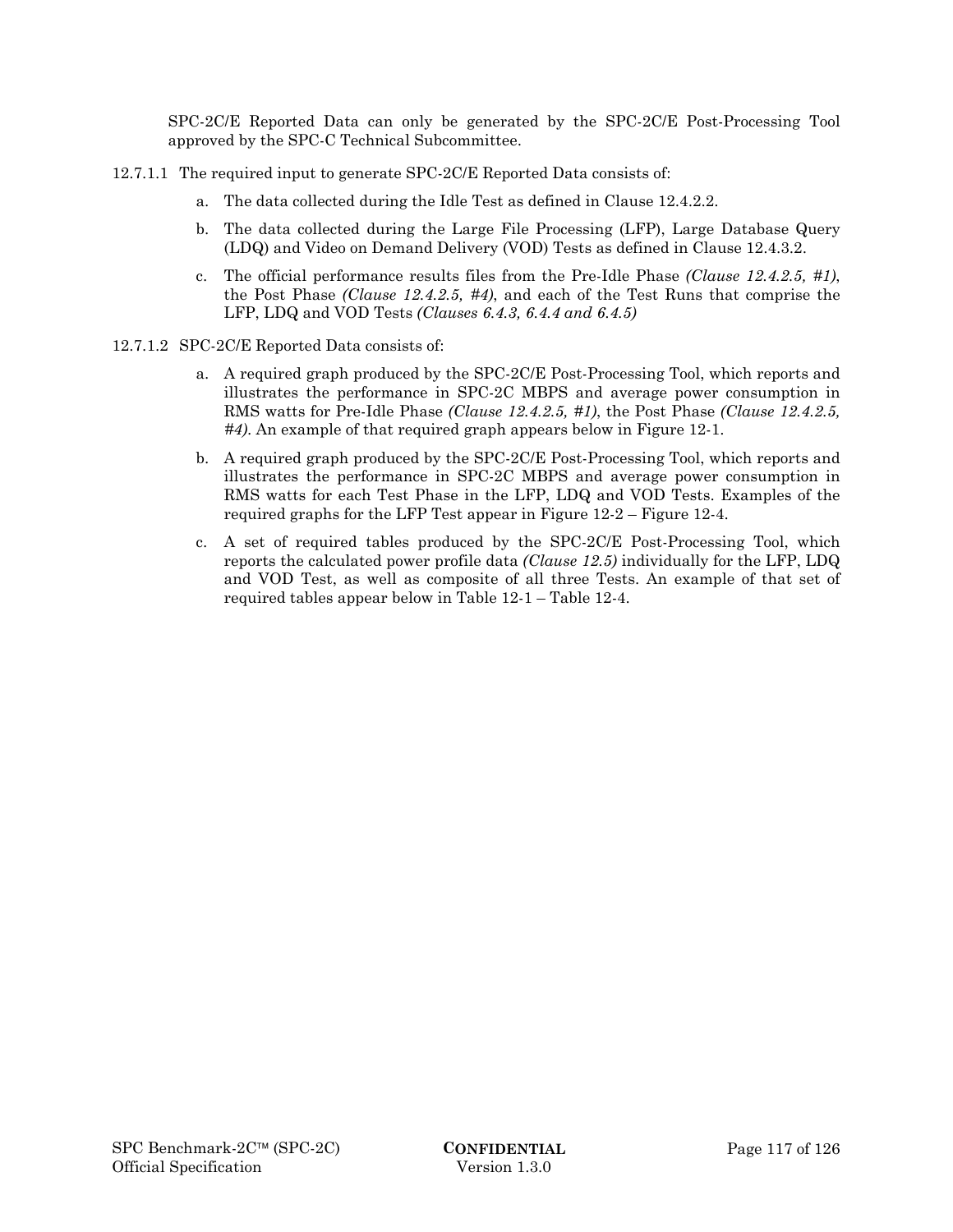

## **Figure 12-1: SPC-2C/E Idle Test**

| <b>Test Run</b>                   | Average Power   Data Rate<br><b>Watts</b> | MB/s  |
|-----------------------------------|-------------------------------------------|-------|
| Pre Idle - 3 streams, Read/Write  | 217.7                                     | 1,078 |
| Idle - 0 streams.                 | 125.5                                     |       |
| Post Idle - 3 streams, Read/Write | 217.9                                     | 1,078 |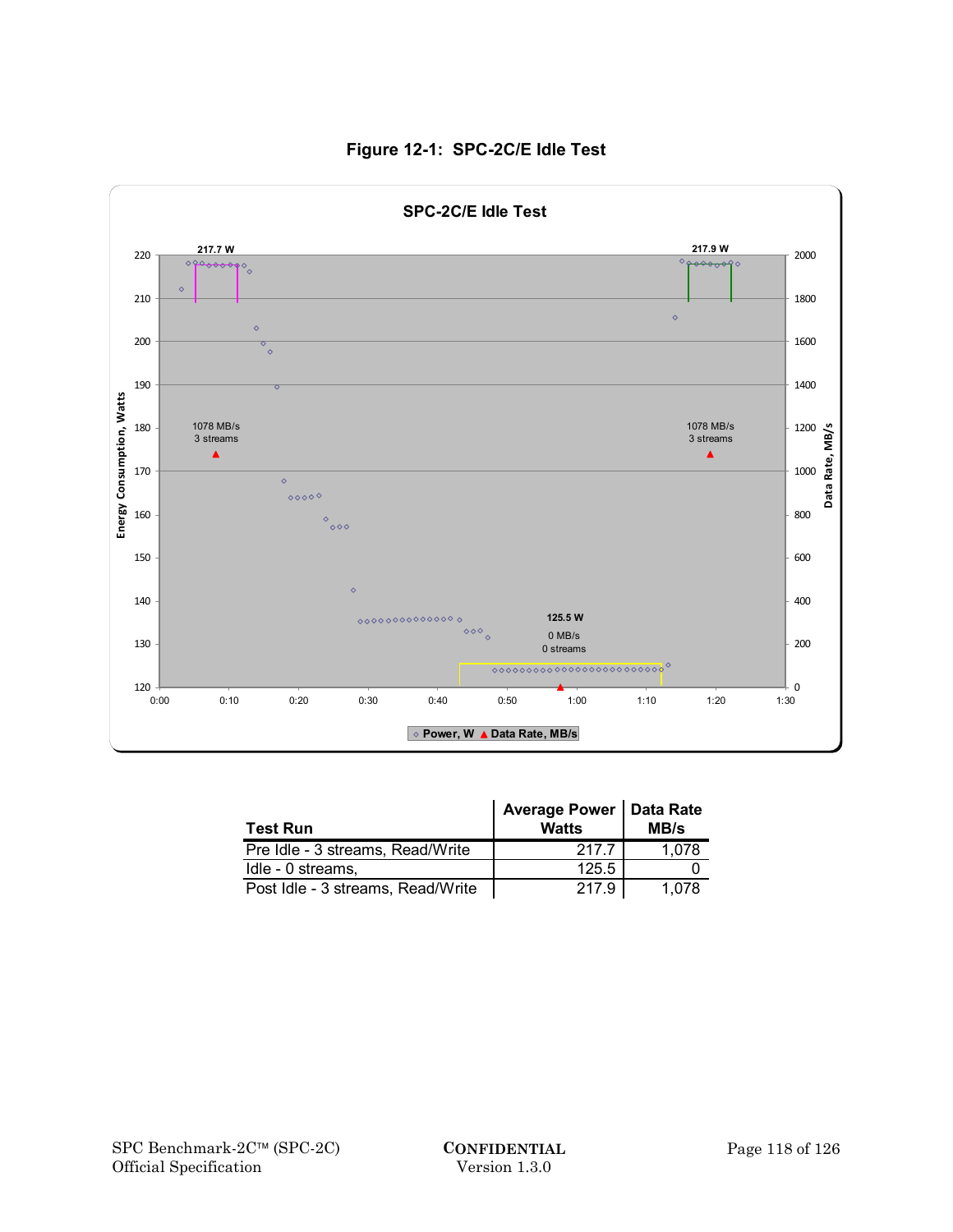

## **Figure 12-2: SPC-2C/E Large File Processing, WRITE ONLY Test Phase**

| Test Run (TR)                  | <b>Average Power</b><br><b>Watts</b> | <b>Data Rate</b><br>MB/s |
|--------------------------------|--------------------------------------|--------------------------|
| TR1 - 5 streams, 1MB Writes    | 231.9                                | 1,554                    |
| TR2 - 4 streams, 1MB Writes    | 231.7                                | 1,598                    |
| TR3 - 3 streams, 1MB Writes    | 231.6                                | 1,644                    |
| TR4 - 2 streams, 1MB Writes    | 231.0                                | 1,684                    |
| TR5 - 1 streams, 1MB Writes    | 227.9                                | 1,616                    |
| TR6 - 5 streams, 256KB Writes  | 231.7                                | 1,550                    |
| TR7 - 4 streams, 256KB Writes  | 231.7                                | 1,601                    |
| TR8 - 3 streams, 256KB Writes  | 231.5                                | 1,636                    |
| TR9 - 2 streams, 256KB Writes  | 231.3                                | 1,687                    |
| TR10 - 1 streams, 256KB Writes | 229.6                                | 1,693                    |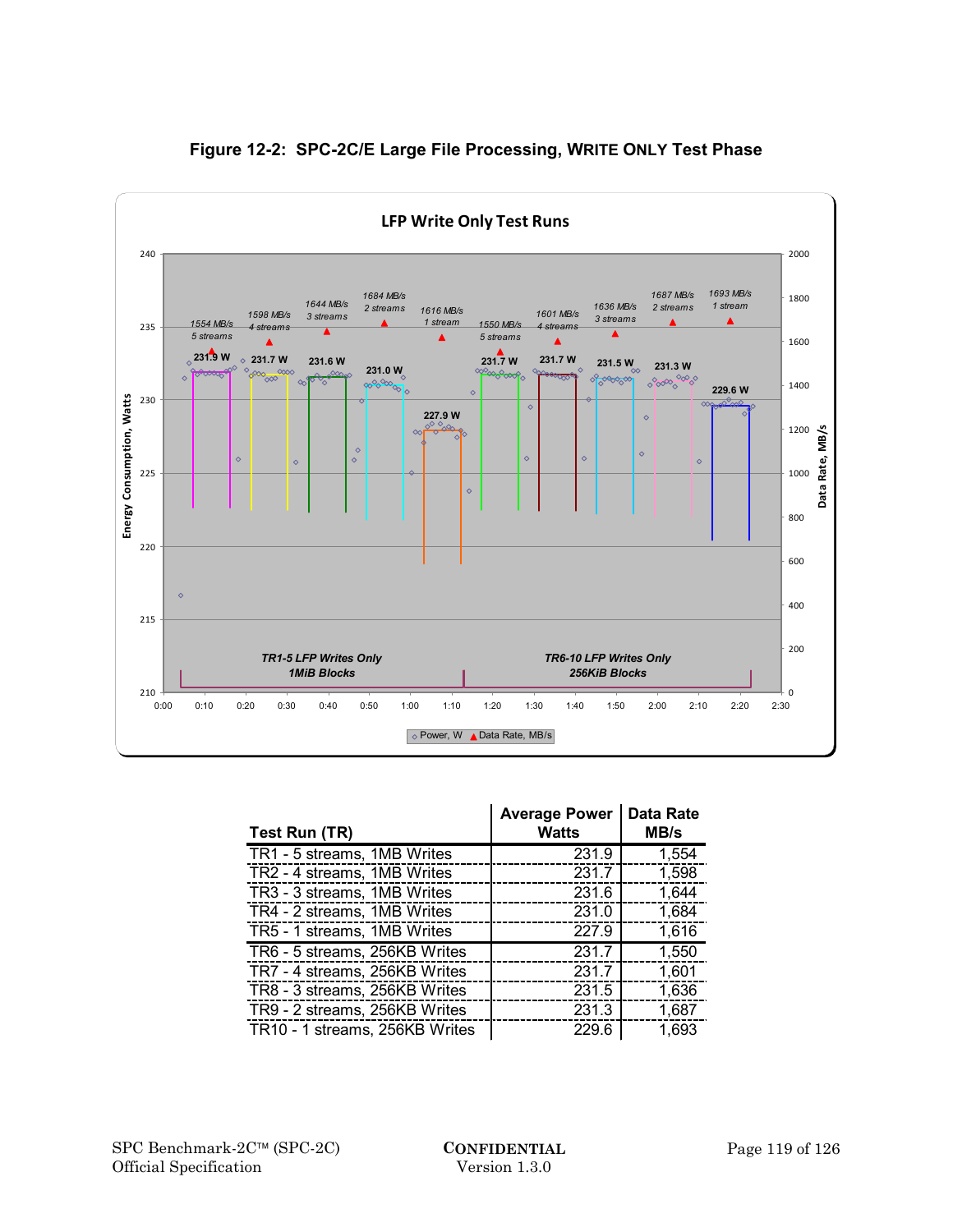

## **Figure 12-3: SPC-2C/E Large File Processing, READ-WRITE Test Phase**

| Test Run (TR)                        | <b>Average Power</b><br><b>Watts</b> | <b>Data Rate</b><br>MB/s |
|--------------------------------------|--------------------------------------|--------------------------|
| TR10 - 1 streams, 256KB Writes       | 229.6                                | 1,693                    |
| TR11 - 5 streams, 1MB Read/Writes    | 219.7                                | 1,127                    |
| TR12 - 4 streams, 1MB Read/Writes    | 219.9                                | 1,130                    |
| TR13 - 3 streams, 1MB Read/Writes    | 217.9                                | 1,089                    |
| TR14 - 2 streams, 1MB Read/Writes    | 215.9                                | 1,068                    |
| TR15 - 1 streams, 1 MB Read/Writes   | 213.0                                | 1,102                    |
| TR16 - 5 streams, 256KB Read/Writes  | 218.4                                | 1,118                    |
| TR17 - 4 streams, 256KB Read/Writes  | 218.5                                | 1,120                    |
| TR18 - 3 streams, 256KB Read/Writes  | 217.0                                | 1,075                    |
| TR19 - 2 streams, 256KB Read/Writes  | 215.2                                | 1,060                    |
| TR20 - 1 streams, 256 KB Read/Writes | 212.2                                | 1,000                    |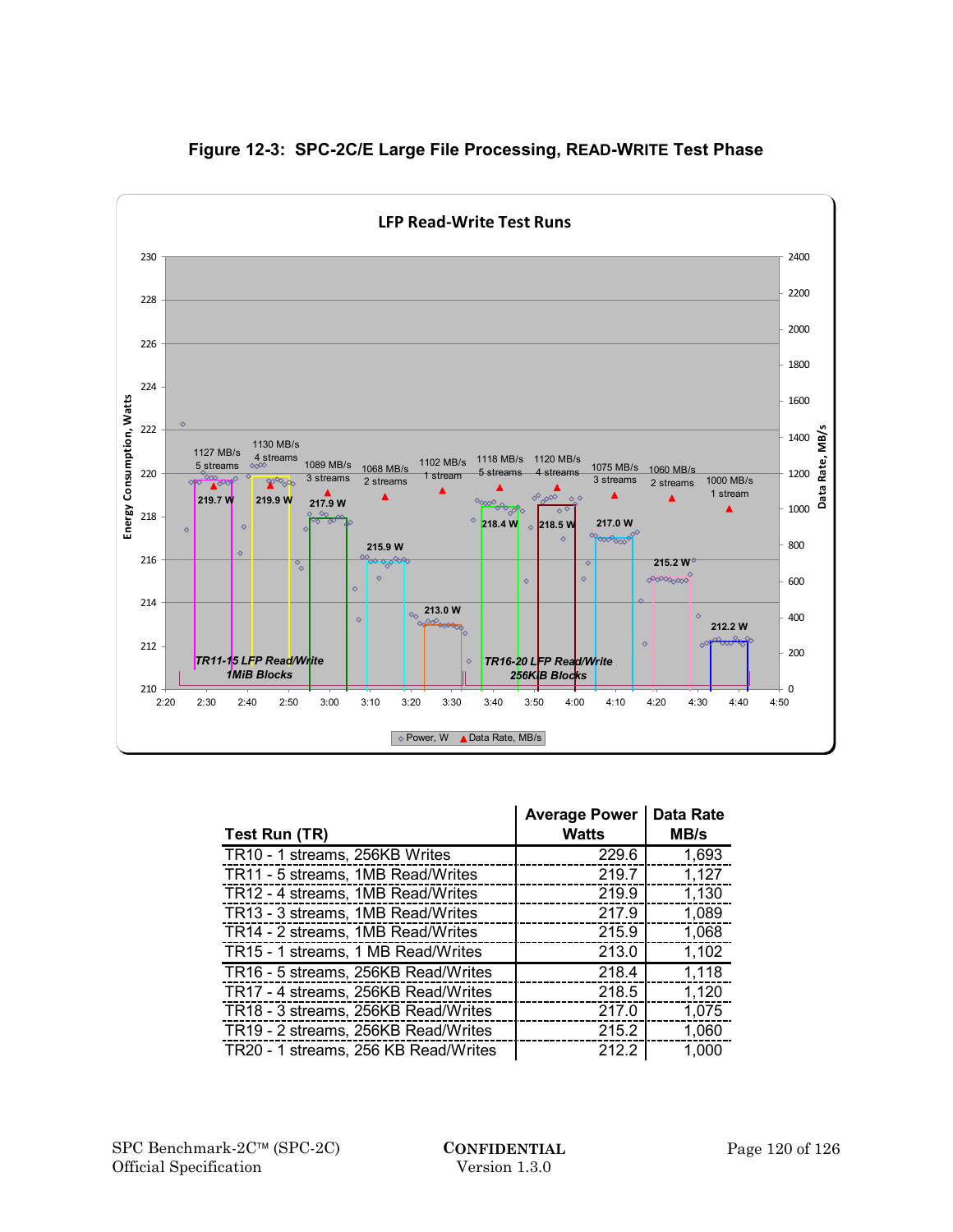

## **Figure 12-4: SPC-2C/E Large File Processing, READ ONLY Test Phase**

| Test Run (TR)                 | <b>Average Power</b><br><b>Watts</b> | <b>Data Rate</b><br>MB/s |
|-------------------------------|--------------------------------------|--------------------------|
| TR21 - 5 streams, 1MB Reads   | 211.4                                | 889                      |
| TR22 - 4 streams, 1MB Reads   | 210.5                                | 883                      |
| TR23 - 3 streams, 1MB Reads   | 200.4                                | 848                      |
| TR24 - 2 streams, 1MB Reads   | 192.5                                | 806                      |
| TR25 - 1 streams, 1MB Reads   | 190.2                                | 1,349                    |
| TR26 - 5 streams, 256KB Reads | 193.5                                | 880                      |
| TR27 - 4 streams, 256KB Reads | 191.5                                | 881                      |
| TR28 - 3 streams, 256KB Reads | 189.3                                | 846                      |
| TR29 - 2 streams, 256KB Reads | 186.9                                | 804                      |
| TR30 - 1 streams, 256KB Reads | 186.1                                | 1,270                    |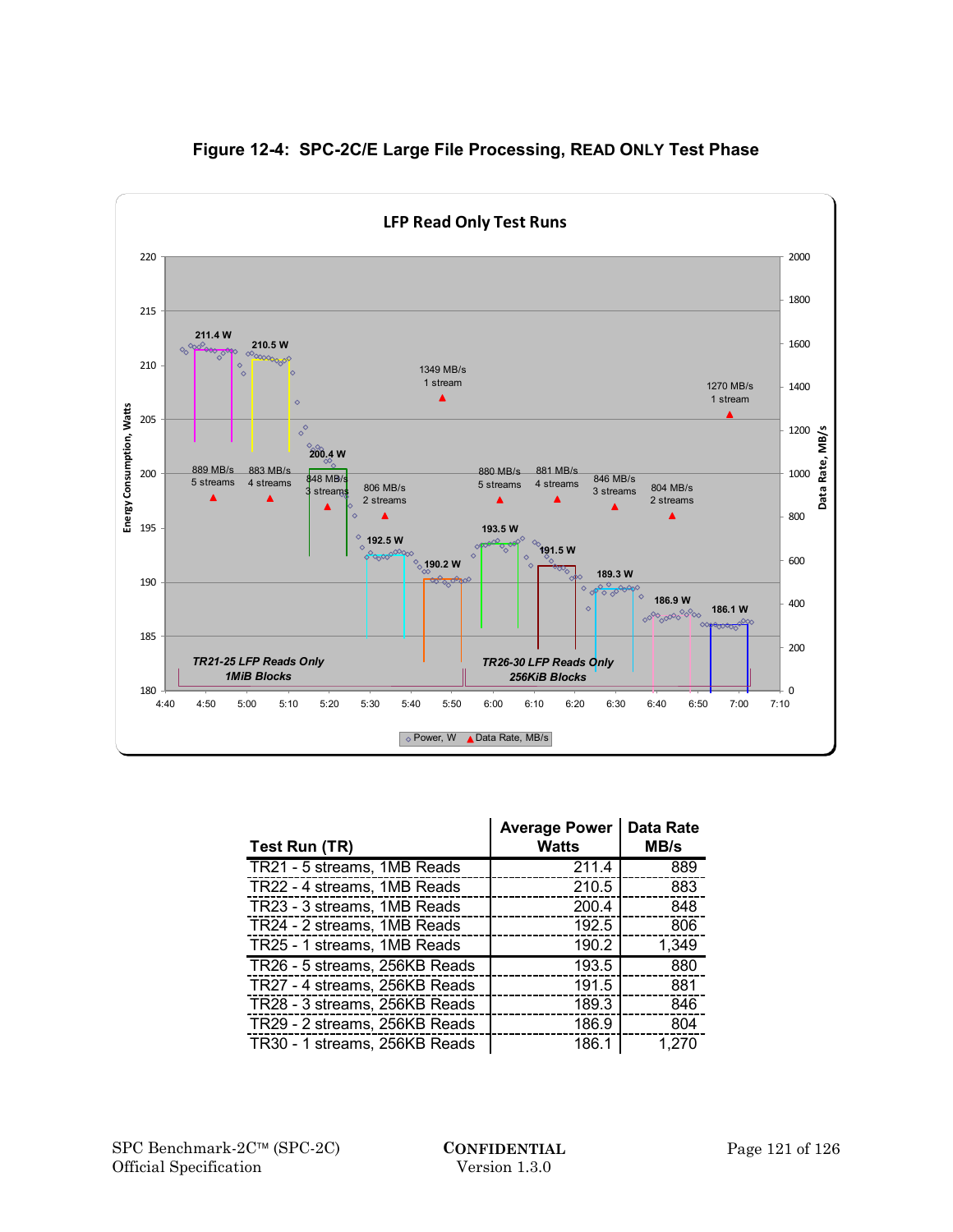## **Table 12-1: Large File Processing, Large Database Query and Video on Demand Delivery Composite Power Profile**

| <b>Power Environment</b><br>203.26<br>0.945<br>Average RMS Voltage:<br>Average Power Factor: |                           |          |          |                              |             |               |        |  |
|----------------------------------------------------------------------------------------------|---------------------------|----------|----------|------------------------------|-------------|---------------|--------|--|
| <b>Usage Profile</b>                                                                         |                           |          |          | <b>Nominal</b>               |             |               |        |  |
|                                                                                              | Hours of Use per Day      |          |          | Power                        | Traffic     | Ratio         | Heat   |  |
|                                                                                              | Heaw                      | Moderate | Idle     | watts                        | <b>MBPS</b> | <b>MBPS/w</b> | BTU/hr |  |
| Low Daily Usage:                                                                             | 0                         | 8        | 16       | 151.39                       | 280.99      | 1.86          | 516.55 |  |
| <b>Medium Daily Usage:</b>                                                                   | 4                         | 14       | 6        | 184.05                       | 634.24      | 3.45          | 628.01 |  |
| <b>High Daily Usage:</b>                                                                     | 18                        | 6        |          | 204.47                       | 852.02      | 4.17          | 697.67 |  |
|                                                                                              |                           |          |          |                              |             |               |        |  |
|                                                                                              | <b>Composite Metrics:</b> |          | 179.97   | 589.08                       | 3.27        |               |        |  |
| Annual Energy Use, kWh:                                                                      |                           |          | 1,576.54 |                              |             |               |        |  |
| Energy Cost, \$/kWh:                                                                         |                           | 0.12     |          | Annual Energy Cost, \$:   \$ | 189.19      |               |        |  |

**HEAVY** SPC-2C Workload: 204.89W at a data rate of 855.03 MB/s.

**MODERATE** SPC-2C Workload: 203.20W at a data rate if 842.98 MB/s.

**IDLE** SPC-2C Workload: 125.48W at data rate of zero (0).

## **Table 12-2: Large File Processing (LFP) Power Profile**

| <b>Power Environment</b><br>202.99<br>0.954<br>Average RMS Voltage:<br>Average Power Factor: |                      |                           |                              |                |             |               |        |  |
|----------------------------------------------------------------------------------------------|----------------------|---------------------------|------------------------------|----------------|-------------|---------------|--------|--|
| Usage Profile                                                                                |                      |                           | <b>Nominal</b>               |                |             |               |        |  |
|                                                                                              | Hours of Use per Day |                           | Power                        | <b>Traffic</b> | Ratio       | Heat          |        |  |
|                                                                                              | Heavy                | Moderate                  | Idle                         | watts          | <b>MBPS</b> | <b>MBPS/w</b> | BTU/hr |  |
| Low Daily Usage:                                                                             | 0                    | 8                         | 16                           | 155.19         | 396.51      | 2.55          | 529.53 |  |
| <b>Medium Daily Usage:</b>                                                                   | 4                    | 14                        | 6                            | 192.85         | 891.60      | 4.62          | 658.04 |  |
| <b>High Daily Usage:</b>                                                                     | 18                   | 6                         | 0                            | 216.98         | 1187.05     | 5.47          | 740.36 |  |
|                                                                                              |                      |                           |                              |                |             |               |        |  |
|                                                                                              |                      | <b>Composite Metrics:</b> |                              | 188.34         | 825.05      | 4.38          |        |  |
| 1.649.87<br>Annual Energy Use, kWh:                                                          |                      |                           |                              |                |             |               |        |  |
| Energy Cost, \$/kWh:<br>\$<br>0.12                                                           |                      |                           | Annual Energy Cost, \$:   \$ | 197.98         |             |               |        |  |

**HEAVY** SPC-2C LFP Workload: 217.77W at a data rate of 884.08 MB/s.

**MODERATE** SPC-2C LFP Workload: 201.61W at a data rate of 844.63 MB/s.

**IDLE** SPC-2C LFP Workload: 125.48W at a data rate of zero (0).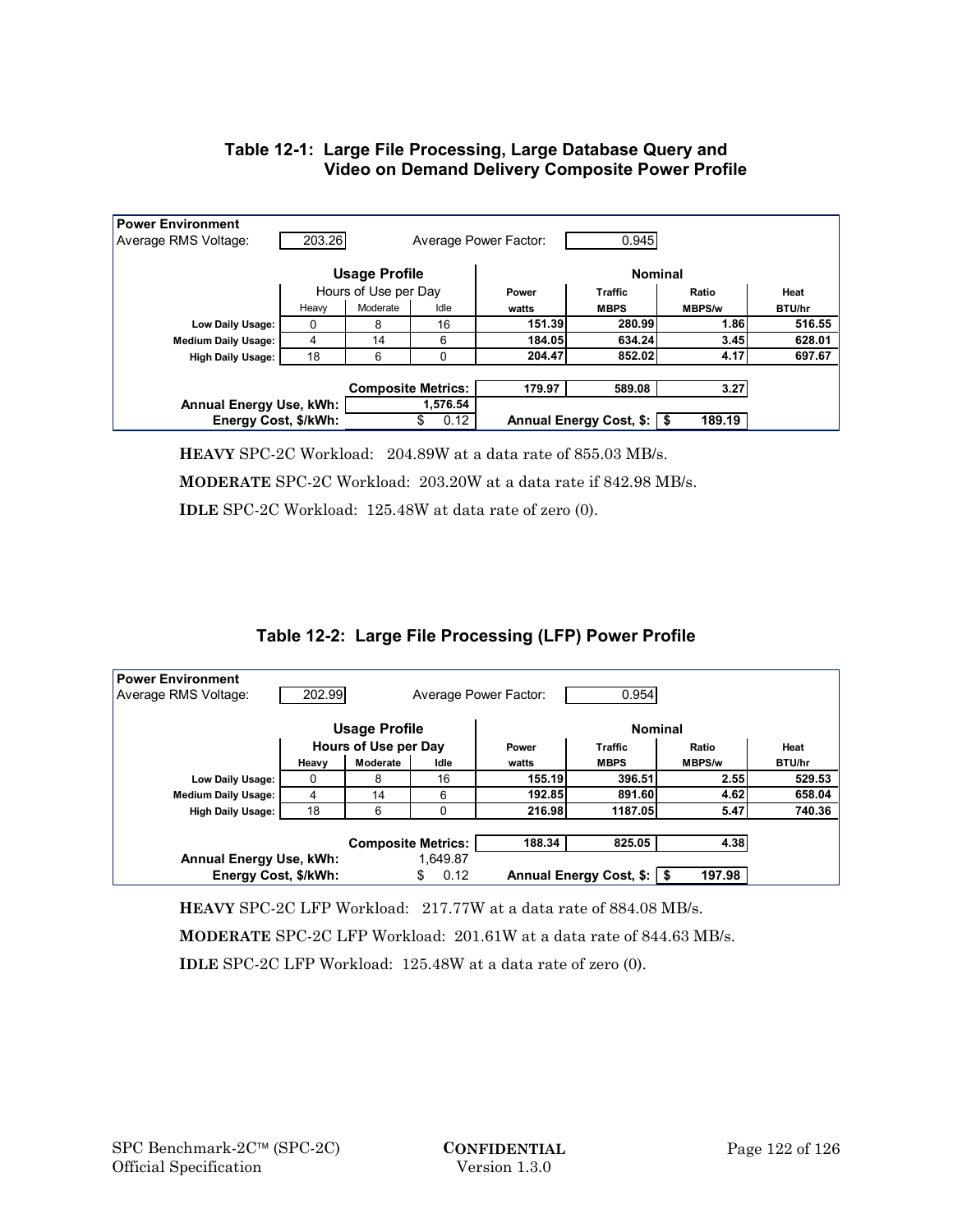

## **Table 12-3: Large Database Query (LDQ) Power Profile**

**HEAVY** SPC-2C LDQ Workload: 203.50W at a data rate of 884.08 MB/s.

**MODERATE** SPC-2C LDQ Workload: 201.61W at a data rate of 884.63 MB/s.

**IDLE** SPC-2C LDQ Workload: 125.48W at a data rate of zero (0).

# **Table 12-4: Video on Demand Delivery (VOD) Power Profile**

| <b>Power Environment</b><br>203.87<br>0.945<br>Average RMS Voltage:<br>Average Power Factor: |                      |                           |                        |                |                              |               |        |  |
|----------------------------------------------------------------------------------------------|----------------------|---------------------------|------------------------|----------------|------------------------------|---------------|--------|--|
| Usage Profile                                                                                |                      |                           |                        | <b>Nominal</b> |                              |               |        |  |
|                                                                                              | Hours of Use per Day |                           |                        | Power          | <b>Traffic</b>               | Ratio         | Heat   |  |
|                                                                                              | Heavy                | Moderate                  | Idle                   | watts          | <b>MBPS</b>                  | <b>MBPS/w</b> | BTU/hr |  |
| Low Daily Usage:                                                                             | 0                    | 8                         | 16                     | 148.12         | 164.93                       | 1.11          | 505.40 |  |
| <b>Medium Daily Usage:</b>                                                                   | 4                    | 14                        | 6                      | 176.42         | 371.09                       | 2.10          | 601.96 |  |
| <b>High Daily Usage:</b>                                                                     | 18                   | 6                         | 0                      | 193.40         | 494.78                       | 2.56          | 659.89 |  |
|                                                                                              |                      |                           |                        |                |                              |               |        |  |
|                                                                                              |                      | <b>Composite Metrics:</b> |                        | 172.65         | 343.60                       | 1.99          |        |  |
| Annual Energy Use, kWh:<br>Energy Cost, \$/kWh:                                              |                      |                           | 1,512.37<br>0.12<br>\$ |                | Annual Energy Cost, \$:   \$ | 181.48        |        |  |

**HEAVY** SPC-2C VOD Workload: 193.40W at a data rate of 494.78 MB/s.

**MODERATE** SPC-2C VOD Workload: 193.40W at a data rate of 494.78 MB/s.

**IDLE** SPC-2C VOD Workload: 125.48W at a data rate of zero (0).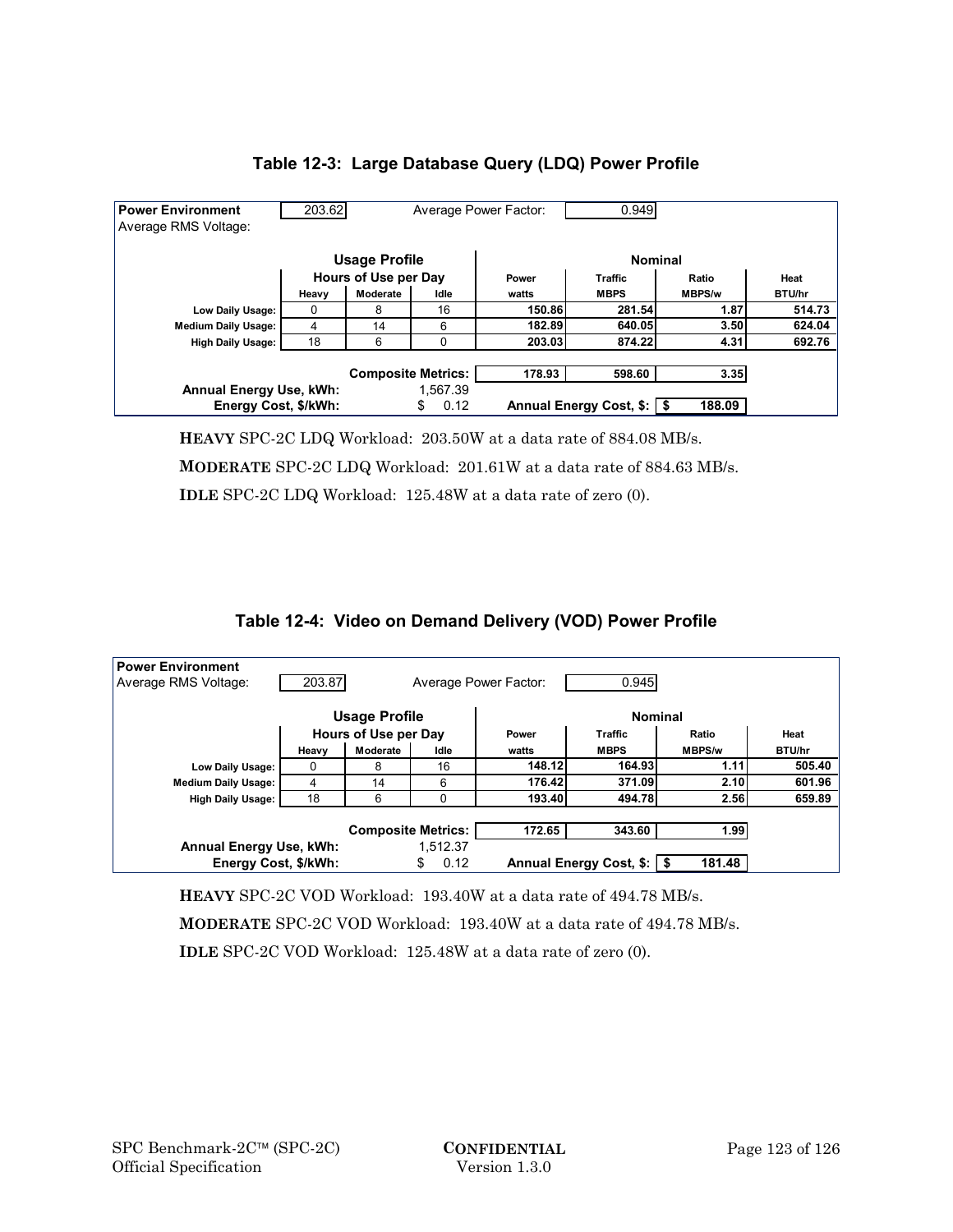## **12.8 SPC-2C/E Full Disclosure Report (FDR) Requirements**

In addition to the requirements and content defined in Clause 10, the SPC-2C/E FDR shall include the content described in the following clauses.

### **12.8.1 Configuration Diagram**

The FDR shall include a diagram of the electrical metering, illustrating the measurement apparatus used and the relationship between active AC inputs and the associated measurement apparatus inputs.

#### **12.8.2 SPC-2C/E Reported Data**

All SPC-2C/E Reported Data defined in Clause 12.7 shall be included in the FDR.

#### **12.8.3 Temperature**

The ambient temperature measurement data, defined in Clause 12.4.5, shall be included in the FDR.

## **12.9 SPC-2C/E Audit Requirements**

Execution of the complete set of SPC-2C/E Tests *(Clauses 6.4. 12.4.2, and 12.4.3)*, which will form the basis of an SPC-2C/E Result, are performed during an SPC Onsite Audit *(Clause 11.6.2)*.

In the case of a successful audit, the SPC-2C/E Audit Certification report *(Clause 11.4.3* will enumerate and document the audit procedures used in the audit, which include the requirements and process defined in Clause 11 as well as the process used to ensure compliance with the Clauses 12.2 – 0.

Eligibility for SPC-2C/E measurement submission to the SPC, the submission process for an SPC-2C/E measurement submission to the SPC, disposition in the case of an unsuccessful audit, and Test Sponsor appeal process in the case of an unsuccessful audit are defined in Clause 11.3.2.